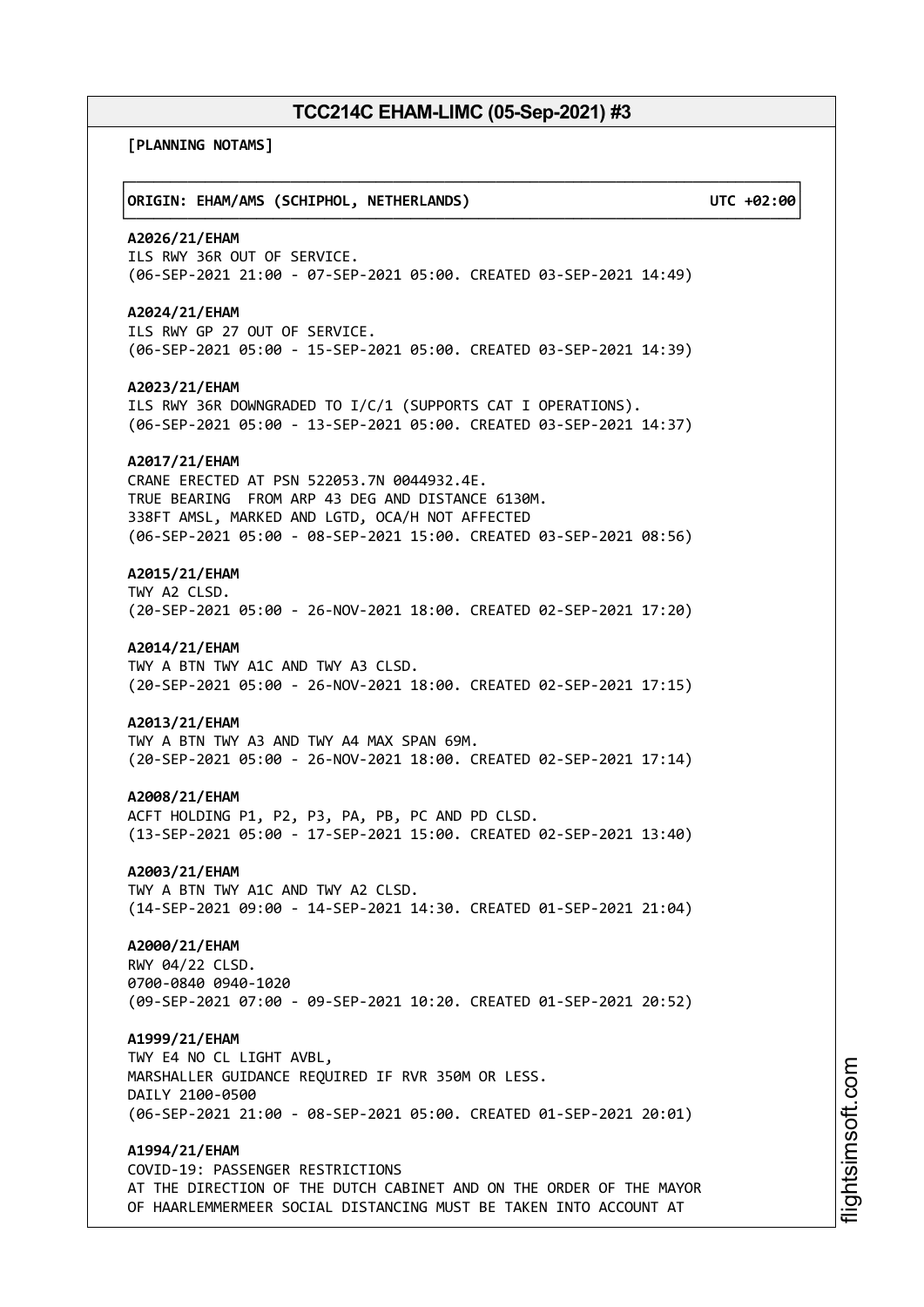AMSTERDAM AIRPORT SCHIPHOL. AN APPROPRIATE DISTANCE OF 1,5 METERS MUST BE TAKEN INTO ACCOUNT. THEREFORE, AIRLINES ARE INSTRUCTED TO BROADCAST THE FOLLOWING MESSAGE TO PASSENGERS ON BOARD, PRIOR TO DISEMBARKING UNTIL FURTHER NOTICE: WELCOME TO AMSTERDAM AIRPORT SCHIPHOL: TO MINIMIZE THE SPREAD OF THE COVID-19 DISEASE, PASSENGERS ARE OBLIGED TO KEEP A DISTANCE OF 1,5 METER TO EACH OTHER UPON DISEMBARKING THE AIRCRAFT AND MUST WEAR A FACE MASK FOR THE DURATION OF THEIR STAY IN THE TERMINAL BUILDINGS. STAY HEALTHY AND GIVE EACH OTHER SPACE. THANK YOU FOR YOUR COOPERATION. (01-SEP-2021 10:17 - 30-NOV-2021 12:00 EST. CREATED 01-SEP-2021 10:17) **A1941/21/EHAM** ACFT STAND D49 TO D57: VISUAL DOCKING GUIDANCE SYSTEM TESTS IN PROGRESS. IF DOCKED BY A MARSHALLER, INFORMATION DISPLAYED ON SIMULTANIOUSLY ACTIVED VISUAL DOCKING GUIDANCE SYSTEM SHOULD BE INGNORED. REF AIP AD2.9 AND AD2.20 PAR 3. (26-AUG-2021 15:26 - 26-NOV-2021 15:00 EST. CREATED 26-AUG-2021 15:27) **A1932/21/EHAM** TWY B BTN TWY A19 AND TWY A21 NO CL LIGHT AVBL, MARSHALLER **GUITDANCE** REQUIRED IF RVR 350M OR LESS. (07-SEP-2021 21:00 - 10-SEP-2021 05:00. CREATED 26-AUG-2021 08:11) **A1931/21/EHAM** TWY B BTN TWY A19 AND TWY A21 CLSD. (07-SEP-2021 21:00 - 10-SEP-2021 05:00. CREATED 26-AUG-2021 08:08) **A1929/21/EHAM** RWY 18L/36R CLSD. 2100-0500 (06-SEP-2021 21:00 - 08-SEP-2021 05:00. CREATED 26-AUG-2021 08:05) **A1928/21/EHAM** TWY E6 CLSD. (06-SEP-2021 05:00 - 13-SEP-2021 05:00. CREATED 26-AUG-2021 08:04) **A1927/21/EHAM** TWY N2 CLSD. (06-SEP-2021 05:00 - 13-SEP-2021 05:00. CREATED 26-AUG-2021 08:02) **A1926/21/EHAM** RWY 09/27 CLSD. (06-SEP-2021 05:00 - 15-SEP-2021 05:00. CREATED 26-AUG-2021 08:01) **A1920/21/EHAM** FIREWORKS DISPLAY AT AMSTERDAM, PSN 522225N 0045338E. GND-300FT AGL (10-SEP-2021 20:00 - 10-SEP-2021 20:30. CREATED 25-AUG-2021 14:43) **A1912/21/EHAM** TWY A BTN TWY A2 AND TWY A3 CLSD. (15-SEP-2021 09:00 - 15-SEP-2021 17:00. CREATED 24-AUG-2021 09:08)

**A1894/21/EHAM**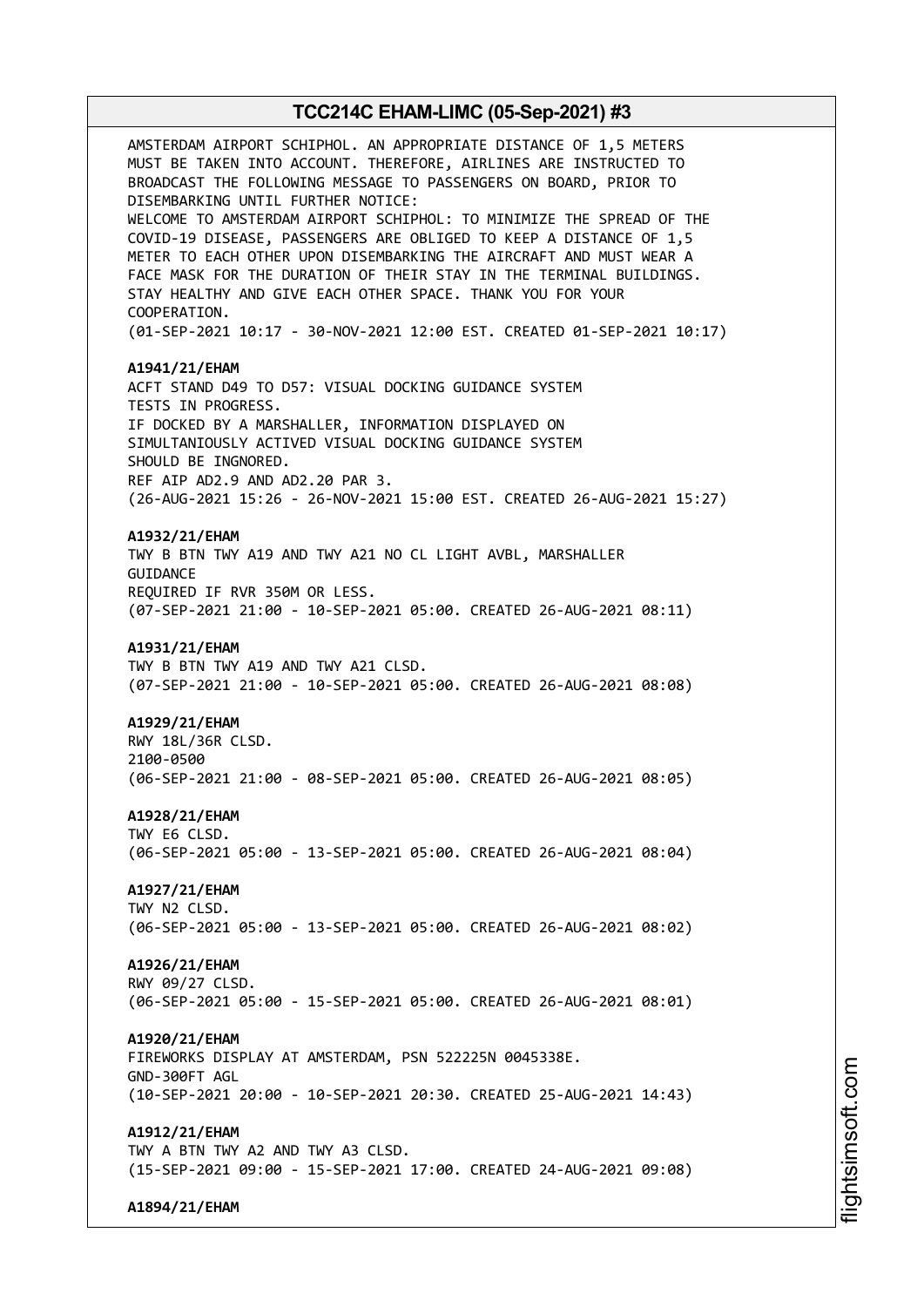TWY A BTN TWY A2 AND TWY A3 CLSD. (15-SEP-2021 09:00 - 15-SEP-2021 17:00. CREATED 20-AUG-2021 15:03)

#### **A1879/21/EHAM**

CRANE ERECTED AT PSN 521711.1N 0045105.3E. TRUE BEARING FROM ARP 112DEG AND DISTANCE 6425M. 279FT AMSL, MARKED AND LGTD, OCA/H NOT AFFECTED. (19-AUG-2021 05:42 - 19-NOV-2021 12:00 EST. CREATED 19-AUG-2021 05:42)

#### **A1875/21/EHAM**

SCHIPHOL DVOR/DME SPL 108.400MHZ/CH21X OUT OF SERVICE. REF AIP SUP 07/2021 FOR TEMP CHART AMENDMENTS. (23-AUG-2021 07:00 - 25-NOV-2021 08:00. CREATED 18-AUG-2021 09:58)

#### **A1873/21/EHAM**

REMOTE HOLDING POSITIONS P3, PC AND PD CLSD. (17-AUG-2021 22:47 - 13-SEP-2021 05:00 EST. CREATED 17-AUG-2021 22:47)

#### **A1851/21/EHAM**

ARTIP 2C NIGHT TRANSITION NOT AVBL. (12-AUG-2021 15:35 - 12-NOV-2021 12:00 EST. CREATED 12-AUG-2021 15:38)

#### **V0358/21/EHAM**

[US DOD PROCEDURAL NOTAM] INSTRUMENT APPROACH PROCEDURE COMPLETELY WITHDRAWN VOR RWY 09, VOR RWY 18R, VOR RWY 24, VOR RWY 27, VOR RWY 36C. DO NOT USE. (11-AUG-2021 22:00 - 08-SEP-2021 22:00. CREATED 10-AUG-2021 19:08)

#### **A1825/21/EHAM**

TWY A BTN TWY A1C AND TWY A3 NO CL LIGHT AVBL, MARSHALLER GUIDANCE REQUIRED IF RVR 350M OR LESS. (15-SEP-2021 05:00 - 20-SEP-2021 05:00. CREATED 10-AUG-2021 06:53)

#### **A1824/21/EHAM**

TWY A BTN TWY A2 AND TWY A3 CLSD. (16-SEP-2021 09:00 - 16-SEP-2021 17:00. CREATED 10-AUG-2021 06:50)

#### **V0355/21/EHAM**

[US DOD PROCEDURAL NOTAM] INSTRUMENT APPROACH PROCEDURE AMENDMENT ILS OR LOC RWY 27. INCREASE IFR LANDING MINIMA. RAISE S-LOC 27\*\* CAT ABCD TO READ 570/2000M 582 (600-2000M). EDIT RELATED \*\*ALS INOP NOTE TO READ: \*\*WHEN ALS INOP, INCREASE CAT ABCD VIS TO 2700M, RVR NA. SEE NOTAM V0352/21 ALSO IN EFFECT 11 AUG TO 08 SEP 2021. (06-AUG-2021 16:00 - 04-NOV-2021 12:00. CREATED 06-AUG-2021 14:13)

#### **A1804/21/EHAM**

REF AIP NETHERLANDS PAGE AD 2.EHAM-AOC-04-22 CRANE ERECTED AT PSN 521703,8N0044600,2E, 2090M BEYOND TORA RWY 22 AND 310M LEFT OF EXTD RCL, 122FT AMSL, MARKED AND LGTD. (06-AUG-2021 09:42 - 04-NOV-2021 12:00 EST. CREATED 06-AUG-2021 09:44)

#### **A1803/21/EHAM**

CRANE ERECTED AT PSN 521938.7N 0045206.1E, TRUE BEARING FM ARP 73DEG AND DISTANCE 7425M. 315FT AMSL, MARKED AND LGTD. (06-AUG-2021 09:40 - 04-NOV-2021 12:00 EST. CREATED 06-AUG-2021 09:42)

#### **A1802/21/EHAM**

CHANGE OF OPERATING MINIMA OCA(OCH) RWY 27 DUE TO CRANE.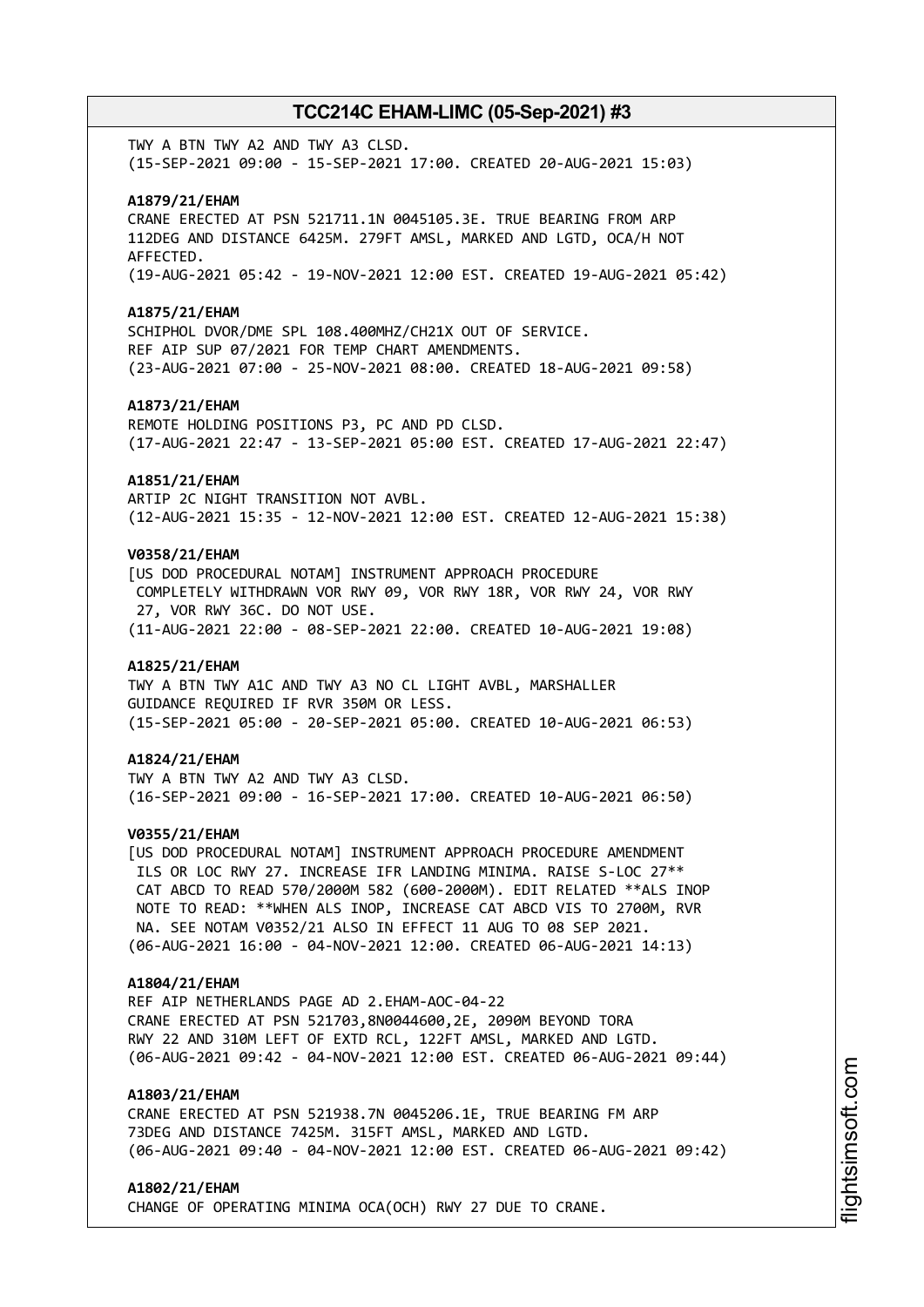LOC ACFT CAT A-D INCREASED TO 570(580). REF AIP AD 2.EHAM-IAC-27.1. (06-AUG-2021 09:33 - 04-NOV-2021 12:00 EST. CREATED 06-AUG-2021 09:37)

#### **V0353/21/EHAM**

[US DOD PROCEDURAL NOTAM] STANDARD INSTRUMENT DEPARTURE (SID) NOT AUTHORIZED THE FOLLOWING SIDS ARE NOT AVAILABLE. DO NOT USE.: SID RWY 04/22 (ARNEM 2F/3G, RENDI 1F/1G) ; SID RWY 04/22 (KUDAD 1F/1G, LOPIK 1F/1G); SID RWY 06/24 (ANDIK 2R/1S, BERGI 2R/1S, SPIJKERBOOR 3K, VALKO 2S, VOLLA 1R); SID RWY 06/24 (KUDAD 1R/2S, LOPIK 1R/2S); SID RWY 09/27 (ANDIK 1N, BERGI 2N/1P, IDRID 1N, SPIJKERBOOR 1P, VALKO 4M, VOLLA 1P); SID RWY 09/27 (KUDAD 1N/1P, LOPIK 1N/1P); SID RWY 18L (ANDIK 2E, BERGI 3E, VALKO 4E); SID RWY 18L (KUDAD 1E, LOPIK 3E); SID RWY 18C/36C (BETUS 4Y, DENAG 5X, NOPSU 2W, TORGA 1X, WISPA 2X); SID RWY 18C/36C (LARAS 1X, OGINA 3W, ROVEN 2X, WOODY 2W); SID RWY 36L (BERGI 4V, SPIJKERBOOR 3V, VOLLA 2V); SID RWY 36L (KUDAD 1V, LOPIK 3V). (11-AUG-2021 22:00 - 08-SEP-2021 22:00. CREATED 05-AUG-2021 17:17)

#### **V0352/21/EHAM**

[US DOD PROCEDURAL NOTAM] INSTRUMENT APPROACH PROCEDURE NOT AUTHORIZED THE FOLLOWING INSTRUMENT APPROACH PROCEDURES ARE NOT AVAILABLE. DO NOT USE. ILS OR LOC RWY 06, ILS OR LOC RWY 18C, ILS OR LOC RWY 18R, ILS OR LOC RWY 22, ILS OR LOC RWY 27, ILS OR LOC RWY 36C, ILS OR LOC RWY 36R, RNP RWY 18C, RNP RWY 22, RNP RWY 36R. (11-AUG-2021 22:00 - 08-SEP-2021 22:00. CREATED 05-AUG-2021 16:40)

#### **W2096/21/EHAM**

[US DOD DAFIF ONLY] STANDARD INSTRUMENT DEPARTURE (SID) ; SID RWY 06/24 ARNEM 3S AND RENDI 2S TRANSITIONS UNUSABLE. (12-AUG-2021 09:00 - 09-SEP-2021 09:00. CREATED 05-AUG-2021 16:21)

#### **A1786/21/EHAM**

LIGHTSHOW AT AMSTERDAM PSN 522303N 0045406E. GND-UNL 13-17 0500-0900 1500-1900 (13-OCT-2021 05:00 - 17-OCT-2021 19:00. CREATED 04-AUG-2021 13:11)

#### **A1728/21/EHAM**

REF AIP NETHERLANDS PAGE AD 2.EHAM-AOC-09-27 CRANE ERECTED AT PSN 521855.0N 0045210.0E, 4925M BEYOND TORA RWY 09 AND 615M RIGHT OF EXTD RCL, 246FT AMSL, MARKED AND LGTD. (28-JUL-2021 07:45 - 28-OCT-2021 10:00 EST. CREATED 28-JUL-2021 07:45)

#### **A1678/21/EHAM**

CAUTION, MIGRATING GEESE CROSSING EHAM AREA AT 300-700FT AROUND SR AND SS. (20-JUL-2021 09:15 - 20-OCT-2021 09:00 EST. CREATED 20-JUL-2021 09:16)

#### **A1607/21/EHAM**

CRANES ERECTED, PSN BTN 521758.7N 0045133.8E AND 521754.6N 0045151.7E, 227FT AMSL, MARKED AND LGTD, OCA/H NOT AFFECTED. (13-SEP-2021 00:00 - 13-DEC-2021 23:59 EST. CREATED 12-JUL-2021 10:34)

### **A1606/21/EHAM**

NIGHT APPROACH NIRSI 1R TO RNP RWY 18R NOT AVBL, REF AIP CHART AD 2.EHAM-IAC-18R.4. (12-AUG-2021 00:00 - 11-NOV-2021 23:59 EST. CREATED 12-JUL-2021 10:28)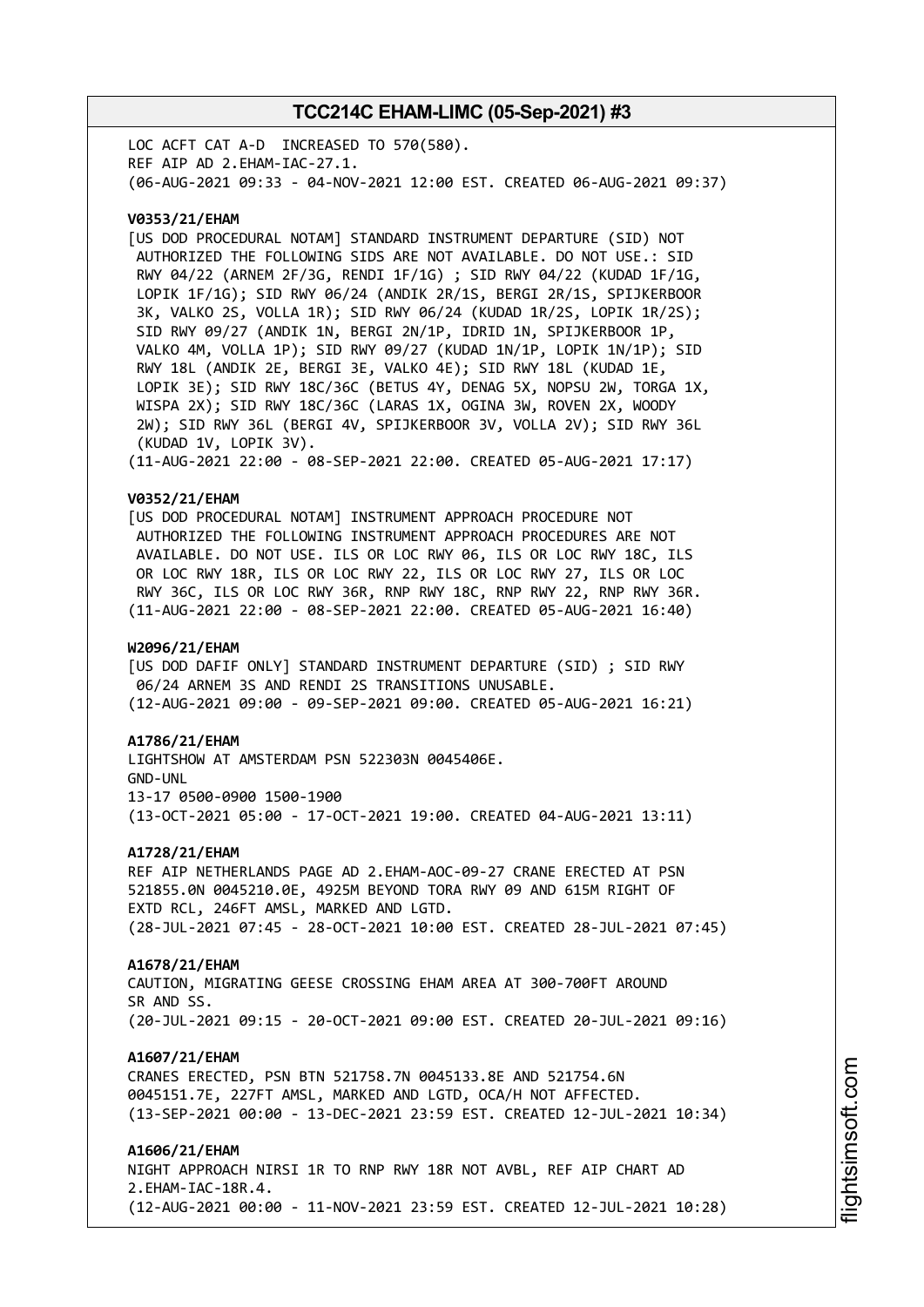# **A1599/21/EHAM** TWY Z BTN Z1 AND TWY Q CL LIGHTS U/S. (10-JUL-2021 15:31 - 08-NOV-2021 06:00. CREATED 10-JUL-2021 15:32) **A1590/21/EHAM** FIREWORKS AT SANTPOORT NOORD PSN 522625N 0043820E. GND-542FT AGL (09-OCT-2021 19:00 - 09-OCT-2021 21:00. CREATED 09-JUL-2021 16:44) **A1494/21/EHAM** CRANE ERECTED AT PSN 522049.9N0045021.8E, 4400M BEYOND TORA RWY 04 AND 570M LEFT OF EXTD RCL, 237FT AMSL, MARKED AND LGTD. REF AIP NETHERLANDS PAGE AD 2.EHAM-AOC-04-22 . (30-JUN-2021 06:03 - 30-SEP-2021 23:59 EST. CREATED 30-JUN-2021 06:03) **A1490/21/EHAM** FIREWORKS DISPLAY AT AMSTERDAM, PSN 521855N 0045733E. GND-200FT AGL (17-OCT-2021 17:30 - 17-OCT-2021 19:30. CREATED 29-JUN-2021 14:58) **A1488/21/EHAM** CRANE ERECTED PSN 521806.7N 0044534.2E, 2000M BEYOND THR RWY 06 AND 400M LEFT OF RCL 06. 134FT AMSL (148FT AGL), MARKED AND LIGHTED. (29-JUN-2021 12:55 - 29-SEP-2021 09:00 EST. CREATED 29-JUN-2021 12:56) **A1487/21/EHAM** CHANGE OF OPERATING MINIMA OCA(OCH) RWY 06 DUE TO CRANE. ILS RWY 06 CAT 1, ACFT CAT A-D INCREASED TO: A 156 (166), B 169 (179), C 177 (187), D 187 (197), DL 187 (197). ILS RWY 06 CAT II, ACFT CAT A-D INCREASED TO: A 78, B 96, C 108, D 122, DL 122. REF AIP NETHERLANDS PAGE AD 2.EHAM-IAC-06.1. (29-JUN-2021 12:54 - 29-SEP-2021 09:00 EST. CREATED 29-JUN-2021 12:54) **A1431/21/EHAM** FIREWORKS DISPLAY AT HILLEGOM, PSN 521725N 0043504E. GND-115FT AGL (19-SEP-2021 20:00 - 19-SEP-2021 21:00. CREATED 23-JUN-2021 15:03) **A1384/21/EHAM** ILS RWY 18R DOWNGRADED TO III/E/3 (SUPPORTS CAT III OPERATIONS). (18-JUN-2021 22:31 - 18-SEP-2021 12:00 EST. CREATED 18-JUN-2021 22:31) **A1355/21/EHAM** RWY 18C PAPI CHANGE MEHT 70FT TO READ 68FT. REF AIP NETHERLANDS FHAM AD 2 14 (15-JUN-2021 13:51 - PERM. CREATED 15-JUN-2021 13:51) **A1286/21/EHAM** CRANE ERECTED AT PSN 522005.9N 0045138.9E. TRUE BEARING FROM ARP 65DEG AND DISTANCE 7240M. 260FT AMSL, MARKED, OCA/H NOT AFFECTED. (07-JUN-2021 07:49 - 07-SEP-2021 09:00 EST. CREATED 07-JUN-2021 07:49) **A0207/21/EHAM** REF AIP NETHERLANDS PAGE AD 2.EHAM-AOC-04-22, CRANE ERECTED AT PSN 521703.8N 0044600.2E, 2090M BEYOND TORA RWY 22 AND 310M LEFT OF

EXTD RCL, 122FT AMSL, MARKED AND LGTD.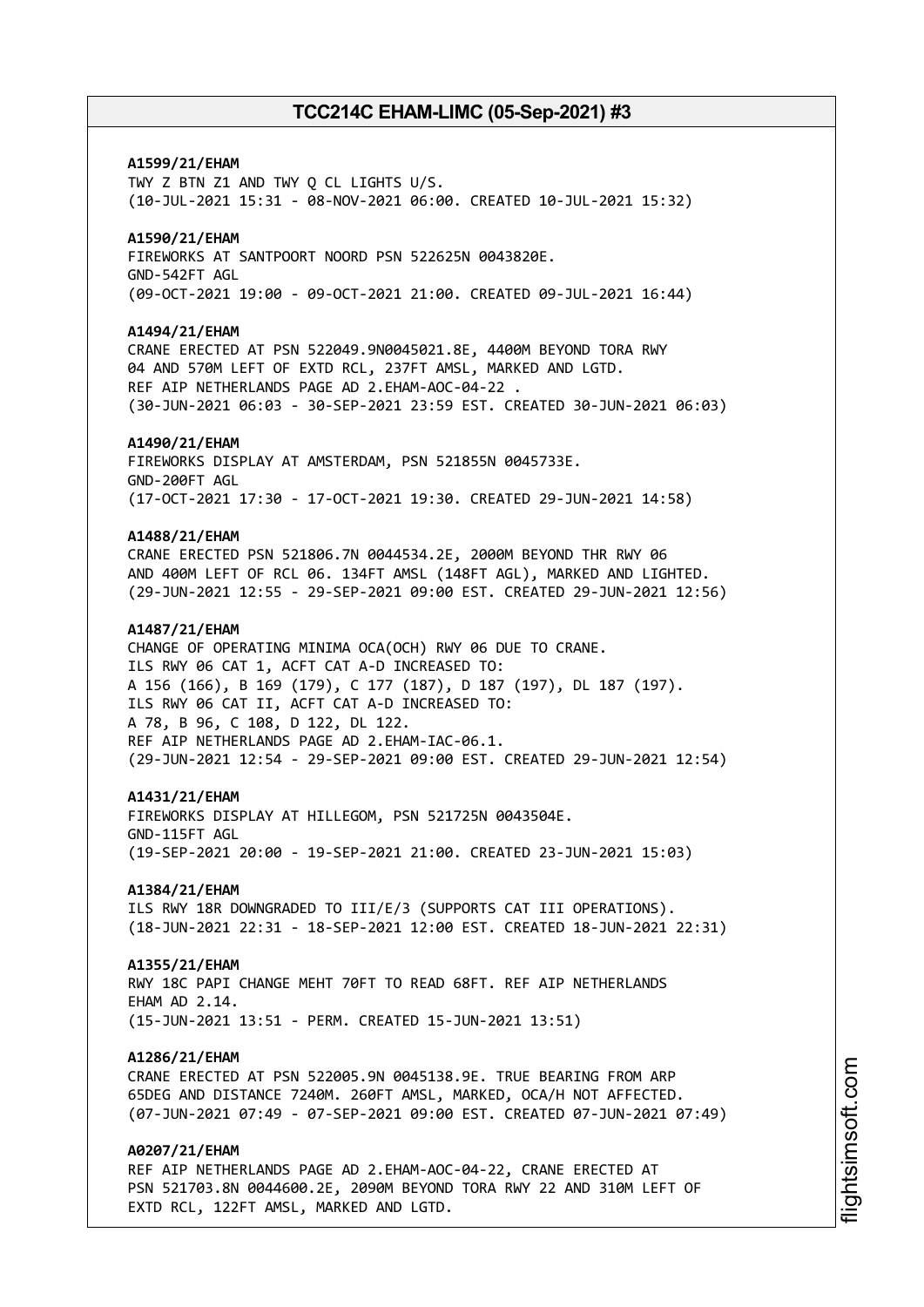0200-1600 (30-SEP-2021 02:00 - 30-OCT-2021 16:00. CREATED 01-JUN-2021 01:05) **A0206/21/EHAM** REF AIP NETHERLANDS PAGE AD 2.EHAM-AOC-04-22, CRANE ERECTED AT PSN 521703.8N 0044600.2E, 2090M BEYOND TORA RWY 22 AND 310M LEFT OF EXTD RCL, 122FT AMSL, MARKED AND LGTD. 0200-1600 (29-JUN-2021 02:00 - 29-SEP-2021 16:00. CREATED 01-JUN-2021 01:05) **A1049/21/EHAM** NEW OBSTACLES AT AMSTERDAM, 2 CRANES APRX 522308N 0045416E. HEIGHT 558FT AGL, ELEV 567FT AMSL, LGT OBST/R. REF AIP ENR 5.4. (12-MAY-2021 12:54 - PERM. CREATED 12-MAY-2021 12:54) **A0735/21/EHAM** ACFT STAND A56 WITHDRAWN. REF AIP AD 2.EHAM-APDC.1. (06-APR-2021 09:15 - PERM. CREATED 06-APR-2021 09:16) **A0734/21/EHAM** TWY A1C MAX WINGSPAN 36M. REF AIP AD 2.EHAM-APDC.1 AND AD 2.EHAM-GMC. (06-APR-2021 09:14 - PERM. CREATED 06-APR-2021 09:15) **A0379/21/EHAM** FIREWORKS AT SPAARNWOUDE, PSN 522331N0044454E. SFC-290FT AGL DAILY 1100-2100 (11-SEP-2021 11:00 - 12-SEP-2021 21:00. CREATED 16-FEB-2021 11:27) ┌──────────────────────────────────────────────────────────────────────────────┐

### │**DESTINATION: LIMC/MXP (MALPENSA, ITALY) UTC +02:00**│

**A6164/21/LIMC**

RWY 17R/35L CLSD DUE TO WIP. RMK: ALL CROSSING AVBL REF AIP AD2 LIMC 2-1 (05-SEP-2021 13:30 - 05-SEP-2021 16:30. CREATED 05-SEP-2021 07:32) **A6145/21/LIMC** DME 'IMA' CH28X ASSOCIATED WITH ILS RWY35L AVBL AS FLW: LIMITATION AT 17NM SECTOR 133DEG/148DEG MRA 3500FT REF AIP AD2 LIMC 1-8 (03-SEP-2021 10:55 - 30-NOV-2021 23:59 EST. CREATED 03-SEP-2021 10:55) **A6144/21/LIMC** LOCALIZER (ILS) 'MLP' RWY35R OPERATIVE WITH FLW LIMITATION: COVERAGE REDUCED TO 30DEG WITHIN 17NM LEFT SIDE RCL REF AIP AD2 LIMC 1-9 (03-SEP-2021 10:54 - 30-NOV-2021 23:59 EST. CREATED 03-SEP-2021 10:54) **A6143/21/LIMC**

└──────────────────────────────────────────────────────────────────────────────┘

DME 'MLP' CH 36X ASSOCIATED WITH ILS RWY35R, NEW LIMITATIONS: SECTOR 070DEG/140DEG NOT USABLE SECTOR 140DEG/200DEG AT 25NM MRA 2700FT SECTOR 200DEG/240DEG AT 25NM MRA 4000FT SECTOR 240DEG/260DEG AT 25NM MRA 6000FT SECTOR 260DEG/280DEG AT 25NM MRA 8000FT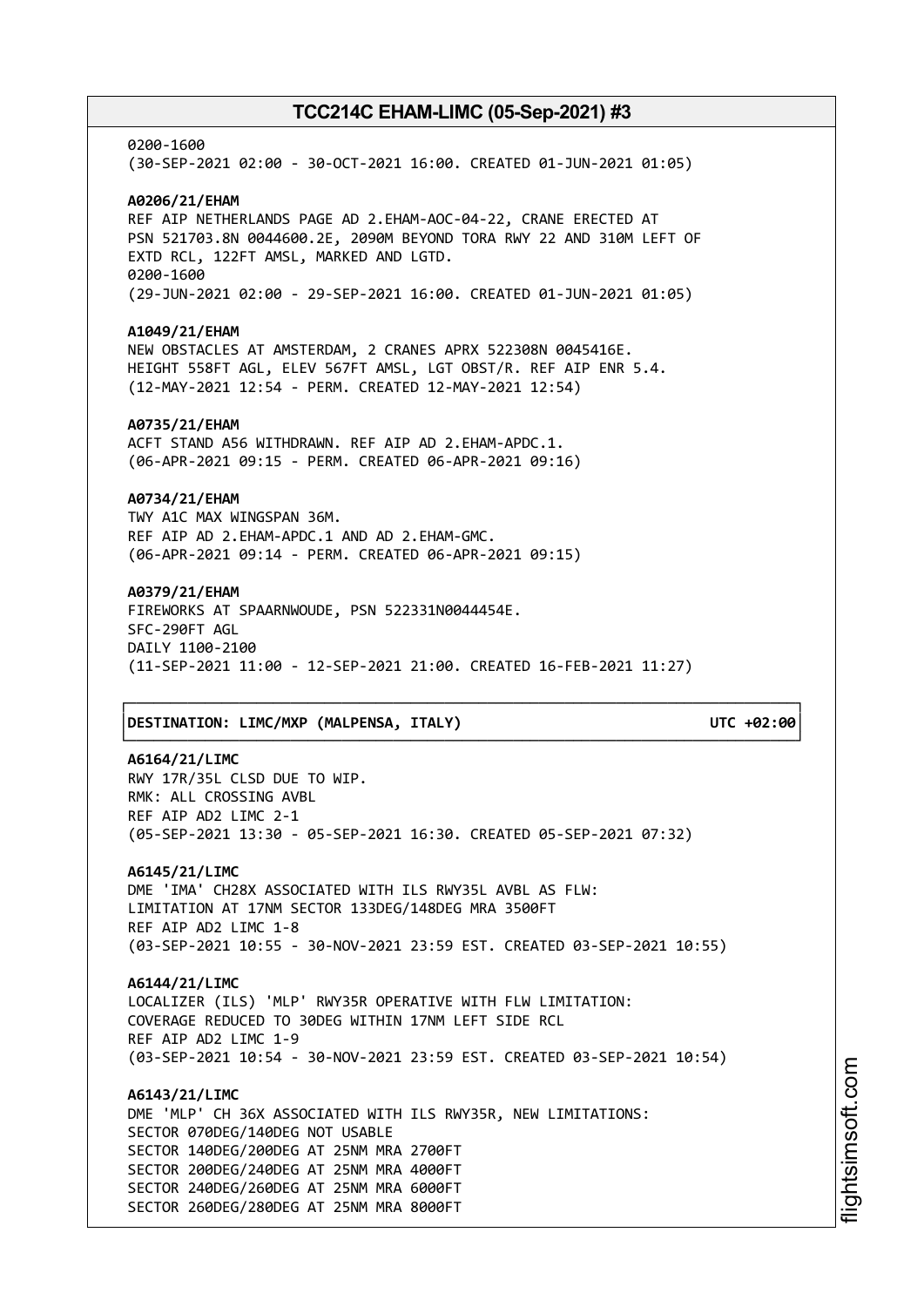SECTOR 280DEG/070DEG AT 25NM MRA 10000FT DME UNLOCKS MAY OCCUR EAST OF THE FIELD REF AIP AD2 LIMC 1-9 (03-SEP-2021 10:53 - 30-NOV-2021 23:59 EST. CREATED 03-SEP-2021 10:53) **A6050/21/LIMC** REF AIP AD 2 LIMC 1-3 ITEM 7 'SEASONAL AVAILABILITY AND CLEARING' BOX 3 'REMARKS' CHANGE TO READ: 1) RWY 35R/17L AND RWY 35L/17R ADHERENCE CHARACTERISTIC IS MEASURED EVERY 10 DAYS IN DRY CONDITIONS BY USE OF SURFACE FRICTION TESTER VEHICLE WITH DEVICE SELF WETTING. THE MINIMUM FRICTION COEFFICIENT IS MEASURED BY USE OF SURFACE FRICTION TESTER VEHICLE (ASFT). WHENEVER THE VALUE OF FRICTION COEFFICIENT MEASURED IS EQUAL OR LESS THEN 0.34 (CHECK AT 95KM/H) OR EQUAL OR LESS THEN 0.50 (CHECK AT 65KM/H), RWY MAY BECOME SLIPPERY WHEN WET AND MAINTENANCE AND CORRECTIVE ACTIONS WILL BE TAKEN PROMPTLY. IN THIS CASE AN APPROPRIATE AERONAUTICAL INFORMATION NOTAM WILL BE ISSUED 2) DE-SNOWING ASSURED 3) DURING WINTER OPERATIONS, RWYS AND TWYS WILL BE DE/ANTI-ICED WITH KFOR(POTASSIOUM FORMATE FLUIDS) PRODUCT 4) SPECIALLY PREPARED WINTER RUNWAYS: NOT APPLICABLE 5) RUNWAY CONDITION ASSESSMENT AND REPORTING ARE MANAGED IN CONFORMITY WITH PRESCRIPTION CONTAINED IN AIC A2/2021. (01-SEP-2021 12:22 - PERM. CREATED 01-SEP-2021 12:22) **A6040/21/LIMC** EXTRAORDINARY MAINTENANCE WORKS ON RWY 35R/17L AIRAC SUP S18/21 IS IN FORCE FM 09 SEP TO 03 NOV 2021. CURRENT STATUS OF WORKING PHASES: - PHASE 1 IS ACTIVE TOGETHER WITH ALL RELATED RESTRICTIONS/LIMITATIONS RMK: THE ID OF TEMPORARY LOC RWY 17R EQUIPMENT PUBLISHED AT PAGE 2/41 AND 5/41 SHALL READ 'IMLN' INSTEAD OF 'IMNL' - PHASE 2: NOT ACTIVATED YET. (09-SEP-2021 00:00 - 03-NOV-2021 23:59. CREATED 01-SEP-2021 08:13) **A5827/21/LIMC** INTERMEDIATE HOLDING POSITION (IHP) 'H5' ON TWY 'H' NOT USABLE FOR LOW VISIBILITY PROCEDURES (LVP) AND NIGHT OPS DUE TO TRANSVERSAL RMK: YELLOW LIGHT NOT AVBL REF AIP AD 2 LIMC 1-16 AND 2-7 (24-AUG-2021 07:52 - 04-NOV-2021 23:00. CREATED 24-AUG-2021 07:53) **A5646/21/LIMC** SARONNO NDB 'SRN' FREQ 330.00KHZ UNSERVICEABLE. REF AIP AD 2 LIMC 1-11 (12-AUG-2021 14:34 - 30-SEP-2021 23:59 EST. CREATED 12-AUG-2021 14:34) **A5320/21/LIMC** TRIGGER NOTAM-SUP S18/21 IN FORCE FM 09 SEP TO 03 NOV 2021 MILANO/MALPENSA AD (LIMC): EXTRAORDINARY MAINTENANCE WORKS ON RWY 35R/17L SUP IS POSTED AND AVBL ON WEBSITE WWW.ENAV.IT (09-SEP-2021 00:00 - 22-SEP-2021 23:59. CREATED 29-JUL-2021 21:51) **A5314/21/LIMC**

TRIGGER NOTAM-PERM AIP AIRAC AMDT 8/21 EFFECTIVE DATE 09 SEP 2021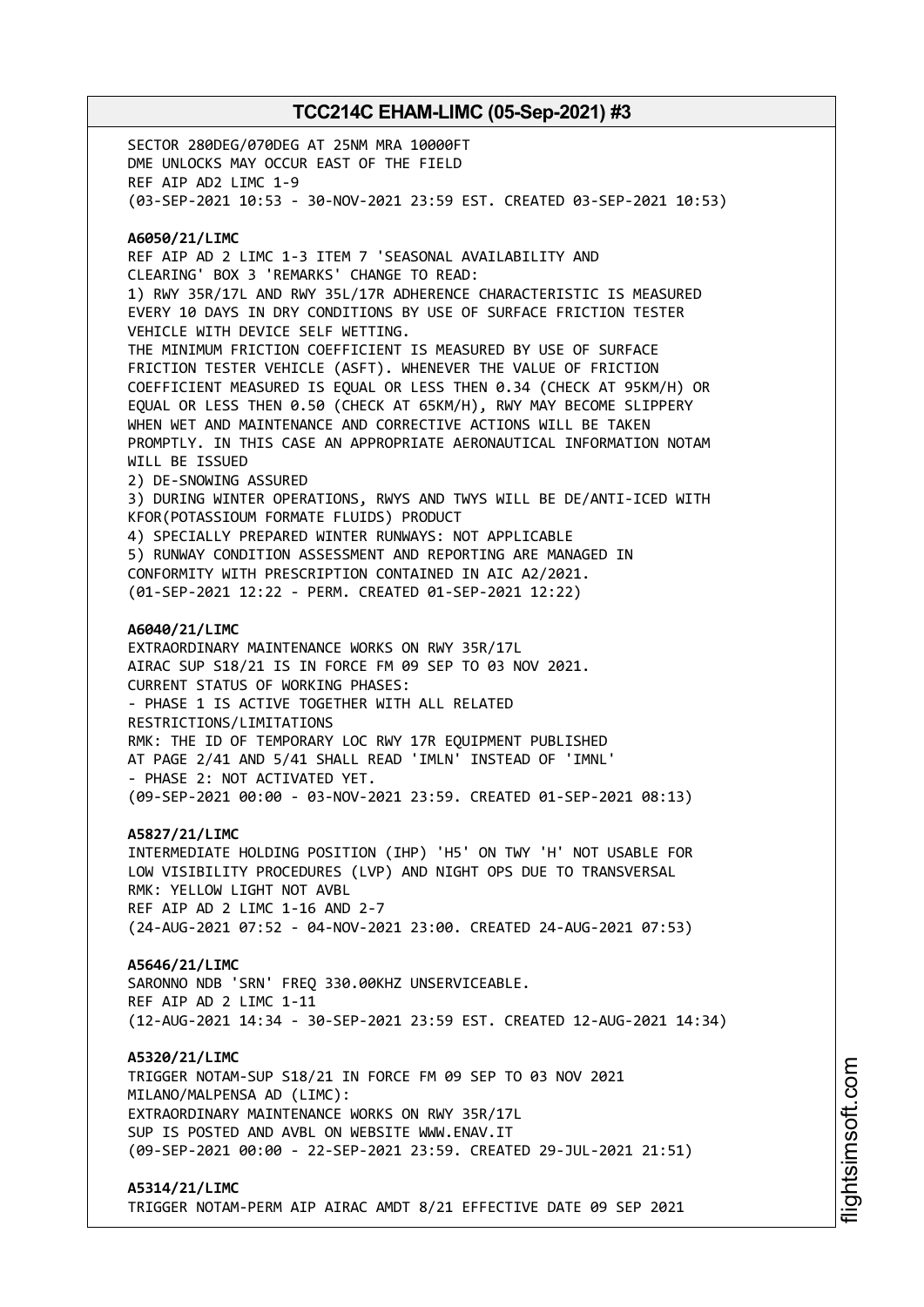MILANO/MALPENSA AD 1. REVIEW OF SID AND STAR 2. REVIEW OF INSTRUMENT APPROACH PROCEDURES AND IMPLEMENTATION OF THE FOLLOWING: - RNP Z RWY 17R - RNP Y RWY 17R AIRAC IS POSTED AND AVBL ON WEBSITE WWW.ENAV.IT (09-SEP-2021 00:00 - 22-SEP-2021 23:59. CREATED 29-JUL-2021 21:16) **A5311/21/LIMC** DOCKING SYSTEM OF AIRCRAFT STAND 505 NOT AVAILABLE. RMK: MARSHALLING ASSISTANCE MANDATORY ICAO SIGNALS PROVIDED REF AIP AD 2 LIMC 2-9 (29-JUL-2021 20:18 - 24-SEP-2021 18:00. CREATED 29-JUL-2021 20:18) **A5101/21/LIMC** ACFT STAND 761 CLSD DUE TO WIP. RMK: ICAO SIGNALS PROVIDED. REF AIP AD 2 LIMC 2-9 (23-JUL-2021 10:46 - 15-OCT-2021 18:00. CREATED 23-JUL-2021 10:46) **A5100/21/LIMC** ACFT STAND 709 CLSD DUE TO WIP. RMK: ICAO SIGNALS PROVIDED. REF AIP AD 2 LIMC 2-9 (23-JUL-2021 10:44 - 15-OCT-2021 18:00. CREATED 23-JUL-2021 10:44) **A5065/21/LIMC** COVID-19 PASSENGER RESTRICTIONS: IN COMPLIANCE WITH ITALIAN CAA (ENAC) PROVISIONS ALL COMMERCIAL PASSENGER FLT WILL BE OPERATED FROM AIR TERMINAL 1. AIR PASSENGER TERMINAL 2 WILL BE CLOSED FOR HANDLING OPERATIONS AND CREW TRANSIT REF AIP AD 2 LIMC 1-1 (22-JUL-2021 10:32 - 19-OCT-2021 21:59. CREATED 22-JUL-2021 10:32) **A4988/21/LIMC** MALPENSA NDB 'MMP' FREQ 425.00KHZ UNSERVICEABLE REF AIP AD 2 LIMC 1-11 (20-JUL-2021 11:14 - 16-OCT-2021 15:00 EST. CREATED 20-JUL-2021 11:14) **A4055/21/LIMC** LOC (ILS) RWY 17R NEW EQUIPMENT INSTALLED ON TEST, DO NOT USE FOR OPERATIONAL PURPOSES. CHARACTERISTICS: IDENT 'IMLN', FREQ 108.300MHZ (21-JUN-2021 00:01 - 08-SEP-2021 23:59. CREATED 18-JUN-2021 10:02) **M4645/20/LIMC** REF FLIP CENTRAL AND NORTHERN ITALY AD LIMC 1-4 'ILS OR LOC-Z RWY17L' BOX OCA/OCH MINIMUM ROW STRAIGHT IN APPROACH 'ILS CAT I' CHG AS FLW: CAT A/B/C/D: 945 - 200 (200 - 0.8) ALS INOP (200- 1.2) ROW STRAIGHT IN APPROACH 'LOC + DME' CHG AS FLW: CAT A/B/C/D: 1300 - 555 (600 -1.8) ALS INOP (600 -2.5) ROW CIRCLING CHG AS FLW: CAT A/B: 1450-682 (700 - 3.2)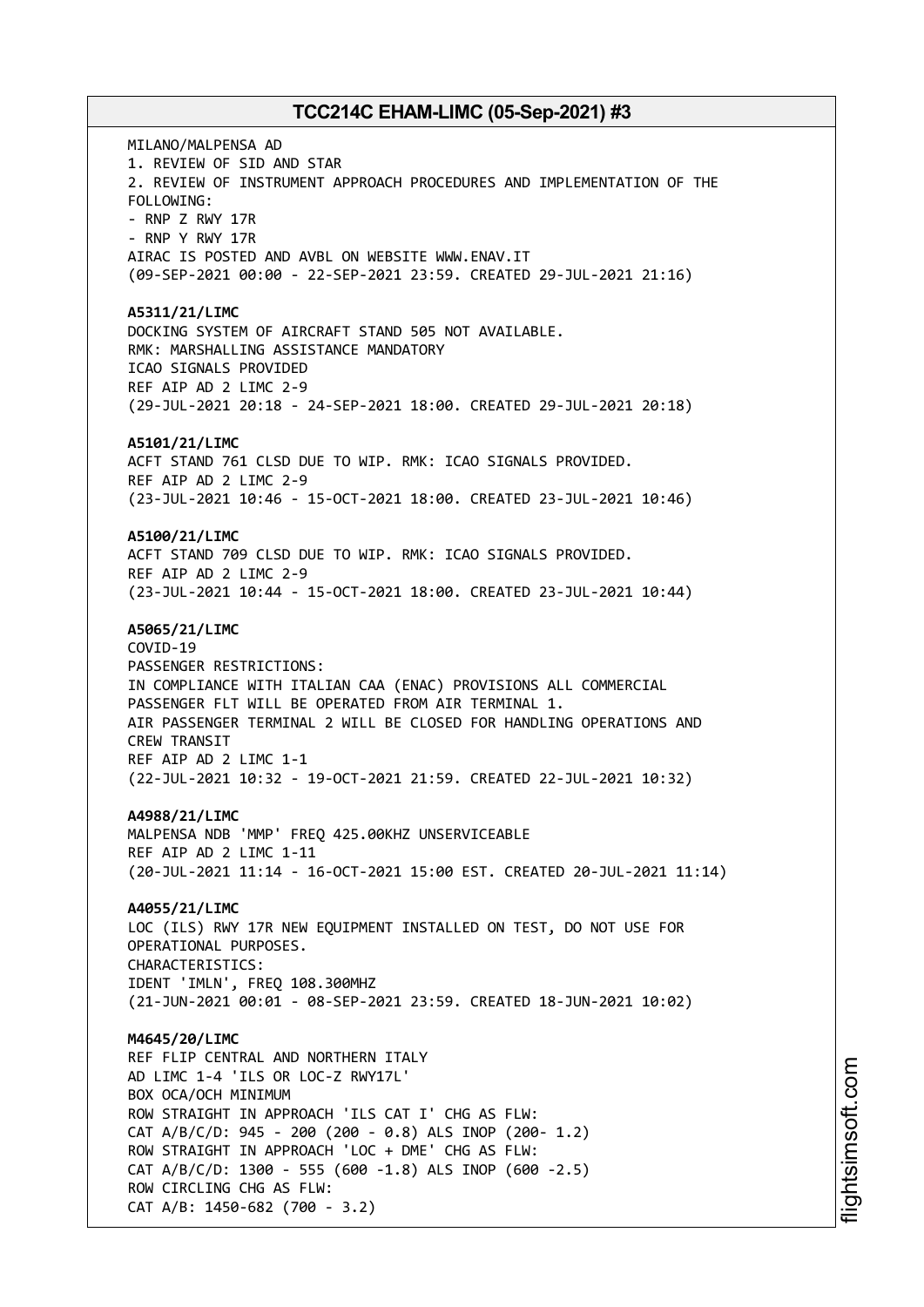└──────────────────────────────────────────────────────────────────────────────┘

CAT C: 1650 - 882 (900- 4.0) CAT D: 1710 - 942 (1000 - 4.3 (21-SEP-2020 11:04 - PERM. CREATED 21-SEP-2020 11:04)

#### │**ALTERNATE: LIMF/TRN (CASELLE, ITALY) UTC +02:00**│

┌──────────────────────────────────────────────────────────────────────────────┐

#### **A6142/21/LIMF**

TORINO CASELLE LOCATOR 'CAS' FREQ 357.00KHZ UNSERVICEABLE REF AIP AD 2 LIMF 1-8 (03-SEP-2021 10:52 - 01-DEC-2021 23:59. CREATED 03-SEP-2021 10:52)

#### **A6097/21/LIMF**

DUE TO LOCAL STRIKE OF PART OF OPERATIONAL PERSONNEL ATS AND MET OBS SERVICE MAY BE AFFECTED. RMK: ACCORDING TO ITALIAN LAW 146/90 AND 83/2000 THE PROVISION OF ATS WILL BE GRANTED TO: - STATE/HEAD/FFR/MEDEVAC/HOSP/HUM/SAR/ATFMX AND EMERGENCY FLT - OVERFLYING FLT AND STATE ACFT - INCOMING INTERCONTINENTAL FLT - FLT TO/FM ITALIAN ISLANDS AND DEP INTERCONTINENTAL AS INDENTIFIED BY CIVIL AVIATION AUTHORITY - ALL OTHER FLT SPECIFICALLY AUTHORIZED BY CIVIL AVIATION AUTHORITY (07-SEP-2021 11:00 - 07-SEP-2021 15:00. CREATED 02-SEP-2021 12:25) **A6096/21/LIMF** COVID-19: INFORMATION. FUELLING SERVICE AVBL AS FLW: 'AIR BP ITALIA SPA' FUELLING AVBL FOR SCHEDULED FLT. FOR STATE, EMERGENCY, HUMANITARIAN, HOSPITAL FLIGHTS AND DIVERTED TRAFFIC, FUEL AVBL WITH 2HR PN BY CALLING FLW PHONE NUMBERS: +393357128347, +39357128360, +393357128346 REF AIP AD 2 LIMF 1-1

(02-SEP-2021 11:32 - 30-OCT-2021 12:00 EST. CREATED 02-SEP-2021 11:32)

#### **A6087/21/LIMF**

LDG AND TKOF FORBIDDEN TO ALL TFC DUE TO WIP, EXC STATE, AMBULANCE AND HUMANITARIAN FLT ONLY IF NOTIFIED TO AERODROME OPERATOR (SAGAT S.P.A.) AT LEAST 2HR AND 30MIN BFR WORKS BEGIN REF AIP AD 2 LIMF 1-10 10 12 18 19 25 26 2115-0400 AND 11 2230-0400 (10-SEP-2021 21:15 - 27-SEP-2021 04:00. CREATED 02-SEP-2021 08:56)

#### **A6085/21/LIMF**

LDG AND TKOF FORBIDDEN TO ALL TFC DUE TO WIP, EXC STATE AND HUMANITARIAN FLT ONLY IF NOTIFIED TO AERODROME OPERATOR AT LEAST 2HR AND 30MIN BFR WORKS BEGIN REF AIP AD 2 LIMF 1-10 SEP 13 16 17 20-24 27-30 OCT 01 2115-0400, SEP 14 2115-0040, 15 014 5-0400 AND 2115-0400 (13-SEP-2021 21:15 - 02-OCT-2021 04:00. CREATED 02-SEP-2021 08:56)

**A6073/21/LIMF** INSTRUMENT PRECISION APPROACH AND LANDING PROCEDURES RUNWAY 36 DOWNGRADED TO CAT I DUE TO RUNWAY CENTER LINE AND TOUCH DOWN LIGHTS NOT AVAILABLE. RMK: TAKE-OFF OPERATIONS FORBIDDEN WITH RVR BELOW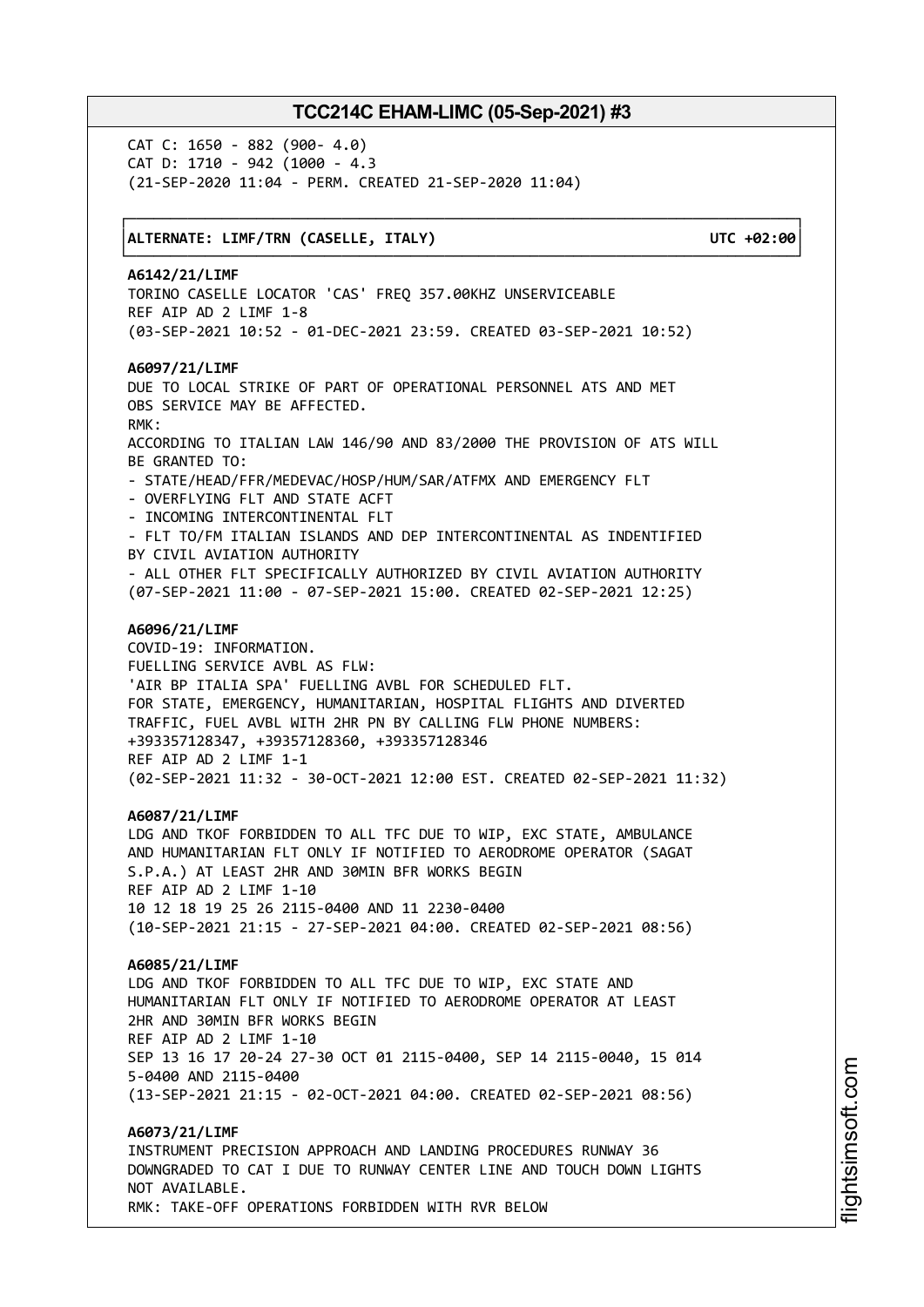400M REF AIP AD 2 LIMF 1-6 (13-SEP-2021 21:00 - 30-SEP-2021 04:00. CREATED 01-SEP-2021 15:44) **A6072/21/LIMF** RUNWAY CENTER LINE AND TOUCH DOWN LIGHTS NOT AVAILABLE DUE TO TECR REF AIP AD 2 LIMF 1-6 AND 2-1 (13-SEP-2021 21:00 - 30-SEP-2021 04:00. CREATED 01-SEP-2021 15:43) **A6071/21/LIMF** TAXIWAY 'G' CLOSED DUE TO WIP MEN AND EQPT IN RDO CONTACT WITH TWR REF AIP AD 2 LIMF 2-1 (06-SEP-2021 11:00 - 09-SEP-2021 22:00. CREATED 01-SEP-2021 15:42) **A6070/21/LIMF** CENTRE LINE LIGHTS TWY H NOT AVBL, FOLLOW-ME MANDATORY IN NIGHT HOURS. REF AIP AD2 LIMF 1-1 AND 2-1 (13-SEP-2021 21:15 - 30-SEP-2021 04:00. CREATED 01-SEP-2021 15:42) **A6048/21/LIMF** VISUAL DOCKING GUIDANCE SYSTEM ACFT STAND 112 NOT AVBL REF AIP AD 2 LIMF 2-11 (01-SEP-2021 10:33 - 30-SEP-2021 20:00 EST. CREATED 01-SEP-2021 10:33) **A6035/21/LIMF** 'ARGOS VIP PRIVATE HANDLING SRL' SER NOT AVBL RMK: SER AVBL ON REQUEST 30MIN PN AT FLW PHONE NUMBERS: +3901119372878, +3901156769623 AND MOBILE +393315043049 REF AIP AD 2 LIMF 1-2 DAILY 0500-0800 AND 1400-2100 (01-SEP-2021 07:15 - 30-SEP-2021 21:00 EST. CREATED 01-SEP-2021 07:15) **A5929/21/LIMF** REF AIP AD2 LIMF 1-3 ITEM 7 'SEASONAL AVAILABILITY AND CLEARING' BOX 3 'REMARKS' CHANGE TO READ: 1) USE OF MATERIAL FOR MOVEMENT AREA SURFACE TREATMENT: POTASSIUM FORMATE FLUIDS (KFOR) AND SODIUM FORMATE SOLIDS (NAFO). 2) SPECIALLY PREPARED WINTER RUNWAYS: NOT APPLICABLE. 3) RUNWAY CONDITION ASSESSMENT AND REPORTING ARE MANAGED IN CONFORMITY WITH PRESCRIPTIONS CONTAINED IN AIC A2/21 4) SNOW REMOVAL IS PERFORMED AS DETAILED IN THE 'AIRPORT SNOW REMOVAL PLAN' AVAILABLE ON REQUEST TO COORDINAMENTO.VOLI(AT)SAGAT.TRN.IT (27-AUG-2021 09:57 - PERM. CREATED 27-AUG-2021 09:57) **A5927/21/LIMF** INSTRUMENT APPROACH PROCEDURE 'LO RWY 36' SUSPENDED REF AIP AD 2 LIMF 5-11 (27-AUG-2021 08:49 - 03-NOV-2021 23:59. CREATED 27-AUG-2021 08:50) **A5792/21/LIMF** CASELLE TACAN 'CAS' CH 32X UNSERVICEABLE REF AIP AD 2 LIMF 1-8 (23-AUG-2021 07:15 - 19-NOV-2021 11:00 EST. CREATED 23-AUG-2021 07:15) **A5645/21/LIMF**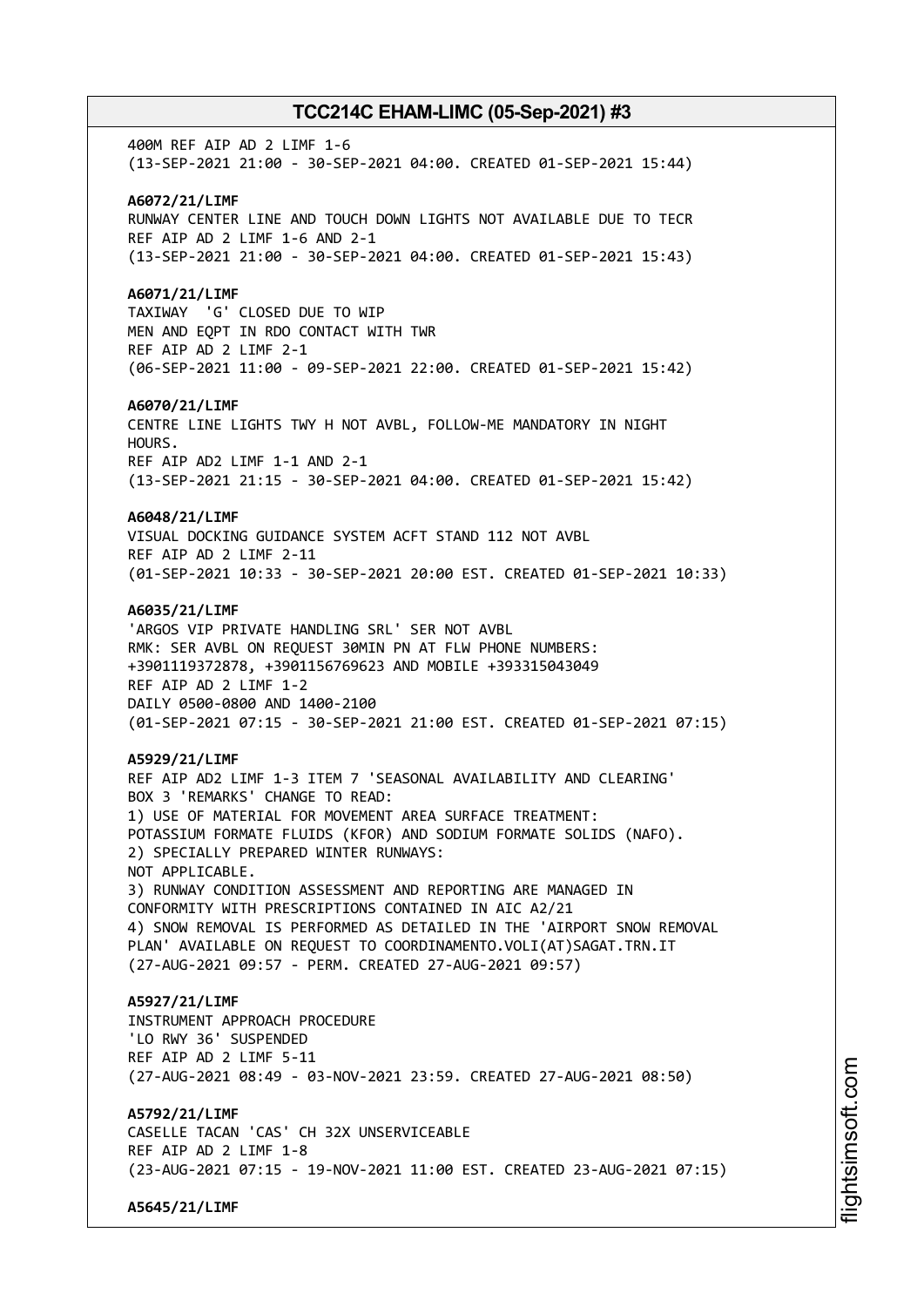SARONNO NDB 'SRN' FREQ 330.00KHZ UNSERVICEABLE. REF AIP AD 2 LIMF 1-9 (12-AUG-2021 14:33 - 30-SEP-2021 23:59 EST. CREATED 12-AUG-2021 14:34) **A4991/21/LIMF** MAIN APRON (SOUTH AREA) FOLLOW-ME IS MANDATORY FROM INTERMEDIATE HOLDING POSITON (IHP) 'Y1' TO NEW ACFT STAND 400 REF AIP AD 2 LIMF 2-7 AND NOTAM PERM A4665/21 (20-JUL-2021 13:12 - 09-SEP-2021 12:00 EST. CREATED 20-JUL-2021 13:12) **A4665/21/LIMF** REF AIP AD 2 LIMF 2-7 'ACFT PARKING DOCKING CHART ICAO - MAIN AND GENERAL APRONS' AND LIMF 2-11 'ACFT PARKING DOCKING REMARKS' NEW ACFT STAND 400 IMPLEMENTED ON MAIN APRON (SOUTH AREA) WITH FLW CHARACTERISTICS: - PSN COORD (WGS-84) 451124.95N 0073843.67E - ALTIMETER CHECK POINT 940.0FT - STANDARD ENGINE START POINT L7 - POWER IN - PUSH BACK - STAND MARKING CONSIST OF A YELLOW BROKEN LINE - MARSHALLER MANDATORY - ACFT ICAO CODE C (15-JUL-2021 00:00 - PERM. CREATED 08-JUL-2021 14:08) **A4216/21/LIMF** PUSH BACK OPS NOT AVBL DUE TO GROUND EQUIPMENT ON MAINT FOR ACFT ICAO CODE 'E' BOEING 747-200/300/400 AND AIRBUS A340-500/600 REF AIP AD 2 LIMF 1-10 (24-JUN-2021 13:12 - 20-SEP-2021 21:00 EST. CREATED 24-JUN-2021 13:12) **A3712/21/LIMF** REF AIP AD 2 LIMF 1-1 ITEM 3 'OPERATIONAL HOURS' BOX 8 'FUELLING' ADD AS FOLLOW: LEVORATO MARCEVAGGI S.R.L. HR 0500-2230 (0400-2130): JET A1 - PHONE +390114701740, - MOBILE PHONE +393482371509, - E-MAIL: TORINO(AT)LEVORATOMARCEVAGGI.IT OUT OF PUBLISHED HOURS FUELLING IS AVAILABLE FOR STATE, EMERGENCY, HUMANITARIAN, HOSPITAL FLIGHTS AND DIVERTED TRAFFIC CALLING ONE HOUR PRIOR NOTICE THE FOLLOWING NUMBERS: - MOBILE PHONE +393482371509, +393408434284 (08-JUN-2021 00:00 - PERM. CREATED 07-JUN-2021 13:27) **A3711/21/LIMF** REF AIP AD 2 LIMF 1-2 ITEM 4 'HANDLING SERVICES AND FACILITIES' BOX 3 'FUELLING CAPACITY' ADD AS FLW: LEVORATO MARCEVAGGI: JET A1 400000 LITRES - SUPPLIED BY 3 TANTRUCKS (08-JUN-2021 00:00 - PERM. CREATED 07-JUN-2021 13:09)

# │**EHAA (AMSTERDAM FIR/UIR)** │

**M2743/21/EHAA** TEMPORARY RESTRICTED AREA 'BAARLO' ACTIVATED FOR LAUNCHING OF MODEL ROCKETS AROUND BAARLO. AREA: PSN 524443N 0055718E RADIUS 2NM BTN GND/FL060. AREA PROHIBITED. POLICE, SAR AND MEDICAL FLIGHTS ARE EXEMPTED.

┌──────────────────────────────────────────────────────────────────────────────┐

└──────────────────────────────────────────────────────────────────────────────┘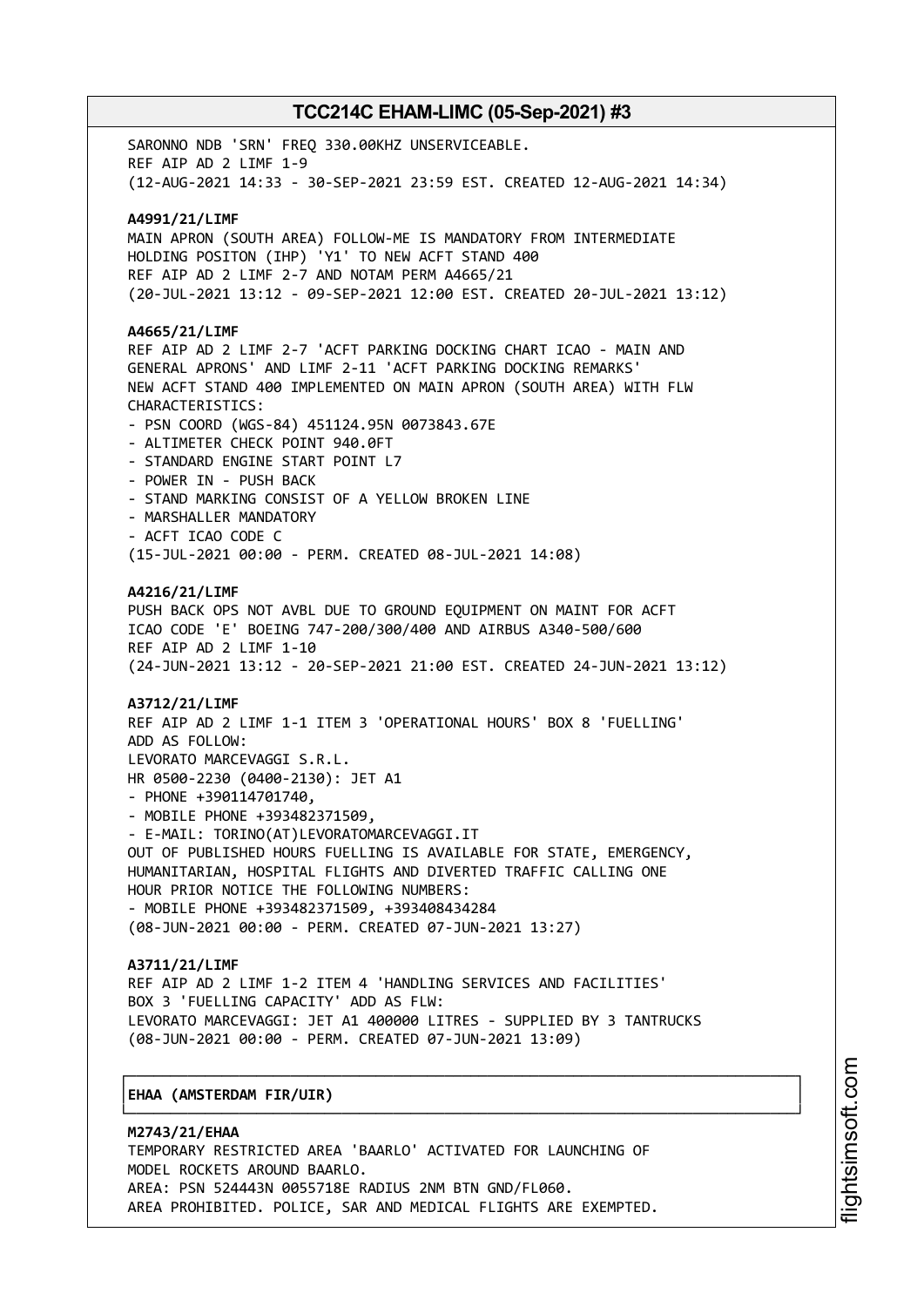GND-FL060 (12-SEP-2021 08:00 - 12-SEP-2021 15:00. CREATED 03-SEP-2021 18:33) **M2741/21/EHAA** UAS FLYING WILL TAKE PLACE AT ZALTBOMMEL PSN 514817N 0051604E RADIUS 0.3NM BTN GND/263FT AGL. REQ TO AVOID AREA. GND-263FT AGL (06-SEP-2021 05:00 - 06-SEP-2021 08:00. CREATED 03-SEP-2021 17:24) **B0576/21/EHAA** PJE WILL TAKE PLACE AT OUDENBOSCH, PSN 513622N 0043256E. GND-3000FT AMSL 04 11 0700-1700 (04-SEP-2021 07:00 - 11-SEP-2021 17:00. CREATED 03-SEP-2021 16:04) **B0575/21/EHAA** INFO EEMSHAVEN HELIPORT IN AD.3 NOT FOR OPERATIONAL USE. REF AIP NETHERLANDS AIRAC AMDT 07/2021, AD 3.EHHE. (03-SEP-2021 12:16 - 10-SEP-2021 12:00 EST. CREATED 03-SEP-2021 12:17) **M2733/21/EHAA** TEMPORARY SEGREGATED AREA EHTSA50 (MARNE) ACTIVATED. AREA PROHIBITED. GND-1200FT AMSL 04 0600-1800, 05 0600-2200 (04-SEP-2021 06:00 - 05-SEP-2021 22:00. CREATED 03-SEP-2021 09:21) **M2730/21/EHAA** TEMPORARY SEGREGATED AREA EHTSA50 (MARNE) ACTIVATED. AREA PROHIBITED. GND-1200FT AMSL 14-16 0600-2159, 17 0600-1500 (14-SEP-2021 06:00 - 17-SEP-2021 15:00. CREATED 03-SEP-2021 08:22) **M2728/21/EHAA** RESTRICTED AREA EHR2A (MARNEWAARD A) ACTIVATED. AREA PROHIBITED. VERTICAL LIMITS CHANGED DURING ACTIVATION. GND-1200FT AGL (08-SEP-2021 14:00 - 12-SEP-2021 23:59. CREATED 03-SEP-2021 08:17) **M2721/21/EHAA** TEMPORARY RESERVED AIRSPACE EHTRA80 (DEELEN HOOG) ACTIVATED. AREA PROHIBITED. 3000FT AMSL-FL065 (24-SEP-2021 06:00 - 24-SEP-2021 15:00. CREATED 03-SEP-2021 08:04) **M2718/21/EHAA** RESTRICTED AREA EHR2A (MARNEWAARD A) ACTIVATED. AREA PROHIBITED. VERTICAL LIMITS CHANGED DURING ACTIVATION. GND-FL065 (27-OCT-2021 05:00 - 27-OCT-2021 18:00. CREATED 03-SEP-2021 07:54) **M2688/21/EHAA** FIREWORKS AT VRIEZENVEEN PSN 522408N 0063730E. GND-135FT AGL (11-SEP-2021 19:00 - 11-SEP-2021 20:30. CREATED 02-SEP-2021 10:17) **M2672/21/EHAA**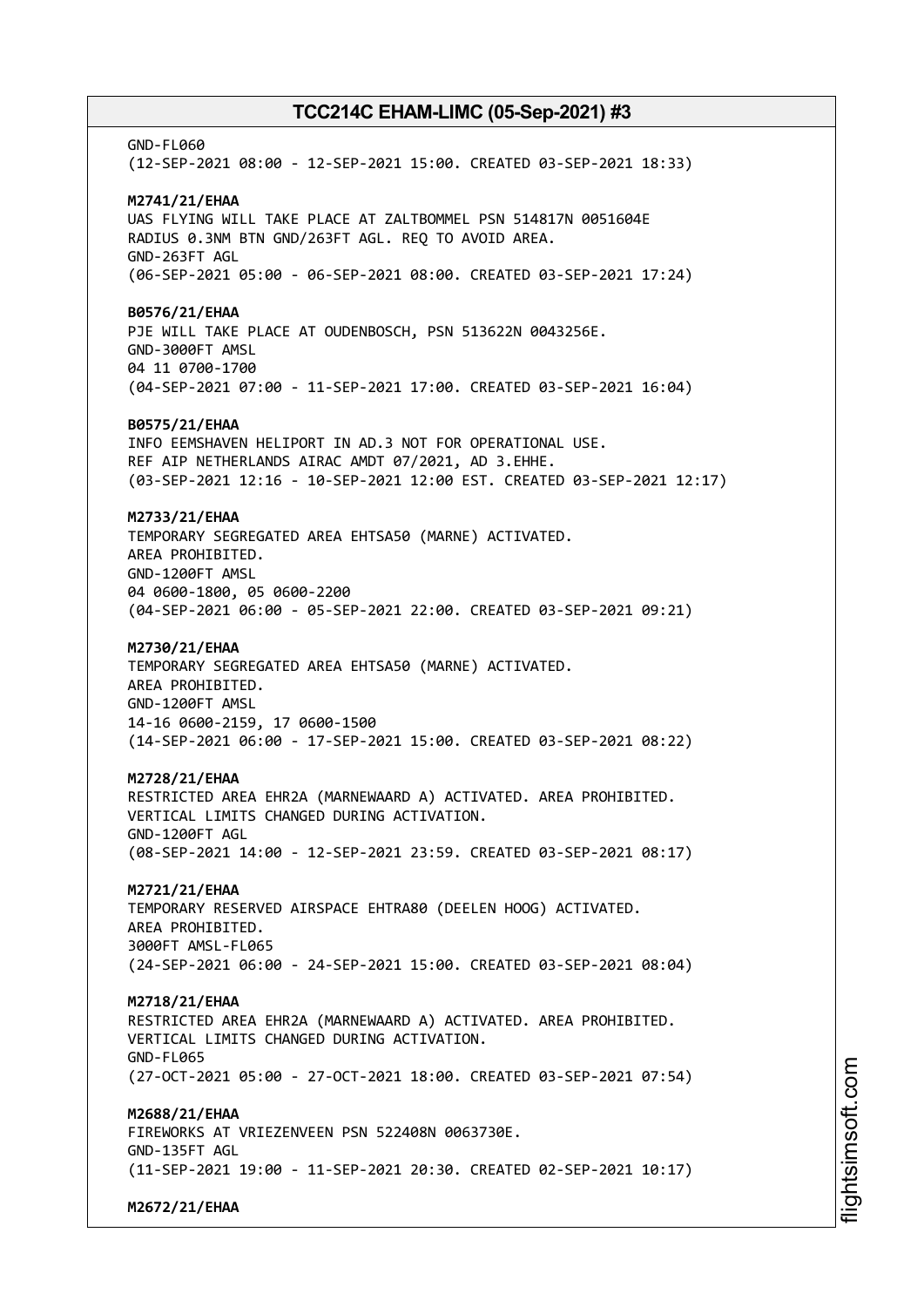DANGER AREAS EHD 41A/B/C/D ACTIVATED. AREAS PROHIBITED. VERTICAL LIMITS EHD41D CHANGED DURING ACTIVATION. SFC-FL200 (21-SEP-2021 14:00 - 21-SEP-2021 16:00. CREATED 01-SEP-2021 13:23) **M2670/21/EHAA** DANGER AREAS EHD41A/B/C ACTIVATED. AREAS PROHIBITED. SFC-FL055 21 1000-1200, 22 0830-1100 (21-SEP-2021 10:00 - 22-SEP-2021 11:00. CREATED 01-SEP-2021 13:21) **B0567/21/EHAA** FLARING OPERATIONS AT DRILLING RIG PROSPECTOR 1, PSN 522947N 0041257E. SFC-1000FT AMSL (01-SEP-2021 09:13 - 13-SEP-2021 12:00 EST. CREATED 01-SEP-2021 09:14) **M2666/21/EHAA** DUTCH MIL INFO RX FREQ 132.350 MHZ U/S IN THE NORTH EASTERN PART OF THE NETHERLANDS, IN CASE OF URGENCY CONTACT DUTCH MIL LOWER ON FREQ 128.355 MHZ. (01-SEP-2021 08:43 - 30-SEP-2021 14:00 EST. CREATED 01-SEP-2021 08:44) **M2664/21/EHAA** TEMPORARY SEGREGATED AREA EHTSA50 (MARNE) ACTIVATED. AREA PROHIBITED. GND-1200FT AMSL (05-SEP-2021 22:00 - 08-SEP-2021 22:00. CREATED 01-SEP-2021 07:59) **B0566/21/EHAA** LIMITED RADIO COVERAGE OF THE AMSTERDAM INFO FREQUENCY 119.175MHZ BETWEEN UTIRA AND EPOXU BELOW 1000FT. NORTH SEA AREA AMSTERAM IS A RADIO MANDATORY ZONE AND RADIO COMMUNICATION WITH AMSTERDAM INFORMATION IS REQUIRED. TO PREVENT SAFETY INCIDENTS KEEP TRYING TO CALL AMSTERDAM INFO WHEN OPERATING IN THIS AREA. (01-SEP-2021 06:12 - 01-DEC-2021 12:00 EST. CREATED 01-SEP-2021 06:13) **B0565/21/EHAA** CHECKLIST YEAR=2021 0274 0281 0282 0334 0335 0348 0368 0378 0384 0424 0434 0435 0452 0455 0467 0471 0476 0485 0486 0492 0496 0497 0506 0516 0517 0527 0528 0530 0532 0535 0540 0541 0543 0550 0556 0557 0558 0559 0560 0561 0563 0564 LATEST PUBLICATIONS AIP AIRAC AMDT IFR 010/2021 EFFECTIVE DATE 07 OCT 21 AIP AIRAC SUP IFR 007/2021 EFFECTIVE DATE 12 AUG 21 AIP SUP IFR 005/2021 EFFECTIVE DATE 08 APR 21 AIC IFR B003/2021 EFFECTIVE DATE 03 JUN 21 AIC IFR A004/2021 EFFECTIVE DATE 29 JUL 21 AIC CHECKLIST AIP IFR A019/1992 B061/1992 B006/2002 A016/2002 B023/2004 B001/2006 A012/2007 A001/2008 B003/2008 A009/2008 A013/2010 A014/2010 A006/2011 B009/2011 B005/2013 A006/2013 A003/2014 A004/2014 A006/2014 A004/2015 B004/2015 B005/2016 B001/2017 B002/2018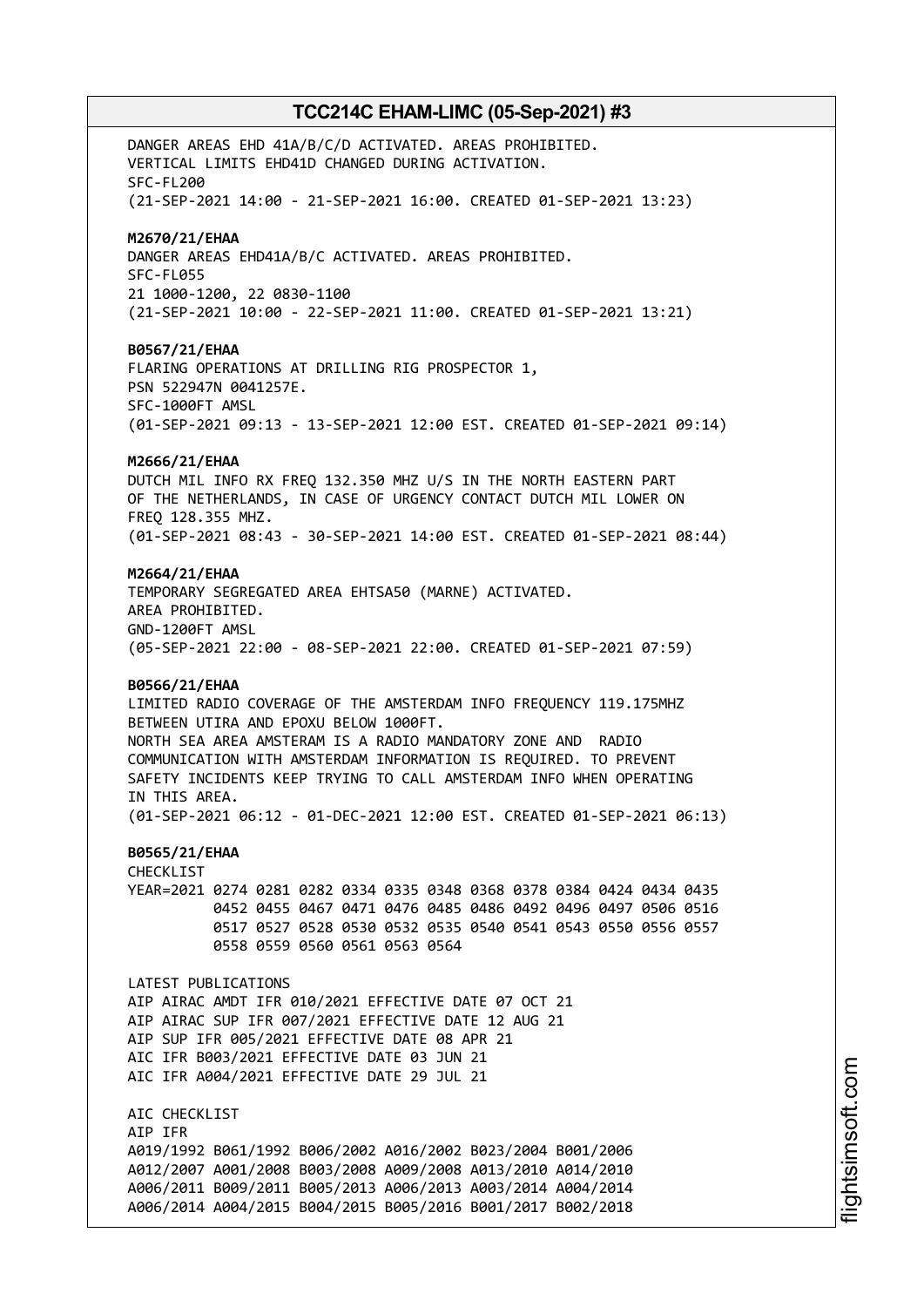B001/2019 A002/2019 B002/2019 B003/2019 A004/2019 A006/2019 A009/2019 A011/2019 A012/2019 A013/2019 A014/2019 A002/2020 A004/2020 B001/2021 A001/2021 A002/2021 B002/2021 A003/2021 B003/2021 A004/2021 AIP VFR NIL SUP CHECKLIST AIP IFR 004/2020 004/2021 007/2021 AIP VFR **NTI** (01-SEP-2021 00:05 - 01-OCT-2021 00:05 EST. CREATED 01-SEP-2021 00:07) **A1990/21/EHAA** CHECKLIST YEAR=2021 0206 0207 0379 0463 0465 0734 0735 1049 1149 1162 1230 1278 1286 1308 1355 1366 1371 1375 1379 1384 1409 1431 1484 1487 1488 1490 1494 1499 1503 1510 1538 1539 1541 1569 1590 1599 1606 1607 1611 1615 1616 1645 1664 1678 1728 1734 1746 1755 1768 1786 1788 1794 1800 1802 1803 1804 1813 1814 1815 1816 1818 1824 1825 1826 1827 1834 1851 1859 1861 1867 1873 1875 1879 1880 1893 1894 1895 1897 1899 1900 1901 1903 1905 1911 1912 1913 1920 1925 1926 1927 1928 1929 1930 1931 1932 1933 1934 1935 1939 1940 1941 1956 1960 1964 1966 1976 1979 1980 1981 1985 1987 1989 LATEST PUBLICATIONS AIP AIRAC AMDT IFR 010/2021 EFFECTIVE DATE 07 OCT 21 AIP AIRAC SUP IFR 007/2021 EFFECTIVE DATE 12 AUG 21 AIP SUP IFR 005/2021 EFFECTIVE DATE 08 APR 21 AIC IFR B003/2021 EFFECTIVE DATE 03 JUN 21 AIC IFR A004/2021 EFFECTIVE DATE 29 JUL 21 AIC CHECKLIST AIP IFR A019/1992 B061/1992 B006/2002 A016/2002 B023/2004 B001/2006 A012/2007 A001/2008 B003/2008 A009/2008 A013/2010 A014/2010 A006/2011 B009/2011 B005/2013 A006/2013 A003/2014 A004/2014 A006/2014 A004/2015 B004/2015 B005/2016 B001/2017 B002/2018 B001/2019 A002/2019 B002/2019 B003/2019 A004/2019 A006/2019 A009/2019 A011/2019 A012/2019 A013/2019 A014/2019 A002/2020 A004/2020 B001/2021 A001/2021 A002/2021 B002/2021 A003/2021 B003/2021 A004/2021 AIP VFR **NTL** SUP CHECKLIST AIP IFR 004/2020 004/2021 007/2021 AIP VFR **NTL** (01-SEP-2021 00:05 - 01-OCT-2021 00:05 EST. CREATED 01-SEP-2021 00:06) **A1989/21/EHAA** TEMPORARY RESTRICTED AREA TGB ZANDVOORT F1 WEST 1 ESTABLISHED WI AREA: 522717.17N 0043359.01E, 522550.49N 0043328.09E,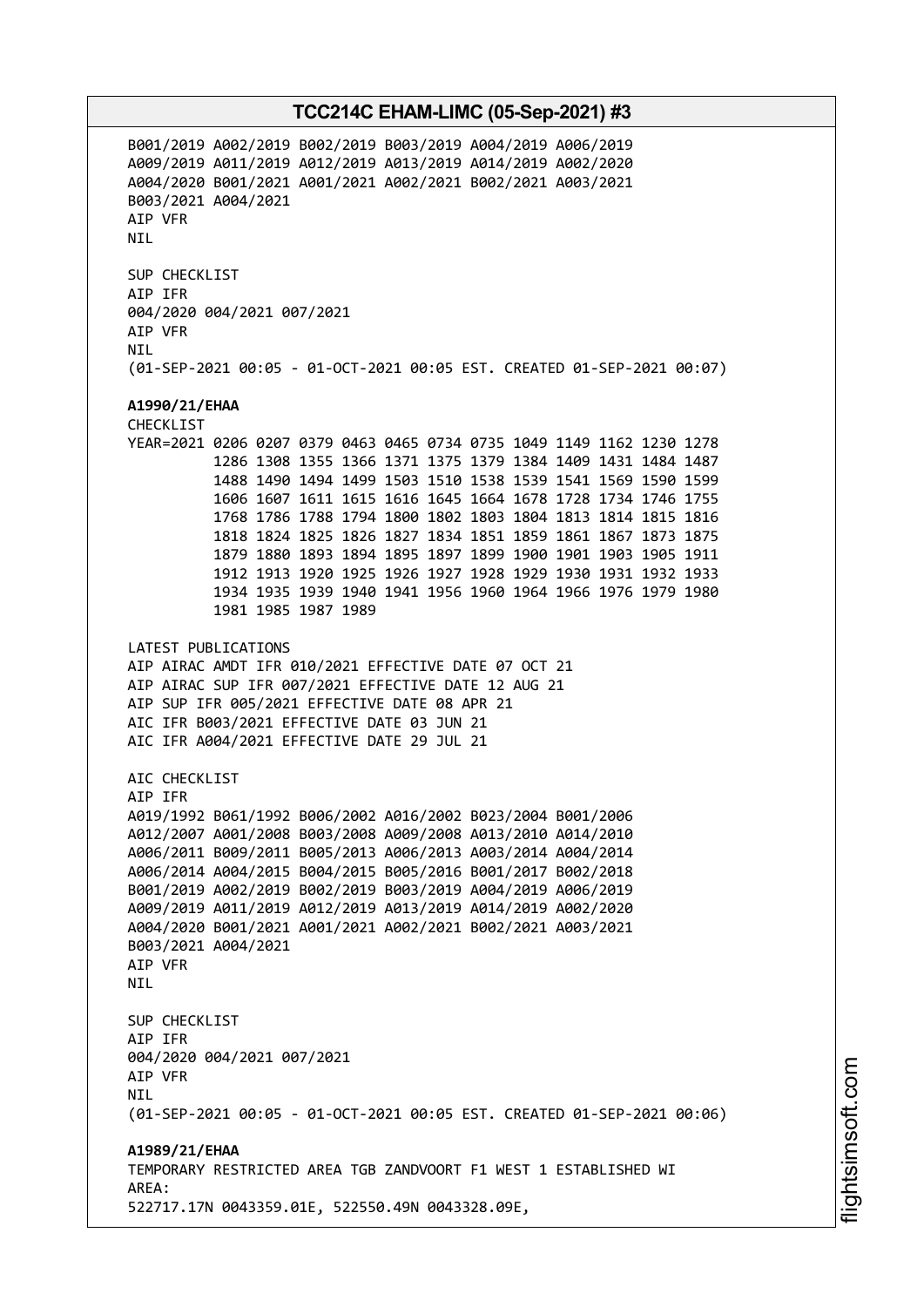521855.05N 0043250.08E, 522054.16N 0042616.33E, 522730.19N 0043033.23E BACK TO 522717.17N 0043359.01E. AREA PROHIBITED FOR CIVIL AIR TRAFFIC INCLUDING DRONES, BALLOONS, KITES AND PJE ACTIVITIES. SAR, POLICE, HELICOPTER EMERGENCY MEDICAL SERVICES, RED BULL AEROBATICS TEAM, AND AUTHORISED GP F1 RELATED (HELICOPTER) TRAFFIC ARE EXEMPTED. TRAFFIC SHALL CONTACT ZANDVOORT INFORMATION ON FREQ 120.140 MHZ BEFORE ENTERING AREA AND IS MANDATORY TO MAINTAIN TWO WAY RADIO CONTACT IN AREA. SPECIAL ROUTES GP 1, 2, 3, 4 AND 5 ONLY AVBL FOR GP F1 RELATED AUTHORISED HELICOPTERS. SEE CHART: HTTPS://WWW.LVNL.NL/OHD/TIJDELIJKE-LUCHTRUIMSLUITINGEN GND-1500FT AMSL 03 1515-1645, 05 1530-1700 (03-SEP-2021 15:15 - 05-SEP-2021 17:00. CREATED 31-AUG-2021 18:36) **A1987/21/EHAA** TEMPORARY RESTRICTED AREA TGB ZANDVOORT F1 WEST 2 ESTABLISHED WI AREA: 522717.17N 0043359.01E, 522550.49N 0043328.09E, 521855.05N 0043250.08E, 522054.16N 0042616.33E, 522730.19N 0043033.23E BACK TO 522717.17N 0043359.01E. AREA PROHIBITED FOR CIVIL AIR TRAFFIC INCLUDING DRONES, BALLOONS, KITES AND PJE ACTIVITIES. SAR, POLICE, HELICOPTER EMERGENCY MEDICAL SERVICES AND AUTHORISED GP F1 RELATED (HELICOPTERS AND 1 DRONE) AND CO-ORDINATED AUTHORISED COMMERCIAL TRAFFIC (BTW, SURVEY, AND SCENERY FLIGHTS) ARE EXEMPTED. TRAFFIC SHALL CONTACT TEL +31 881221210 24HR PN FOR AUTHORISATION. ALL AUTHORISED TRAFFIC HAS TO CONTACT ZANDVOORT INFORMATION ON FREQ 120.140 MHZ BEFORE ENTERING AREA AND IS MANDATORY TO MAINTAIN TWO WAY RADIO CONTACT IN AREA. COMMERCIAL AUTHORISED TRAFFIC (BTW, SURVEY, AND SCENERY FLIGHTS) ONLY ALLOWED ON TRACK (ONE WAY) NOVEMBER (ENTRY) - SIERRA (EXIT) AT 1400FT. SPECIAL ROUTES GP 1, 2, 3, 4 AND GP 5 ONLY AVBL FOR GP F1 RELATED AUTHORISED HELICOPTERS. SEE CHART: HTTPS://WWW.LVNL.NL/OHD/TIJDELIJKE-LUCHTRUIMSLUITINGEN GND-1500FT AMSL 03 0440-1515 1645-1837, 04 0442-1835, 05 0443-1530 1700-1833 (03-SEP-2021 04:40 - 05-SEP-2021 18:33. CREATED 31-AUG-2021 18:25) **A1985/21/EHAA** TEMPORARY RESTRICTED AREA TGB ZANDVOORT F1 EAST ESTABLISHED WI AREA: 522717.17N 0043359.01E, 522700.50N 0043817.17E, 522454.39N 0043805.45E COUNTER CLOCKWISE ALONG EHAM CTR 1 TO 521855.05N 0043250.08E, 522550.49N 0043328.09E BACK TO 522717.17N 0043359.01E. AREA PROHIBITED FOR CIVIL AIR TRAFFIC INCLUDING DRONES, BALLOONS, KITES AND PJE ACTIVITIES. SAR, POLICE, HELICOPTER EMERGENCY MEDICAL SERVICES AND AUTHORISED GP F1 RELATED (HELICOPTERS AND 1 DRONE) ARE EXEMPTED. TRAFFIC SHALL CONTACT TEL +31 881221210 24HR PN FOR AUTHORISATION. ALL AUTHORISED TRAFFIC SHALL CONTACT ZANDVOORT INFORMATION ON FREQ 120.140 MHZ BEFORE ENTERING AREA AND IS MANDATORY TO MAINTAIN TWO WAY RADIO CONTACT IN AREA. SPECIAL ROUTES GP 1, 2, 3, 4 AND 5 ONLY AVBL FOR GP F1 RELATED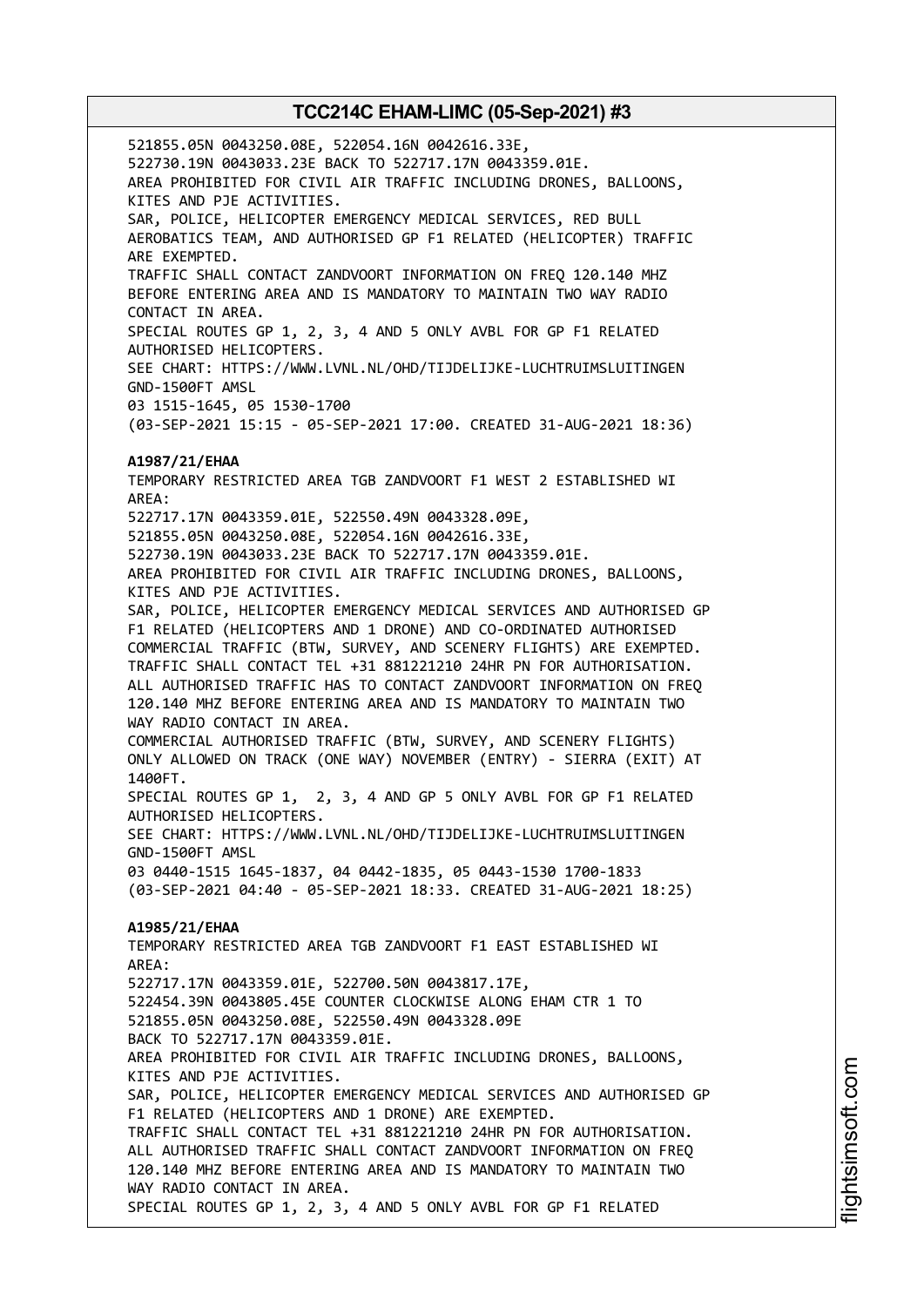AUTHORIZED HELICOPTERS. SEE CHART: HTTPS://WWW.LVNL.NL/OHD/TIJDELIJKE-LUCHTRUIMSLUITINGEN GND-1200FT AMSL SR MINUS15- SS PLUS15 (03-SEP-2021 04:40 - 05-SEP-2021 18:33. CREATED 31-AUG-2021 18:19) **M2660/21/EHAA** DANGER AREAS EHD 41A/B/C/D ACTIVATED. AREAS PROHIBITED. VERTICAL LIMITS EHD41D CHANGED DURING ACTIVATION. SFC-FL360 (14-SEP-2021 09:00 - 14-SEP-2021 14:00. CREATED 31-AUG-2021 13:47) **A1981/21/EHAA** OPERATIONS IN FIR MINSK (UMMV) NETHERLANDS AIR CARRIERS AND CAPTAINS OF ACFT IN CHARGE OF AIR SERVICE MANAGED BY CARRIERS HOLDERS OF OPERATING LICENCE ISSUED BY THE NETHERLANDS, WHETHER THEY ARE CONTRACTUAL CARRIERS AND/OR DE FACTO CARRIERS, OR PERFORMING AIR SERVICE WITH COMMERCIAL CHARTER AGREEMENT OR WITH CODE SHARING AND TO ALL FLIGHT PERFORMED WITH NETHERLANDS ACFT REGISTRATION, ARE REQUESTED TO AVOID MINSK FIR (UMMV). FOREIGN AIR CARRIERS INBOUND EU ARE RECOMMENDED TO AVOID BELARUS MINSK FIR(UMMV). (31-AUG-2021 13:46 - 02-DEC-2021 23:59 EST. CREATED 31-AUG-2021 13:47) **M2658/21/EHAA** RESTRICTED AREA EHR2 (MARNEWAARD) ACTIVATED. AREA PROHIBITED. SFC-11700FT AMSL DAILY 0600-1400 (14-SEP-2021 06:00 - 16-SEP-2021 14:00. CREATED 31-AUG-2021 13:33) **M2652/21/EHAA** TEMPORARY SEGREGATED AREA EHTSA52 (HAVELTE) ACTIVATED. AREA PROHIBITED. GND-600FT AMSL (11-OCT-2021 05:00 - 15-OCT-2021 10:00. CREATED 31-AUG-2021 08:56) **M2648/21/EHAA** DANGER AREAS EHD 41A/B/C/D ACTIVATED. AREAS PROHIBITED. VERTICAL LIMITS EHD41D CHANGED DURING ACTIVATION. SFC-FL360 (22-SEP-2021 13:00 - 22-SEP-2021 15:30. CREATED 31-AUG-2021 08:36) **A1960/21/EHAA** MANDATORY DIGITAL SUBMISSION OF GENERAL DECLARATION VIA WWW.GENDEC.EU FOR ALL GENERAL AVIATION FLIGHTS ORIGINATING FROM NON-SCHENGEN COUNTRIES OR ALL FLIGHTS WITH DESTINATION TO NON-SCHENGEN COUNTRIES. GENDEC SUBMISSION AT LEAST 2 HOURS PRIOR TO ALL DEPARTURES FROM A NON-SCHENGEN COUNTRY TO THE NETHERLANDS OR ALL DEPARTURES FROM THE NETHERLANDS TO NON-SCHENGEN COUNTRIES. AIRPORTS MAY HAVE ADDITIONAL REQUIREMENTS ON MINIMUM TIME FOR SUBMISSION OF GENDEC. REF AIP NETHERLANDS GEN 1.2. (30-AUG-2021 12:10 - PERM. CREATED 30-AUG-2021 12:10) **M2637/21/EHAA**

DANGER AREAS EHD41A/B/C ACTIVATED. AREAS PROHIBITED. VERTICAL LIMITS CHANGED DURING ACTIVATION.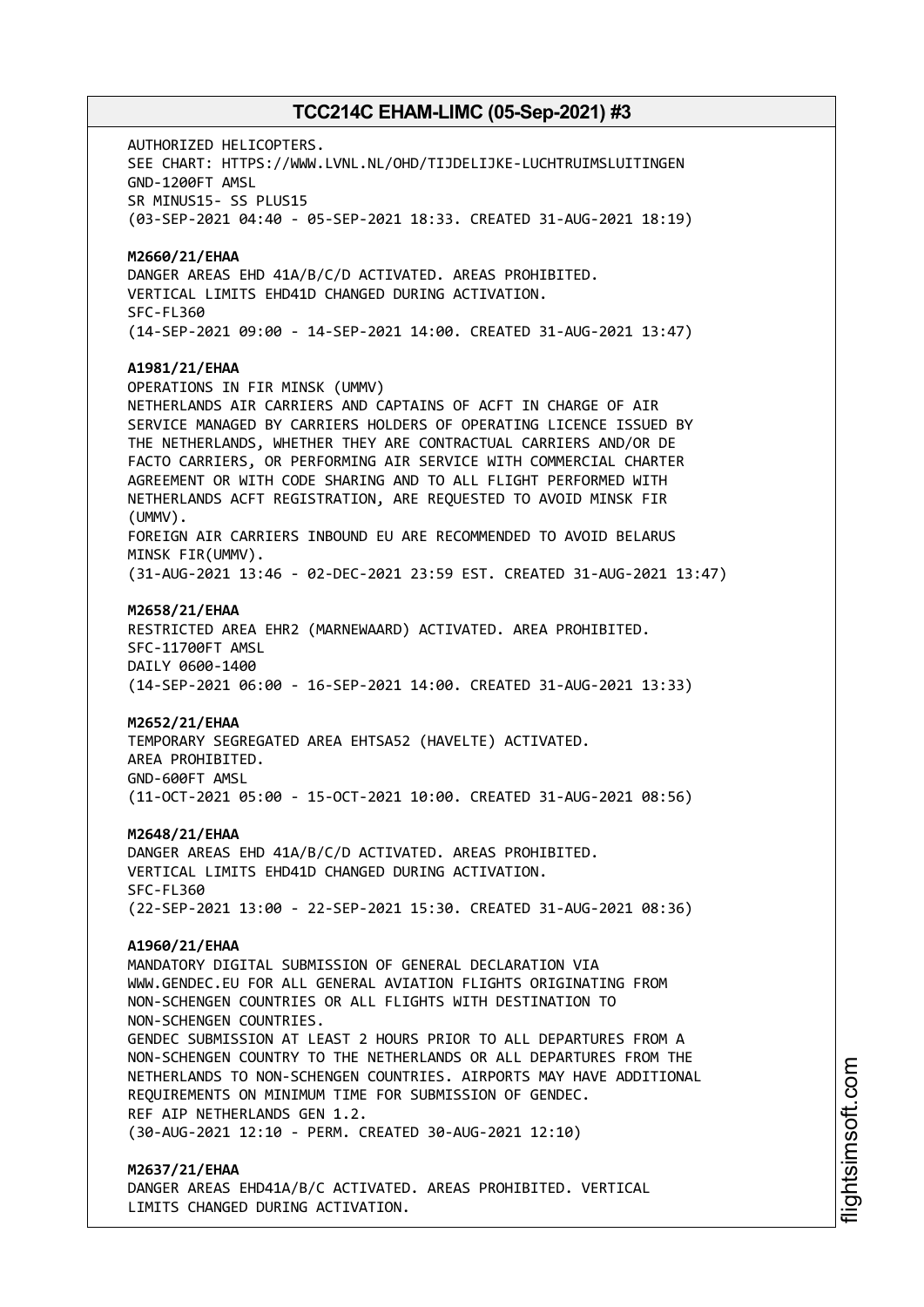SFC-2000FT AMSL 16 21 22 0700-1530 (16-SEP-2021 07:00 - 22-SEP-2021 15:30. CREATED 30-AUG-2021 10:44) **M2636/21/EHAA** DANGER AREAS EHD41A/B/C ACTIVATED. AREAS PROHIBITED. VERTICAL LIMITS CHANGED DURING ACTIVATION. SFC-2000FT AMSL (08-SEP-2021 07:00 - 08-SEP-2021 15:30. CREATED 30-AUG-2021 10:43) **M2635/21/EHAA** DANGER AREAS EHD 41A/B/C/D ACTIVATED. AREAS PROHIBITED. VERTICAL LIMITS EHD41D CHANGED DURING ACTIVATION. SFC-FL360 (07-SEP-2021 09:00 - 07-SEP-2021 15:00. CREATED 30-AUG-2021 10:40) **M2634/21/EHAA** DANGER AREAS EHD41A/B/C ACTIVATED. AREAS PROHIBITED. VERTICAL LIMITS CHANGED DURING ACTIVATION. SFC-2000FT AMSL 0700-0900, 1100-1300, 1500-1530 (07-SEP-2021 07:00 - 07-SEP-2021 15:30. CREATED 30-AUG-2021 10:39) **M2632/21/EHAA** FIREWORKS AT VRIEZENVEEN PSN 522408N 0063730E. GND-135FT AGL (10-SEP-2021 19:00 - 10-SEP-2021 20:30. CREATED 30-AUG-2021 10:09) **B0561/21/EHAA** SEVERAL CRANES ERECTED AT ZEEWOLDE PSN 522055N 0052025E, 548FT AMSL/558FT AGL. (28-AUG-2021 05:25 - 26-NOV-2021 09:00 EST. CREATED 28-AUG-2021 05:26) **M2613/21/EHAA** TEMPORARY SEGREGATED AREA EHTSA55 (VLASAKKERS, RPAS) ACTIVATED. AREA PROHIBITED. GND-600FT AMSL (09-DEC-2021 09:00 - 10-DEC-2021 15:00. CREATED 27-AUG-2021 11:50) **M2604/21/EHAA** MILITARY TRAFFIC WITH DEPARTURE OR DESTINATION ETNG OVERFLYING EHAA FIR SHALL FILE A GAT FLIGHTPLAN, FILED IN ACCORDANCE WITH AIP THE NETHERLANDS SECTION ENR1.10 AND ACKNOWLEDGED BY IFPS. (27-AUG-2021 06:50 - 27-NOV-2021 23:59 EST. CREATED 27-AUG-2021 06:51) **B0559/21/EHAA** FLOATING CRANE ERECTED AT TRIANEL WINDPARK BORKUM WI AREA PSN 540000N 0062740E TO 540000N 0062745E TO 535959N 0062745E TO 535959N 0062740E BACK TO 540000N 0062740E. CRANE WILL OPERATE WITHIN OR NEXT TO THE APPROACH CORRIDOR OF DOLWIN ALPHA PLATFORM. HEIGHT 500FT AMSL, DAY/NIGHT LIGHTED. (28-AUG-2021 00:00 - 07-SEP-2021 23:59 EST. CREATED 26-AUG-2021 23:41) **A1939/21/EHAA** TRIGGER NOTAM - AIRAC AIP AMDT 10/2021 WEF 07 OCT 2021: ROUTE

P999 WPT SOMPO RENAMED OLWOF. (07-OCT-2021 00:00 - 20-OCT-2021 23:59. CREATED 26-AUG-2021 15:01)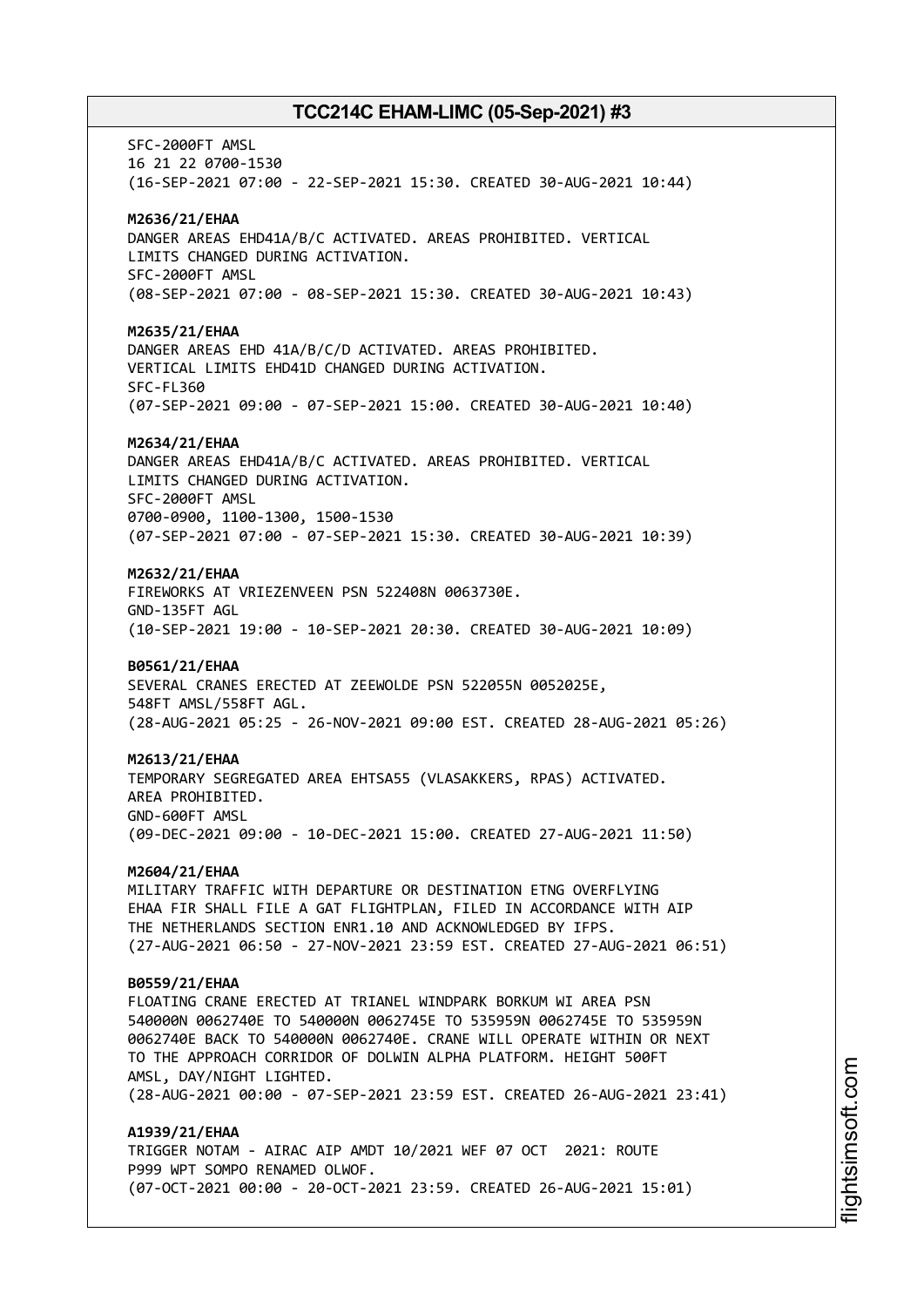**B0558/21/EHAA** OBST LIGHTS CHIMNEY NIJMEGEN 515122N 0054944E U/S. REF AIP ENR 5.4 ITEM 123. HEIGT 512FT AGL, ELEVATION 551FT AMSL. (26-AUG-2021 07:14 - 26-NOV-2021 09:00 EST. CREATED 26-AUG-2021 07:16) **M2591/21/EHAA** CROSSING AND ENTERING EHR4, EHR4A, EHR4B, EHR4C, EHR4D, EHR4E AND EHR4F (VLIEHORS) IS PROHIBITED TO GENERAL AVIATION WHEN ACTIVE. POLICE, SAR, HEMS AND FLIGHTS TO AND FROM OIL PLATFORM L15-FA-1 ARE EXEMPTED. THESE FLIGHTS MUST BE COORDINATED WITH DUTCH MIL INFO (FREQ 132.350MHZ) PRIOR TO ENTRY. AIRSPACE CLASSIFICATION G IS APPLICABLE WITHIN THE ABOVE MENTIONED AIRSPACE. SFC-FL285 (25-AUG-2021 13:37 - 23-NOV-2021 10:00 EST. CREATED 25-AUG-2021 13:38) **M2570/21/EHAA** FIREWORKS AT HOLTEN PSN 521625N 0062347E GND-365FT AGL (25-SEP-2021 18:00 - 25-SEP-2021 20:00. CREATED 25-AUG-2021 08:03) **M2556/21/EHAA** TEMPORARY SEGREGATED AREA EHTSA52 (HAVELTE) ACTIVATED. AREA PROHIBITED. GND-600FT AMSL (07-SEP-2021 13:00 - 08-SEP-2021 10:00. CREATED 24-AUG-2021 09:50) **M2538/21/EHAA** TEMPORARY RESERVED AIRSPACE EHTRA80 (DEELEN HOOG) ACTIVATED. AREA PROHIBITED. 3000FT AMSL-FL065 DAILY 0600-2159 (20-SEP-2021 06:00 - 23-SEP-2021 21:59. CREATED 23-AUG-2021 11:36) **M2526/21/EHAA** UAS FLYING WILL TAKE PLACE AT 'S-HERTOGENBOSCH PSN 514115N 0051828E RADIUS 500M BTN GND/400FT AGL, REQ TO AVOID AREA. GND-400FT AGL (16-SEP-2021 12:30 - 16-SEP-2021 17:51. CREATED 23-AUG-2021 05:34) **M2521/21/EHAA** FIREWORKS AT GRIJPSKERKE PSN 513125N 0033350E. GND-250FT AGL (18-SEP-2021 17:00 - 18-SEP-2021 23:30. CREATED 20-AUG-2021 11:39) **M2520/21/EHAA** FIREWORKS AT BAARN PSN 521309N 0051419E. GND-130FT AGL (24-SEP-2021 19:30 - 24-SEP-2021 21:55. CREATED 20-AUG-2021 11:35) **M2519/21/EHAA** FIREWORKS AT DROUWENERMOND PSN 525816N 0065228E. GND-660FT AGL (24-SEP-2021 19:00 - 24-SEP-2021 20:45. CREATED 20-AUG-2021 10:55) **M2480/21/EHAA** TEMPORARY RESTRICTED AREA 'ZEELANDBRUG' ACTIVATED. AREA: 513809N 0035450E - 513748N 0035529E - 513518N 0035203E -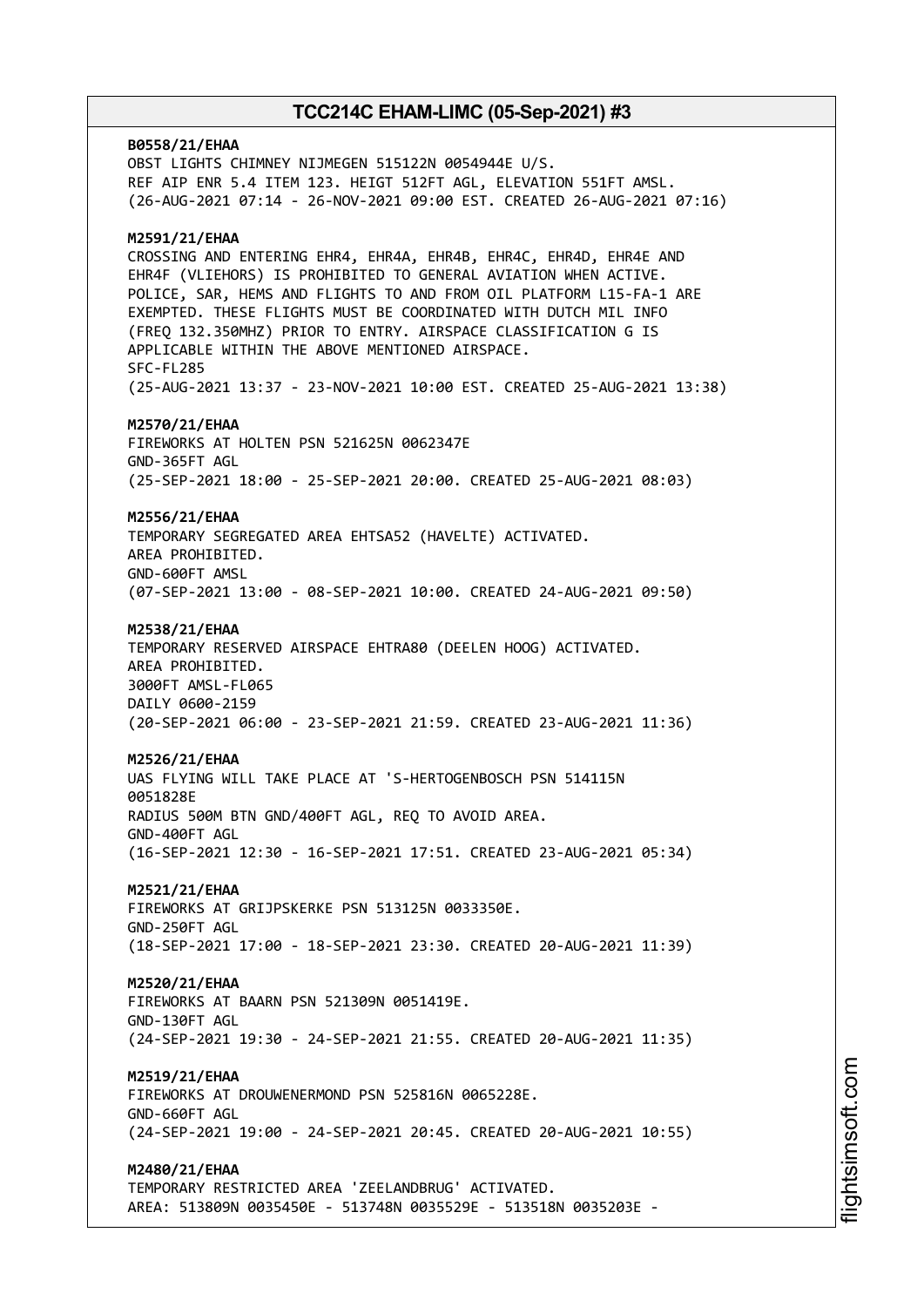513539N 0035123E BACK TO 513809N 0035450E BTN GND/1000FT AMSL. AREA PROHIBITED. SAR, POLICE, HELICOPTER EMERGENCY MEDICAL SERVICE FLIGHTS AND OTHER AUTHORISED TFC ARE EXEMPTED AFTER PRIOR PERMISSION FROM MILATCC SCHIPHOL OR AMSTERDAM FIC. GND-1000FT AMSL DAILY 0600-1500 (18-OCT-2021 06:00 - 22-OCT-2021 15:00. CREATED 17-AUG-2021 19:21) **M2479/21/EHAA** TEMPORARY RESTRICTED AREA 'ZEELANDBRUG' ACTIVATED. AREA: 513809N 0035450E - 513748N 0035529E - 513518N 0035203E - 513539N 0035123E BACK TO 513809N 0035450E BTN GND/1000FT AMSL. AREA PROHIBITED. SAR, POLICE, HELICOPTER EMERGENCY MEDICAL SERVICE FLIGHTS AND OTHER AUTHORISED TFC ARE EXEMPTED AFTER PRIOR PERMISSION FROM MILATCC SCHIPHOL OR AMSTERDAM FIC. GND-1000FT AMSL DAILY 0600-1500 (04-OCT-2021 06:00 - 08-OCT-2021 15:00. CREATED 17-AUG-2021 19:20) **A1861/21/EHAA** BASED ON THE LATEST COVID-19 REGULATIONS (TIJDELIJKE REGELING MAATREGELEN COVID-19) ALL FLIGHTS SHOULD ADHERE TO THE FOLLOWING CONDITIONS: 1. DISINFECT CABIN, SEATS AND INSTRUMENTS. 2. ALL PASSENGERS ARE REQUIRED TO USE A MANDATORY NON MEDICAL FACE MASK FROM BEFORE BOARDING UNTIL AFTER DISEMBARKING (NON COMMERCIAL FLIGHTS ARE EXEMPTED) . 3. BEFORE BOARDING, A HEALTH CHECK OF ALL POB SHALL BE PERFORMED BY CREW BASED ON THE RIVM GUIDELINES: HTTPS://WWW.RIVM.NL/CORONAVIRUS-COVID-19/ADVIEZEN-WERK-VRIJE-TIJD/GEN ERIEK-KADER-CORONAMAATREGELEN 4. COMPANIES SHALL ADHERE TO COMPANY SPECIFIC PROTOCOL. NOTE: POLICE, HELICOPTER EMERGENCY SERVICES AND SAR FLIGHTS ARE EXEMPTED. (16-AUG-2021 13:44 - 19-SEP-2021 09:00 EST. CREATED 16-AUG-2021 13:44) **B0543/21/EHAA** MOBILE RIG SWIFT-10 RELOCATED, PSN 5236.7N 00350.4E. (16-AUG-2021 06:39 - 16-NOV-2021 09:00 EST. CREATED 16-AUG-2021 06:40) **B0541/21/EHAA** NEW OBSTACLES AT VEERE, BINNENHAVEN, 4 WIND TURBINES WITHIN AREA BTN: 513725N 0034124E, 513715N 0034136E, 513659N 0034131E, 513700N 0034111E. HEIGHT 669FT AGL, ELEV 682FT AMSL, LGT OBST/DAY FLG WHITE, NIGHT FLG R. REF AIP ENR 5.4. (13-AUG-2021 14:06 - PERM. CREATED 13-AUG-2021 14:06) **B0540/21/EHAA** NEW OBSTACLES AT 'S HERTOGENBOSCH, 4 WIND TURBINES WITHIN AREA  $RTN$ 514301N 0051700E, 514232N 0051631E, 514226N 0051615E, 514242N 0051611E. HEIGHT 583FT AGL, ELEV 590FT AMSL, LGT OBST/DAY FLG WHITE, NIGHT R. REF AIP ENR 5.4. (13-AUG-2021 13:06 - PERM. CREATED 13-AUG-2021 13:06)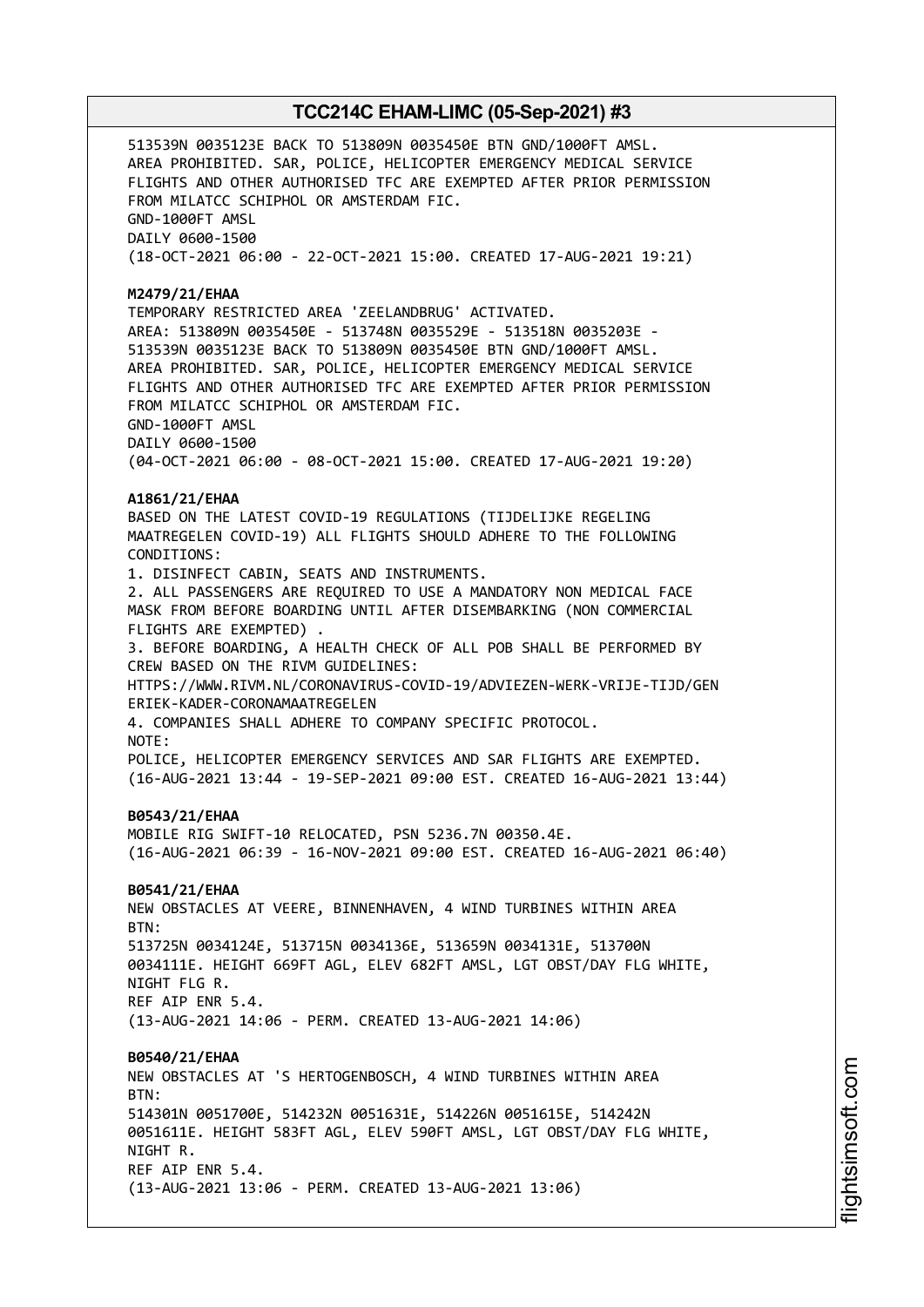**M2402/21/EHAA** TEMPORARY SEGREGATED AREA EHTSA52 (HAVELTE) ACTIVATED. AREA PROHIBITED. GND-600FT AMSL DAILY 0700-1300 (05-OCT-2021 07:00 - 06-OCT-2021 13:00. CREATED 11-AUG-2021 13:20) **M2390/21/EHAA** CHECKLIST YEAR=2020 3689 YEAR=2021 0085 0086 0087 0088 0089 0090 0091 0092 0136 0137 0175 0260 0390 0830 0844 0953 0959 0974 1150 1221 1301 1479 1494 1496 1504 1510 1511 1512 1513 1597 1598 1602 1603 1611 1612 1614 1616 1617 1618 1619 1630 1653 1670 1671 1673 1674 1675 1680 1729 1730 1731 1732 1744 1749 1757 1765 1769 1770 1794 1795 1796 1822 1826 1829 1861 1862 1863 1864 1886 1895 1899 1900 1902 1941 1945 1951 1961 1966 1974 1996 1997 1998 1999 2001 2005 2025 2026 2034 2035 2036 2042 2043 2044 2045 2050 2051 2052 2056 2059 2067 2068 2076 2082 2091 2092 2093 2094 2117 2128 2137 2150 2153 2154 2155 2157 2174 2177 2179 2192 2193 2213 2214 2215 2217 2226 2227 2228 2237 2238 2240 2241 2244 2249 2250 2253 2254 2255 2257 2260 2261 2267 2273 2274 2275 2277 2279 2285 2292 2296 2304 2309 2311 2320 2321 2322 2326 2328 2329 2330 2333 2336 2337 2342 2343 2344 2345 2348 2349 2352 2354 2356 2361 2362 2363 2364 2366 2367 2368 2369 2370 2371 2372 2373 2374 2375 2376 2377 2380 2384 2385 2386 2387 2388 2389 LATEST PUBLICATIONS AIP AIRAC AMDT MIL 009/2021 EFFECTIVE DATE 09 SEP 21 AIP AIRAC SUP MIL 002/2011 EFFECTIVE DATE 17 NOV 11 AIP SUP MIL 002/2015 EFFECTIVE DATE 21 OCT 15 AIC CHECKLIST AIP MIL **NTI** SUP CHECKLIST AIP MIL **NTI** (11-AUG-2021 09:18 - 11-SEP-2021 09:18 EST. CREATED 11-AUG-2021 09:21) **M2356/21/EHAA** PJE WILL TAKE PLACE AT NUNSPEET PSN 522301N 0054839E RADIUS 2NM. EHR3 AND EHR3A (OLDEBROEK) ARE EXCLUDED. GND-4000FT AGL (10-SEP-2021 16:15 - 10-SEP-2021 16:30. CREATED 09-AUG-2021 13:57) **B0532/21/EHAA** OBST LIGHTS U/S PART OF THE OBST LIGHTS PRINSES AMALIAWINDPARK U/S. REF AIP 5.4 ID 317. STRAIGHT LINE DEFINED BY: 523625N 0041420E - 523504N 0041547E - 523405N 0041449E - 523433N 0041059E - 523616N 0041140E. (09-AUG-2021 06:58 - 06-SEP-2021 09:00 EST. CREATED 09-AUG-2021 06:59) **B0530/21/EHAA**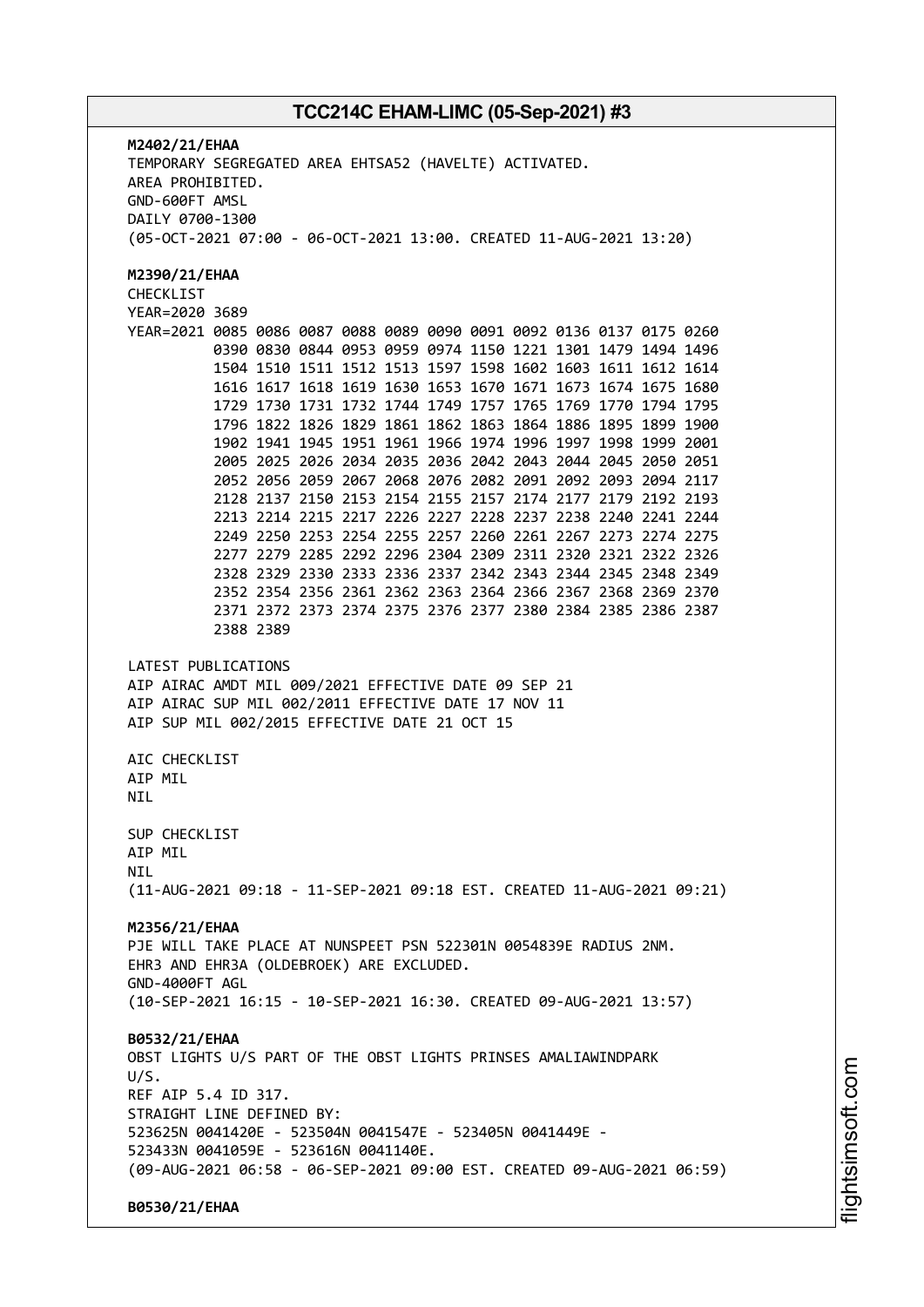SEVERAL OBSTACLE LIGHTS U/S AT NOORDZEE WINDPARK BORKUM RIFFGRUND 2. PSN 5357N00628E RADIUS 3NM. REF AIP THE NETHERLANDS ENR 5.4 ID 518. (06-AUG-2021 12:44 - 05-NOV-2021 09:00 EST. CREATED 06-AUG-2021 12:45) **A1800/21/EHAA** COVID-19: BY ORDER OF THE GOVERNMENT OF THE KINGDOM OF THE NETHERLANDS, THERE ARE CURRENTLY COVID-19 RESTRICTIONS IN EFFECT. NOTICE 1: AS OF AUGUST 8TH 2021, CHANGES IN REGARDS TO TRAVEL AND TESTING REGULATION WILL BE IN EFFECT. NOTICE 2: AS OF AUGUST 14TH 2021, A WAITING PERIOD OF 28 DAYS IS REQUIRED FOR TRAVELLERS WHO HAVE BEEN ADMINISTERED THE JANSSEN VACCINE. TRAVELLERS WHO HAVE A JANSSEN CERTIFICATE THAT WAS ISSUED BEFORE THE 14TH OF AUGUST, HAVE A WAITING PERIOD OF 14 DAYS. PLEASE REFER TO THE FOLLOWING WEBSITE FOR MORE INFORMATION: HTTPS://WWW.GOVERNMENT.NL/COVID19NOTAM (DOCUMENTS: NL COVID-19 TRAVEL RESTRICTIONS AND VACCINE DECLARATION). DURATION OF TRAVEL RESTRICTIONS: THE TEMPORARY TRAVEL RESTRICTIONS ARE APPLICABLE UNTIL FURTHER NOTICE, REGARDLESS OF THE INDICATED ENDING TIME OF THIS NOTAM. ANY POSSIBLE CHANGE OF THIS PERIOD WILL BE ASSESSED DEPENDING ON FURTHER DEVELOPMENTS. (07-AUG-2021 22:00 - 07-OCT-2021 21:59 EST. CREATED 06-AUG-2021 08:24) **M2330/21/EHAA** TEMPORARY SEGREGATED AREA EHTSA56 (LEUSDERHEIDE) ACTIVATED. AREA PROHIBITED. GND-600FT AMSL DAILY 0700-1500 (18-OCT-2021 07:00 - 22-OCT-2021 15:00. CREATED 05-AUG-2021 10:05) **M2329/21/EHAA** TEMPORARY SEGREGATED AREA EHTSA56 (LEUSDERHEIDE) ACTIVATED. AREA PROHIBITED. GND-600FT AMSL DAILY 0700-1500 (04-OCT-2021 07:00 - 08-OCT-2021 15:00. CREATED 05-AUG-2021 10:03) **B0528/21/EHAA** SEVERAL OBST LIGHTS NOORDZEE RIFFGAT U/S. 487FT AMSL. REF AIP NETHERLANDS ENR 5.4 ID 415. (04-AUG-2021 17:57 - 05-NOV-2021 10:00 EST. CREATED 04-AUG-2021 17:58) **M2277/21/EHAA** TEMPORARY RESTRICTED AREA 'EHR49 EXT' ACTIVATED. AREA: 530103N 0051232E - 525345N 0051600E - 525329N 0051111E - 524839N 0051016E - 524847N 0050733E - 525053N 0050749E - 525600N 0050333E BACK TO 530103N 0051232E BTN 19500FT AMSL/FL350. AREA PROHIBITED. SAR, POLICE, HELICOPTER EMERGENCY MEDICAL SERVICE FLIGHTS AND OTHER AUTHORISED TFC ARE EXEMPTED AFTER PRIOR PERMISSION FROM MILATCC SCHIPHOL/AMSTERDAM ACC (BELOW FL245) OR MAASTRICHT UAC (ABOVE FL245). 19500FT AMSL-FL350 MON-FRI 0900-1130 1330-1500 (27-SEP-2021 09:00 - 08-OCT-2021 15:00. CREATED 30-JUL-2021 09:06) **A1746/21/EHAA**

TRIGGER NOTAM - AIRAC AIP AMDT 09/2021 WEF 09 SEP 2021: NIL.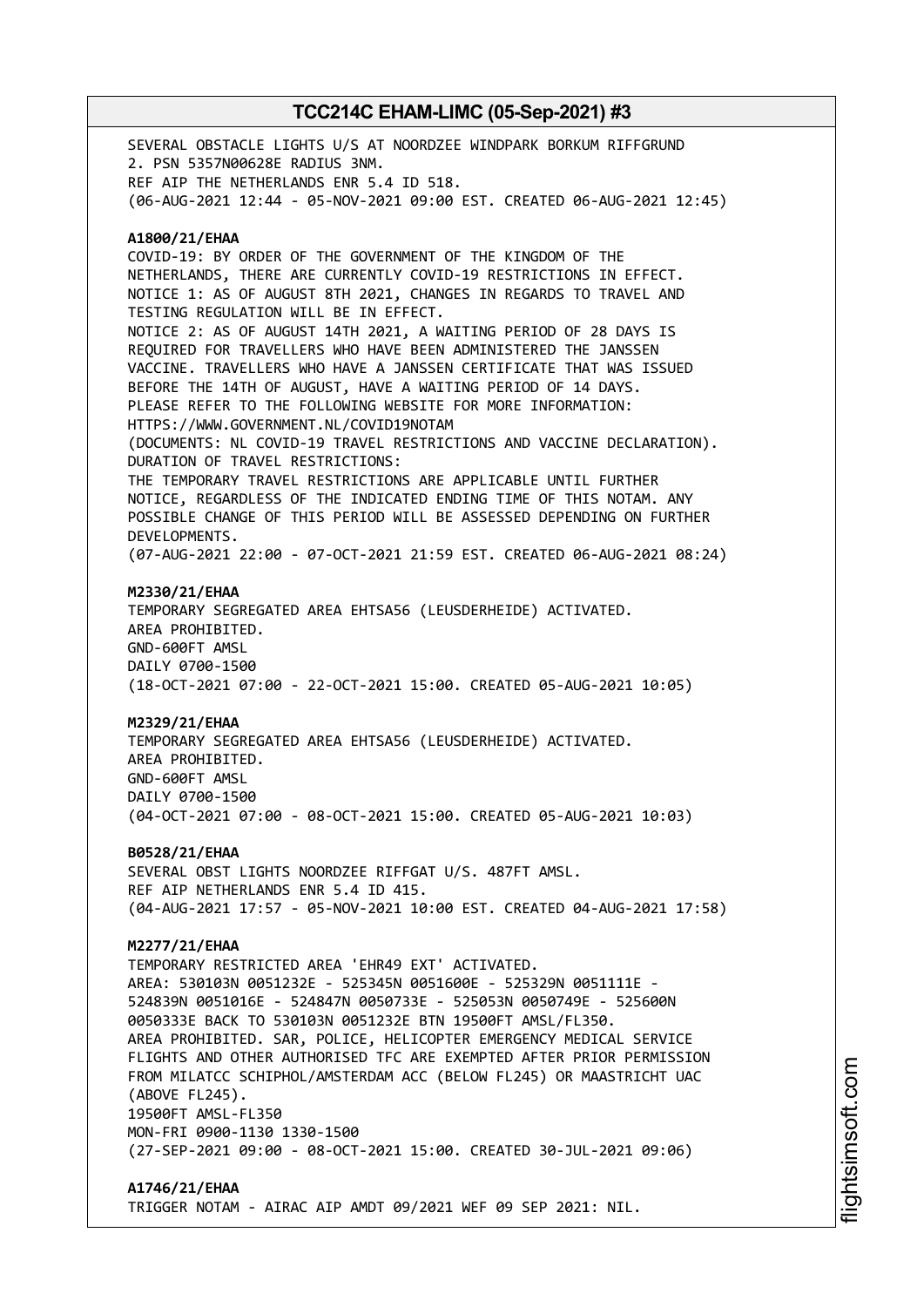CONTAINS NON AIRAC INFORMATION ONLY. (09-SEP-2021 00:00 - 22-SEP-2021 23:59. CREATED 29-JUL-2021 12:02) **M2267/21/EHAA** TEMPORARY SEGREGATED AREA EHTSA50 (MARNE) ACTIVATED. AREA PROHIBITED. GND-1200FT AMSL (29-NOV-2021 11:00 - 03-DEC-2021 11:00. CREATED 29-JUL-2021 11:24) **B0517/21/EHAA** SEVERAL OBSTACLE LIGHTS U/S AT NOORDZEE TRIANEL WINDPARK BORKUM. PSN 5403N 00627E RADIUS 5NM. REF AIP THE NETHERLANDS ENR 5.4 ID 420. (29-JUL-2021 05:30 - 29-OCT-2021 12:00 EST. CREATED 29-JUL-2021 05:30) **M2244/21/EHAA** IN EXERCISE 'LONGBOW STRIKE' INTENSE MIL ACTIVITY CAN BE EXPECTED BELOW MNM VFR ALT IN THE FOLLOWING AREA: 522853N 0060604E - 522757N 0063401E - 520955N 0064517E - 520919N 0061203E BACK TO 522853N 0060604E BTN GND/1500FT AMSL. REQ TO AVOID AREA. GND-1500FT AMSL MON-THU 1000-2030, FRI 0730-1400 (18-OCT-2021 10:00 - 22-OCT-2021 14:00. CREATED 28-JUL-2021 09:52) **A1734/21/EHAA** COVID-19: TO ENSURE SAFE AND EXPEDITIOUS DELIVERY OF COVID-19 VACCINES, AIRCRAFT OPERATORS OF FLIGHTS CARRYING SUCH VACCINES ARE EXEMPTED FROM ANY DUTCH ATFM MEASURES FOR EACH FLIGHT DEEMED CRITICAL. FOR SUCH CRITICAL FLIGHTS INSERT STS/ATFMX AND RMK/VACCINE IN ITEM 18 OF THE FLIGHT PLAN. (28-JUL-2021 08:33 - 28-OCT-2021 10:00 EST. CREATED 28-JUL-2021 08:34) **M2241/21/EHAA** TEMPORARY SEGREGATED AREA EHTSA50 (MARNE) ACTIVATED. AREA PROHIBITED. GND-1200FT AMSL 04 0600-08 1000, 11 1000-15 1000 (04-OCT-2021 06:00 - 15-OCT-2021 10:00. CREATED 27-JUL-2021 11:56) **M2240/21/EHAA** TEMPORARY SEGREGATED AREA EHTSA50 (MARNE) ACTIVATED. AREA PROHIBITED. VERTICAL LIMITS CHANGED DURING ACTIVATION. GND-600FT AMSL SEP 27 0600-OCT 01 1000 (27-SEP-2021 06:00 - 01-OCT-2021 10:00. CREATED 27-JUL-2021 11:54) **M2238/21/EHAA** MIL ACFT HAVE TO AVOID OVERFLYING THE VICINITY OF OISTERWIJK DUE TO CEREMONY. PSN: 513349N 0051151E RADIUS 1NM BTN GND/3000FT AMSL. GND-3000FT AMSL (08-SEP-2021 13:00 - 08-SEP-2021 14:30. CREATED 27-JUL-2021 10:59) **B0506/21/EHAA** MOBILE RIG SEAFOX-4 RELOCATED PSN 5318.4N00356.8E (ACP K15-G) . (22-JUL-2021 17:47 - 22-OCT-2021 09:00 EST. CREATED 22-JUL-2021 17:49)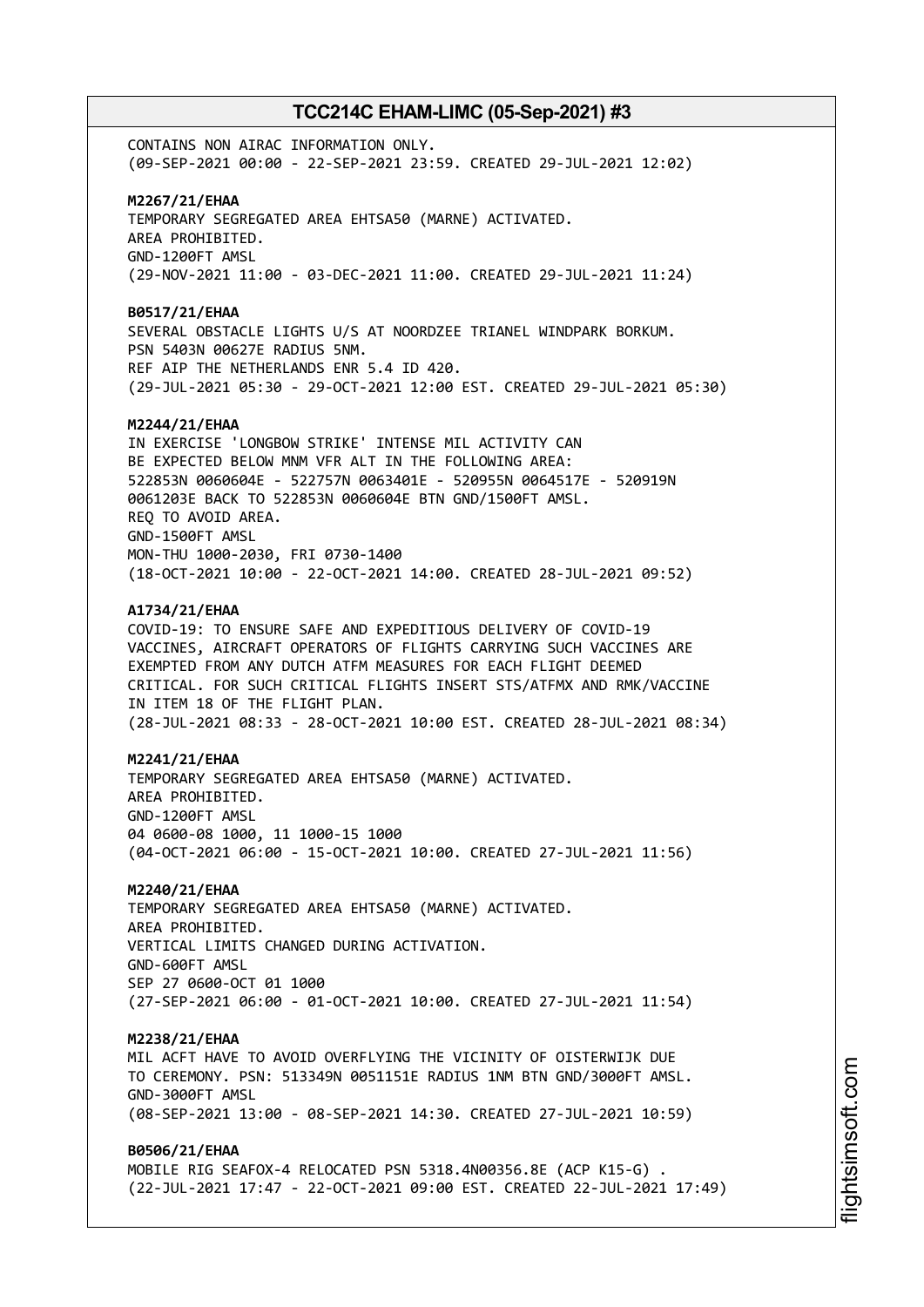**M2215/21/EHAA** TEMPORARY RESTRICTED AREA EHTRA81 (MAAS/WAAL) ACTIVATED. AREA PROHIBITED. GND-3000FT AMSL 0830-1530 1730-2130 (13-DEC-2021 08:30 - 13-DEC-2021 21:30. CREATED 22-JUL-2021 09:46) **M2193/21/EHAA** MIL ACFT HAVE TO AVOID OVERFLYING OF ZWIGGELTE AT PSN 525358N 0063348E RADIUS 0,5NM BTN GND/500FT AGL. GND-500FT AGL (20-JUL-2021 13:35 - 20-OCT-2021 23:59 EST. CREATED 20-JUL-2021 13:35) **B0497/21/EHAA** EHTRA14 AMEND CO-ORDINATES TO READ: 525716N 0071115E - ALONG DUTCH-GERMAN BORDER - 521956N 0070320E - 521811N 0064627E - 522808N 0062830E - 523821N 0062000E - 524117N 0062000E - 524157N 0063506E - 525236N 0063146E - 525716N 0071115E. REF AIP NETHERLANDS ENR 5.1. 2000FT AMSL-FL065 (19-JUL-2021 14:42 - PERM. CREATED 19-JUL-2021 14:44) **M2179/21/EHAA** UAS FLYING WILL TAKE PLACE AT NIEUW MILLIGEN PSN 521324N 0054554E RADIUS 0,5NM BTN GND/130FT AMSL, REQ TO AVOID AREA. GND-130FT AMSL DAILY 0600-1400 (06-SEP-2021 06:00 - 10-SEP-2021 14:00. CREATED 19-JUL-2021 11:53) **M2174/21/EHAA** PARAGLIDING WILL TAKE PLACE WITH WINCH LAUNCHING CABLE UP TO 2500FT AMSL AT TOLDIJK PSN 5202N00613E RADIUS 2NM, EXP INTENSE ACT IN VCY AND ABOVE. GND-2500FT AMSL DAILY SR-SS (25-JUL-2021 03:46 - 25-OCT-2021 16:20. CREATED 19-JUL-2021 07:42) **B0496/21/EHAA** MOBILE RIG PROSPECTOR-1 RELOCATED, PSN 5229.7N 00412.8E (ACP  $(10-4)$ (18-JUL-2021 17:04 - 18-OCT-2021 09:00 EST. CREATED 18-JUL-2021 17:05) **A1645/21/EHAA** IN LINE WITH THE DATA LINK SERVICE IMPLEMENTING RULE EU 29/2009, MAASTRICHT-UAC, WILL AS OF 24 AUG 2021 ONLY SUPPORT CONTROLLER PILOT DATA LINK COMMUNICATIONS (CPDLC) VIA ATN. LEGACY FANS 1/A SUPPORT WILL SEIZE AS OF THEN. WIE ALL ATRLINES WITH FUROCONTROL NM LOG-ON LISTED DUAL STACK AIRFRAMES, SHOULD ENSURE THE APPROPRIATE AVIONICS CONFIGURATION AND COCKPIT PROCEDURES TO LOG-ON VIA ATN TO EDYY (ISO FANS 1/A), TO SMOOTHEN THE OPERATIONAL TRANSITION TO ATN ONLY CPDLC AS SOON AS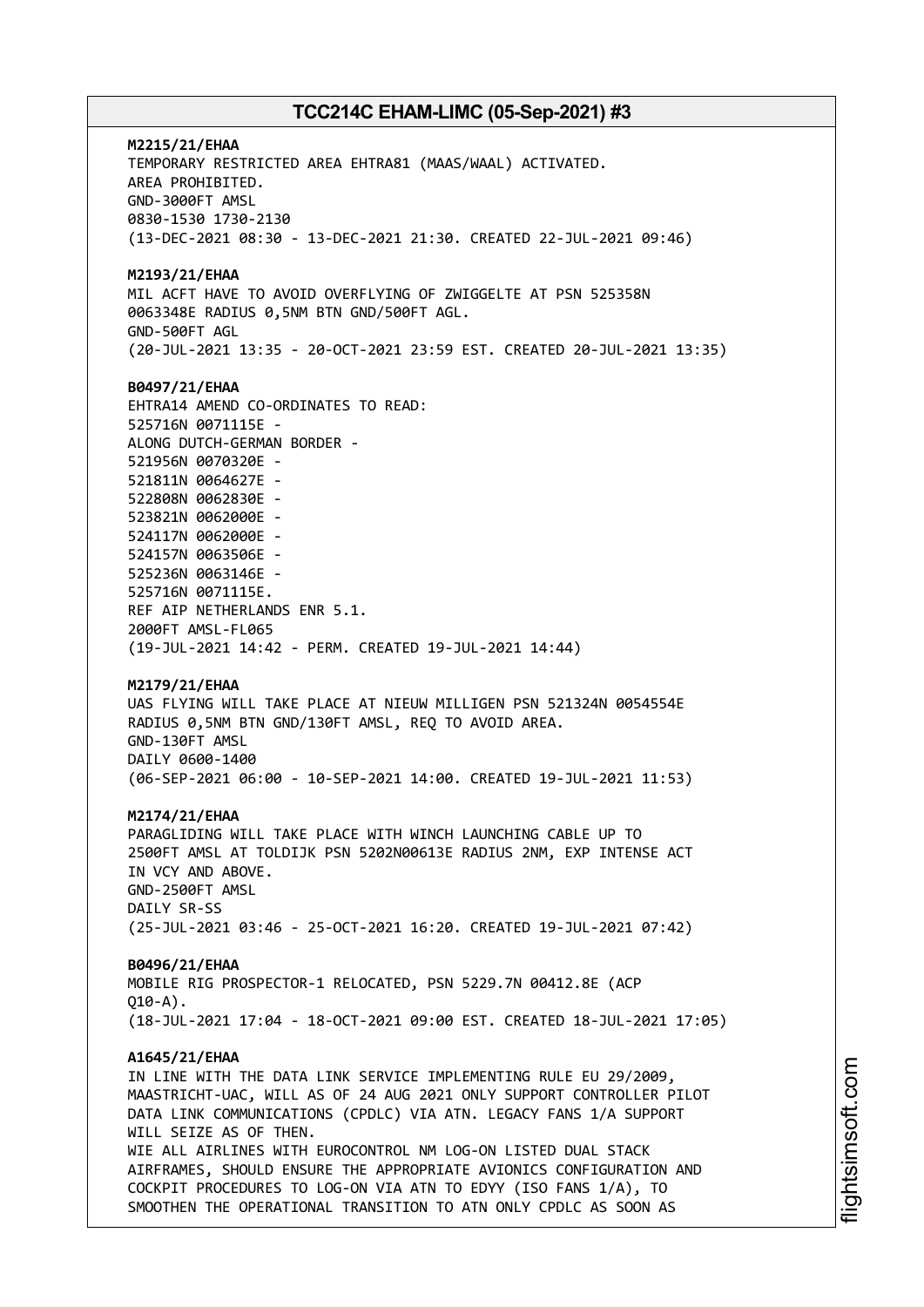PRACTICABLE. VALIDITY OF THE AIRCRAFT DATA PROVIDED TO EUROCONTROL NM IN THE LOG ON LIST AND NECESSARY UPDATES UPDATES SHOULD BE PROVIDED VIA ONE SKY TEAMS. THE PROCESS TO ADD AIRCRAFT TO THE LOGON LIST IS DESCRIBED: HTTPS://EXT.EUROCONTROL.INT/WIKILINK/INDEX.PHP/LOGON(UNDERSCORE)LIST IN CASE AIRCRAFT/FLEET ARE ELIGIBLE FOR LOG ON LISTING, BUT NOT YET L ISTED, REGISTRATION PROCESS SHOULD BE STARTED ASAP DUE TO THE ATN LOG -ON REQUIREMENTS AT MAASTRICHT-UAC. (15-JUL-2021 12:00 - 15-SEP-2021 12:00 EST. CREATED 15-JUL-2021 10:06) **M2137/21/EHAA** RESTRICTED AREA EHR2A (MARNEWAARD A) ACTIVATED. AREA PROHIBITED. VERTICAL LIMITS CHANGED DURING ACTIVATION. GND-FL065 SEP 27-29 0700-1000 1130-1330, OCT 01 0700-1000 1130-1330 (27-SEP-2021 07:00 - 01-OCT-2021 13:30. CREATED 15-JUL-2021 08:23) **M2094/21/EHAA** TEMPORARY SEGREGATED AREA EHTSA50 (MARNE) ACTIVATED. AREA PROHIBITED. GND-1200FT AMSL (13-SEP-2021 10:00 - 13-SEP-2021 21:59. CREATED 12-JUL-2021 13:56) **M2076/21/EHAA** FIREWORKS AT ZWOLLE PSN 523053N 0060520E GND-100FT AGL (09-SEP-2021 19:00 - 09-SEP-2021 21:00. CREATED 12-JUL-2021 06:28) **M2056/21/EHAA** TEMPORARY SEGREGATED AREA EHTSA52 (HAVELTE) ACTIVATED. AREA PROHIBITED. GND-600FT AMSL DAILY 0600-1300 (06-SEP-2021 06:00 - 07-SEP-2021 13:00. CREATED 09-JUL-2021 06:06) **A1569/21/EHAA** CROSSING AND ENTERING EHR4, EHR4A, EHR4B, EHR4C, EHR4D, EHR4E AND EHR4F (VLIEHORS) IS PROHIBITED TO GENERAL AVIATION WHEN ACTIVE. POLICE, SAR, HEMS AND FLIGHTS TO AND FROM OIL PLATFORM L15-FA-1 ARE EXEMPTED. THESE FLIGHTS MUST BE COORDINATED WITH DUTCH MIL INFO (132.350) PRIOR TO ENTRY. AIRSPACE CLASSIFICATION G IS APPLICABLE WITHIN THE ABOVE MENTIONED AIRSPACE. REF AIP NETHERLANDS ENR 5.1 PARA 7.2. SFC-FL285 (08-JUL-2021 11:22 - PERM. CREATED 08-JUL-2021 11:22) **M2052/21/EHAA** RESTRICTED AREA EHR2C (MARNEWAARD C) ACTIVATED. AREA PROHIBITED. 1200FT AMSL-2500FT AMSL (30-SEP-2021 06:00 - 30-SEP-2021 14:30. CREATED 08-JUL-2021 10:07) **M2050/21/EHAA** RESTRICTED AREA EHR2A (MARNEWAARD A) ACTIVATED. AREA PROHIBITED. VERTICAL LIMITS CHANGED DURING ACTIVATION. GND-FL065 (30-SEP-2021 06:00 - 30-SEP-2021 14:30. CREATED 08-JUL-2021 10:05)

**M2044/21/EHAA**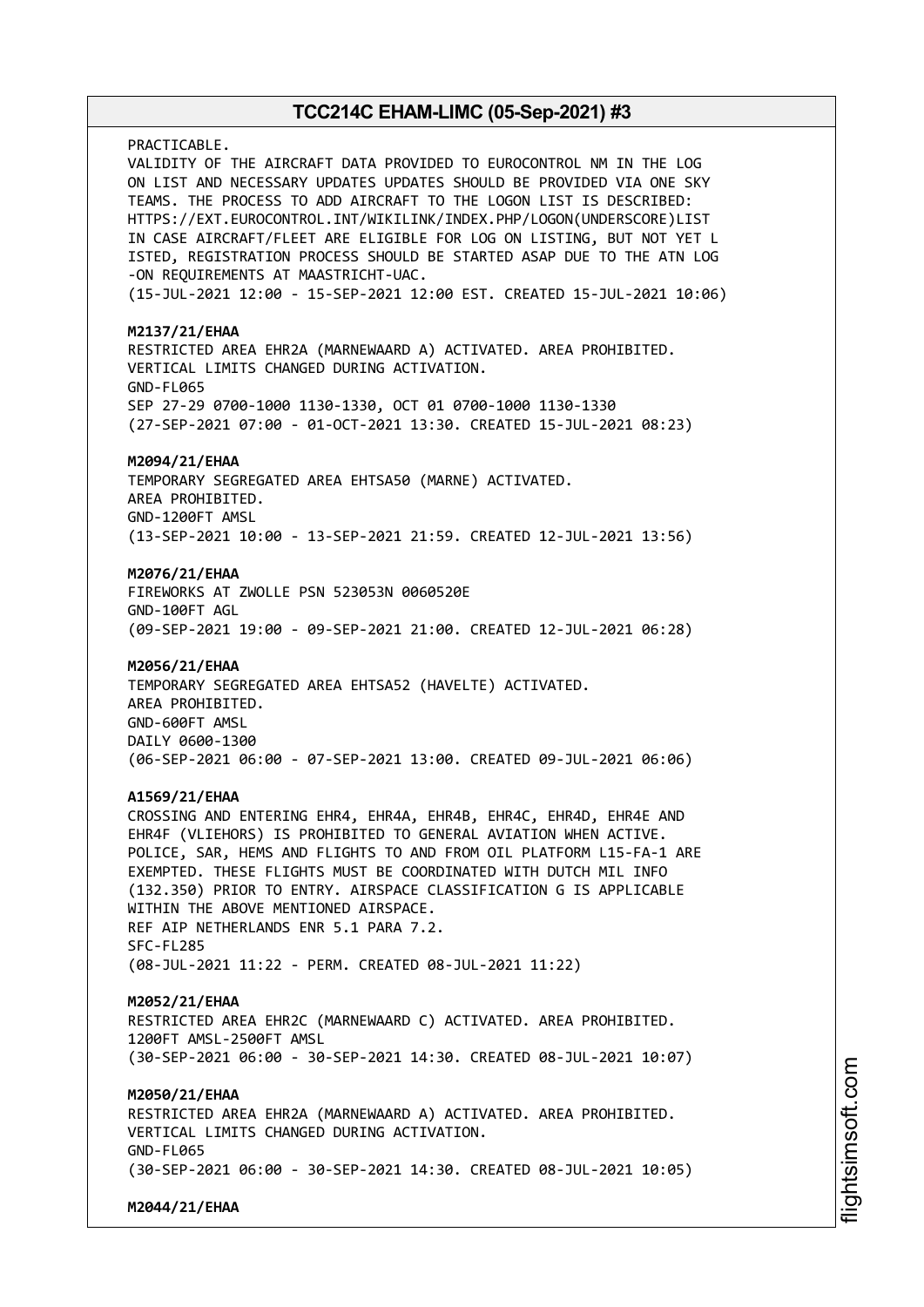FIREWORKS AT ELIM PSN 524056N 0063414E. GND-135FT AGL (06-SEP-2021 19:00 - 06-SEP-2021 21:00. CREATED 08-JUL-2021 06:48)

#### **M2035/21/EHAA**

DUE TO LACK OF PERSONNEL NO OAT ATS WILL BE PROVIDED IN EHAA FIR BY DUTCHMIL BTN GND AND FL245 UNLESS PPR OBTAINED VIA DUTCHMIL SUPERVISOR PHONE +31 (0)577 45 8700. DAILY 0600-1500 (07-JUL-2021 13:54 - 07-OCT-2021 15:00. CREATED 07-JUL-2021 13:55)

#### **A1539/21/EHAA**

AMSTERDAM INFORMATION 124.300MHZ EXPECT LIMITED RADIO COVERAGE BELOW 1500FT BETWEEN EHRD CTR AND EHSE. (02-JUL-2021 14:10 - 02-OCT-2021 12:00 EST. CREATED 02-JUL-2021 13:31)

#### **A1538/21/EHAA**

AMSTERDAM INFORMATION 119.175MHZ EXPECT LIMITED RADIO COVERAGE BELOW 2000FT AROUND ATRIX RADIUS 10NM. (02-JUL-2021 14:10 - 02-OCT-2021 12:00 EST. CREATED 02-JUL-2021 13:27)

### **M1966/21/EHAA**

DUE TO TECHNICAL ISSUES DUTCH MIL LOWER FREQUENCY 128.355MHZ HAS LIMITED RADIO COVERAGE IN CTA NORTH AND TMA A. CONTACT DUTCH MIL INFO ON 132.350MHZ WHEN UNABLE TO MAKE RADIO CONTACT. (02-JUL-2021 12:28 - 02-OCT-2021 23:59. CREATED 02-JUL-2021 12:32)

#### **B0467/21/EHAA**

NEW PARAGLIDING SITE VELDHOEK, PSN 520200N 0062510E. MAX CABLE HGT 1500FT AMSL, ACTIVE DAILY UDP. REF AIP NETHERLANDS ENR 5.5. GND-1500FT AMSL (30-JUN-2021 09:50 - PERM. CREATED 30-JUN-2021 09:51)

#### **B0452/21/EHAA**

NEW OBSTACLE UNDER CONSTRUCTION IJSSELMEER WINDFARM FRYSLAN, 89 WIND TURBINES WITHIN AREA: 530153N0051541E-530145N0051700E-525933N0051851E-525816N0051633E-52583 4N0051357E-530040N0051246E-530144N0051433E-530153N0051541E. ELEV 590FT AMSL, NOT LGTD. REF AIP ENR 5.4 (28-JUN-2021 14:48 - PERM. CREATED 28-JUN-2021 14:49)

#### **M1829/21/EHAA**

RESTRICTED AREA EHR49 (BREEZANDDIJK) ACTIVATED. AREA PROHIBITED. SFC-19500FT AMSL MON-FRI 0600-1500 (27-SEP-2021 06:00 - 08-OCT-2021 15:00. CREATED 22-JUN-2021 10:13)

#### **M1749/21/EHAA**

PJE WILL TAKE PLACE AT GROESBEEK PSN 514512N 0055527E RADIUS 2NM. GND-3000FT AGL (17-SEP-2021 04:59 - 17-SEP-2021 18:01. CREATED 15-JUN-2021 07:49)

## **B0435/21/EHAA**

OBST LIGHTS WIND FARM BARD OFFSHORE 1 PARTLY U/S. ELEVATION 492FT AMSL. REF AIP THE NETHERLANDS ENR 5.4 ID 333. (14-JUN-2021 14:44 - 14-SEP-2021 09:00 EST. CREATED 14-JUN-2021 14:45)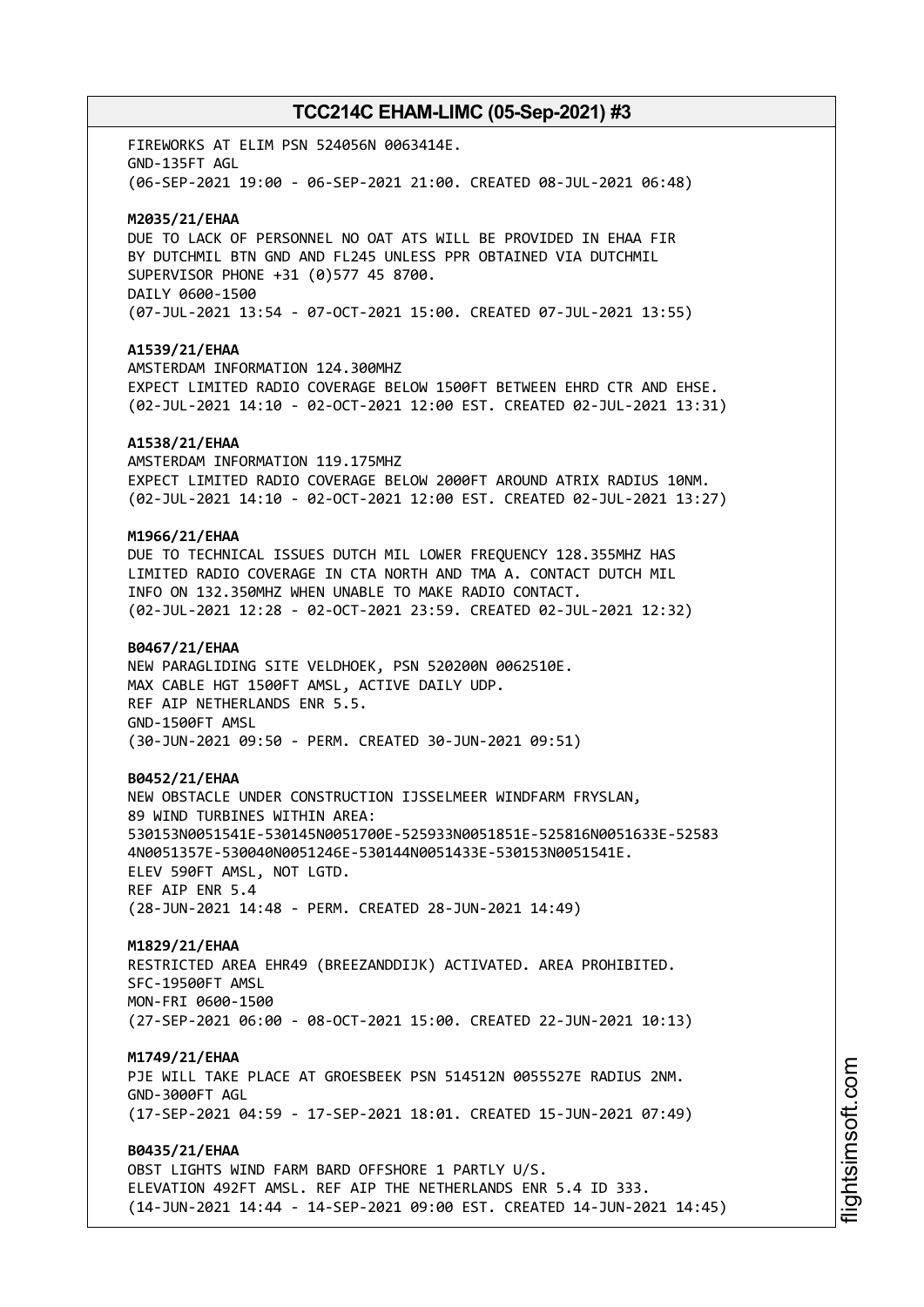#### **B0434/21/EHAA**

MOBILE RIG MAERSK RESOLUTE RELOCATED, PSN 5222.7N 00323.9E (ACP P11-UNITY). (13-JUN-2021 00:53 - 13-SEP-2021 09:00 EST. CREATED 13-JUN-2021 00:54)

#### **M1732/21/EHAA**

MIL ACFT HAVE TO AVOID OVERFLYING OF DIERENPARK APENHEUL AT PSN 521257N 0055505E RADIUS 0.5NM BTN GND/1000FT AGL. GND-1000FT AGL (11-JUN-2021 11:41 - 11-SEP-2021 23:59 EST. CREATED 11-JUN-2021 11:41)

#### **M1731/21/EHAA**

ACFT HAVE TO AVOID OVERFLYING OF OUWEHANDS DIERENPARK RHENEN AT PSN 515727N 0053525E RADIUS 1.5NM BTN GND/3000FT AGL. GND-3000FT AGL (11-JUN-2021 11:40 - 11-SEP-2021 23:59 EST. CREATED 11-JUN-2021 11:41)

#### **M1730/21/EHAA**

MIL ACFT HAVE TO AVOID OVERFLYING OF SLUIS DUE TO OSTRICH FARM AT PSN 511658N 0032501E RADIUS 2NM BTN GND/3000FT AGL. GND-3000FT AGL (11-JUN-2021 11:40 - 11-SEP-2021 23:59 EST. CREATED 11-JUN-2021 11:41)

#### **M1729/21/EHAA**

MIL ACFT HAVE TO AVOID OVERFLYING OF LITHOIJEN PSN 514600N 0052622E RADIUS 1NM BTN GND/500FT AGL. GND-500FT AGL (11-JUN-2021 11:39 - 11-SEP-2021 23:59 EST. CREATED 11-JUN-2021 11:40)

#### **B0424/21/EHAA**

MOBILE RIG TEST PLATFORM 590021-TEST PSN 5314.0N 00314.5E. (11-JUN-2021 07:45 - 06-SEP-2021 12:00 EST. CREATED 11-JUN-2021 07:46)

#### **A1278/21/EHAA**

ALL FLIGHTS TO/FROM AIRPORTS IN THE NETHERLANDS, OR OVERFLYING NETHERLANDS TERRITORY, ARE NOT ALLOWED IF AIRCRAFT ARE OPERATED BY BELARUSIAN AIR CARRIERS AND/OR REGISTERED IN BELARUS, EXCEPT FOR AIRCRAFT IN EMERGENCY OR HUMANITARIAN FLIGHTS. (05-JUN-2021 00:00 - 06-SEP-2021 12:00 EST. CREATED 04-JUN-2021 18:50)

#### **M1611/21/EHAA**

TEMPORARY RESTRICTED AREA 'TGB MARNEWAARD' ACTIVATED FOR EXERCISE 'FALCON LEAP'. AREA: PSN 532300N 0061504E RADIUS 5NM BTN GND/3000FT AMSL. AREA PROHIBITED. SAR, POLICE, HELICOPTER EMERGENCY MEDICAL SERVICES AND OTHER AUTHORISED TFC ARE EXEMPTED AFTER PRIOR PERMISSION FROM MILATCC SCHIPHOL. GND-3000FT AMSL 07 08 0800-1000 1200-1400 1600-1800, 13 0700-1600 (07-SEP-2021 08:00 - 13-SEP-2021 16:00. CREATED 02-JUN-2021 10:04)

#### **M1598/21/EHAA**

IN EXERCISE 'WEAPON INSTRUCTOR COURSE' INTENSE MIL ACTIVITY CAN BE EXPECTED BELOW MNM VFR ALT IN THE FOLLOWING AREA: 532732N 0064038E - 532437N 0063630E - 524803N 0051711E - 524350N 0043648E ALONG A LINE (1NM WEST OF THE NORTH SEA COAST) TO 525835N 0044259E ALONG THE SOUTHERN BOUNDARY OF THE 'WADDENZEE' AREA (SEE: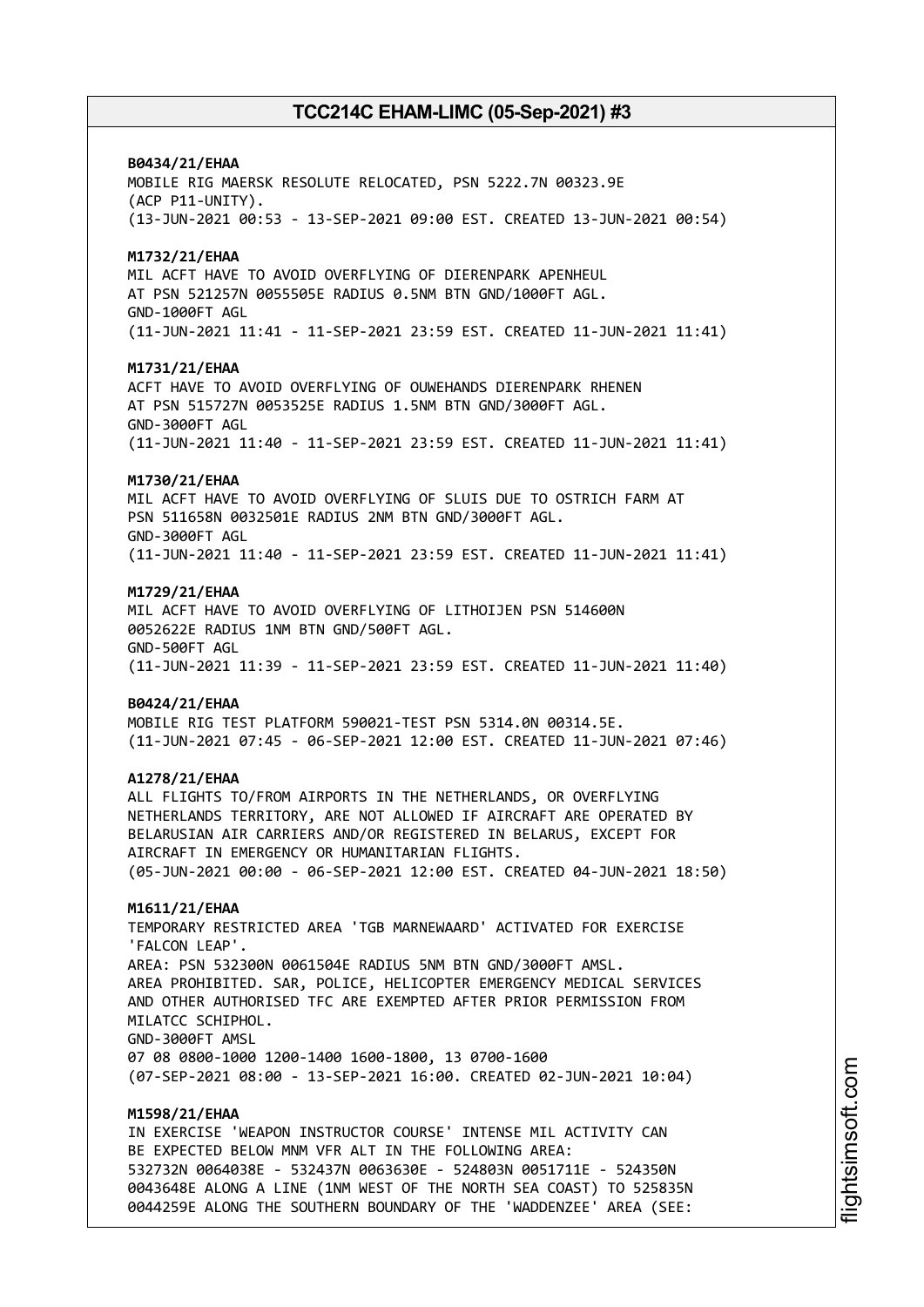AIP ENR 5.6 AND ENR 6-5.3) TO 532441N 0060956E ALONG A CLOCKWISE ARC (RADIUS 4NM WITH CENTRE 532300N 0061600E) TO 532446N 0062159E ALONG THE SOUTHERN BOUNDARY OF THE 'WADDENZEE' AREA (SEE: AIP ENR 5.6 AND ENR 6-5.3) BACK TO 532732N 0064038E BTN SFC/1500FT AGL. BIRD SANCTUARIES (AS DEFINED IN AIP ENR 5.6.3 AND ENR 6-5.3) 'LAUWERSMEER/WIERUMMER WAD/WAD FERWERADEEL' AND 'HORNHUIZER WAD' ARE EXCLUDED. REQ TO AVOID AREA. SFC-1500FT AGL DAILY 0700-1000 1130-1330 (27-SEP-2021 07:00 - 01-OCT-2021 13:30. CREATED 01-JUN-2021 12:13) **M1496/21/EHAA** TEMPORARY RESTRICTED AREA 'MARNEWAARD' ACTIVATED FOR MIL EXER 'WEAPON INSTRUCTOR COURSE'. AREA: 532422N 0060943E ALONG CLOCKWISE ARC (RADIUS 4NM WITH CENTRE 532300N 0061600E) TO 532500N 0062147E ALONG THE BOUNDARY OF EHR2A (MARNEWAARD A) BACK TO 532422N 0060943E BTN SFC/2000FT AMSL. AREA PROHIBITED. POLICE, SAR, HELICOPTER EMERGENCY MEDICAL SERVICE FLIGHTS AND PARTICIPATING FLIGHTS ARE EXEMPTED AFTER PRIOR PERMISSION FROM MILATCC SCHIPHOL. SFC-2000FT AMSL DAILY 0700-1000 1130-1330 (27-SEP-2021 07:00 - 01-OCT-2021 13:30. CREATED 21-MAY-2021 12:50) **B0348/21/EHAA** NEW OBSTACLES UNDER CONSTRUCTION AT OSPELDIJK, 4 WIND TURBINES (LINE) BTN PSN 511858N 0055138E AND 511827N 0055008E. HEIGHT 689FT AGL, ELEV 784FT AMSL. NOT LGT. REF AIP ENR 5.4. (20-MAY-2021 14:15 - PERM. CREATED 20-MAY-2021 14:16) **B0334/21/EHAA** NEW OBSTACLES AT HATTEMERBROEK, 4 WIND TURBINES (LINE) BTN PSN 522958N 0060004E AND 522929N 0060048E. HEIGHT 492FT AGL, ELEV 495FT AMSL, NOT LGT. REF AIP ENR 5.4. (18-MAY-2021 12:15 - PERM. CREATED 18-MAY-2021 12:15) **B0282/21/EHAA** NEW OBSTACLES AT NEER UNDER CONSTRUCTION, 3 WIND TURBINES IN LINE BTN 511706N 0055851E AND 511646N 0055950E. HEIGHT 659FT AGL, ELEV 751FT AMSL. LGT OBST/DAY FLG WHITE, NIGHT RED. REF AIP ENR 5.4. (26-APR-2021 14:34 - PERM. CREATED 26-APR-2021 14:34) **B0281/21/EHAA** NEW OBSTACLES AT EGCHEL UNDER CONSTRUCTION, 5 WIND TURBINES IN **LTNF** BTN 511917N 0055423E AND 511839N 0055638E. HEIGHT 656FT AGL, ELEV 757FT AMSL. LGT OBST/DAY FLG WHITE, NIGHT RED. REF AIP ENR 5.4. (26-APR-2021 14:21 - PERM. CREATED 26-APR-2021 14:25) **B0274/21/EHAA** OBST ERECTED, 4 NEW WIND TUNBINES AT ANGERLO BTN PSN 515833N 0060722E AND 515850N 0060825E. HEIGHT 577 FT AGL, ELEV 606FT AMSL, LGT OBST/DAY FLG W, NIGHT R. REF AIP ENR 5.4. (22-APR-2021 14:45 - PERM. CREATED 22-APR-2021 14:45)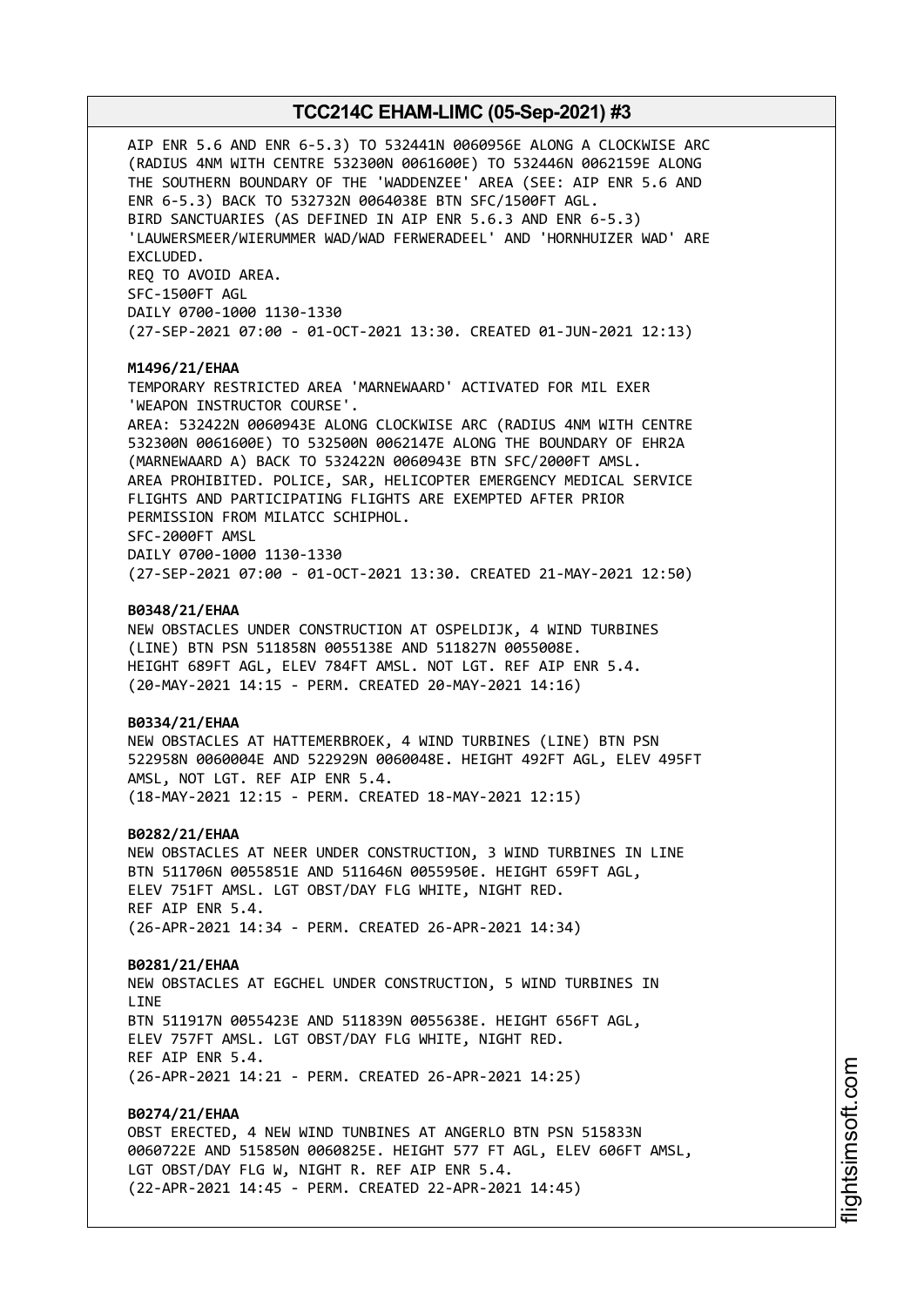┌──────────────────────────────────────────────────────────────────────────────┐

└──────────────────────────────────────────────────────────────────────────────┘

└──────────────────────────────────────────────────────────────────────────────┘

### **M0844/21/EHAA**

TEMPORARY RESTRICTED AREA 'TGB HOUTDORPERVELD' ACTIVATED. AREA: PSN 521528N 0054345E RADIUS 5NM BTN GND/3000FT AMSL. AREA PROHIBITED. SAR, POLICE, HELICOPTER EMERGENCY MEDICAL SERVICES AND OTHER AUTHORISED TFC EXEMPTED AFTER PRIOR PERMISSION FROM MILATCC SCHIPHOL. GND-3000FT AMSL 14 16 0700-1600 (14-SEP-2021 07:00 - 16-SEP-2021 16:00. CREATED 26-MAR-2021 12:06)

│**EDVV (HANNOVER UIR)** │

└──────────────────────────────────────────────────────────────────────────────┘ WARNING: CAN'T RETRIEVE NOTAMS

┌──────────────────────────────────────────────────────────────────────────────┐ │**EDUU (RHEIN UIR)** │

WARNING: CAN'T RETRIEVE NOTAMS

┌──────────────────────────────────────────────────────────────────────────────┐ │**LSAC (SWITZERLAND UIR)** │

**DEFENSE/LSAC** INTERNET NOTAM SERVICE

WINDOW.FOCUS();

**~/LSAC** FOR DOD FLIGHT ONLY  $\sim$ 

```
CLOSE/LSAC
XXXXXXXXXXXXXXXXXXXXXXXXXXXXXX
```
**#NOPRINT/LSAC**

{

```
DISPLAY:/LSAC
NONE;
}
INPUT, BUTTON {
```

```
DISPLAY:/LSAC
NONE;
}
```
.NOPRINT {

```
DISPLAY:/LSAC
NONE;
}
```
.TOGGLE {

```
DISPLAY:/LSAC
BLOCK;
}
TEXT {
```
m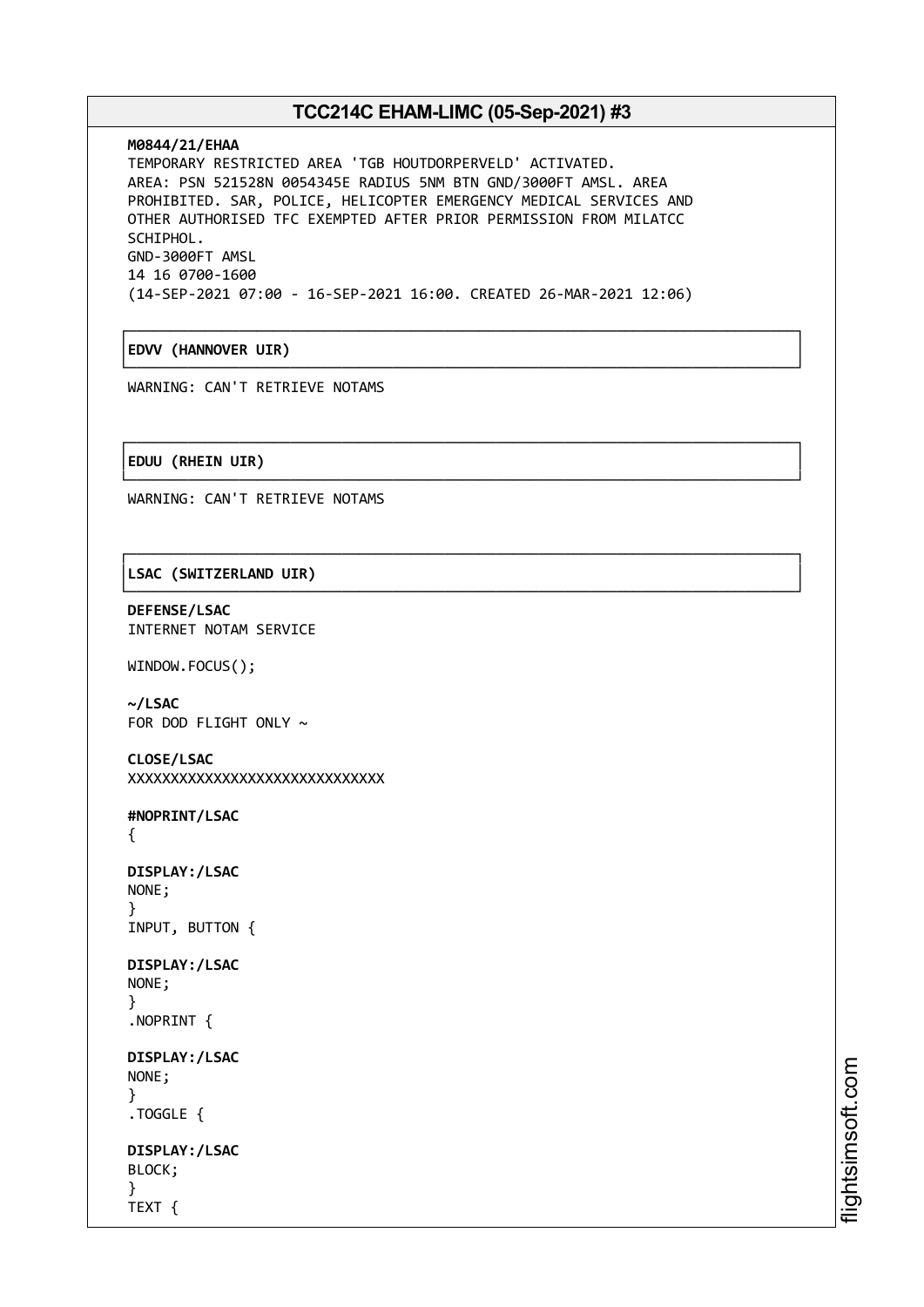```
DISPLAY: BLOCK;
}
#NOSHOW {
DISPLAY:/LSAC
NONE;
}
.NOSHOW {
DISPLAY:/LSAC
NONE;
}
FUNCTION/LSAC
SUBMITFORM(ACTION) {
VAR/LSAC
OLDACTION = "PRINTRETRIEVALMAPACTION.DO";
IF/LSAC
(ACTION == "SAVEASPDF") {
DOCUMENT.NOTAMRETRIEVALFORM.ACTION/LSAC
= 'SAVENOTAMASPDF?SEL=FALSE&GEO=FALSE';
ELSE/LSAC
{
DOCUMENT.NOTAMRETRIEVALFORM.ACTION/LSAC
= OLDACTION;
SORT/LSAC
BY:
DEFAULT/LSAC
REPORT
EFFECTIVE/LSAC
DATE
EXPIRATION/LSAC
DATE
CREATED/LSAC
DATE
KEYWORD/LSAC
SORT:
DATA/LSAC
CURRENT AS OF:
SUN,/LSAC
05 SEP 2021 12:50:00 GMT
```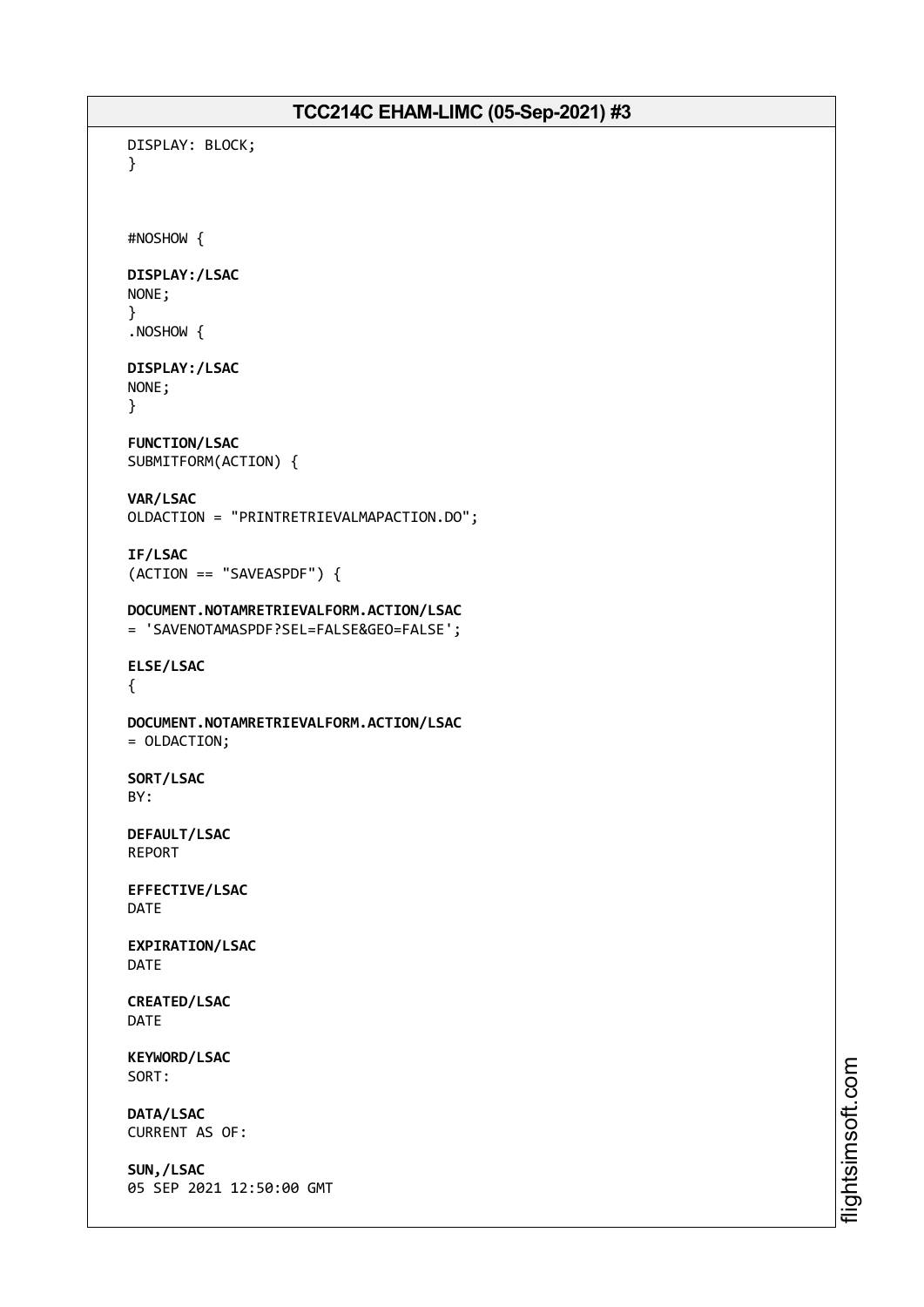┌──────────────────────────────────────────────────────────────────────────────┐

└──────────────────────────────────────────────────────────────────────────────┘

**LOCATION/LSAC** NOT COVERED BY

**THE/LSAC** US NOTAM SYSTEM.

#### │**LIMM (MILAN FIR/UIR)** │

#### **W2031/21/LIMM**

OVERFLYING FORBIDDEN TO ALL VFR FLT UNDER PROVISION OF ARTICLE 793 AIR NAVIGATION ACT WI AREA 5NM RADIUS OF 455050N0090450E /CERNOBBIO-N COMO/ NORTHWEST LIMITED BY NATIONAL BDRY RMK: HEL EMERG MEDICAL SER (HEMS), STATE ACFT AND ACFT SPECIFICALLY AUTHORIZED BY CIVIL AVIATION AUTHORITY NOT AFFECTED GND-4500FT AMSL (03-SEP-2021 16:58 - 05-SEP-2021 14:00. CREATED 03-SEP-2021 16:58)

#### **A6151/21/LIMM**

TAF/TAF AMD PROVIDED AS FLW: - ALBENGA (LIMG) , BOLZANO (LIPB), BRESCIA (LIPO), COMISO (LICB), CROTONE (LIBC), CUNEO (LIMZ), FOGGIA (LIBF) , FORLI' (LIPK), GROTTAGLIE (LIBG), PARMA (LIMP), PERUGIA (LIRZ), REGGIO CALABRIA (LICR), ROMA/URBE (LIRU) AERODROMES COULD BE DELAYED. - PADOVA (LIPU), RIETI (LIQN), SALERNO (LIRI) AND TORINO/AERITALIA (LIMA) AERODROMES NOT PROVIDED, DUE TO A TEMPORARY ITALY MFU (METEOROLOGICAL FORECAST UNIT) PERSONNEL COLLAPSED LAYOUT. REF AIP GEN 3.5-1 (05-SEP-2021 19:00 - 06-SEP-2021 05:00. CREATED 03-SEP-2021 14:26)

#### **M4723/21/LIMM**

OBST LGT ON POLE OUT OF SER SITE PISA POSITION COORD (WGS-84)434230.27N102334.17E HGT AGL 32M/105FT ELEV AMSL 36M/118FT (03-SEP-2021 13:59 - 01-DEC-2021 23:59 EST. CREATED 03-SEP-2021 13:59)

#### **M4722/21/LIMM**

OBST LGT ON POLE OUT OF SER SITE CARNBONERA POSITION COORD (WGS-84)454050N121817E HGT AGL 36M/118FT ELEV AMSL 51M/167FT (03-SEP-2021 13:53 - 01-DEC-2021 23:59 EST. CREATED 03-SEP-2021 13:53)

#### **A6134/21/LIMM**

PADOVA CTA. ATC PROVIDED WITHOUT RADAR SURVEILLANCE BELOW 3000FT AMSL WITHIN ZONE 20 'GRADO' AND ZONE 23 'SUD LIGNANO'. REF AIP ENR 2.1.1.4.2-5 (16-SEP-2021 16:00 - 16-SEP-2021 20:00. CREATED 03-SEP-2021 09:46)

#### **A6133/21/LIMM** RONCHI CTR. APPROACH CONTROL SERVICE PROVIDED WITHOUT RADAR

SURVEILLANCE. ONLY ONE IFR/SPECIAL VFR TFC WILL BE ALLOWED AT A TIME. REF AIP ENR 2.1.2.39-1 (16-SEP-2021 16:00 - 16-SEP-2021 20:00. CREATED 03-SEP-2021 09:23)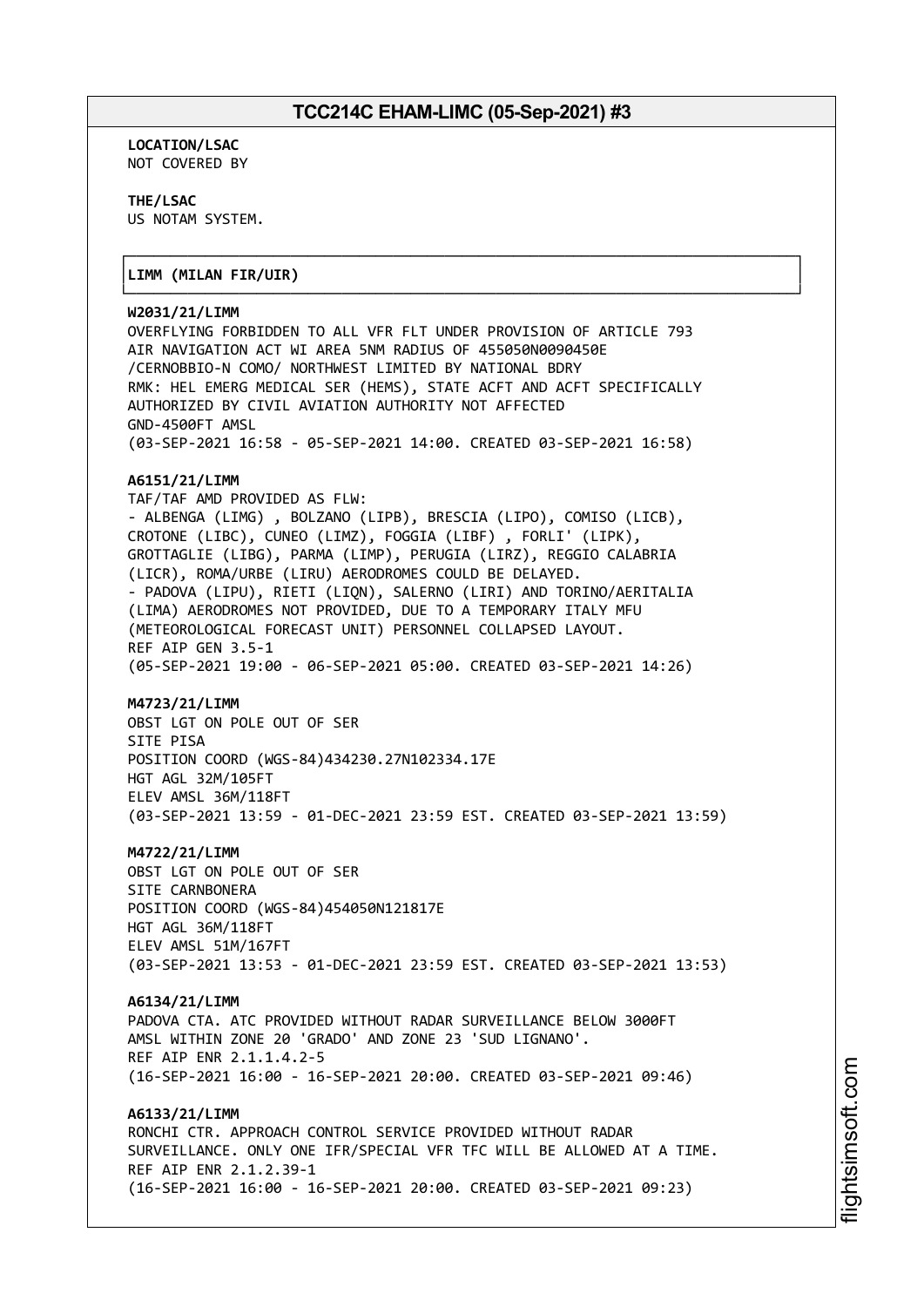**W2024/21/LIMM** MIL FORMATION FLIGHT BY NATIONAL AEROBATIC PATROL WILL TAKE PLACE WI AREA 6NM RADIUS OF 453710N0091653E /MONZA-NE MILANO/ GND-5000FT AGL 11 0900-1000 AND 12 1230-1330 (11-SEP-2021 09:00 - 12-SEP-2021 13:30. CREATED 03-SEP-2021 07:59) **W2023/21/LIMM** FIREWORKS DISPLAY WILL TAKE PLACE WI AREA 100M RADIUS OF 435907N0124129E /MISANO ADRIATICO-SE RIMINI/ ELEV 328FT AGL RMK: ACT SUBJ PRIOR COORDINATION WITH RIMINI TWR GND-328FT AGL DAILY 1800-2210 (19-SEP-2021 18:00 - 22-SEP-2021 22:10. CREATED 03-SEP-2021 07:49) **A6124/21/LIMM** AVIANO ATZ. ATS COMMUNICATION FACILITIES 'AVIANO TWR' NOT PROVIDED REF AIP ENR 2.1.3-2 03 0530-0730 06 0530-2000 (03-SEP-2021 07:30 - 06-SEP-2021 20:00. CREATED 03-SEP-2021 07:30) **W2019/21/LIMM** FIREWORKS DISPLAY WILL TAKE PLACE WI AREA 100M RADIUS OF 435908N0124129 /MISANO ADRIATICO-SE RIMINI/ ELEV 328FT AGL RMK: ACT SUBJ PRIOR COORDINATION WITH RIMINI TWR GND-328FT AGL DAILY 1800-2210 (11-SEP-2021 18:00 - 14-SEP-2021 22:10. CREATED 03-SEP-2021 06:55) **W2016/21/LIMM** MILITARY FIRING AREA /GAD-W TORINO/ ACTIVATED REF AIP ENR 5.2.1.1-1 SFC-6400FT AMSL (28-SEP-2021 06:00 - 28-SEP-2021 20:00. CREATED 03-SEP-2021 06:23) **W2014/21/LIMM** MIL UNMANNED ACFT ACTIVITY WILL TAKE PLACE WI FLW AREA: 460746N0124110E 460755N0124120E 460804N0124139E 460652N0124236E 460640N0124201E 460746N0124110E /N PORDENONE/ RMK: ACT SUBJ PRIOR COOR AND APPROVAL BY AVIANO APP GND-1000FT AGL MON-FRI 0700-1500 (29-SEP-2021 07:00 - 29-OCT-2021 15:00. CREATED 03-SEP-2021 06:18) **W2013/21/LIMM** MILITARY FIRING AREA /CAVE DOBBIACO-N BELLUNO/ ACTIVATED WITH UPPER LIMIT LOWERED TO 6500FT AMSL REF AIP ENR 5.2.1.2-1 SFC-6500FT AMSL MON-THU 0600-2200 (29-SEP-2021 06:00 - 27-DEC-2021 22:00. CREATED 03-SEP-2021 06:11) **W2012/21/LIMM** FIRING ACTIVITY WILL TAKE PLACE WI FLW AREA: 461537N0111113E 461541N0111156E 461534N0111158E 461512N0111144E 461509N0111134E 461537N0111113E /N TRENTO/ GND-3700FT AMSL MON-FRI 0600-1830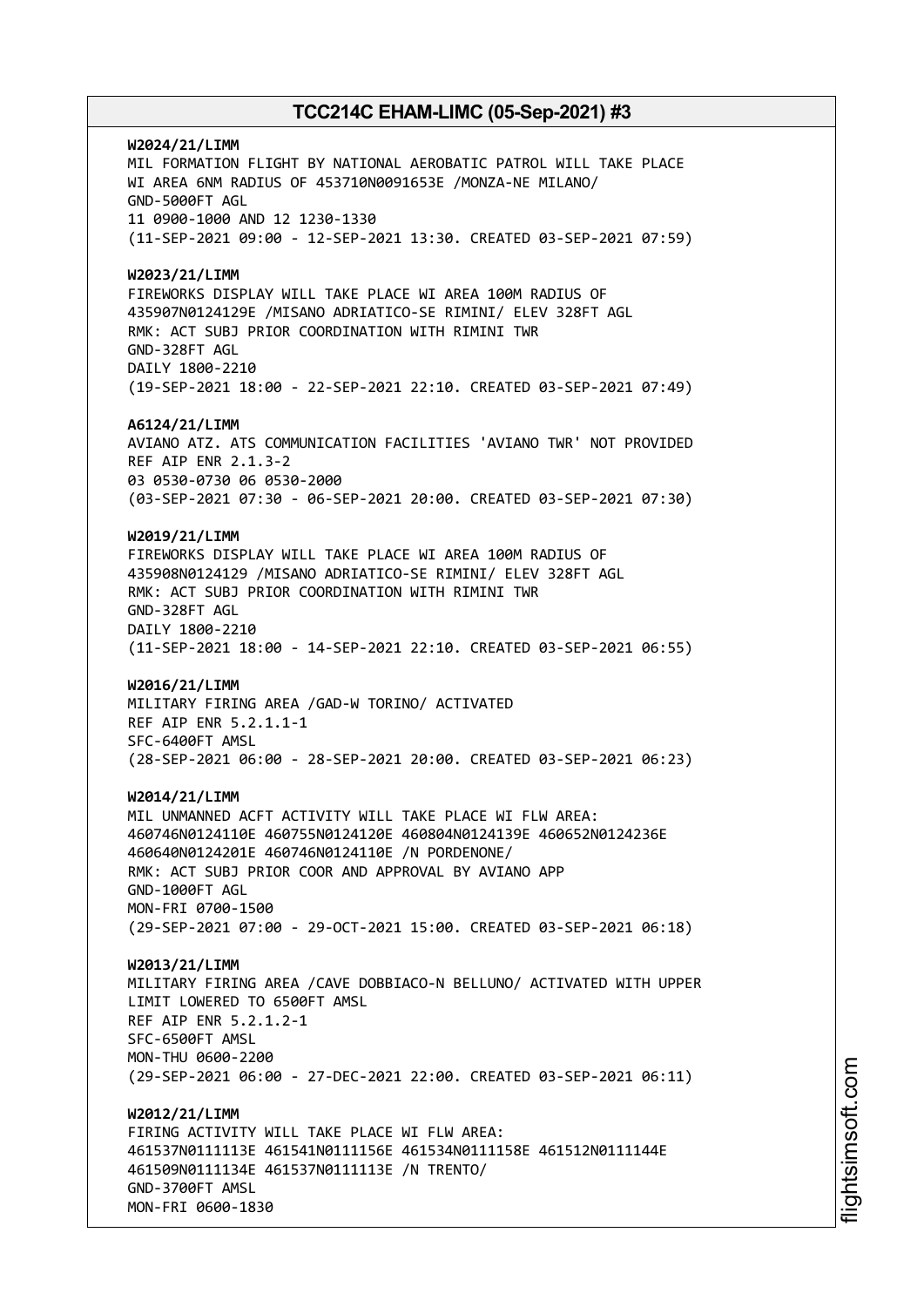(29-SEP-2021 06:00 - 27-DEC-2021 18:30. CREATED 03-SEP-2021 06:09) **A6105/21/LIMM** DUE TO LOCAL STRIKE OF PART OF PERSONNEL ATS PROVIDED BY 'MILANO ACC' WITHIN ITS WHOLE JURISDICTIONAL AREA MAY BE AFFECTED. REMARKS: ACCORDING TO ITALIAN LAW 146/90 AND 83/2000 THE PROVISION OF ATS WILL BE GRANTED TO: - STATE/ HEAD/ MEDEVAC/ HOSP/ HUM/ SAR/ ATFMX AND EMERGENCY FLT - OVERFLYING FLT AND STATE ACFT - INCOMING INTERCONTINENTAL FLT - FLT TO/FM ITALIAN ISLANDS AND DEP INTERCONTINENTAL AS IDENTIFIED BY CIVIL AVIATION AUTHORITY - ALL OTHER FLT SPECIFICALLY AUTHORIZED BY CIVIL AVIATION AUTHORITY (07-SEP-2021 11:00 - 07-SEP-2021 15:00. CREATED 02-SEP-2021 13:51) **A6103/21/LIMM** DUE TO STRIKE OF PART OF OPERATIONAL PERSONNEL FOLLOWING AIR NAVIGATION SERVICES MAY BE AFFECTED: 1) ATS PROVIDED BY BRINDISI, MILANO, PADOVA AND ROMA ACC/FIC 2) ATS AND MET OBS PROVIDED BY ENAV, AT: LIBC LIBD LIBF LIBG LIBP LIBR LICA LICB LICC LICD LICG LICJ LICR LIEA LIEE LIEO LIMA LIMC LIME LIMF LIMG LIMJ LIML LIMP LIMZ LIPB LIPE LIPH LIPK LIPO LIPQ LIPR LIPU LIPV LIPX LIPY LIPZ LIQN LIRA LIRF LIRI LIRN LIRQ LIRU LIRZ 3) ATS/AIS/MET AND COM PROVIDED BY FLW UNITS: - NOTAM OFFICE (NOF - AFTN: LIIAYNYX) - ATS REPORTING OFFICES WITH CENTRAL BRIEFING OFFICE CAPABILITY (ARO-CBO ROMA - AFTN: LIRFZPZX AND ARO-CBO MILANO - AFTN: LIMLZPZX) - INTERNATIONAL COMMUNICATION CENTRE (ICC - AFTN: LIIDYFYX) 4) METEOROLOGICAL FORECASTING UNIT (ITALY MFU - AFTN: LIJRYMYX) REMARKS: A) ACCORDING TO ITALIAN LAW 146/90 AND 83/2000 ATS/AIS/MET WILL BE PROVIDED TO: PART 1 OF 2 (07-SEP-2021 11:00 - 07-SEP-2021 15:00. CREATED 02-SEP-2021 13:13) **A6103/21/LIMM** - STATE/HEAD/FFR/MEDEVAC/HOSP/HUMANITARIAN/SAR/ATFMX AND EMERG FLT - OVERFLYING FLT AND STATE ACFT - INCOMING INTERCONTINENTAL FLT - FLT TO/FM ITALIAN ISLANDS AND DEP INTERCONTINENTAL AS IDENTIFIED AS CIVIL AVIATION AUTHORITY - ALL OTHER FLT SPECIFICALLY AUTHORIZED BY CIVIL AVIATION AUTHORITY B) DURING STRIKE ATS/AIS/MET MAY BE PROVIDED TO ADDITIONAL FLT ACCORDING TO RELEVANT FLOW CONTROL MEASURES FOR LIBB LIMM LIPP LIRR ACC ISSUED IN DUE TIME BY EUROCONTROL DNM (DIRECTORATE NETWORK MANAGER) C) AVAILABILITY OF AIR NAVIGATION SERVICES PROVIDED BY ATS/AIS/MET/COM UNITS WILL BE ANNOUNCED BY SPECIFIC NOTAM (07-SEP-2021 11:00 - 07-SEP-2021 15:00. CREATED 02-SEP-2021 13:13) **A6100/21/LIMM** DUE TO LOCAL STRIKE OF PART OF PERSONNEL ATS PROVIDED BY 'ROMA ACC' WITHIN ITS WHOLE JURISDICTIONAL AREA MAY BE AFFECTED. REMARKS: ACCORDING TO ITALIAN LAW 146/90 AND 83/2000 THE PROVISION OF ATS WILL BE GRANTED TO: - STATE/ HEAD/ MEDEVAC/ HOSP/ HUM/ SAR/ ATFMX AND EMERGENCY FLT - OVERFLYING FLT AND STATE ACFT

m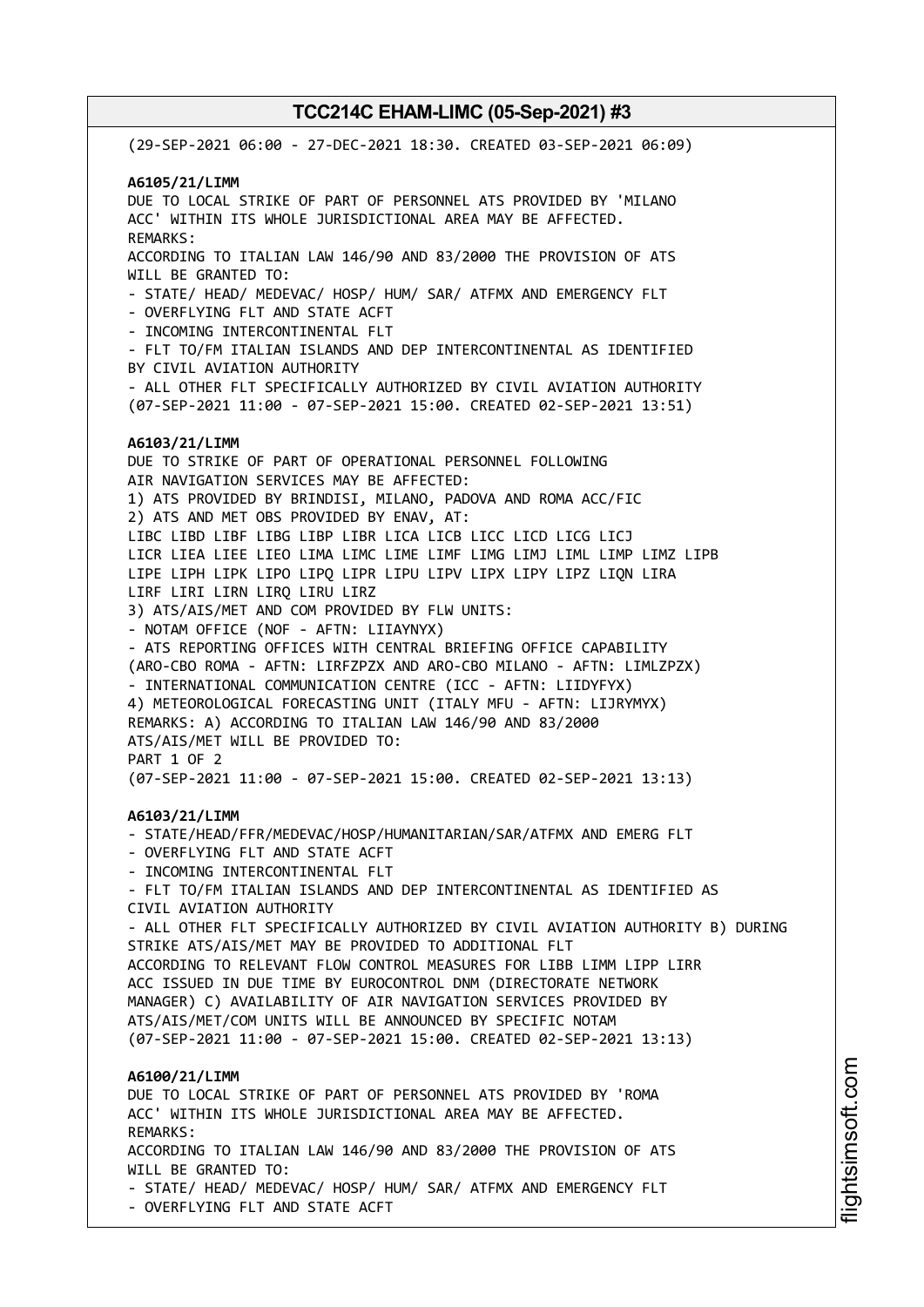- INCOMING INTERCONTINENTAL FLT - FLT TO/FM ITALIAN ISLANDS AND DEP INTERCONTINENTAL AS IDENTIFIED BY CIVIL AVIATION AUTHORITY - ALL OTHER FLT SPECIFICALLY AUTHORIZED BY CIVIL AVIATION AUTHORITY (07-SEP-2021 11:00 - 07-SEP-2021 15:00. CREATED 02-SEP-2021 12:29) **W2003/21/LIMM** TEMPORARY SEGREGATED AREA IMPLEMENTED 442847N0121535E 442839N0121550E 442906N0121615E 442914N0121600E 442847N0121535E /RAVENNA TOWN/ DUE TO CIV UNMANNED ACFT ACTIVITY GND-263FT AGL (02-SEP-2021 09:11 - 30-SEP-2021 23:59. CREATED 02-SEP-2021 09:11) **A6068/21/LIMM** GROUND BASED WEATHER RADAR OBSERVATION SERVICE. WEATHER RADAR REPORT (TAD, THUNDERSTORM AREA DETECTION) WILL NOT BE ISSUED DUE TO TECR REF AIP GEN 3.5-12 (01-SEP-2021 14:24 - 29-NOV-2021 23:59. CREATED 01-SEP-2021 14:24) **W1998/21/LIMM** FIREWORKS DISPLAY WILL TAKE PLACE WI AREA 30M RADIUS OF 434655N0110603E /SIGNA-NW FIRENZE/ ELEV 262FT AGL GND-262FT AGL (07-SEP-2021 21:00 - 07-SEP-2021 22:30. CREATED 01-SEP-2021 12:54) **A6053/21/LIMM** PISA CTR. VISUAL REPORTING POINT 'MARINA DI PISA RPW1' SUSPENDED DUE TO MIL PJE ANNOUNCED BY NOTAM W1997/21 RMK: ABOVE MENTIONED RESTRICTION MAY BE REDUCED OR CANCELLED AT PISA APP DISCRECTION. REF AIP ENR 6.3-9 AND 6.3.1-8 0800-0815 0915-0930 AND 1030-1045 (10-SEP-2021 08:00 - 10-SEP-2021 10:45. CREATED 01-SEP-2021 12:51) **A6041/21/LIMM** AVIANO CTR. APPROACH CONTROL SERVICE NOT PROVIDED RMK: AIRSPACE CLASSIFICATION DOWNGRADED TO 'G' REF AIP ENR 2.1.2.4-1 03 AND 06 1800-2000 (03-SEP-2021 18:00 - 06-SEP-2021 20:00. CREATED 01-SEP-2021 08:39) **W1989/21/LIMM** TEMPORARY SEGREGATED AREA IMPLEMENTED 500M RADIUS OF 441335N0122257E /CERVIA-SE RAVENNA/ DUE TO KITE RAISING ELEV 656FT AGL GND-656FT AGL DAILY 0500-2200 (10-SEP-2021 05:00 - 12-SEP-2021 22:00. CREATED 01-SEP-2021 08:13) **M4619/21/LIMM** CHECKLIST OF NOTAM SERIES MIKE VALID ON 01 SEP 2021 HR 0:12 YEAR=2020 4569 4570 4571 4572 4573 4574 4575 4576 4645 5940 YEAR=2021 1761 1833 2227 2321 2525 2559 2844 2845 2847 2848 2926 2934 2935 2937 2938 2942 2945 2947 2959 2966 2987 2994 3022 3046 3065 3102 3106 3109 3111 3113 3116 3119 3121 3122 3132 3134 3146 3152 3154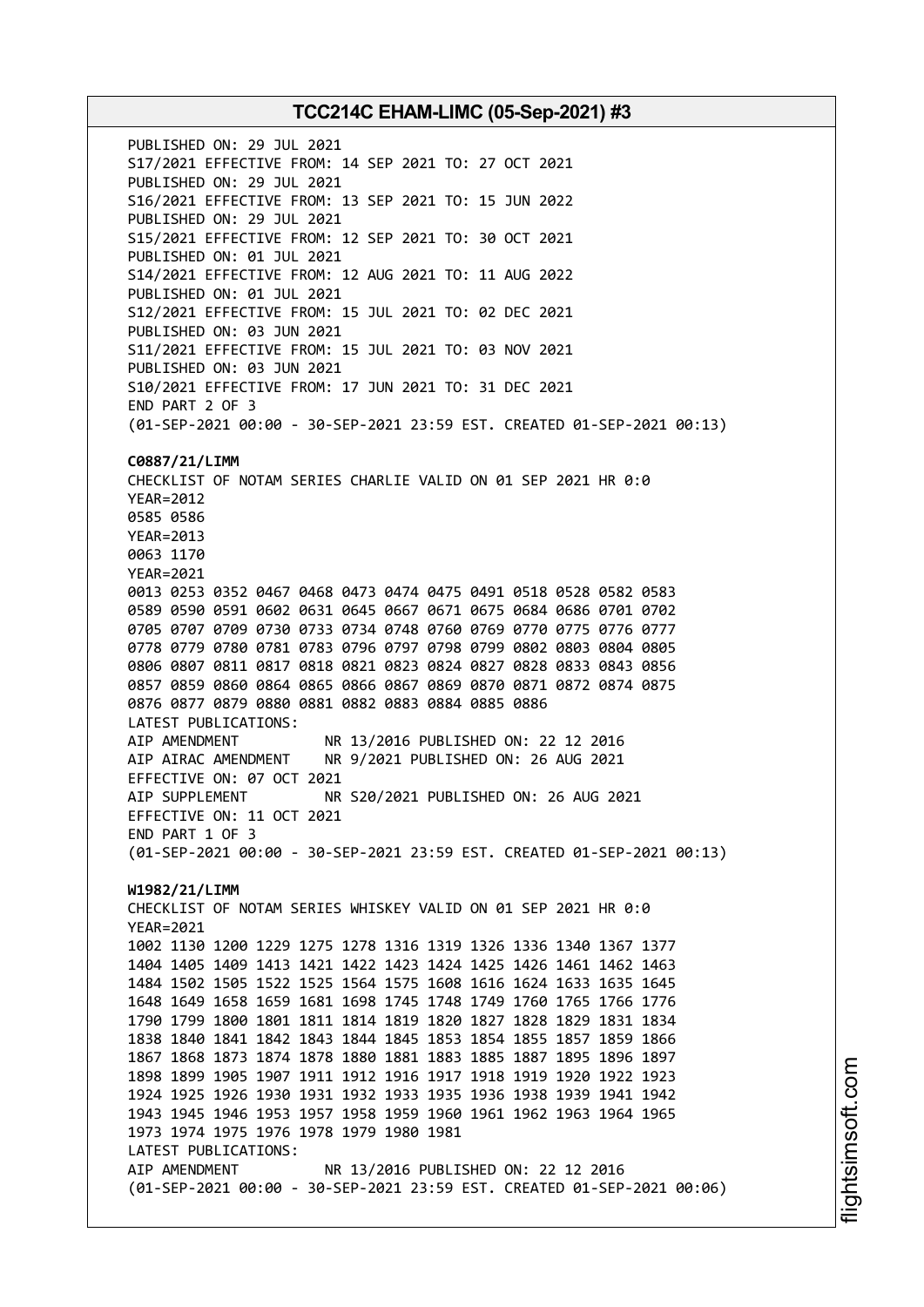**W1982/21/LIMM** AIP AIRAC AMENDMENT NR 9/2021 PUBLISHED ON: 26 AUG 2021 EFFECTIVE ON: 07 OCT 2021 AIP SUPPLEMENT NR S20/2021 PUBLISHED ON: 26 AUG 2021 EFFECTIVE ON: 11 OCT 2021 FOLLOWING AIP SUPPLEMENT ARE STILL VALID: S20/2021 EFFECTIVE FROM: 11 OCT 2021 TO: 22 OCT 2021 PUBLISHED ON: 26 AUG 2021 S18/2021 EFFECTIVE FROM: 09 SEP 2021 TO: 03 NOV 2021 PUBLISHED ON: 29 JUL 2021 S17/2021 EFFECTIVE FROM: 14 SEP 2021 TO: 27 OCT 2021 PUBLISHED ON: 29 JUL 2021 S16/2021 EFFECTIVE FROM: 13 SEP 2021 TO: 15 JUN 2022 PUBLISHED ON: 29 JUL 2021 S15/2021 EFFECTIVE FROM: 12 SEP 2021 TO: 30 OCT 2021 PUBLISHED ON: 01 JUL 2021 S14/2021 EFFECTIVE FROM: 12 AUG 2021 TO: 11 AUG 2022 PUBLISHED ON: 01 JUL 2021 S12/2021 EFFECTIVE FROM: 15 JUL 2021 TO: 02 DEC 2021 (01-SEP-2021 00:00 - 30-SEP-2021 23:59 EST. CREATED 01-SEP-2021 00:06) **W1982/21/LIMM** PUBLISHED ON: 03 JUN 2021 S11/2021 EFFECTIVE FROM: 15 JUL 2021 TO: 03 NOV 2021 PUBLISHED ON: 03 JUN 2021 S10/2021 EFFECTIVE FROM: 17 JUN 2021 TO: 31 DEC 2021 PUBLISHED ON: 06 MAY 2021 S9/2021 EFFECTIVE FROM: 17 JUN 2021 TO: 20 APR 2022 PUBLISHED ON: 06 MAY 2021 S8/2021 EFFECTIVE FROM: 17 JUN 2021 TO: 06 OCT 2021 PUBLISHED ON: 06 MAY 2021 S4/2021 EFFECTIVE FROM: 22 APR 2021 TO: 22 APR 2022 PUBLISHED ON: 11 MAR 2021 S3/2021 EFFECTIVE FROM: 01 APR 2021 TO: 30 SEP 2021 PUBLISHED ON: 18 FEB 2021 (01-SEP-2021 00:00 - 30-SEP-2021 23:59 EST. CREATED 01-SEP-2021 00:06) **A6030/21/LIMM** 4777 4826 4836 4949 4966 4977 4988 4991 4994 4998 5026 5044 5065 5066 5067 5074 5087 5088 5100 5101 5102 5103 5129 5133 5159 5166 5177 5181 5184 5233 5244 5257 5260 5276 5299 5300 5301 5302 5303

 5305 5311 5312 5313 5314 5315 5316 5317 5318 5319 5320 5327 5383 5386 5394 5396 5397 5405 5424 5440 5443 5449 5450 5451 5465 5538 5539 5546 5547 5555 5577 5578 5581 5587 5597 5618 5644 5645 5646 5647 5656 5667 5668 5677 5680 5681 5704 5719 5721 5724 5727 5730 5731 5791 5792 5795 5809 5810 5811 5813 5827 5831 5832 5836 5848 5855 5856 5864 5869 5870 5879 5885 5887 5889 5890 5891 5894 5895 5899 5900 5901 5902 5903 5904 5909 5911 5913 5916 5917 5918 5923 5924 5926 5927 5929 5932 5934 5935 5939 5940 5943 5946 5949 5950 5962 5964 5966 5971 5974 5975 5976 5978 5979 5980 5981 5982 5983 5984 5987 5988 5990 5991 5992 5993 5994 5995 5998 5999 6000 6001 6002 6003 6006 6007 6008 6013 6014 6015 6016 6017 6018 6020 6021 6023 6024 6025 AIP AIRAC AMENDMENT NR 9/2021 PUBLISHED ON: 26 AUG 2021 EFFECTIVE ON: 07 OCT 2021 PART 2 OF 4 (01-SEP-2021 00:00 - 30-SEP-2021 23:59 EST. CREATED 01-SEP-2021 00:05)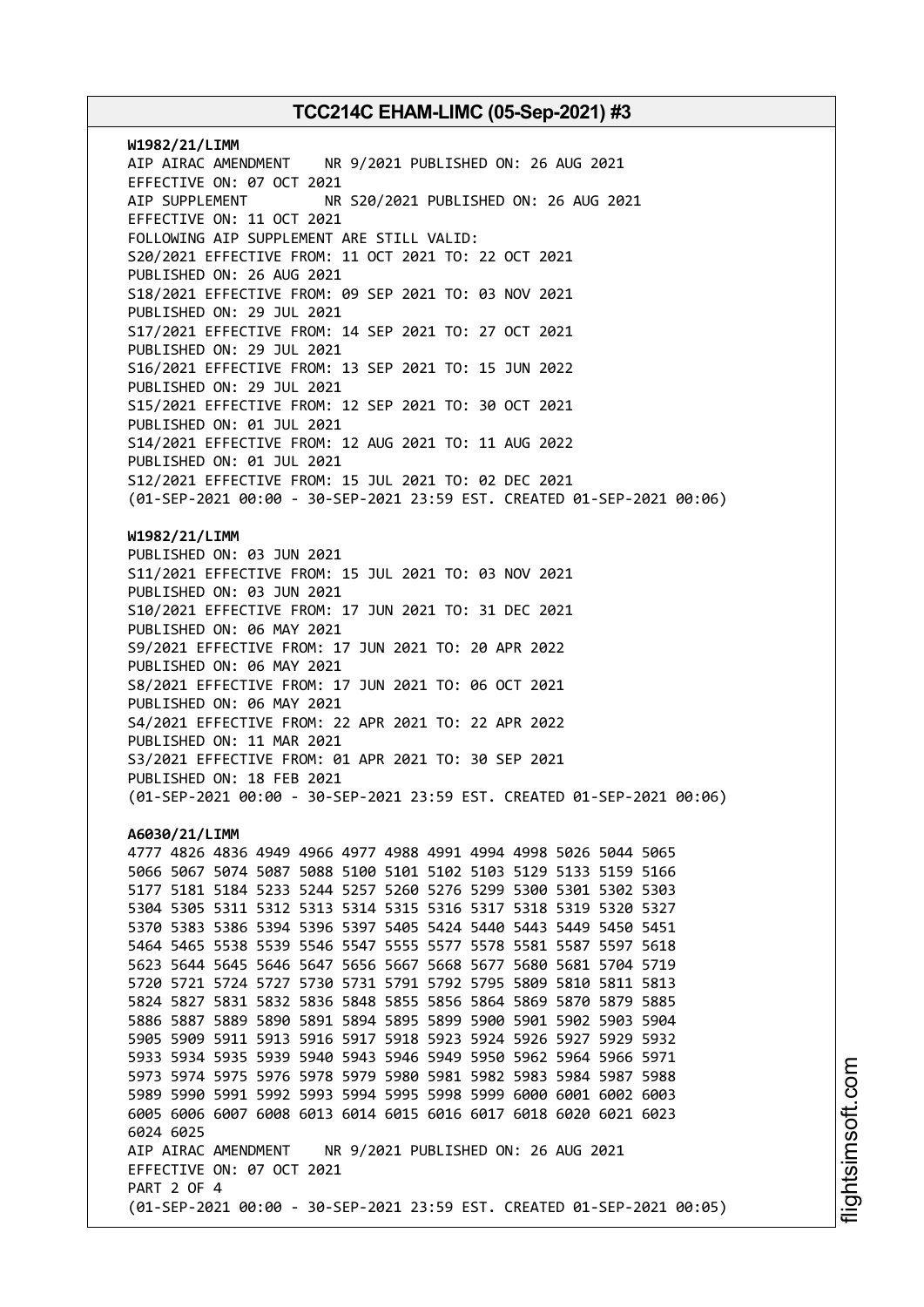**A6030/21/LIMM** CHECKLIST OF NOTAM SERIES ALPHA VALID ON 01 SEP 2021 HR 0:0 YEAR=2020 5896 6073 8045 8297 8303 8407 8408 8409 8410 8411 YFAR=2021 1043 1460 1492 1502 1529 1553 1585 1658 1867 1957 1961 1962 1967 2037 2116 2125 2167 2284 2380 2396 2397 2451 2551 2730 2897 3006 3042 3043 3100 3105 3306 3307 3308 3309 3310 3392 3401 3554 3686 3706 3707 3708 3711 3712 3727 3738 3740 3744 3770 3773 3774 3775 3776 3777 3839 3840 3841 3843 3844 3853 3884 3917 3933 3937 3938 3939 3963 3964 4055 4062 4066 4115 4185 4216 4229 4298 4325 4330 4415 4423 4424 4425 4426 4427 4428 4430 4438 4472 4473 4477 4488 4489 4490 4491 4549 4593 4597 4598 4599 4602 4617 4619 4621 4623 4634 4658 4664 4665 4666 4668 4669 4670 4701 4758 4765 4774 4775 PART 1 OF 4 (01-SEP-2021 00:00 - 30-SEP-2021 23:59 EST. CREATED 01-SEP-2021 00:05) **A6030/21/LIMM** AIP SUPPLEMENT NR S20/2021 PUBLISHED ON: 26 AUG 2021 EFFECTIVE ON: 11 OCT 2021 AIC SERIES A NR 3/2021 FOLLOWING AIP SUPPLEMENT ARE STILL VALID: S20/2021 EFFECTIVE FROM: 11 OCT 2021 TO: 22 OCT 2021 PUBLISHED ON: 26 AUG 2021 S18/2021 EFFECTIVE FROM: 09 SEP 2021 TO: 03 NOV 2021 PUBLISHED ON: 29 JUL 2021 S17/2021 EFFECTIVE FROM: 14 SEP 2021 TO: 27 OCT 2021 PUBLISHED ON: 29 JUL 2021 S16/2021 EFFECTIVE FROM: 13 SEP 2021 TO: 15 JUN 2022 PUBLISHED ON: 29 JUL 2021 S15/2021 EFFECTIVE FROM: 12 SEP 2021 TO: 30 OCT 2021 PUBLISHED ON: 01 JUL 2021 S14/2021 EFFECTIVE FROM: 12 AUG 2021 TO: 11 AUG 2022 PUBLISHED ON: 01 JUL 2021 S12/2021 EFFECTIVE FROM: 15 JUL 2021 TO: 02 DEC 2021 PUBLISHED ON: 03 JUN 2021 S11/2021 EFFECTIVE FROM: 15 JUL 2021 TO: 03 NOV 2021 PART 3 OF 4 (01-SEP-2021 00:00 - 30-SEP-2021 23:59 EST. CREATED 01-SEP-2021 00:05) **A6030/21/LIMM** PUBLISHED ON: 03 JUN 2021 S10/2021 EFFECTIVE FROM: 17 JUN 2021 TO: 31 DEC 2021 PUBLISHED ON: 06 MAY 2021 S9/2021 EFFECTIVE FROM: 17 JUN 2021 TO: 20 APR 2022 PUBLISHED ON: 06 MAY 2021 S8/2021 EFFECTIVE FROM: 17 JUN 2021 TO: 06 OCT 2021 PUBLISHED ON: 06 MAY 2021 S4/2021 EFFECTIVE FROM: 22 APR 2021 TO: 22 APR 2022 PUBLISHED ON: 11 MAR 2021 S3/2021 EFFECTIVE FROM: 01 APR 2021 TO: 30 SEP 2021 PUBLISHED ON: 18 FEB 2021) PART 4 OF 4 (01-SEP-2021 00:00 - 30-SEP-2021 23:59 EST. CREATED 01-SEP-2021 00:05) **B5363/21/LIMM** CHECKLIST OF NOTAM SERIES BRAVO VALID ON 01 SEP 2021 HR 0:0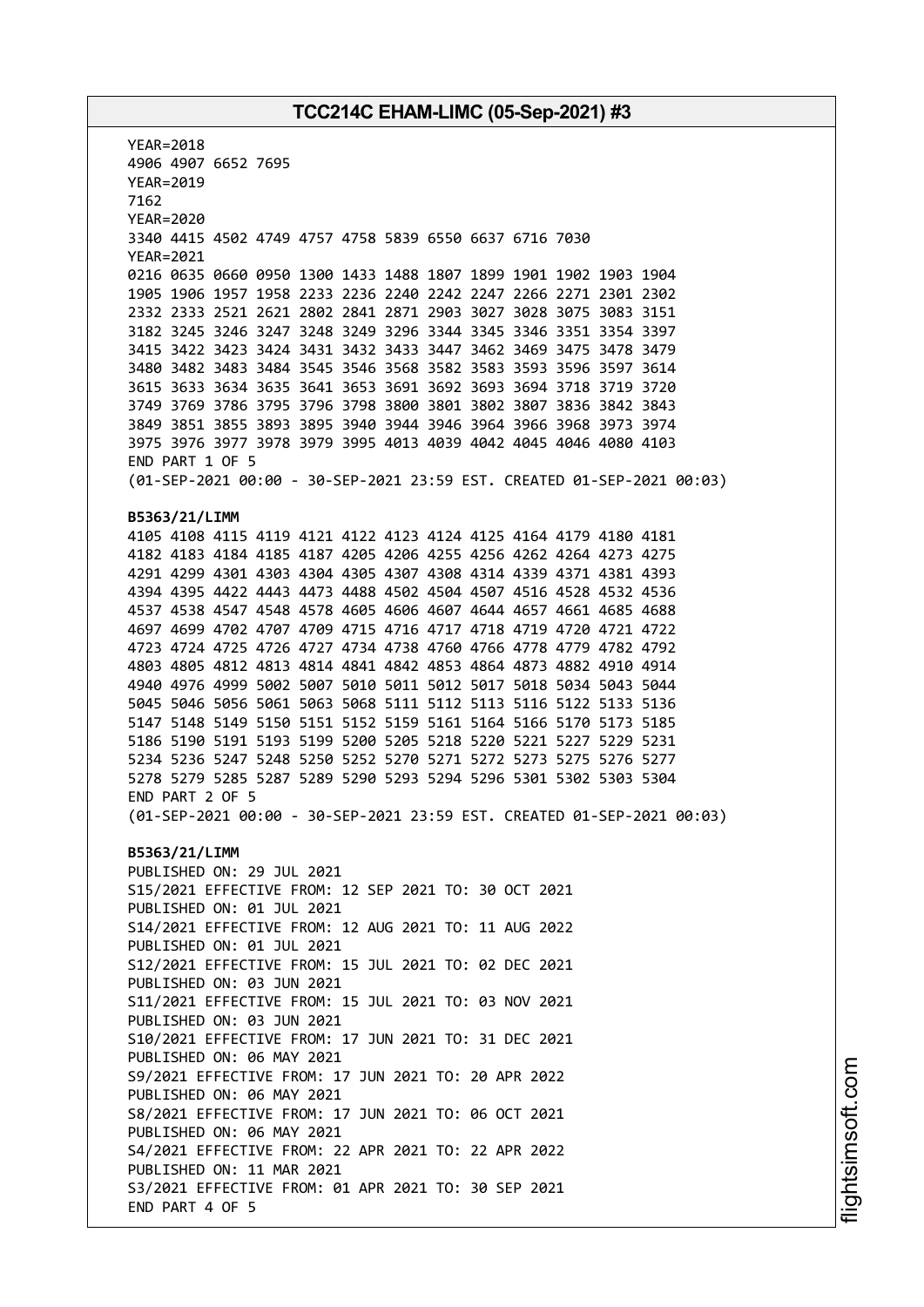(01-SEP-2021 00:00 - 30-SEP-2021 23:59 EST. CREATED 01-SEP-2021 00:03) **B5363/21/LIMM** PUBLISHED ON: 18 FEB 2021) END PART 5 OF 5 (01-SEP-2021 00:00 - 30-SEP-2021 23:59 EST. CREATED 01-SEP-2021 00:03) **B5363/21/LIMM** 5307 5308 5309 5310 5311 5313 5316 5317 5318 5319 5320 5321 5322 5323 5324 5325 5327 5329 5331 5333 5334 5335 5336 5338 5339 5340 5341 5342 5343 5346 5347 5348 5349 5350 5352 5353 5355 5356 5357 5358 5359 5360 5361 5362 LATEST PUBLICATIONS: AIP AMENDMENT NR 13/2016 PUBLISHED ON: 22 12 2016 AIP AIRAC AMENDMENT NR 9/2021 PUBLISHED ON: 26 AUG 2021 EFFECTIVE ON: 07 OCT 2021 AIP SUPPLEMENT NR S20/2021 PUBLISHED ON: 26 AUG 2021 EFFECTIVE ON: 11 OCT 2021 FOLLOWING AIP SUPPLEMENT ARE STILL VALID: S20/2021 EFFECTIVE FROM: 11 OCT 2021 TO: 22 OCT 2021 PUBLISHED ON: 26 AUG 2021 S18/2021 EFFECTIVE FROM: 09 SEP 2021 TO: 03 NOV 2021 PUBLISHED ON: 29 JUL 2021 S17/2021 EFFECTIVE FROM: 14 SEP 2021 TO: 27 OCT 2021 PUBLISHED ON: 29 JUL 2021 S16/2021 EFFECTIVE FROM: 13 SEP 2021 TO: 15 JUN 2022 END PART 3 OF 5 (01-SEP-2021 00:00 - 30-SEP-2021 23:59 EST. CREATED 01-SEP-2021 00:03) **A6023/21/LIMM** OBSTACLE CABLEWAY ERECTED SITE /CHIESA IN VALMANECO - NNW SONDRIO/ START COORDINATES (WGS-84) 461638N0095047E END COORDINATES (WGS-84) 461657N0095056E LENGTH 600M - HIGHEST POINT AMSL 1350M/4429FT - MAX HEIGHT OF CABLE 280M/918FT AGL - ICAO SGL UNPROVIDED (22-SEP-2021 00:00 - 28-SEP-2021 23:59. CREATED 31-AUG-2021 14:43) **A6020/21/LIMM** OBST LGT ON CHIMNEYS UNSERVICEABLE. DISTRICT 'MILANO' TOWN 'VAREDO' SITE 'VAREDO' -IDENT T000954 COORD (WGS-84) 453530N0090853E ELEV AGL 103M/338FT, ELEV AMSL 278M/912FT. -IDENT T000955 COORD (WGS-84) 453540N0090909E ELEV AGL 114M/374FT, ELEV AMSL 290M/951FT REF AIP ENR 5.4.1.9-4 (31-AUG-2021 13:12 - 26-NOV-2021 23:59 EST. CREATED 31-AUG-2021 13:12) **A6016/21/LIMM** ENTRY, EXIT AND OVERFLIGHT OF ITALIAN AIRSPACE IS PROHIBITED FOR ALL COMMERCIAL ACFT OPERATORS REGISTERED IN THE REPUBLIC OF BELARUS INCLUDING AS A MARKETING CARRIER IN CODE SHARING OR BLOCKSPACE ARRANGEMENTS, EXCEPT FOR ACFT IN EMERGENCY, SAR AND FLIGHTS FOR HUMANITARIAN PURPOSES, ACCORDING TO COUNCIL REGULATION OF EUROPEAN UNION 907/2021 OF 4TH OF JUNE 2021. REF AIP GEN 1.2-1 (31-AUG-2021 09:50 - 28-NOV-2021 23:59 EST. CREATED 31-AUG-2021 09:50) **A6002/21/LIMM**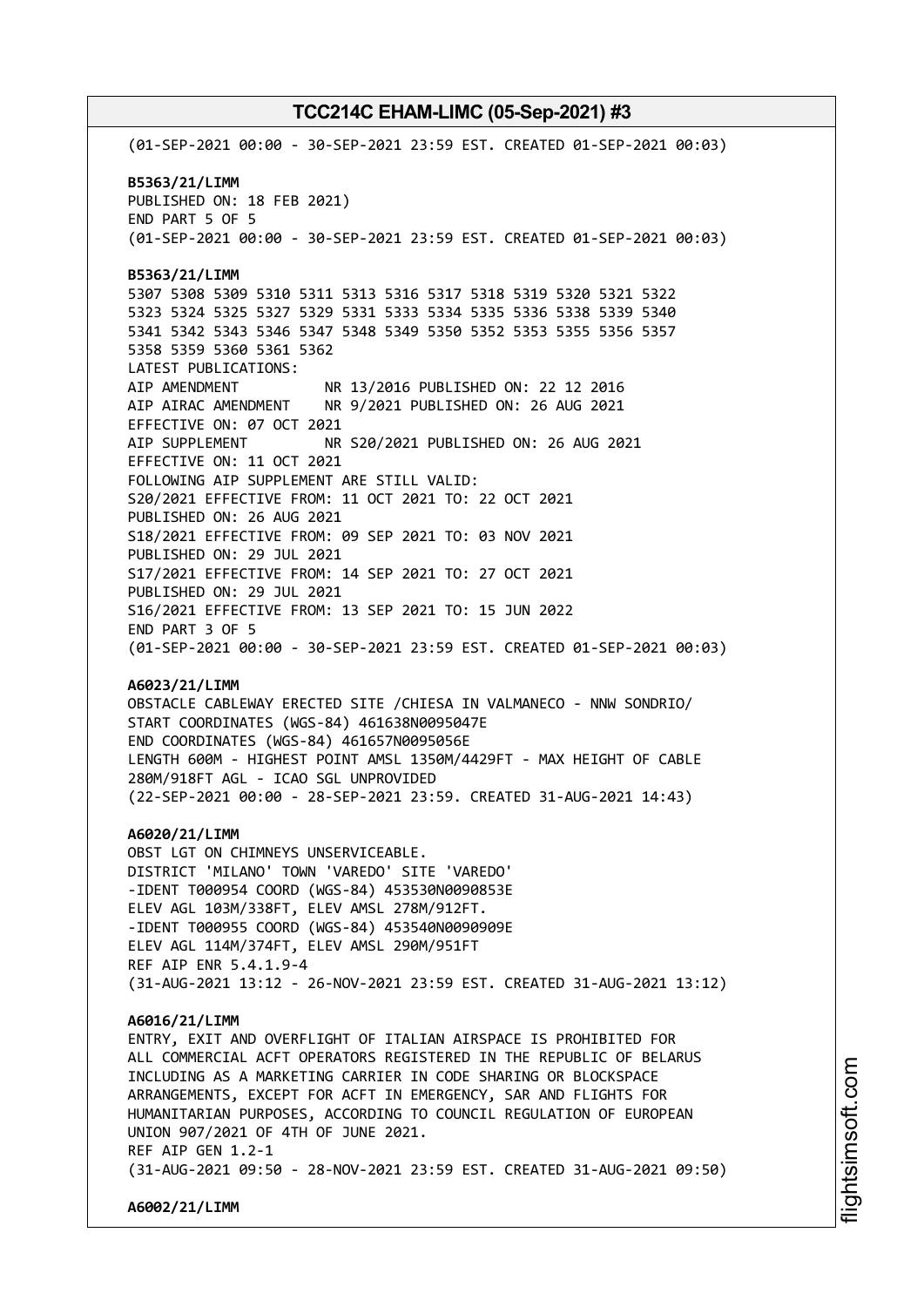OBSTACLE LIGHT ON CHIMNEY NOT AVBL REGION 'LOMBARDIA' DISTRICT 'BERGAMO' TOWN 'VILLA DI SERIO' SITE 'VILLA DI SERIO' OBSTACLE CHIMNEY IDENT T000179 POSITION COORD (WGS84): 454351N 0094423E ELEV AGL 100M /328FT - ELEV AMSL 384M /1260FT REF AIP ENR 5.4.1.9-1 (06-SEP-2021 00:01 - 04-DEC-2021 23:59 EST. CREATED 30-AUG-2021 17:01) **W1978/21/LIMM** AEROBATIC AIR DISPLAY WILL TAKE PLACE WI AREA 3NM RADIUS OF 441918N0104955E /PAVULLO - SSW MODENA/ GND-3000FT AMSL DAILY SR-SS (10-SEP-2021 00:00 - 12-SEP-2021 23:59. CREATED 30-AUG-2021 10:10)

**W1976/21/LIMM**

MODEL FLYING WILL TAKE PLACE WI AREA 0.5NM RADIUS OF 453643N0124853E /CAORLE-NE VENEZIA/ RMK: ACT SUBJ COOR WITH TREVISO APP GND-1000FT AGL 02 0700-SS, 03 04 SR-SS AND 05 SR-1400 (02-SEP-2021 07:00 - 05-SEP-2021 14:00. CREATED 30-AUG-2021 08:39)

**W1974/21/LIMM** MILITARY FIRING AREA /CARPEGNA-SSW SAN MARINO/ ACTIVATED REF AIP ENR 5.2.1.2-1 SFC-6300FT AMSL 27 30 0630-1030 1230-1630 AND 29 0500-2100

(27-SEP-2021 06:30 - 30-SEP-2021 16:30. CREATED 30-AUG-2021 07:06)

**A5962/21/LIMM**

PIACENZA TACAN 'PIA' CH 121X OPERATIONAL STATUS MONITORING NOT AVBL. RMK: PILOTS ARE REQUESTED TO REPORT IF TACAN SIGNAL IS NOT RECEIVED REF AIP ENR 4.1.2-2 MON 0000-0600 1430-0600, TUE-THU 1430-0600, FRI 1000-2359, SAT AND SUN H24 (30-AUG-2021 06:39 - 26-NOV-2021 23:59 EST. CREATED 30-AUG-2021 06:40)

**A5946/21/LIMM**

REF AIP ENR 4.1.2-3 'MILITARY RADIO AIDS NOT INCLUDED IN AD SECTION' REFERRING TO RIVOLTO TACAN 'RIV' CH 37X COLUMN 8 'DESIGNATED OPERATIONAL COVERAGE LIMITATIONS' CHG TO READ: 40NM/25000FT LIMITATIONS AT 40NM: 040DEG/115DEG MRA 10000FT 115DEG/240DEG MRA 2000FT 240DEG/290DEG MRA 7000FT 290DEG/040DEG MRA 12500FT (28-AUG-2021 06:06 - PERM. CREATED 28-AUG-2021 06:06)

**W1960/21/LIMM** TEMPORARY SEGREGATED AREAS IMPLEMENTED /PISA TOWN/ DUE TO CIV UNMANNED ACFT ACTIVITY: AREA A: 434419N0102310E 434421N0102404E 434320N0102408E 434320N0102322E 434419N0102310E VERTICAL LIMITS: 160FT AGL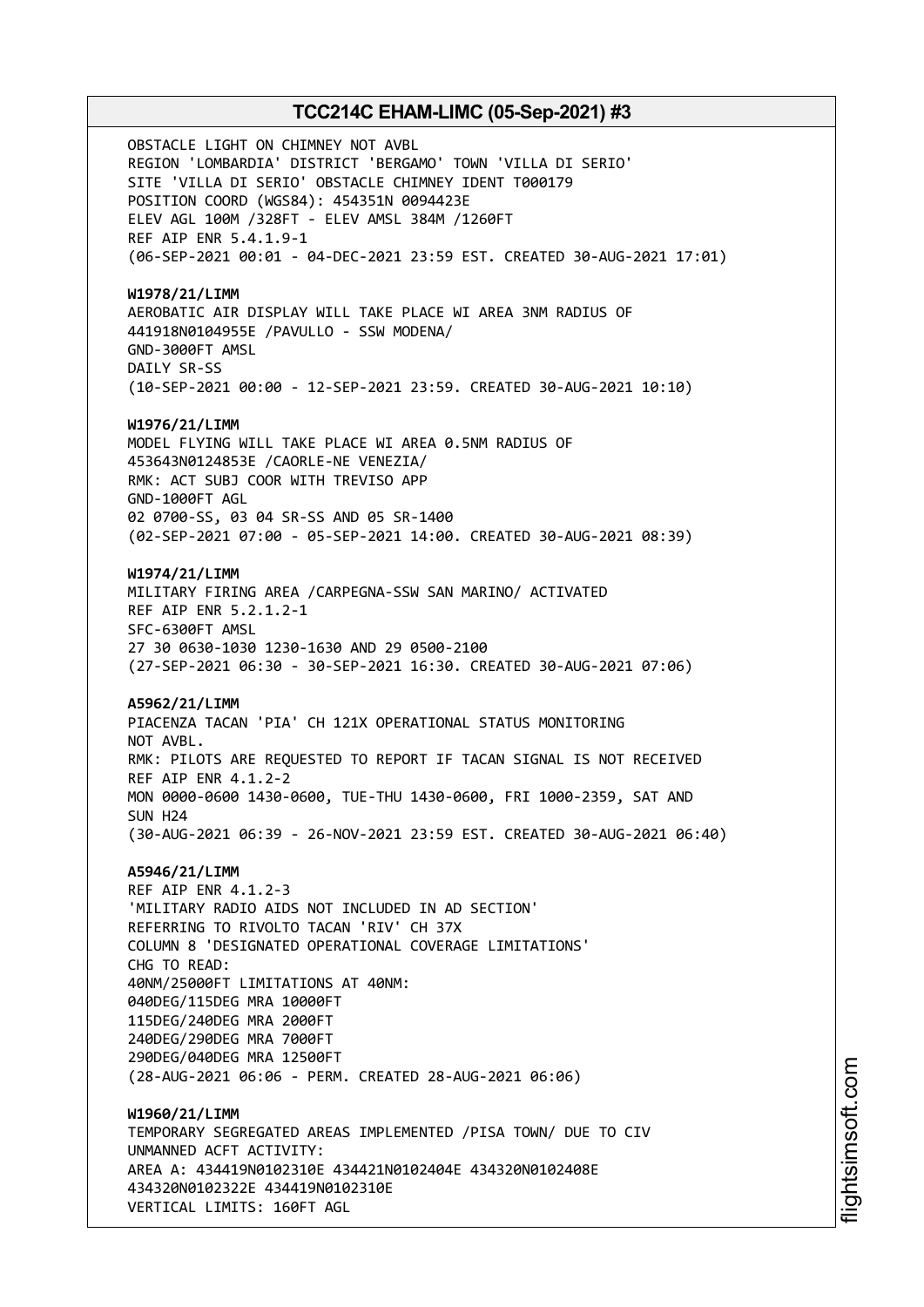AREA B: 434313N0102325E 434308N0102439E 434231N0102433E 434235N0102329E 434313N0102325E VERTICAL LIMITS: 82FT AGL RMK: ACT SUBJ COOR WITH PISA TWR GND-160FT AGL DAILY SR-SS (01-SEP-2021 00:00 - 15-OCT-2021 23:59. CREATED 27-AUG-2021 13:42) **W1959/21/LIMM** MIL PJE WILL TAKE PLACE WI AREA 2NM RADIUS OF 450747N0073658E /VENARIA REALE-N TORINO/ RMK: ACT SUBJ APPROVAL BY AND CONS RDO CONTACT WITH TORINO APP/MILANO ACC GND-FL130 DAILY 0600-SS (13-SEP-2021 06:00 - 15-SEP-2021 18:30. CREATED 27-AUG-2021 13:41) **A5935/21/LIMM** FIRENZE CTR. APPROACH CONTROL SERVICE PROVIDED WITHOUT RADAR SURVEILLANCE BELOW FL110 DUE TO MAINT. REF ENR 2.1.2.12-2 (14-SEP-2021 06:00 - 16-SEP-2021 16:00. CREATED 27-AUG-2021 12:53) **A5933/21/LIMM** GENOVA CTR. APPROACH CONTROL SERVICE SURVEILLANCE MINIMUM ALTITUDE RAISED TO 5000FT AMSL, BELOW THAT ALTITUDE ONLY ONE IFR AND/OR SPECIAL VFR ALLOWED AT TIME. REF AIP ENR 2.1.2.14.1 (21-SEP-2021 07:00 - 21-SEP-2021 09:00. CREATED 27-AUG-2021 12:51) **A5911/21/LIMM** TRIGGER NOTAM-AIRAC SUP S20/21 IN FORCE FM 11 TO 22 OCT 2021 TEMPORARY AIR NAVIGATION WARNING: MILITARY ACTIVITY 'MARE APERTO 2021' SUP IS POSTED AND AVBL ON WEBSITE WWW.ENAV.IT SFC-UNL (11-OCT-2021 00:00 - 22-OCT-2021 23:59. CREATED 26-AUG-2021 14:42) **W1938/21/LIMM** AEROBATIC GLIDER COMPETITION WILL TAKE PLACE WI AREA 5000M RADIUS OF 434945N0103445E /LIQL AD/ RMK: ACT SUBJ COOR WITH LUCCA AD FLT INFO UNIT (AFIU) GND-4000FT AGL DAILY 0700-1700 (10-SEP-2021 07:00 - 12-SEP-2021 17:00. CREATED 25-AUG-2021 11:34) **W1935/21/LIMM** AEROBATIC ACFT COMPETITION WILL TAKE PLACE WI AREA 434936N0103421E 434931N0103505E 435000N0103511E 435001N0103426E 434936N0103421E /LIQL AD - E LUCCA/ RMK: ACT SUBJ COOR WITH LUCCA AD FLT INFO UNIT (AFIU) GND-3600FT AMSL 16-18 0700-1700 AND 19 0700-1100 (16-SEP-2021 07:00 - 19-SEP-2021 11:00. CREATED 25-AUG-2021 11:08) **W1933/21/LIMM**

OVERFLYING FORBIDDEN TO VFR FLT AND UNMANNED ACFT UNDER PROVISION OF ARTICLE 793 AIR NAVIGATION ACT WI AREA 2NM RADIUS OF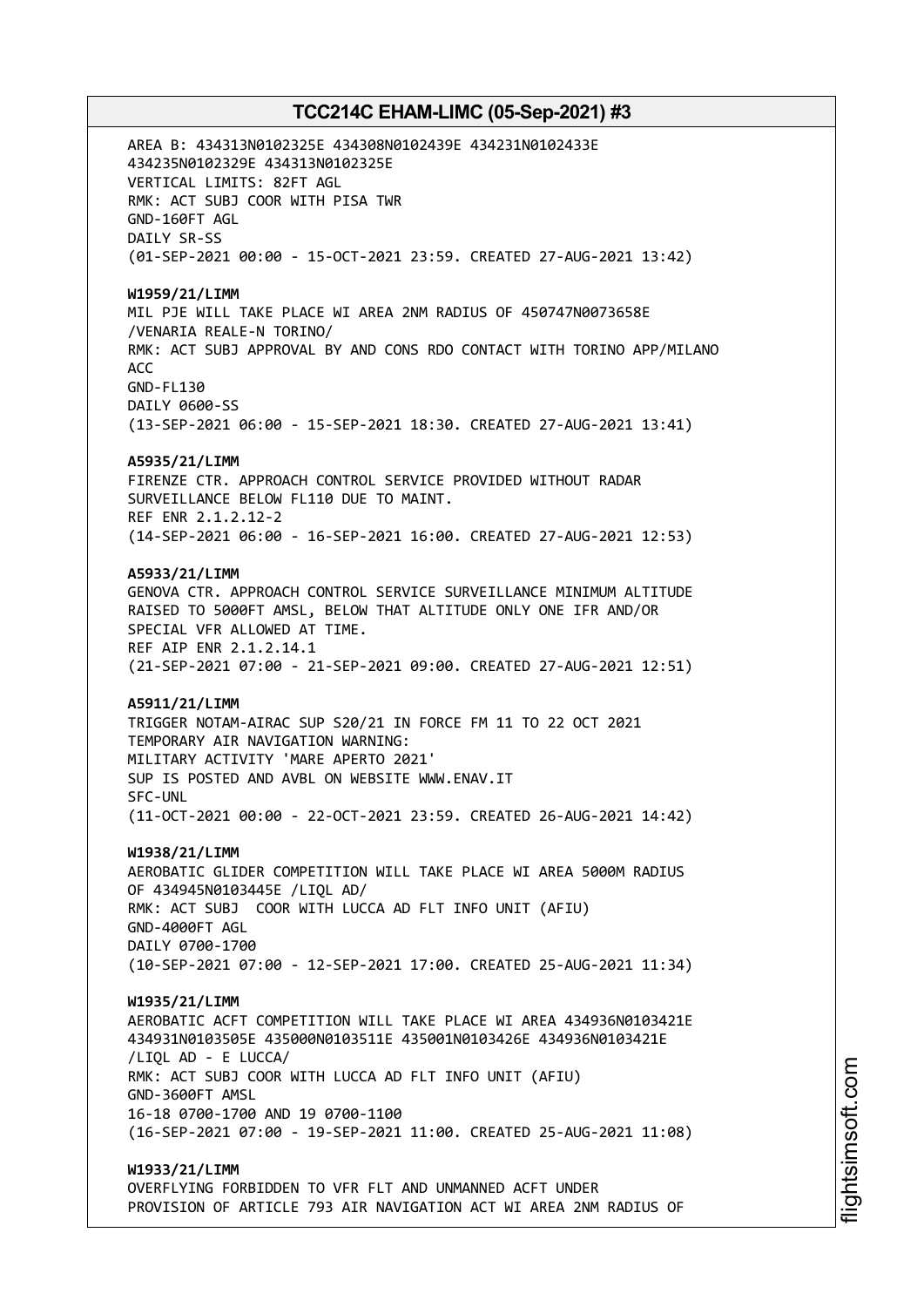453620N0091700E /MONZA TOWN/ RMK: STATE ACFT, HEL AUTHORIZED BY CIV AVIATION AUTHORITY AND HEMS (HELICOPTER EMERGENCY MEDICAL SERVICE) TFC NOT AFFECTED GND-2500FT AMSL DAILY 0600-1800 (10-SEP-2021 06:00 - 12-SEP-2021 18:00. CREATED 25-AUG-2021 09:36) **W1932/21/LIMM** FIREWORKS DISPLAY WILL TAKE PLACE WI AREA 50M RADIUS OF 435055N0105805E /QUARRATA - SSE PISTOIA/ ELEV 197FT AGL GND-197FT AGL (07-SEP-2021 21:30 - 07-SEP-2021 21:59. CREATED 25-AUG-2021 09:32) **W1931/21/LIMM** FIREWORKS DISPLAY WILL TAKE PLACE WI AREA 100M RADIUS OF 440436N0123347E /RIMINI TOWN/ ELEV 328FT AGL RMK: ACT SUBJ APPROVAL BY RIMINI TWR GND-328FT AGL DAILY 1900-2200 (03-SEP-2021 19:00 - 05-SEP-2021 22:00. CREATED 25-AUG-2021 09:25) **W1930/21/LIMM** TEMPORARY SEGREGATED AREA IMPLEMENTED 4M RADIUS OF 442810N0121556E /MARINA DI RAVENNA - NE RAVENNA/ DUE TO CIV UNMANNED ACFT ACTIVITY GND-400FT AGL (31-AUG-2021 00:00 - 31-OCT-2021 23:59. CREATED 25-AUG-2021 09:24) **W1926/21/LIMM** FIRING ACTIVITY WILL TAKE PLACE WI FLW AREA: 440735N0113608E 440747N0113606E 440750N0113519E 440714N0113500E 440716N0113513E 440735N0113608E /PALAZZUOLO SUL SENIO - NE FIRENZE/ GND-3000FT AGL 06 09 0700-1100 1300-1900, 07 0700-1100 1700-2200, 08 1200-2200 AND 10 0700-1000 (06-SEP-2021 07:00 - 10-SEP-2021 10:00. CREATED 25-AUG-2021 08:51) **W1924/21/LIMM** MILITARY FIRING AREA /TAVERNETTE-WSW TORINO/ ACTIVATED REF AIP ENR 5.2.1.1-2 SFC-8400FT AMSL (22-SEP-2021 06:00 - 22-SEP-2021 20:00. CREATED 25-AUG-2021 06:30) **A5848/21/LIMM** ATS COMMUNICATION FACILITIES. 'CAMERI GND' FREQ 139.100MHZ NOT AVBL REF AIP ENR 2.1.3-3 (24-AUG-2021 16:47 - 19-NOV-2021 11:00 EST. CREATED 24-AUG-2021 16:47) **W1916/21/LIMM** MILITARY FIRING AREA /MONTE SERVA NORD - N BELLUNO/ ACTIVATED REF AIP ENR 5.2.1.2-2 SFC-5100FT AMSL 22 AND 29 0500-2030 (22-SEP-2021 05:00 - 29-SEP-2021 20:30. CREATED 24-AUG-2021 08:34) **W1912/21/LIMM** FIREWORKS DISPLAY WILL TAKE PLACE WI AREA 100M RADIUS OF 435741N0124109E /MISANO ADRIATICO-SE RIMINI/ HGT 328FT AGL

RMK: ACT SUBJ PRIOR COORDINATION WITH RIMINI TWR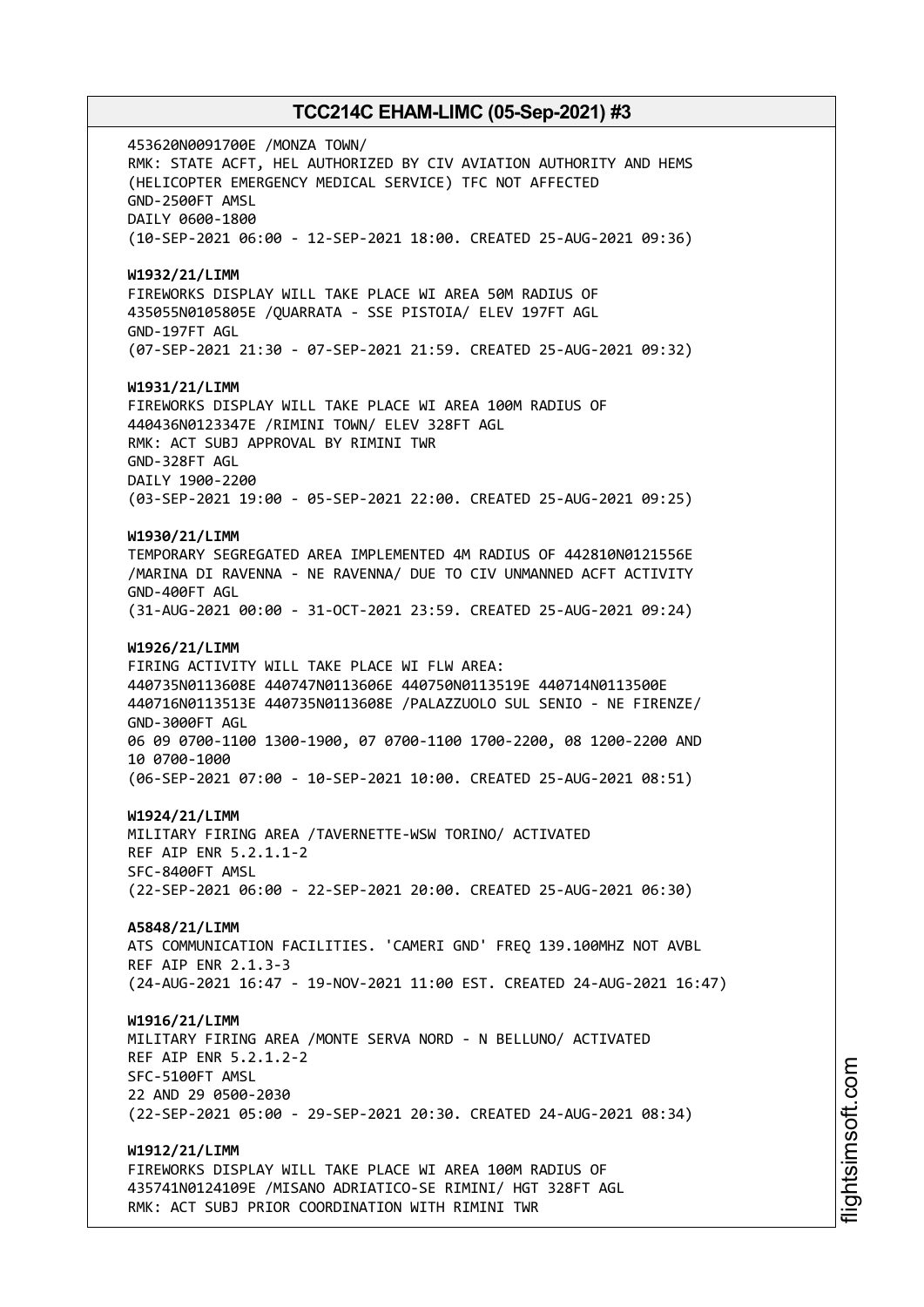GND-328FT AGL DAILY 1800-2210 (03-SEP-2021 18:00 - 06-SEP-2021 22:10. CREATED 23-AUG-2021 12:45) **W1907/21/LIMM** MILITARY PARACHUTE JUMPING EXERCISES WILL TAKE PLACE WI AREA 2.5NM RADIUS OF 460707N0124415E /MANIAGO-NNE PORDENONE/ RMK: ACT SUBJ APPROVAL BY AND CONS RDO CTC WITH AVIANO APP IN COOR WITH PADOVA ACC SFC-FL115 07-09 0800-2000, 13-17 0700-1000 AND 1200-2200 (07-SEP-2021 08:00 - 17-SEP-2021 22:00. CREATED 23-AUG-2021 09:55) **W1899/21/LIMM** MASS MOVEMENT OF ULTRA LIGHT MACHINES WI FLW AREA: 460238N0121956E 461109N0124037E 461001N0124152E 455931N0122619E 460238N0121956E /CASTELLO D'AVIANO - WNW PORDENONE/ RMK: ACT SUBJ APPROVAL AND PRIOR COOR WITH AVIANO APP IN COOR WITH PADOVA ACC GND-7000FT AMSL DAILY SR-SS (18-SEP-2021 00:00 - 19-SEP-2021 23:59. CREATED 19-AUG-2021 12:18) **W1897/21/LIMM** TEMPORARY SEGREGATED AREA IMPLEMENTED 455954N0110613E 455949N0110612E 455953N0110538E 460009N0110545E 455954N0110613E /ROMAGNANO - S TRENTO/ DUE TO CIV UNMANNED ACFT ACTIVITY RMK: ACT SUBJ APPROVAL BY TRENTO AD FLT INFO UNIT (AFIU) GND-300FT AGL MON-FRI 0500-0700 (30-AUG-2021 05:00 - 10-SEP-2021 07:00. CREATED 19-AUG-2021 12:18) **W1896/21/LIMM** FIREWORKS DISPLAY WILL TAKE PLACE WI AREA 100M RADIUS OF 435907N0124129E /MISANO ADRIATICO-SE RIMINI/ ELEV 328FT AGL RMK: ACT SUBJ PRIOR COORDINATION WITH RIMINI TWR GND-328FT AGL DAILY 1800-2210 (04-SEP-2021 18:00 - 08-SEP-2021 22:10. CREATED 19-AUG-2021 12:17) **W1885/21/LIMM** MILITARY PARACHUTE JUMPING EXERCISES WILL TAKE PLACE WI FLW AREA: AREA 'CHARLIE': 440309N0095221E 440409N0095258E 440329N0095501E 440230N0095425E 440309N0095221E /LA SPEZIA GULF-SE LA SPEZIA/ SFC-FL060 THU 0600-1530 (09-SEP-2021 06:00 - 16-SEP-2021 15:30. CREATED 19-AUG-2021 06:29) **W1883/21/LIMM** MILITARY PARACHUTE JUMPING EXERCISES WILL TAKE PLACE WI AREA 3NM RADIUS OF 440542N0095618E /ROMITO MAGRA-E LA SPEZIA/ SFC-FL130 SEP 01 02 06 07 09 13-16 20-23 27-29 30 0600-1400, 03 10 18 AND 24 0600-1000 (01-SEP-2021 06:00 - 30-SEP-2021 14:00. CREATED 19-AUG-2021 06:27) **A5727/21/LIMM** NATIONAL AIR CARRIERS AND CAPTAINS OF ACFT IN CHARGE OF AIR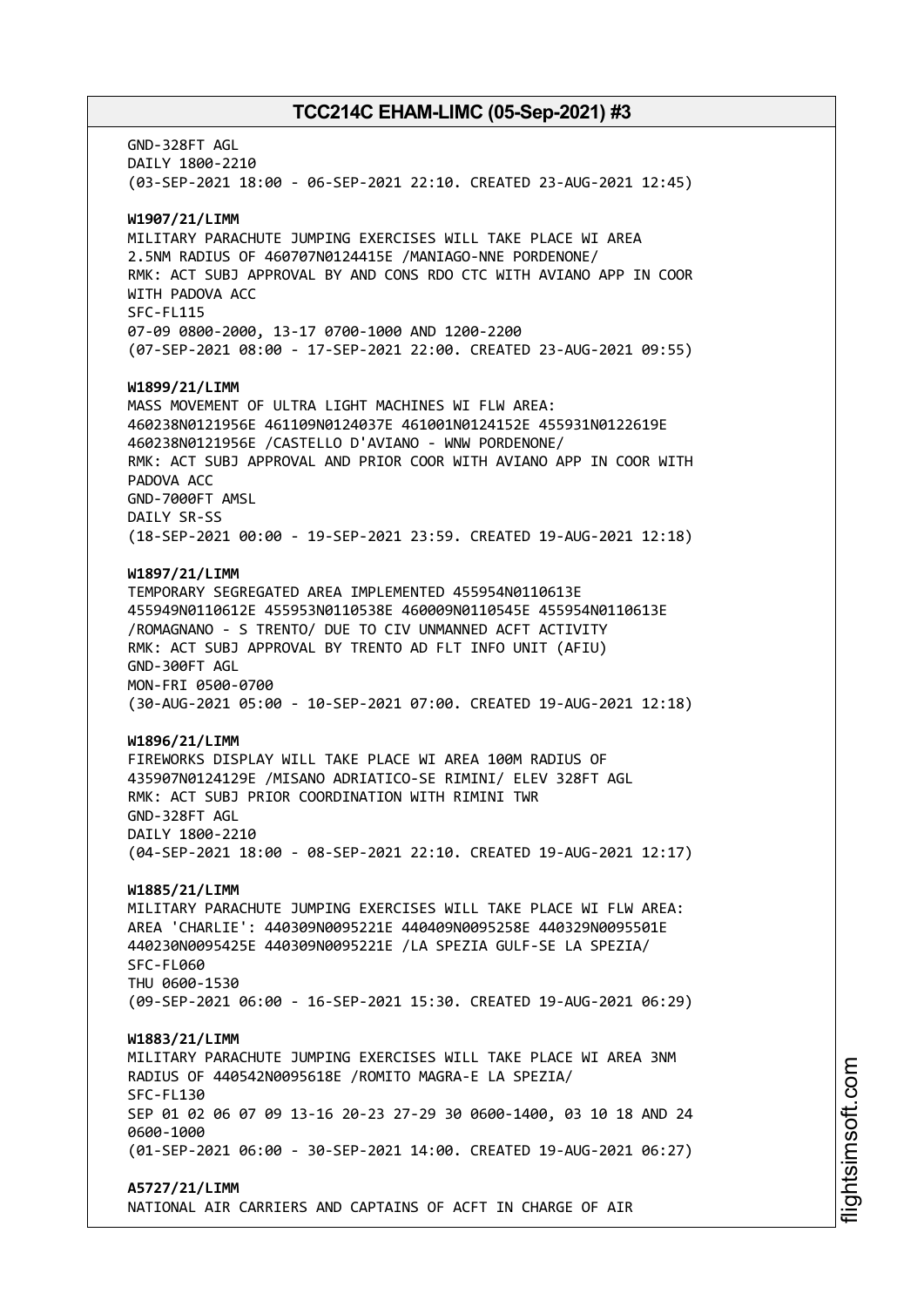SERVICE MANAGED BY CARRIERS HOLDERS OF OPERATING ITALIAN ISSUED LICENCE, WHETHER THEY ARE CONTRACTUAL CARRIERS AND/OR DE FACTO CARRIERS, OR PERFORMING AIR SERVICE WITH COMMERCIAL CHARTER AGREEMENT OR WITH CODE SHARING AND TO ALL FLIGHTS PERFORMED WITH ITALIAN ACFT REGISTRATION, ARE REQUESTED TO AVOID AFGHAN FIR (OAKX) UNTIL FURTHER NOTICE (18-AUG-2021 09:15 - 30-SEP-2021 21:59 EST. CREATED 18-AUG-2021 09:15) **A5721/21/LIMM** REF AIP ENR 5.1.3-1 'DANGER AREAS' NEW AREA IMPLEMENTED WITH FLW CHARACTERISTICS: - COLUMN 1 'IDENTIFICATION - NAME - LATERAL LIMITS': LI D266/HAAR-A - MAR ADRIATICO AREA BOUNDED BY LINE JOINING THE FOLLOWING POINTS: 452530N0125440E 451121N0125033E 451000N0130000E 451800N0130000E 452313N0130737E 452530N0130246E 452530N0125440E - COLUMN 2 'UPPER/LOWER LIMIT': FROM 1000FT AMSL TO 3000FT AMSL - COLUMN 3 'TYPE OF ACTIVITY': AIR TO AIR REFUELLING - COLUMN 4 'REMARKS': 1) HR: H24 2) RESPONSIBLE ATS UNIT: PADOVA SCCAM 3) INFORMATION ON EFFECTIVE OCCUPATION CAN BE REQUIRED DIRECTLY TO PADOVA SCCAM OR TROUGHT PADOVA ACC/FIC 4) THE AIRMAN'S ATTENTION IS DRAWN TO THE DANGEROUS NATURE OF THE ACTIVITY TAKING PLACE IN THIS AREA. - COLUMN 5 'VALIDITY TILL': NIL 1000FT AMSL-3000FT AMSL (18-AUG-2021 07:22 - PERM. CREATED 18-AUG-2021 07:22) **A5720/21/LIMM** REF AIP ENR 5.1.3-1 'DANGER AREAS' NEW AREA IMPLEMENTED WITH FOLLOW CHARACTERISTICS: - COLUMN 1 'IDENTIFICATION - NAME - LATERAL LIMITS': LI D266 / HAAR-C - MAR ADRIATICO AREA BOUNDED BY LINE JOINING THE FOLLOWING POINTS: 443120N0124204E 443615N0125635E 441012N0131709E 440522N0130228E 443120N0124204E - COLUMN 2 'UPPER/LOWER LIMIT': FROM 1000FT AMSL TO 4000FT AMSL - COLUMN 3 'TYPE OF ACTIVITY': AIR TO AIR REFUELLING - COLUMN 4 'REMARKS': 1) HR: H24 2) RESPONSIBLE ATS UNIT: PADOVA SCCAM 3) INFORMATION ON EFFECTIVE OCCUPATION CAN BE REQUIRED DIRECTLY TO PADOVA SCCAM OR TROUGHT PADOVA ACC/FIC 4) THE AIRMAN'S ATTENTION IS DRAWN TO THE DANGEROUS NATURE OF THE ACTIVITY TAKING PLACE IN THIS AREA.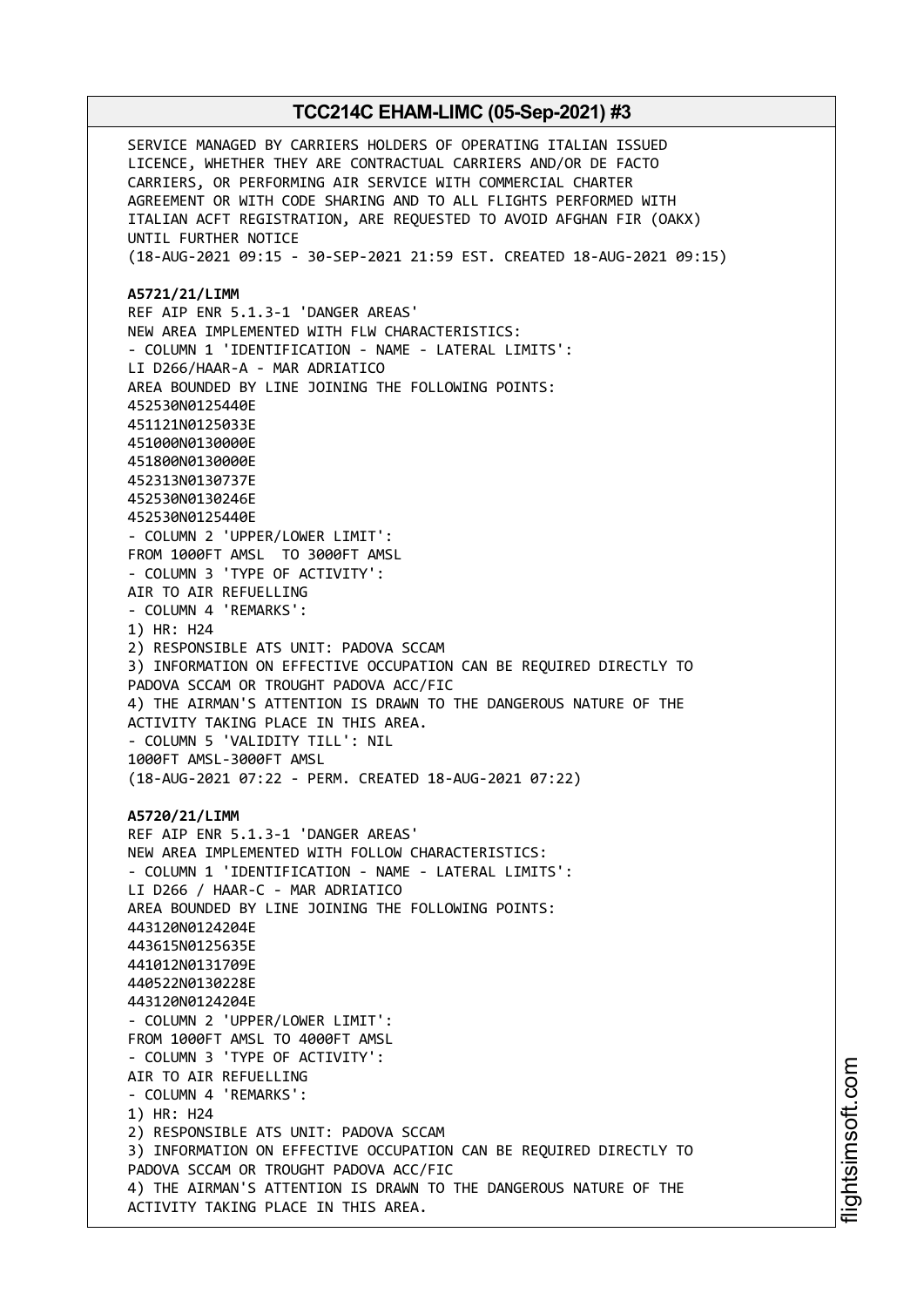- COLUMN 5 'VALIDITY TILL': NIL 1000FT AMSL-4000FT AMSL (18-AUG-2021 07:19 - PERM. CREATED 18-AUG-2021 07:19) **A5719/21/LIMM** REF AIP ENR 5.1.3-1 'DANGER AREAS' NEW AREA IMPLEMENTED WITH FOLLOW CHARACTERISTICS: - COLUMN 1 'IDENTIFICATION - NAME - LATERAL LIMITS': LI D266 / HAAR-B - MAR ADRIATICO AREA BOUNDED BY LINE JOINING THE FOLLOWING POINTS: 451121N0125033E 450914N0124527E 443120N0124204E 443615N0125635E 451000N0130000E 451121N0125033E - COLUMN 2 'UPPER/LOWER LIMIT': FROM 1000FT AMSL TO 4000FT AMSL - COLUMN 3 'TYPE OF ACTIVITY': AIR TO AIR REFUELLING - COLUMN 4 'REMARKS': 1) HR: H24 2) RESPONSIBLE ATS UNIT: PADOVA SCCAM 3) INFORMATION ON EFFECTIVE OCCUPATION CAN BE REQUIRED DIRECTLY TO PADOVA SCCAM OR TROUGHT PADOVA ACC/FIC 4) THE AIRMAN'S ATTENTION IS DRAWN TO THE DANGEROUS NATURE OF THE ACTIVITY TAKING PLACE IN THIS AREA. - COLUMN 5 'VALIDITY TILL': NIL 1000FT AMSL-4000FT AMSL (18-AUG-2021 07:17 - PERM. CREATED 18-AUG-2021 07:17) **W1874/21/LIMM** MIL PARACHUTE JUMPING EXERCISES WILL TAKE PLACE WI AREA 3NM RADIUS OF 453408N0125658E /CAORLE-ENE VENEZIA/ RMK: ACT SUBJ PRIOR COOR WITH PADOVA ACC SFC-4000FT AMSL AUG 30 31, SEP 01 02 0800-2200 AND 07-09 0800-2000 (30-AUG-2021 08:00 - 09-SEP-2021 20:00. CREATED 17-AUG-2021 14:19) **W1873/21/LIMM** MILITARY FIRING AREA /MONTE SERVA NORD - N BELLUNO/ ACTIVATED REF AIP ENR 5.2.1.2-2 SFC-5100FT AMSL 07 AND 14 0500-2030 (07-SEP-2021 05:00 - 14-SEP-2021 20:30. CREATED 17-AUG-2021 14:15) **W1868/21/LIMM** TEMPORARY SEGREGATED AREA IMPLEMENTED DUE TO FIREWORKS DISPLAY WILL TAKE PLACE WI AREA 0,054NM RADIUS OF 441847N0091302E /SANTA MARGHERITA LIGURE - E GENOVA/ ELEV 325FT AGL GND-325FT AGL (11-SEP-2021 21:30 - 11-SEP-2021 22:30. CREATED 17-AUG-2021 09:41) **W1859/21/LIMM** MILITARY FIRING AREA /RIVOLI BIANCHI VENZONE-N UDINE/ ACTIVATED REF AIP ENR 5.2.1.2-2 SFC-8645FT AMSL 01 02 08 09 15 17 22 23 0600-1100 1200-1600 2000-2300, 06 07 13 14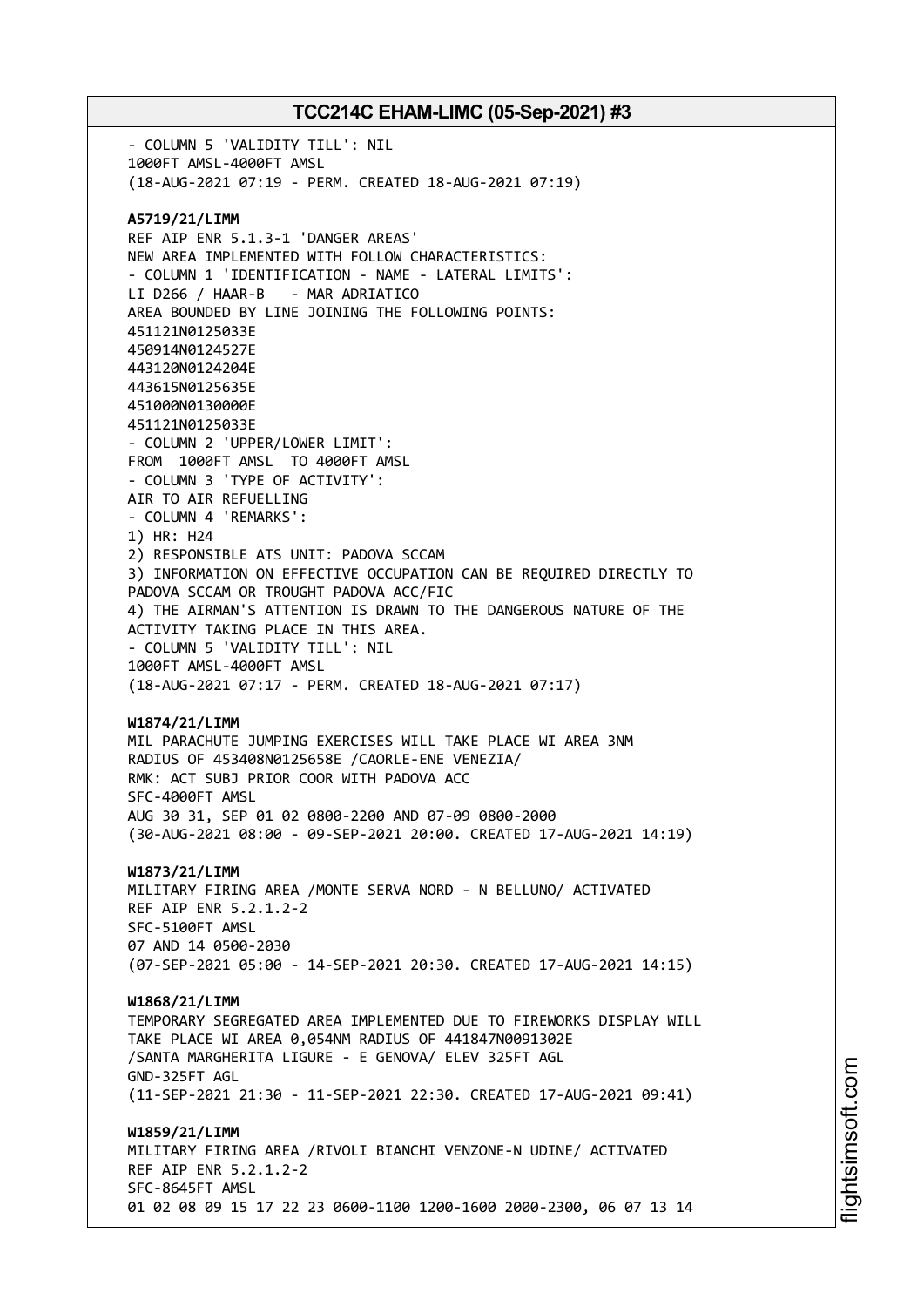20 21 0600-1100 AND 1200-1600 (01-SEP-2021 06:00 - 23-SEP-2021 23:00. CREATED 17-AUG-2021 07:51) **W1857/21/LIMM** MILITARY FIRING AREA /RIVOLI BIANCHI TOLMEZZO-N UDINE/ ACTIVATED REF AIP ENR 5.2.1.2-2 SFC-8891FT AMSL 01 02 09 15 16 22 23 29 30 0600-1100 1200-1600 1900-2200, 06-08 13 14 20 21 27 28 0600-1100 AND 1200-1600 (01-SEP-2021 06:00 - 30-SEP-2021 22:00. CREATED 17-AUG-2021 07:49) **W1853/21/LIMM** MILITARY FIRING AREA /VAL D'OTEN-N BELLUNO/ ACTIVATED REF AIP ENR 5.2.1.2-2 SFC-10700FT AMSL 06-09 AND 13 0500-2030 (06-SEP-2021 05:00 - 13-SEP-2021 20:30. CREATED 17-AUG-2021 07:29) **M4386/21/LIMM** OBST LGT OUT OF SER ON LATTICE TOWER ANTENNA SITE/ MONFALCONE PORTOCASSA DI COLMATA - NW TRIESTE/ PSN (WGS84) 454703N 0133326E HGT 55M/180FT AGL ELEV 55M/180FT AMSL (16-AUG-2021 21:00 - 13-NOV-2021 23:59 EST. CREATED 16-AUG-2021 20:16) **W1844/21/LIMM** SAR EXER WILL TAKE PLACE WI AREA 1NM RADIUS OF 433816N0101539E /MARINA DI PISA-WSW PISA/ RMK: ACT SUBJ APPROVAL BY AND CONS RADIO CTC WITH PISA APP SFC-500FT AMSL (15-SEP-2021 06:00 - 15-SEP-2021 14:30. CREATED 16-AUG-2021 08:34) **W1841/21/LIMM** MILITARY FIRING AREA /MONRUPINO-N TRIESTE/ ACTIVATED REF AIP ENR 5.2.1.2-1 SFC-3500FT AMSL EVERY WED 0600-2100 (01-SEP-2021 06:00 - 22-SEP-2021 21:00. CREATED 16-AUG-2021 08:16) **W1840/21/LIMM** MILITARY FIRING AREA /CLOU NEF-W AOSTA/ ACTIVATED REF AIP ENR 5.2.1.1-1 SFC-6200FT AMSL TUE-FRI 0600-2100 EXC SEP 17 (01-SEP-2021 06:00 - 29-OCT-2021 21:00. CREATED 16-AUG-2021 08:15) **A5677/21/LIMM** RIMINI NDB 'RIM' FREQ 335.00KHZ UNSERVICEABLE. REF AIP ENR 4.1.2-2 (16-AUG-2021 07:13 - 08-NOV-2021 15:00 EST. CREATED 16-AUG-2021 07:13) **A5668/21/LIMM** AVIANO ATZ. ATS COMMUNICATION FACILITIES 'AVIANO TWR' NOT PROVIDED. REF AIP ENR 2.1.3-2 AUG 21 28 SEP 04 AND 11 0630-1800 (21-AUG-2021 06:30 - 11-SEP-2021 18:00. CREATED 14-AUG-2021 07:14) **A5667/21/LIMM**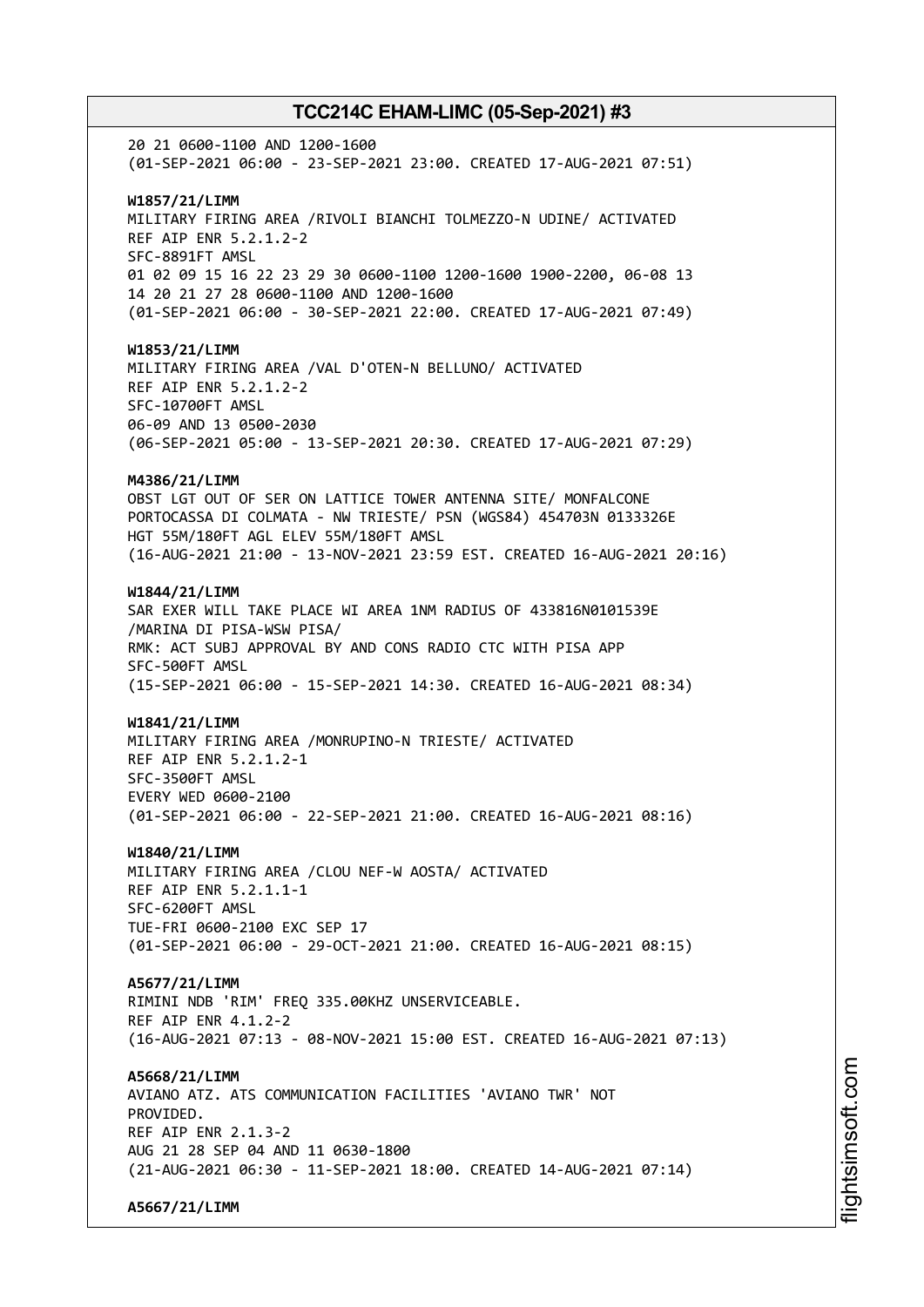AVIANO CTR. APPROACH CONTROL SERVICE NOT PROVIDED. RMK: AIRSPACE CLASSIFICATION DOWNGRADED TO 'G' REF AIP ENR 2.1.2.4-1 AUG 21 28 SEP 04 AND 11 0630-1800 (21-AUG-2021 06:30 - 11-SEP-2021 18:00. CREATED 14-AUG-2021 07:13) **W1838/21/LIMM** TEMPORARY SEGREGATED AREA IMPLEMENTED 462614N0102556E 462652N0102723E 462629N0102758E 462542N0102631E 462614N0102556E /VALFURVA-NE SONDRIO/ DUE TO CIV UNMANNED ACFT ACTIVITY GND-427FT AGL MON-FRI 0700-1600 (01-SEP-2021 07:00 - 29-OCT-2021 16:00. CREATED 13-AUG-2021 08:56) **M4324/21/LIMM** TRIGGER NOTAM-PERM MILAIP AIRAC AMDT A8/21 EFFECTIVE DATE 09 SEP 2021 SECTION GEN 2.5 TABLE 'LIST OF MILITARY RADIO/RADAR AIDS' UPDATED (09-SEP-2021 00:00 - 22-SEP-2021 23:59. CREATED 13-AUG-2021 06:33) **M4325/21/LIMM** TRIGGER NOTAM-PERM MILAIP AIRAC AMDT A8/21 EFFECTIVE DATE 09 SEP 2021 SECTION GEN 2.7 TABLE 'SARZANA LUNI' UPDATED (09-SEP-2021 00:00 - 22-SEP-2021 23:59. CREATED 13-AUG-2021 06:33) **A5618/21/LIMM** ATS ROUTE. MNM ENR LVL ALONG M736 BTN GERBU-OTRET RAISED TO FL160 DUE TO CIV PJE ANNOUNCED BY NOTAM W1820/21 RMK: ABOVE MENTIONED RESTRICTION WILL BE APPLIED ON TACTICAL BASIS REF AIP ENR 3.1 DAILY 0400-1830 (15-AUG-2021 00:00 - 12-NOV-2021 23:59. CREATED 12-AUG-2021 09:17) **W1827/21/LIMM** SAR EXER WILL TAKE PLACE WI AREA 1NM RADIUS OF 433816N0101539E /MARINA DI PISA-WSW PISA/ RMK: ACT SUBJ APPROVAL BY AND CONS RADIO CTC WITH PISA APP SFC-500FT AMSL (08-SEP-2021 06:00 - 08-SEP-2021 14:30. CREATED 12-AUG-2021 06:42) **M4295/21/LIMM** OBST LGT OUT OF SERVICE ON SHIP POLE SITE / LA SPEZIA GULF / PSN COORD (WGS-84) 440543N0094945E ELEV 35M/115FT AMSL (11-AUG-2021 14:50 - 08-NOV-2021 23:59 EST. CREATED 11-AUG-2021 14:50) **W1811/21/LIMM** TEMPORARY SEGREGATED AREA IMPLEMENTED 460413N0110739E 460414N0110737E 460419N0110734E 460419N0110738E 460415N0110740E 460413N0110739E /TRENTO TOWN/ DUE TO CIV UNMANNED ACFT ACTIVITY RMK: ACT SUBJ APPROVAL WITH TRENTO AD FLT INFO (AFIU) GND-82FT AGL EVERY SUN SR-SS (15-AUG-2021 00:00 - 12-SEP-2021 23:59. CREATED 11-AUG-2021 12:13)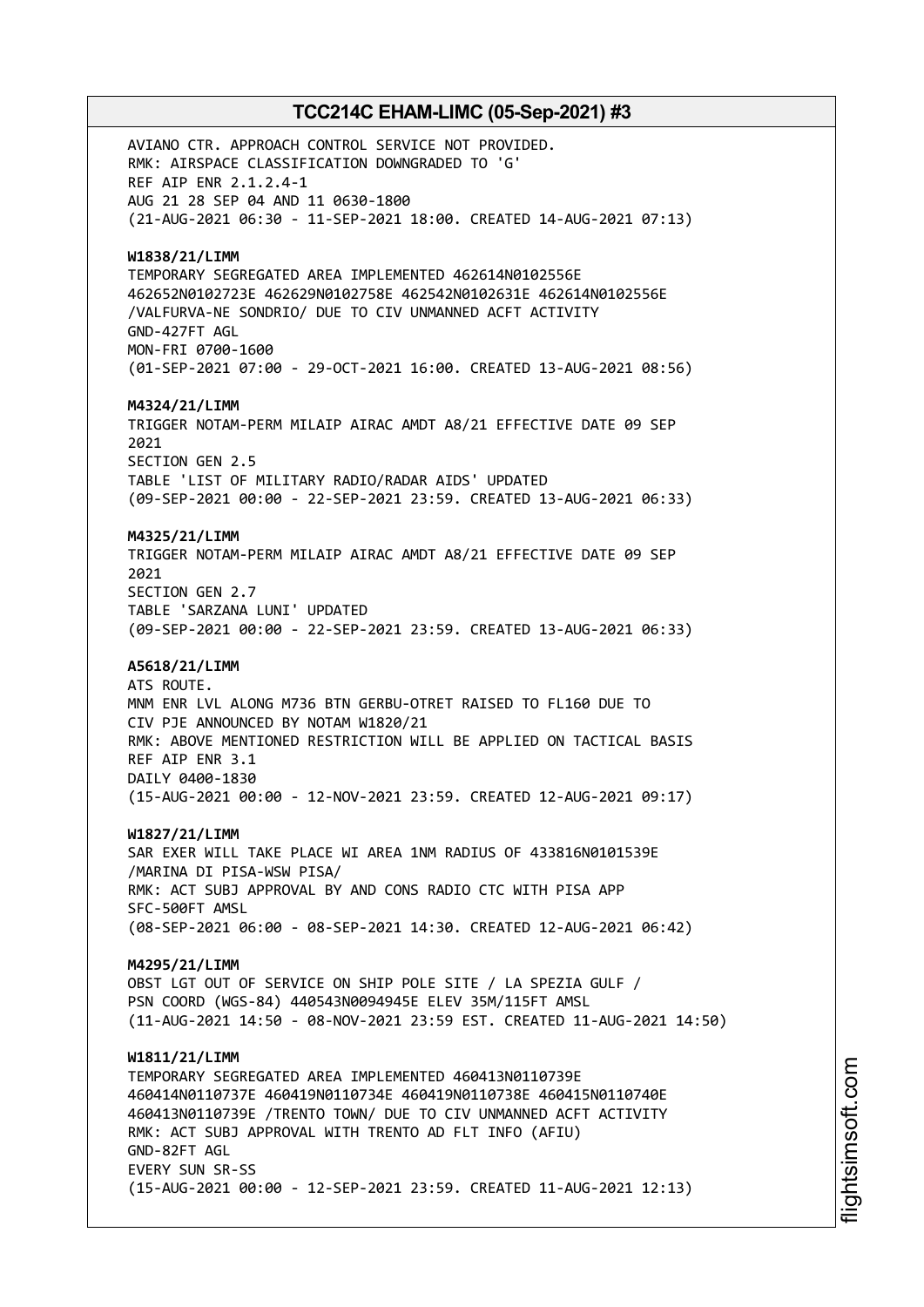**A5597/21/LIMM** REF AIP AD 1.3-1 'LIST OF AERODROME (AIRPORTS, HELIPORTS, WATER AERODROMES)' REFERRING TO 'CERTIFIED AIRPORTS': GROSSETO AND TRAPANI/BIRGI COLUMN 6 'ADVANCED ULM' CHG TO READ 'NO' INSTEAD OF 'YES' (11-AUG-2021 08:02 - PERM. CREATED 11-AUG-2021 08:02) **A5581/21/LIMM** ICAO GLOBAL REPORTING FORMAT (GRF) . ASSESSMENT AND REPORTING OF THE SURFACE CONDITIONS OF THE MOVEMENT AREA SHALL BE MANAGED IN COMPLIANCE WITH GRF BY THE OPERATORS OF ALL AERODROMES CERTIFIED ACCORDING TO EITHER REG. (EU) 139/2014 OR TO THE NATIONAL RULES 'REGOLAMENTO PER LA COSTRUZIONE E L'ESERCIZIO DEGLI AEROPORTI' APPLYING THE RULES PUBLISHED IN AIC 2/2021 AND IN AIP AD 1.2, PARAGRAPHS 2.1 'RESPONSIBILITY', 2.3 'CLEARANCE OF SNOW' AND 2.9 'CLEARANCE PRIORITIES', ONLY. (12-AUG-2021 00:01 - 03-NOV-2021 23:59. CREATED 10-AUG-2021 10:54) **W1801/21/LIMM** MILITARY FIRING AREA /CELLINA MEDUNA-NE PORDENONE/ ACTIVATED REF AIP ENR 5.2.1.2-1 SFC-4500FT AMSL SEP 07 08 14-16 21-23 28-30 OCT 05-07 12-14 19-21 AND 26-28 0600-21 aa (07-SEP-2021 06:00 - 28-OCT-2021 21:00. CREATED 09-AUG-2021 08:18) **W1799/21/LIMM** MILITARY FIRING AREA /DANDOLO-NE PORDENONE/ ACTIVATED REF AIP ENR 5.2.1.2-1 SFC-3000FT AMSL MON WED FRI 0600-1700 EXC SEP 03 (25-AUG-2021 06:00 - 29-OCT-2021 17:00. CREATED 09-AUG-2021 07:28) **A5443/21/LIMM** ALL FLIGHT OPERATIONS (INCLUDING: FERRY, MAINT AND GENERAL AVIATION) WITH ACFT BOEING 737-8 MAX OR BOEING 737-9 MAX ARE ALLOWED INTO ITALIAN TERRITORY AND AIRSPACE UNDER FLW CONDITIONS: - NON-EASA MEMBER STATES OPERATORS SHALL BE COMPLIANT WITH EASA SAFETY DIRECTIVE 2021-01 DATED 27 JANUARY 2021 AND SUBSEQUENT REVISIONS. REF AIP ENR 1.1. (03-AUG-2021 11:42 - 31-OCT-2021 23:59 EST. CREATED 03-AUG-2021 11:42) **A5424/21/LIMM** REF AIP ENR 2.1.3-1 'MILITARY AERODROME TRAFFIC ZONE OF AIRPORTS/HELIPORTS NOT OPEN TO CIVIL TRAFFIC' PAGE ENR 2.1.3-7 'ISTRANA' POINT 11.2 'ATS COMMUNICATION FACILITIES' SERVICE 'TWR' ON CALL SIGN 'ISTRANA TWR' CHG FREQ 124.350MHZ TO READ 124.355MHZ (03-AUG-2021 07:34 - PERM. CREATED 03-AUG-2021 07:34) **A5405/21/LIMM** OBST LGT UNSERVICEABLE ON AEOLIC PROPELLER REGION 'TOSCANA', DISTRICT 'PISA', TOWN 'PONTEDERA', SITE 'GELLO',

IDENT 'T001080', COORD 433917N0103556E, ELEV AGL 139M/456FT

ELEV AMSL 153M/502FT REF AIP ENR 5.4.1.16-3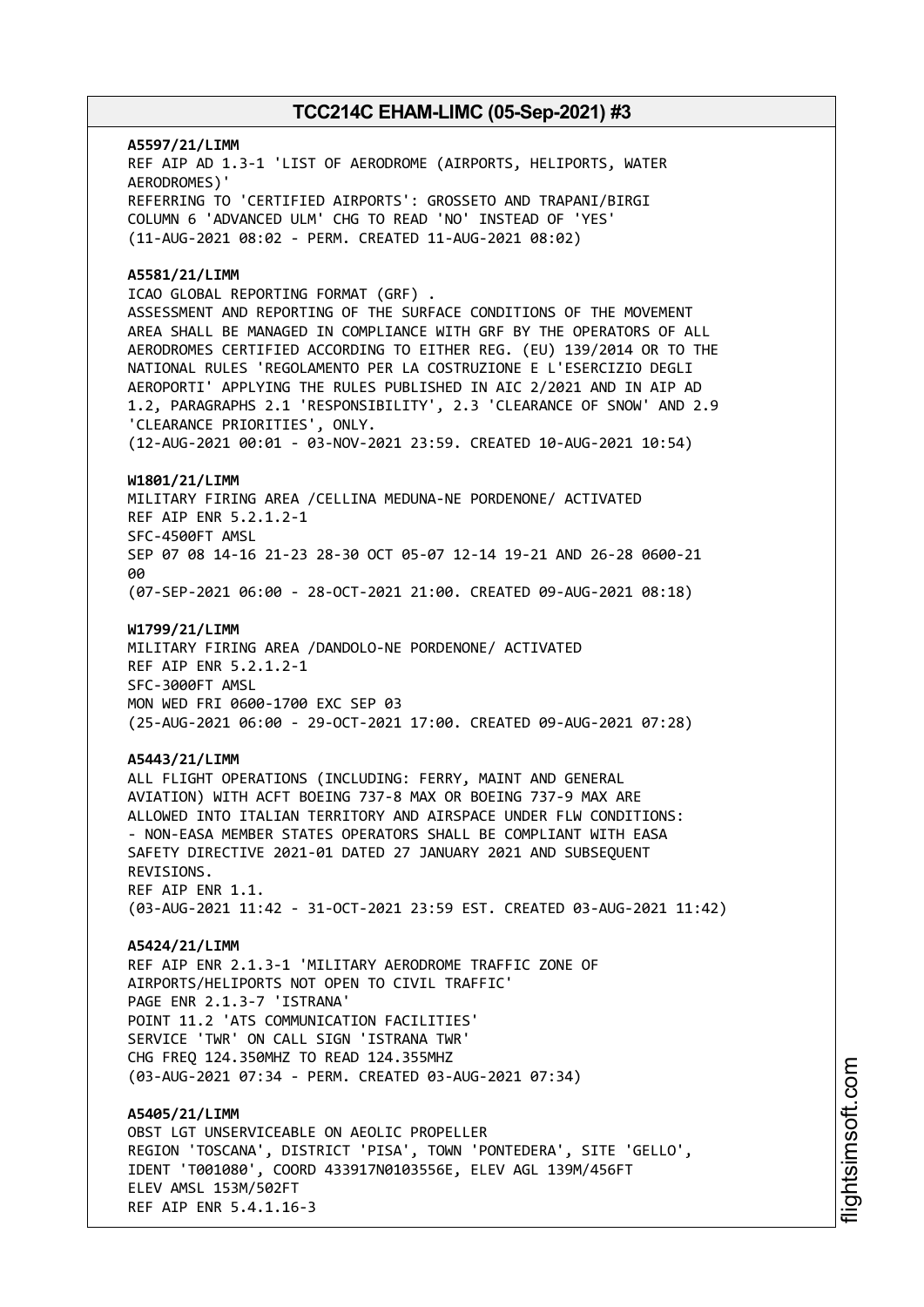(02-AUG-2021 13:53 - 30-OCT-2021 23:59 EST. CREATED 02-AUG-2021 13:53) **W1760/21/LIMM** MASS MOVEMENT OF ULTRA LIGHT MACHINES WI FLW AREA: 460238N0121956E 461109N0124037E 461001N0124152E 455931N0122619E 460238N0121956E /CASTELLO D'AVIANO - WNW PORDENONE/ RMK: ACT SUBJ APPROVAL AND PRIOR COOR WITH AVIANO APP GND-7000FT AMSL SAT AND SUN SR-SS (21-AUG-2021 00:00 - 05-SEP-2021 23:59. CREATED 02-AUG-2021 12:33) **A5319/21/LIMM** TRIGGER NOTAM-SUP S17/21 IN FORCE FM 14 SEP TO 27 OCT 2021 TEMPORARY NAVIGATION WARNING MILITARY ACTIVITY 'NATO CROSS-SERVICING EXERCISE 2021' SUP IS POSTED AND AVBL ON WEBSITE WWW.ENAV.IT GND-FL310 (14-SEP-2021 00:00 - 27-SEP-2021 23:59. CREATED 29-JUL-2021 21:50) **A5305/21/LIMM** TRIGGER NOTAM-PERM AIP AIRAC AMDT 8/21 EFFECTIVE DATE 09 SEP 2021 CHANGE OF TYPE OF ACTIVITY AND REMARKS OF THE FOLLOWING RESTRICTED AREAS: - LI R108/A - COLICO - LI R108/B - COLICO BIS AIRAC IS POSTED AND AVBL ON WEBSITE WWW.ENAV.IT FL155-FL600 (09-SEP-2021 00:00 - 22-SEP-2021 23:59. CREATED 29-JUL-2021 17:05) **A5304/21/LIMM** TRIGGER NOTAM-PERM AIP AIRAC AMDT 8/21 EFFECTIVE DATE 09 SEP 2021 CHANGE OF LATERAL LIMITS OF ULTRA LIGHT MACHINE ACTIVITY AREA (ULM) 'MADONNA DELLA NEVE AREA (TO)' AIRAC IS POSTED AND AVBL ON WEBSITE WWW.ENAV.IT GND-1000FT AGL (09-SEP-2021 00:00 - 22-SEP-2021 23:59. CREATED 29-JUL-2021 16:59) **A5303/21/LIMM** TRIGGER NOTAM-PERM AIP AIRAC AMDT 8/21 EFFECTIVE DATE 09 SEP 2021 IMPLEMENTATION OF AEROCLUB AND AERIAL WORK ACTIVITY AREA 'RONCO BRIANTINO (MB) - CIV' AIRAC IS POSTED AND AVBL ON WEBSITE WWW.ENAV.IT GND-500FT AGL (09-SEP-2021 00:00 - 22-SEP-2021 23:59. CREATED 29-JUL-2021 16:25) **A5302/21/LIMM** TRIGGER NOTAM-PERM AIP AIRAC AMDT 8/21 EFFECTIVE DATE 09 SEP 2021 REVIEW OF THE FOLLOWING AIP SECTIONS: - ENR 1.1 'GENERAL RULES' - ENR 1.2 'VISUAL FLIGHT RULES' - ENR 1.3 'INSTRUMENT FLIGHT RULES' - ENR 1.4 'ATS AIRSPACE CLASSIFICATION' - ENR 1.5 'APPROACH AND DEPARTURE PROCEDURES' - ENR 1.6 'ATS SURVEILLANCE SERVICES' - ENR 1.8 'REGIONAL SUPPLEMENTARY PROCEDURES' - ENR 1.10 'FLIGHT PLANS (PLN)' - ENR 1.12 'INTERCEPTION OF CIVIL AIRCRAFT PROCEDURES'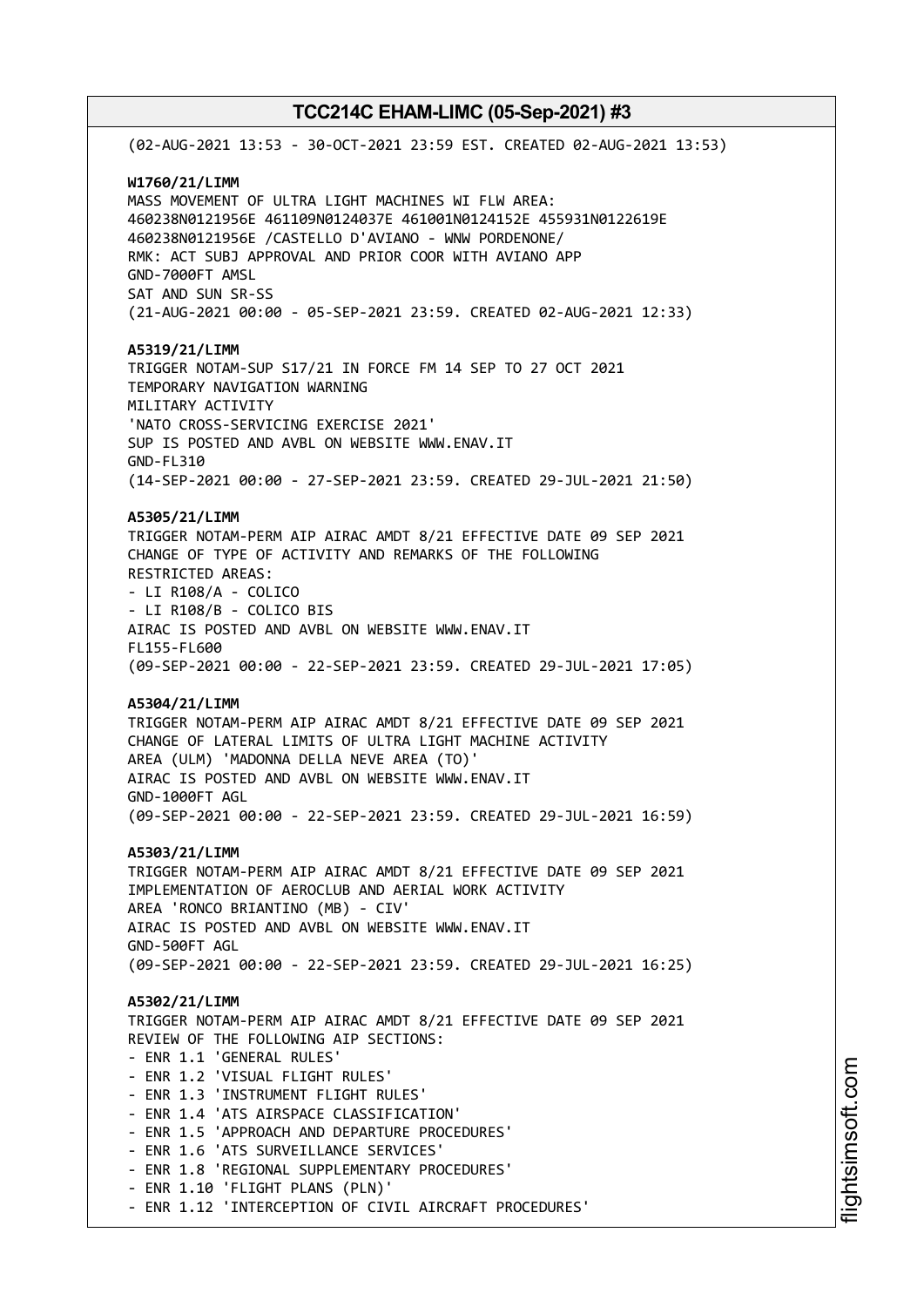- ENR 5.1 'PROHIBITED, RESTRICTED, DANGER, TEMPORARY RESERVED, TEMPORARY SEGREGATED AND CROSS BORDER AREAS' - ENR 5.5.1 'PARACHUTING ACTIVITY' - AD 1.1 'AERODROMES AVAILABILITY' AIRAC IS POSTED AND AVBL ON WEBSITE WWW.ENAV.IT (09-SEP-2021 00:00 - 22-SEP-2021 23:59. CREATED 29-JUL-2021 16:14) **A5301/21/LIMM** TRIGGER NOTAM-PERM AIP AIRAC AMDT 8/21 EFFECTIVE DATE 09 SEP 2021 CHANGE OF THE FOLLOWING ATS ROUTES: - M978 - M979 - T132 AIRAC IS POSTED AND AVBL ON WEBSITE WWW.ENAV.IT (09-SEP-2021 00:00 - 22-SEP-2021 23:59. CREATED 29-JUL-2021 16:08) **A5299/21/LIMM** TRIGGER NOTAM-PERM AIP AIRAC AMDT 8/21 EFFECTIVE DATE 09 SEP 2021 REVIEW OF FRAIT (FREE ROUTE AIRSPACE ITALIA) STRUCTURE AIRAC IS POSTED AND AVBL ON WEBSITE WWW.ENAV.IT (09-SEP-2021 00:00 - 22-SEP-2021 23:59. CREATED 29-JUL-2021 15:53) **A5276/21/LIMM** PADOVA SCCAM (ITALIAN AIR FORCE COORDINATION AND CONTROL SERVICE) FREQ 123.175MHZ NOT AVBL DUE TO TECR REF AIP ENR 2.1.1.1-14 (29-JUL-2021 07:11 - 26-OCT-2021 23:59 EST. CREATED 29-JUL-2021 07:11) **A5260/21/LIMM** ATS ROUTE T132 SEGMENT BTN ROSKA-ROTAR MODIFY: - COLUMN 3 LOWER VERTICAL LIMITS TO READ FL095 INSTEAD OF FL235 - COLUMN 5 DIRECTION OF CRUISING LEVELS TO READ FL100 EVEN INSTEAD OF FL240 EVEN ADD: - COLUMN 5 NEW VERTICAL LIMITS FL110 ODD REMARK 1) MODIFY AS FLW: - ROUTE USABLE NORTHBOUND ONLY IN THE SEGMENT UPIRO-ROSKA REF AIP ENR 3.1 T132-1 (28-JUL-2021 14:46 - 08-SEP-2021 23:59. CREATED 28-JUL-2021 14:46) **W1698/21/LIMM** TEMPORARY SEGREGATED AREA ACTIVATED 1000M RADIUS OF 434947N0103444E /LIQL (LUCCA TASSIGNANO AD) - ESE LUCCA/ DUE TO CIV UNMANNED ACFT ACTIVITY RMK: ACT SUBJ PRIOR COOR AND APPROVAL BY LUCCA AD FLT INFO UNIT (AFIU) GND-1000FT AGL MON TUE SR-SS (02-AUG-2021 00:00 - 26-OCT-2021 23:59. CREATED 27-JUL-2021 19:04) **A5233/21/LIMM** REF AIP ENR 5.4.1.9-1 REGION LOMBARDIA - DISTRICT MILANO - TOWN ROBECCHETTO CON INDUNO - SITE NIL NEW OBSTACLE ERECTED CHIMNEY PSN COORD (WGS-84) 453109N 0084434E MAX ELEV AGL 120M/394FT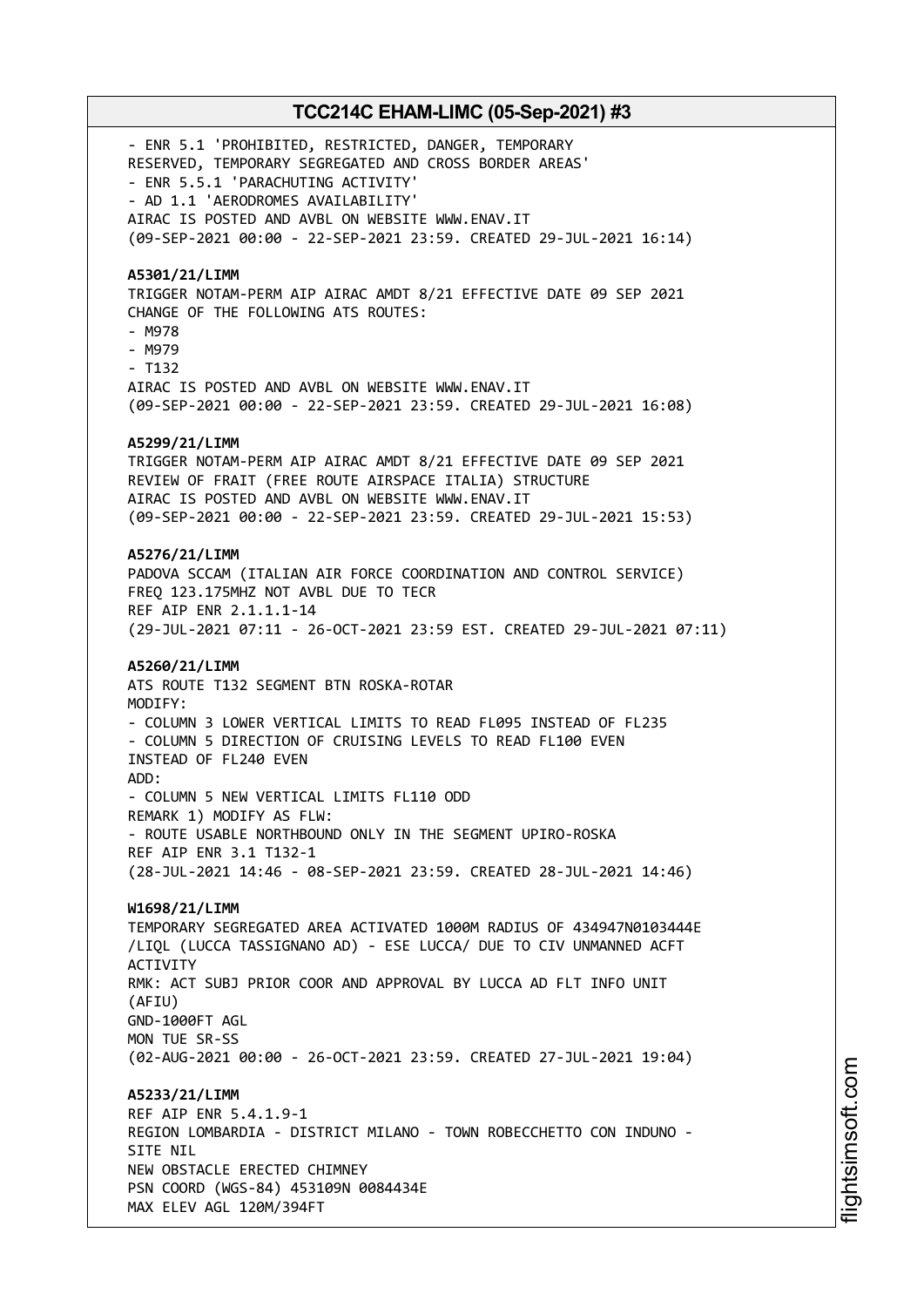MAX ELEV AMSL 259M/850FT ICAO SIGNAL UNPROVIDED (02-AUG-2021 00:00 - PERM. CREATED 27-JUL-2021 18:23) **A5184/21/LIMM** COVID-19: RESTRICTIONS. ENTRY AND TRANSIT IN THE NATIONAL TERRITORY IS REGULATED AS PRESCRIBED WITH THE DECREES OF PRESIDENT OF COUNCIL MINISTER OF 02/03/2021 (WWW.GOVERNO.IT) AND ALSO ACCORDING TO ORDINANCES OF THE MINISTRY OF HEALTH OF 14 MAY 2021. MORE DETAILS ARE AVAILABLE ON THE MINISTRY OF HEALTH'S WEB SITE (WWW.SALUTE.GOV.IT (27-JUL-2021 09:07 - 24-OCT-2021 21:59. CREATED 27-JUL-2021 09:07) **W1681/21/LIMM** MILITARY FIRING AREA /CAO MALNISIO-NNW PORDENONE/ ACTIVATED REF AIP ENR 5.2.1.2-1 SFC-3500FT AMSL AUG 25 26 31 SEP 01 02 06-09 13-16 20-24 27-30 OCT 04-07 11-14 18-2 2 AND 25-28 0600-2100 (25-AUG-2021 06:00 - 28-OCT-2021 21:00. CREATED 27-JUL-2021 06:54) **A5159/21/LIMM** COVID-19 INFORMATION: TO ENSURE SAFE AND EXPEDITIOUS DELIVERY OF COVID-19 VACCINES, ACFT OPERATORS OF FLIGHTS CARRYING SUCH VACCINES SHOULD ASK APPROVAL FROM 'PRESIDENZA DEL CONSIGLIO DEI MINISTRI-UFFICIO PER I VOLI DI STATO DI GOVERNO ED UMANITARI' PHONE +390667793513, EMAIL: UFFICIOVOLI(AT)GOVERNO.IT OR UFFICIOVOLI(AT)MAILBOX.GOVERNO.IT FOR EXEMPTION FROM ATFM MEASURES FOR EACH FLIGHT DEEMED CRITICAL. UPON APPROVAL, STS/ATFMX AND RMK/VACCINE SHALL BE INSERTED IN ITEM 18 OF THE FLIGHT PLAN. ACFT OPERATORS CARRYING COVID-19 VACCINES REGULARLY MAY REQUEST APPROVAL IN ADVANCE FOR ALL FLIGHTS INVOLVED. REF AIP ENR 1.9-5 (26-JUL-2021 12:17 - 23-OCT-2021 23:59 EST. CREATED 26-JUL-2021 12:17) **A5087/21/LIMM** OBSTACLE LIGHT UNSERVICEABLE ON LATTICE TOWER DISTRICT 'PISA', TOWN 'CALCI', SITE 'MONTE SERRA' IDENT 'T001073' COORD 434458N0103314E ELEV AGL 145M/476FT, ELEV AMSL 1060M/3478FT REF AIP ENR 5.4.1.16-2 (23-JUL-2021 09:00 - 20-OCT-2021 23:59 EST. CREATED 23-JUL-2021 09:00) **A5074/21/LIMM** - A 'SUPER' ACFT TAKING OFF BEHIND A 'SUPER', 'HEAVY' OR B757 ACFT EXECUTING A LOW PASSAGE OR MISSED APCH ON THE SAME RWY IN THE OPPOSITE DIRECTION - A 'HEAVY' ACFT TAKING OFF BEHIND A 'HEAVY' OR B757 ACFT EXECUTING A LOW PASSAGE OR MISSED APCH ON THE SAME RWY IN THE OPPOSITE DIRECTION - A 'SUPER' ACFT LDG BEHIND A 'SUPER', 'HEAVY' OR B757 ACFT EXECUTING A LOW PASSAGE OR MISSED APCH, IN THE OPPOSITE DIRECTION, ON THE SAME RWY OR ON A PARALLEL RWY SEPARATED BY LESS THAN 760M BTN THE RCL - A 'HEAVY' ACFT LDG BEHIND A 'HEAVY' OR B757 ACFT EXECUTING A LOW PASSAGE OR MISSED APCH, IN THE OPPOSITE DIRECTION, ON THE SAME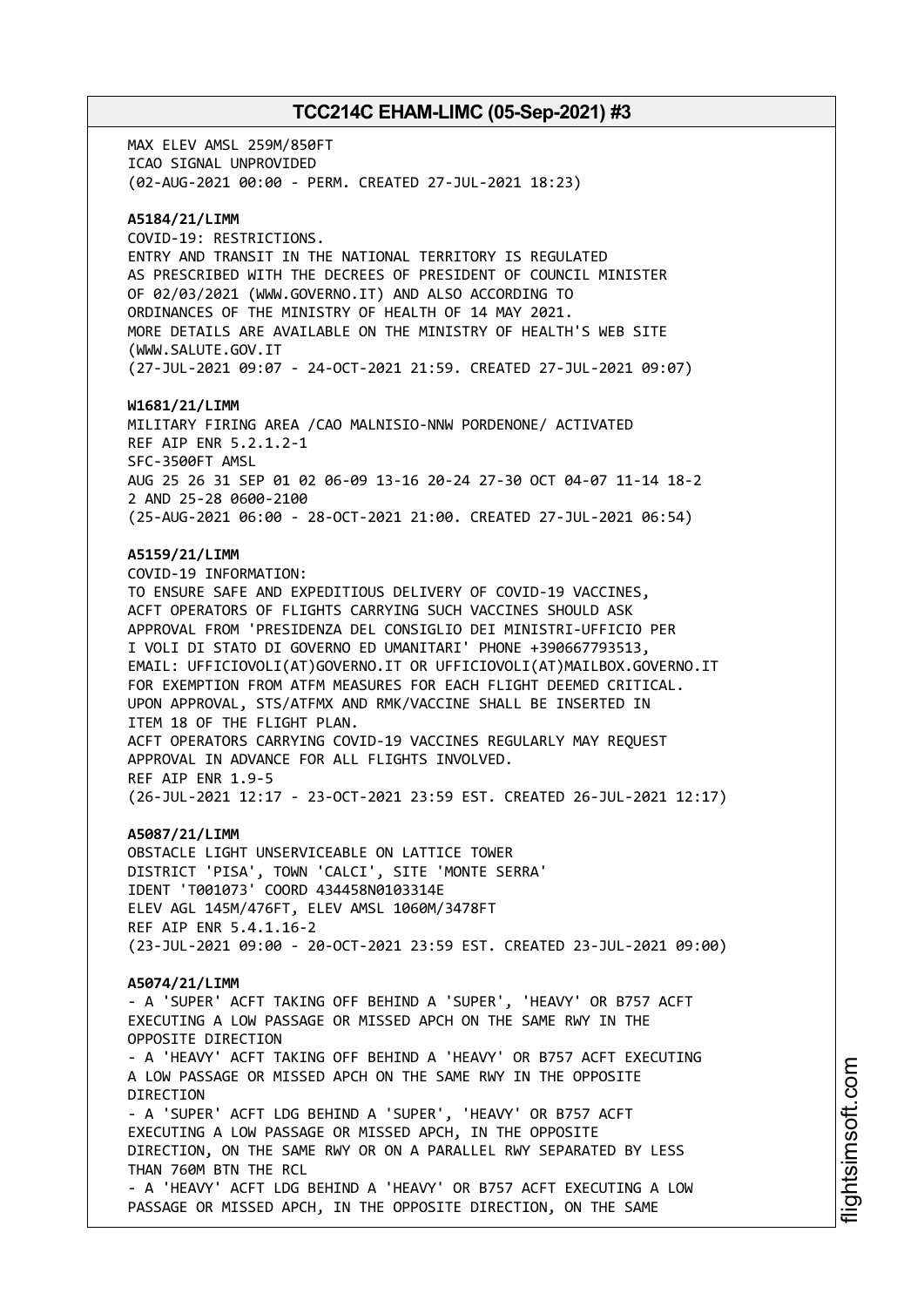RWY OR ON A PARALLEL RWY SEPARATED BY LESS THAN 760M BTN THE RCL 3 MINUTES FOR: - A 'HEAVY' ACFT TAKING OFF BEHIND A 'SUPER' ACFT EXECUTING A LOW PASSAGE OR MISSED APCH, IN THE OPPOSITE DIRECTION, ON THE SAME RWY - A B757 ACFT TAKING OFF BEHIND A 'HEAVY' OR B757 ACFT EXECUTING (12-AUG-2021 00:00 - 08-SEP-2021 23:59. CREATED 22-JUL-2021 14:29) **A5074/21/LIMM** - A 'LIGHT' ACFT LDG BEHIND A 'MEDIUM' ACFT EXECUTING A LOW PASSAGE OR MISSED APCH, IN THE OPPOSITE DIRECTION, ON THE SAME RWY OR ON A PARALLEL RWY SEPARATED BY LESS THAN 760M BTN RCL. 4 MINUTES FOR: - A 'LIGHT', 'MEDIUM' OR B757 ACFT TAKING OFF BEHIND A 'SUPER' ACFT EXECUTING A LOW PASSAGE OR MISSED APCH, IN THE OPPOSITE DIRECTION, ON THE SAME RWY - A 'LIGHT', 'MEDIUM' OR B757 ACFT LDG BEHIND A 'SUPER' ACFT EXECUTING A LOW PASSAGE OR MISSED APCH, IN THE OPPOSITE DIRECTION, ON THE SAME RWY OR ON A PARALLEL RWY SEPARATED BY LESS THAN 760M BTN RCL) PART 4 OF 4 (12-AUG-2021 00:00 - 08-SEP-2021 23:59. CREATED 22-JUL-2021 14:29) **A5074/21/LIMM** GENERAL RULES - WAKE TURBULENCE. 1. NON-RADAR WAKE TURBULENCE LONGITUDINAL SEPARATION MINIMA TO BE APPLIED BTN ACFT TAKING OFF FM AN INTERMEDIATE PART OF THE SAME RWY OR OF A PARALLEL RWY SEPARATED BY LESS THAN 760M BTN RCL SHALL BE: 2 MINUTES FOR: - A 'SUPER' ACFT TAKING OFF BEHIND A 'SUPER' OR 'HEAVY' OR A B757 ACFT - A 'HEAVY' ACFT TAKING OFF BEHIND A 'HEAVY' OR A B757 ACFT. 3 MINUTES FOR: - A 'HEAVY' ACFT TAKING OFF BEHIND A 'SUPER' ACFT - A B757 ACFT TAKING OFF BEHIND A 'HEAVY' OR A B757 ACFT - A 'LIGHT' OR 'MEDIUM' ACFT TAKING OFF BEHIND A 'HEAVY' OR A B757 ACFT - A 'LIGHT' ACFT TAKING OFF BEHIND A 'MEDIUM' ACFT 2. NON-RADAR WAKE TURBULENCE LONGITUDINAL SEPARATION MINIMA TO BE APPLIED BTN ACFT UTILIZING, IN THE OPPOSITE DIRECTION, THE SAME RWY OR PARALLEL RWY SEPARATED BY LESS THAN 760M BTN THE RCL SHALL BE: 2 MINUTES FOR: (12-AUG-2021 00:00 - 08-SEP-2021 23:59. CREATED 22-JUL-2021 14:29) **A5074/21/LIMM** A LOW PASSAGE OR MISSED APCH, IN THE OPPOSITE DIRECTION, ON THE SAME RWY - A 'LIGHT' OR 'MEDIUM' ACFT TAKING OFF BEHIND A 'HEAVY' OR B757 ACFT EXECUTING A LOW PASSAGE OR MISSED APCH, IN THE OPPOSITE DIRECTION, ON THE SAME RWY - A 'LIGHT' ACFT TAKING OFF BEHIND A 'MEDIUM' ACFT EXECUTING A LOW PASSAGE OR MISSED APCH, IN THE OPPOSITE DIRECTION, ON THE SAME RWY - A 'HEAVY' ACFT LDG BEHIND A 'SUPER' ACFT EXECUTING A LOW PASSAGE OR MISSED APCH, IN THE OPPOSITE DIRECTION, ON THE SAME RWY OR ON A PARALLEL RWY SEPARATED BY LESS THAN 760M BTN RCL - A B757 ACFT LDG BEHIND A 'HEAVY' OR B757 ACFT EXECUTING A LOW PASSAGE OR MISSED APCH, IN THE OPPOSITE DIRECTION, ON THE SAME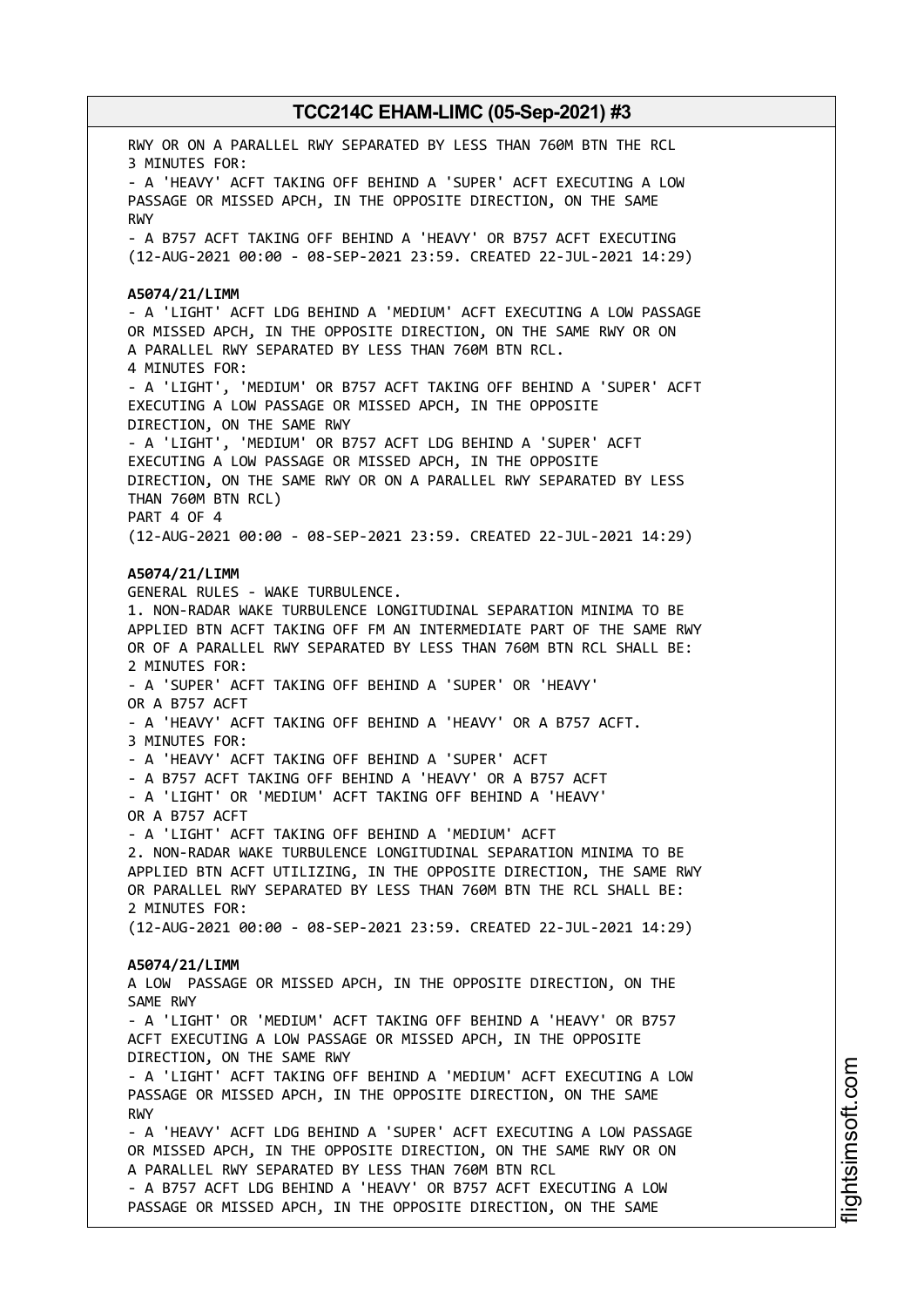RWY OR ON A PARALLEL RWY SEPARATED BY LESS THAN 760M BTN RCL - A 'LIGHT' OR 'MEDIUM' ACFT LDG BEHIND A 'HEAVY' OR B757 ACFT EXECUTING A LOW OR MISSED APCH, IN THE OPPOSITE DIRECTION, ON THE SAME RWY OR ON A PARALLEL RWY SEPARATED BY LESS THAN 760M BTN RCL (12-AUG-2021 00:00 - 08-SEP-2021 23:59. CREATED 22-JUL-2021 14:29) **W1645/21/LIMM** TEMPORARY SEGREGATED AREA ACTIVATED 1000M RADIUS OF 434947N0103444E /LIQL (LUCCA TASSIGNANO AD)/ DUE TO CIV UNMANNED ACFT ACT RMK: ACT SUBJ PRIOR COOR AND APPROVAL BY LUCCA AD FLT INFO UNIT (AFIU) GND-1000FT AGL MON-TUE SR-SS (26-JUL-2021 00:00 - 19-OCT-2021 23:59. CREATED 22-JUL-2021 10:37) **A5066/21/LIMM** MILANO CTA: PILOTS FLYING TO GENOVA/SESTRI AD - (LIMJ), IN CASE OF RWY10 IN USE SHALL NOTIFY TO ATS UNIT 'MILANO ACC' IF NOT COMPLIANT WITH CONDITIONS SET DOWN FOR INSTR APCH PROC 'RNP A RWY10' DESCRIBED IN AIP AD 2 LIMJ 1-14 AND LIMJ 5-9 REF AIP ENR 2.1.1.4.1-1 AND ENR 6.1-1 (22-JUL-2021 10:34 - 06-OCT-2021 23:59. CREATED 22-JUL-2021 10:34) **W1633/21/LIMM** TEMPORARY SEGREGATED AREA ACTIVATED 1KM RADIUS OF 454218N0093522E /PONTE SAN PIETRO - W BERGAMO/ DUE TO CIV UNMANNED ACFT ACTIVITY GND-197FT AGL THU 0400-0530 (22-JUL-2021 04:00 - 30-SEP-2021 05:30. CREATED 20-JUL-2021 06:50) **A4949/21/LIMM** OBSTACLE CRANE ERECTED SITE /TESSERE DI POLCENIGO-NW PORDENONE/ PSN COORD 460054N0123137E ELEV AGL 125M/410FT ELEV AMSL 185M/607FT. RMK: ICAO SGL PROVIDED REF AIP ENR 5.4 (19-JUL-2021 09:38 - 15-OCT-2021 23:59 EST. CREATED 19-JUL-2021 09:38) **M3782/21/LIMM** OBST LGT OUT OF SERVICE ON LATTICE TOWER SITE /MONTE CASTELLANA - SOUTH LA SPEZIA/ PSN COORD (WGS-84) 440400N0094900E HGT 30M/98FT AGL ELEV 520M/1706FT AMSL (16-JUL-2021 06:41 - 13-OCT-2021 23:59 EST. CREATED 16-JUL-2021 06:41) **A4836/21/LIMM** 34 NEW OBSTACLES - CABLEWAYS WITH HEIGHT BTN 45M AND 91M ABOVE THE WATER OF 'FIORENTINA TORRENT'- ERECTED WI AREA DEFINED BY POINTS WITH COORD (WGS-84): 462616N0120010E 462623N0120001E 462641N0120018E 462644N0120026E 462642N0120100E 462628N0120101E 462616N0120010E /VAL FIORENTINA-NNE BELLUNO/ DAY ICAO SIGNAL PROVIDED REF AIP ENR 5.4.3.20-1 (15-JUL-2021 10:30 - 12-OCT-2021 23:59 EST. CREATED 15-JUL-2021 10:30) **M3757/21/LIMM** OBST LGT OUT OF SERVICE ON SITE / MONTE PULITO - SW ANCONA / PSNCOORD (WGS-84) 433644N0133133E HGT AGL 25M/82FT ELEV AMSL126M/413FT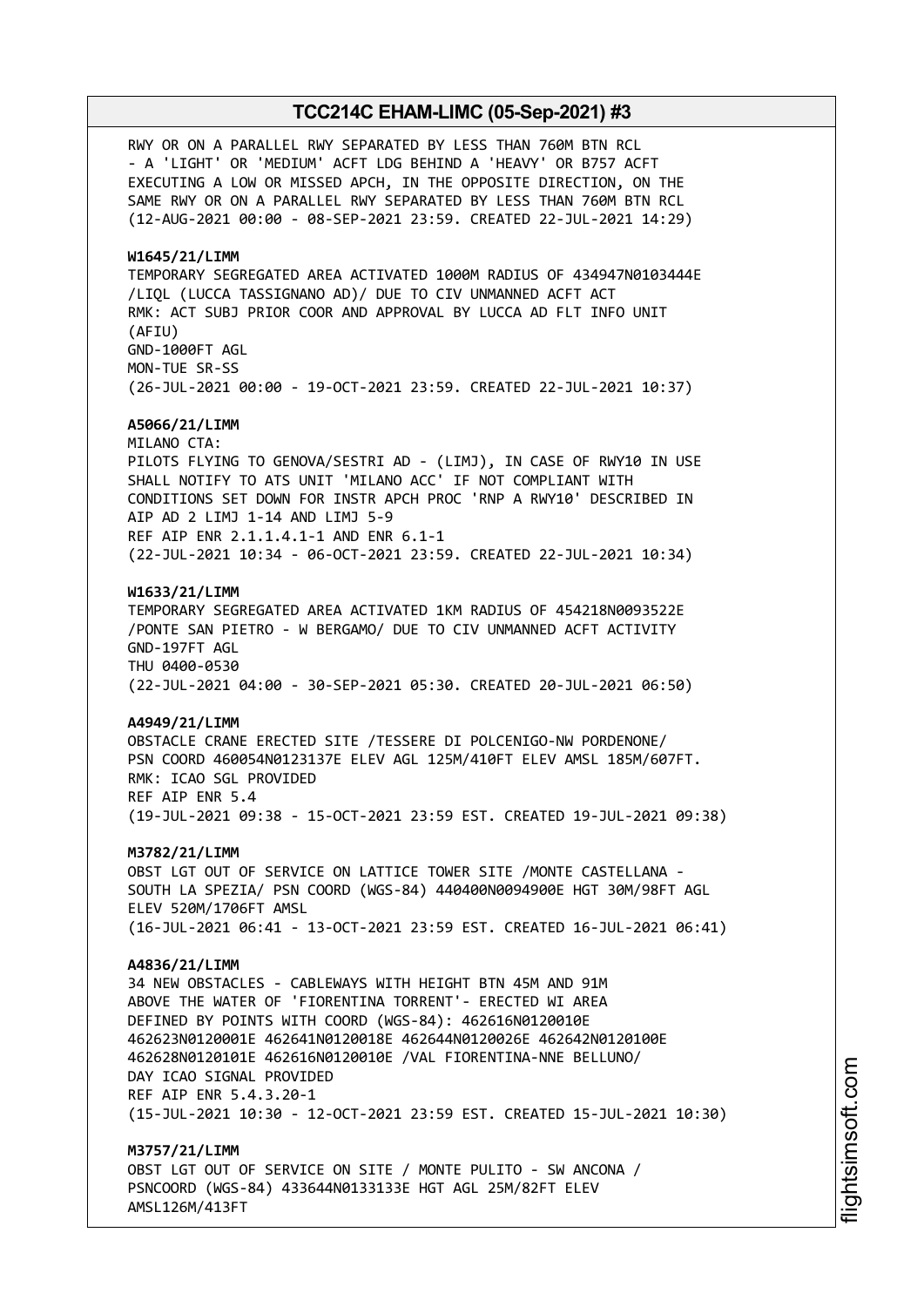| (15-JUL-2021 09:48 - 12-OCT-2021 23:59 EST. CREATED 15-JUL-2021 09:48)                                                                                                                                                                                                                                                                                                                                                                                                   |
|--------------------------------------------------------------------------------------------------------------------------------------------------------------------------------------------------------------------------------------------------------------------------------------------------------------------------------------------------------------------------------------------------------------------------------------------------------------------------|
| M3756/21/LIMM<br>AIR NAVIGATION OBSTACLES EN-ROUTE.<br>PRESENCE OF NOT SIGNALLED OBSTACLE (CABLEWAY LINE) TEMPORARILY<br>ERECTED SITE /PEZZA FORNION VALLADA AGORDINA - NW BELLUNO/<br>START COORD (WGS84) 462253N0115612E ELEV AMSL 4117FT/1255M<br>END COORD(WGS84) 462329N0115601E ELEV AMSL 5597FT/1706M<br>MAX HGT AGL OF CABLE 240FT/73M<br>RMK: ICAO NIGHT AND DAY SIGNALS NOT PROVIDED<br>(16-JUL-2021 00:00 - 30-SEP-2021 23:59 EST. CREATED 15-JUL-2021 09:35) |
| M3693/21/LIMM<br>OBST LGT UNSERVICEABLE ON WATER RESERVOIR SITE /PISIGNANO - SE<br>RAVENNA/ PSN COORD (WGS84) 441232N0121700E HGT AGL 19M/62FT ELEV AMSL<br>20M/65FT<br>(13-JUL-2021 06:52 - 10-OCT-2021 14:30 EST. CREATED 13-JUL-2021 06:52)                                                                                                                                                                                                                           |
| A4774/21/LIMM<br>PIACENZA ATZ. ATS COMMUNICATION FACILITIES 'PIACENZA TWR'<br>NOT PROVIDED. AIRSPACE CLASSIFICATION IS DOWNGRADED TO 'G'<br>RMK: FIS AND ALRS PROVIDED BY MILANO FIC<br>REF AIP ENR 2.1.3-9<br>(13-JUL-2021 06:37 - 08-OCT-2021 14:00 EST. CREATED 13-JUL-2021 06:37)                                                                                                                                                                                    |
| W1575/21/LIMM<br>TEMPORARY SEGREGATED AREA IMPLEMENTED 444219N0080129E<br>444219N0080129E /ALBA-NE CUNEO/ DUE TO CIV UNMANNED ACFT<br><b>ACTIVITY</b><br>GND-265FT AGL<br>DAILY SR-SS<br>(16-JUL-2021 00:00 - 03-OCT-2021 23:59. CREATED 13-JUL-2021 06:21)                                                                                                                                                                                                              |
| M3640/21/LIMM<br>OBST LGT UNSERVICEABLE ON LATTICE TOWER SITE /PUNTA TAGLIAMENTO -<br>NE VENEZIA/ PSN COORD (WGS84) 453900N130600E HGT AGL AND ELEV AMSL<br>30M/98FT<br>(08-JUL-2021 16:25 - 05-OCT-2021 23:59 EST. CREATED 08-JUL-2021 16:25)                                                                                                                                                                                                                           |
| A4670/21/LIMM<br>HOLDING PROCEDURE.<br>FLW RESTRICTION APPLY DUE TO ACT ANNOUNCED BY NOTAM W1522/21:<br>- HOLDING OVER 'BOLVO' SUSPENDED<br>- HOLDING OVER 'PEVIK' ALLOWED ONLY AT 3000FT WITH IAS MAX 210KT<br>- HOLDING OVER 'GIVAT' ALLOWED ONLY AT 4000FT WITH IAS MAX 185KT<br>RMK: ABOVE MENTIONED RESTRICTIONS SHALL BE APPLIED ON TACTICAL BASIS<br>REF AIP ENR 3<br>MON-FRI SR-SS<br>(14-JUL-2021 00:00 - 01-OCT-2021 23:59. CREATED 08-JUL-2021 14:43)         |
| A4669/21/LIMM<br>HOLDING PROCEDURE<br>HLDG OVER 'ELDIP' SUSPENDED DUE TO ACT ANNOUNCED BY NOTAM W1522/21.<br>RMK: ABOVE MENTIONED RESTRICTION SHALL BE APPLIED ON TACTICAL BASIS<br>REF AIP ENR 3<br>MON-FRI SR-SS<br>(14-JUL-2021 00:00 - 01-OCT-2021 23:59. CREATED 08-JUL-2021 14:42)                                                                                                                                                                                 |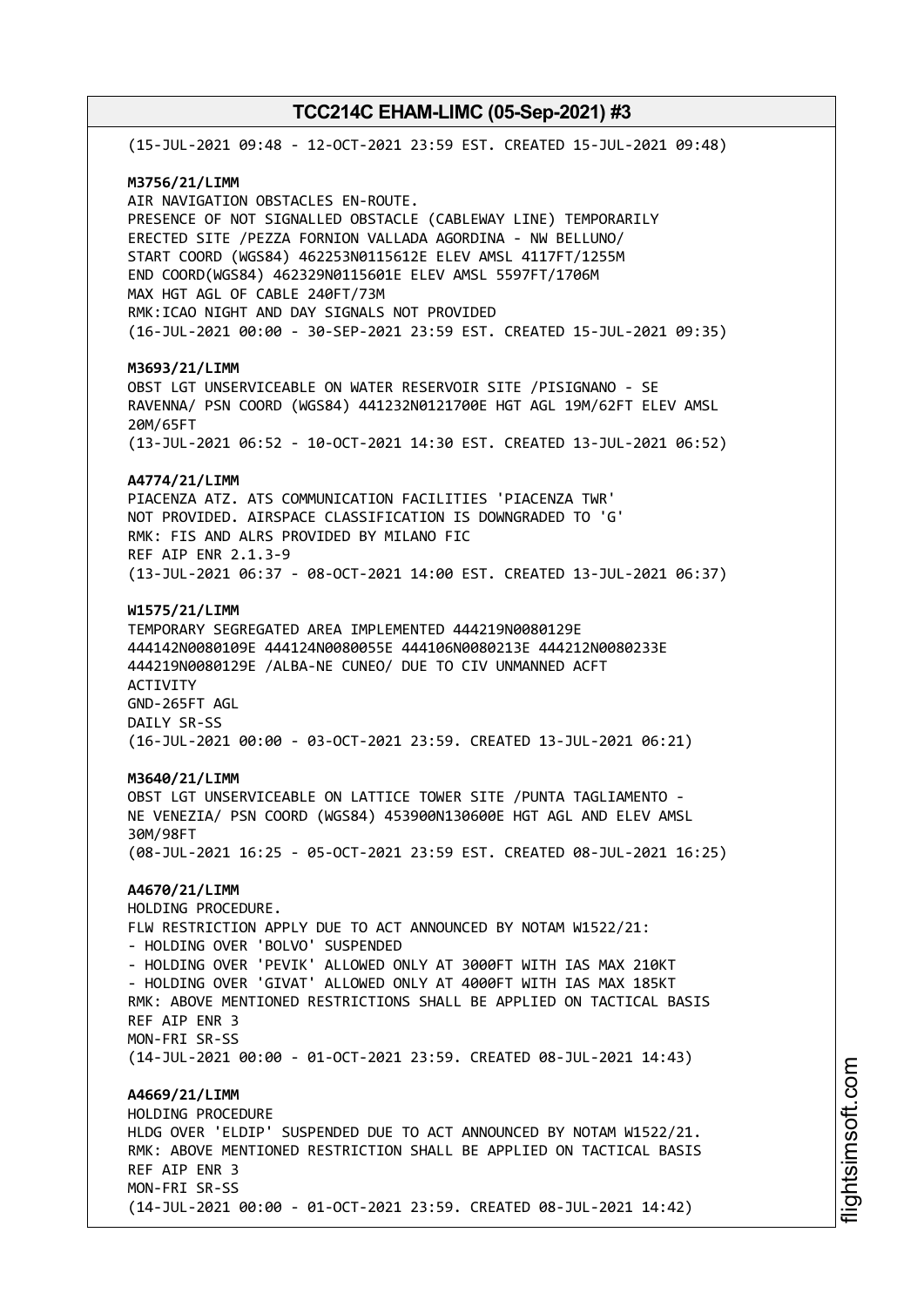**A4668/21/LIMM** HELICOPTER ROUTE KY139 BTN 6NM TO RUVUK-NISIL SUSPENDED DUE TO ACT ANNOUNCED BY NOTAM W1522/21 RMK: ABOVE MENTIONED RESTRICTION SHALL BE APPLIED ON TACTICAL BASIS REF AIP ENR 3 MON-FRI SR-SS (14-JUL-2021 00:00 - 01-OCT-2021 23:59. CREATED 08-JUL-2021 14:41) **W1525/21/LIMM** TEMPORARY SEGREGATED AREA IMPLEMENTED 40M RADIUS OF 435115N0103557E /E LUCCA/ DUE TO CIV UNMANNED ACFT ACT RMK: ACT SUBJ PRIOR COOR AND APPROVAL BY LUCCA AERODROME FLT INFO UNIT (AFIU) GND-132FT AGL DAILY 0700-1500 (12-JUL-2021 07:00 - 12-SEP-2021 15:00. CREATED 08-JUL-2021 14:26) **W1522/21/LIMM** RESTRICTED AREA LI R103 /SUZZARA/ ACT WITH LOWER LIMIT LOWERED TO 3000FT AMSL. RMK: ACT SUBJ PRIOR COOR WITH MILANO ACC. REF AIP ENR 5.1.2-16 3000FT AMSL-6000FT AMSL MON-FRI SR-SS (14-JUL-2021 00:00 - 01-OCT-2021 23:59. CREATED 08-JUL-2021 13:40) **A4634/21/LIMM** NEW OBSTACLE DRILLING PLATFORM ERECTED WITH FOLLOWING CHARACTERISTICS: PSN COORD 441016N 0130650E ELEV AMSL 88.0M/288.7FT DAY AND NIGHT ICAO SIGNAL PROVIDED RMK: SMOKE AND FLAMES EMISSION MAY TAKE PLACE REF AIP ENR 5.4.2-1 (07-JUL-2021 13:50 - 30-SEP-2021 23:59 EST. CREATED 07-JUL-2021 13:51) **W1505/21/LIMM** TEMPORARY AIRSPACE RESERVATION ACTIVE WI AREA 1NM RADIUS OF 451205N0110946E /SANGUINETTO-SSE VERONA/ DUE TO CAPTIVE BALLOON RMK: ACT SUBJ PRIOR COOR WITH MILANO SCCAM (ITALIAN AIR FORCE COORDINATION AND CONTROL SERVICE) GND-1000FT AGL MON-FRI 0600-SS (15-JUL-2021 06:00 - 10-SEP-2021 23:59. CREATED 07-JUL-2021 10:47) **A4598/21/LIMM** CHIOGGIA NDB 'CHI' FREQ 408.00KHZ UNSERVICEABLE. REF AIP ENR 4.1.1-2 (15-JUL-2021 00:00 - 02-OCT-2021 23:59 EST. CREATED 06-JUL-2021 13:38) **W1462/21/LIMM** TEMPORARY SEGREGATED AREA ACTIVATED 1.5NM RADIUS OF 445447N0094324E /LIMS - PIACENZA AD/ DUE TO UNMANNED AIRCRAFT SYSTEM FLIGHT RMK: ACT SUBJ COOR WITH MILANO SCCAM (ITALIAN AIR FORCE COORDINATION AND CONTROL SERVICE) GND-1000FT AGL DAILY SR-SS (14-JUL-2021 00:00 - 11-OCT-2021 23:59. CREATED 06-JUL-2021 08:47)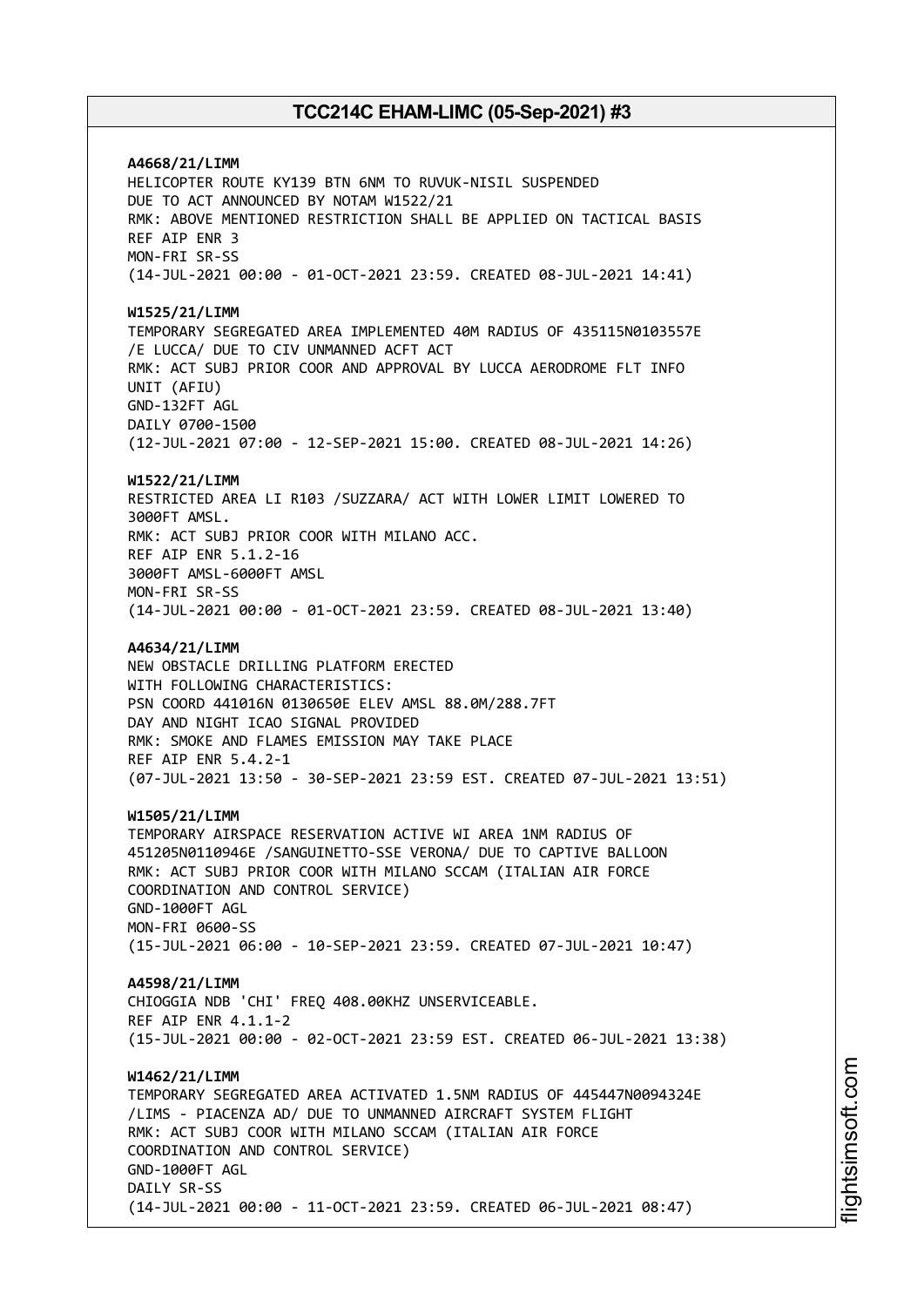**W1463/21/LIMM** ASCENT OF LIGHT FREE BALLOON FOR RADIOSOUNDING WILL TAKE PLACE WI FLW AREA: 444259N0080718E 442451N0080513E 443019N0093625E 450915N0093539E 450916N0083303E 444259N0080718E /NEIVE-NE CUNEO/ GND-UNL MON-SAT 0900-1300 (13-JUL-2021 09:00 - 13-SEP-2021 13:00. CREATED 06-JUL-2021 08:47) **W1461/21/LIMM** TEMPORARY SEGREGATED AREA IMPLEMENTED 440157N0123714E 440205N0123704E 440207N0123703E 440207N0123704E 440158N0123715E 440151N0123723E 440150N0123724E 440150N0123723E 440157N0123714E /RIMINI TOWN/ DUE TO CIV UNMANNED ACFT ACTIVITY GND-85FT AGL EV SAT 0600-1000 (17-JUL-2021 06:00 - 25-SEP-2021 10:00. CREATED 06-JUL-2021 08:46) **A4549/21/LIMM** ITALIAN AIR CARRIERS AND CAPTAINS OF ACFT IN CHARGE OF AIR SERVICE MANAGED BY CARRIERS HOLDERS OF OPERATING LICENCE ISSUED BY ITALY, WHETHER THEY ARE CONTRACTUAL CARRIERS AND/OR DE FACTO CARRIERS OR PERFORMING AIR SERVICE WITH COMMERCIAL CHARTER AGREEMENT OR WITH CODE SHARING AND TO ALL FLIGHTS PERFORMED WITH ITALIAN ACFT REGISTRATION, ARE REQUESTED TO AVOID MINSK FIR (UMMV). FOREIGN AIR CARRIERS INBOUND EUROPEAN UNION ARE RECOMMENDED TO AVOID BELARUS MINSK FIR (UMMV (05-JUL-2021 08:07 - 02-OCT-2021 23:59 EST. CREATED 05-JUL-2021 08:07) **A4473/21/LIMM** REF AIP ENR 2.1.2.30-1 'PARMA CTR' ITEM 3 'ATS COMMUNICATION FACILITIES' CHG COLUMN 'REMARKS' REFERRED TO SERVICE 'APP' AND 'EMERG' TO READ: IN OTHER HOURS ATS COULD BE ADDITIONALLY PROVIDED FOR OPERATIONAL REASONS, PRIOR TO ENTERING PARMA CTR ACFT SHALL REQUEST AND OBTAIN BY MILANO ACC/FIC INFORMATION ABOUT THE ACTUAL AVAILABILITY OF SERVICE (02-JUL-2021 05:13 - PERM. CREATED 02-JUL-2021 05:13) **A4426/21/LIMM** REF AIP ENR 2.1.2.3-1 'ANCONA CTR' ITEM 3 'ATS COMMUNICATION FACILITIES' CHG COLUMN 'REMARKS' REFERRED TO SERVICE 'APP' AND 'EMERG' TO READ: IN OTHER HOURS ATS COULD BE ADDITIONALLY PROVIDED FOR OPERATIONAL REASONS, PRIOR TO ENTERING ANCONA CTR ACFT SHALL REQUEST AND OBTAIN BY PADOVA ACC/FIC INFORMATION ABOUT THE ACTUAL AVAILABILITY OF SERVICE (01-JUL-2021 11:34 - PERM. CREATED 01-JUL-2021 11:34) **W1409/21/LIMM** FIRING ACTIVITY WILL TAKE PLACE WI FLW AREA: 461537N0111113E 461541N0111156E 461534N0111158E 461512N0111144E 461509N0111134E 461537N0111113E /N TRENTO/ GND-3700FT AMSL

(08-JUL-2021 06:00 - 28-SEP-2021 18:30. CREATED 01-JUL-2021 07:44)

MON-FRI 0600-1830

m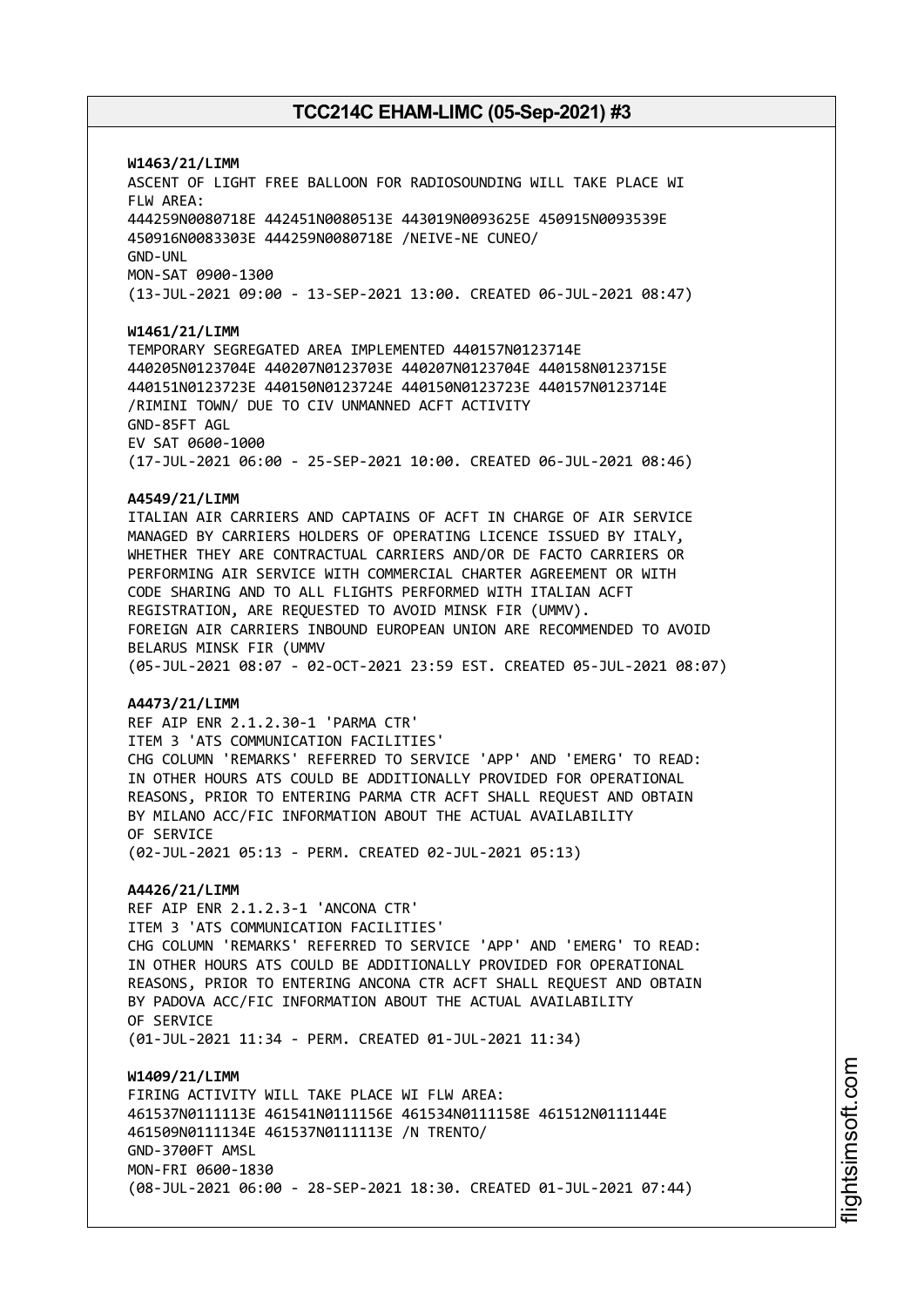**W1404/21/LIMM** RESTRICTED AREA LI R108B /COLICO BIS/ ADDN ACTIVATED REF AIP ENR 5.1.2-17 FL315-FL600 SUN 0600-1200 (11-JUL-2021 06:00 - 03-OCT-2021 12:00. CREATED 30-JUN-2021 15:30) **W1405/21/LIMM** RESTRICTED AREA LI R108A /COLICO/ ADDN ACTIVATED REF AIP ENR 5.1.2-17 FL155-FL315 SUN 0600-1200 (11-JUL-2021 06:00 - 03-OCT-2021 12:00. CREATED 30-JUN-2021 15:30) **M3469/21/LIMM** AVIANO CTR. ATS COMMUNICATION FACILITIES CALL SIGN 'AVIANO ARRIVAL' FREQ 121.300MHZ UNSERVICEABLE REF MILAIP ENR 2.1.2.2-4 (30-JUN-2021 07:26 - 06-SEP-2021 22:59 EST. CREATED 30-JUN-2021 07:26) **M3427/21/LIMM** OBST LGT OUT OF SERVICE ON LATTICE TWR SITE /POGGIO RENATICO - SW FERRARA PSN COORD (WGS84) 444749N0112937E HGT 43M/141FT AGL ELEV 53M/174FT AMSL (27-JUN-2021 20:03 - 15-SEP-2021 23:59 EST. CREATED 27-JUN-2021 20:03) **M3426/21/LIMM** OBST LGT OUT OF SERVICE ON LATTICE TOWER SITE /POGGIO RENATICO - SW FERRARA PSN COORD (WGS84) 444725N 0112942E HGT 36M/118FT AGL ELEV 46M/151FT AMSL (27-JUN-2021 20:03 - 15-SEP-2021 23:59 EST. CREATED 27-JUN-2021 20:03) **M3425/21/LIMM** OBST LGT OUT OF SERVICE ON LATTICE TOWER SITE / POGGIO RENATICO -SW FERRARA PSN COORD (WGS84) 444728N0112938E HGT 35M/115FT AGL ELEV 45M/148FT AMSL (27-JUN-2021 20:03 - 15-SEP-2021 23:59 EST. CREATED 27-JUN-2021 20:03) **M3424/21/LIMM** OBST LGT OUT OF SER ON POLE SITE /POGGIO RENATICO - SW FERRARA PSN COORD (WGS84) 444731N 0112927E HGT 12M/39FT AGL ELEV 34M/111FT AMSL (27-JUN-2021 20:02 - 15-SEP-2021 23:59 EST. CREATED 27-JUN-2021 20:02) **W1336/21/LIMM** MIL UNMANNED ACFT ACTIVITY WILL TAKE PLACE WI FLW AREA: 460746N0124110E 460755N0124120E 460804N0124139E 460652N0124236E 460640N0124201E 460746N0124110E /NNE PORDENONE/ RMK: ACT SUBJ PRIOR COOR AND APPROVAL BY AVIANO APP GND-1000FT AGL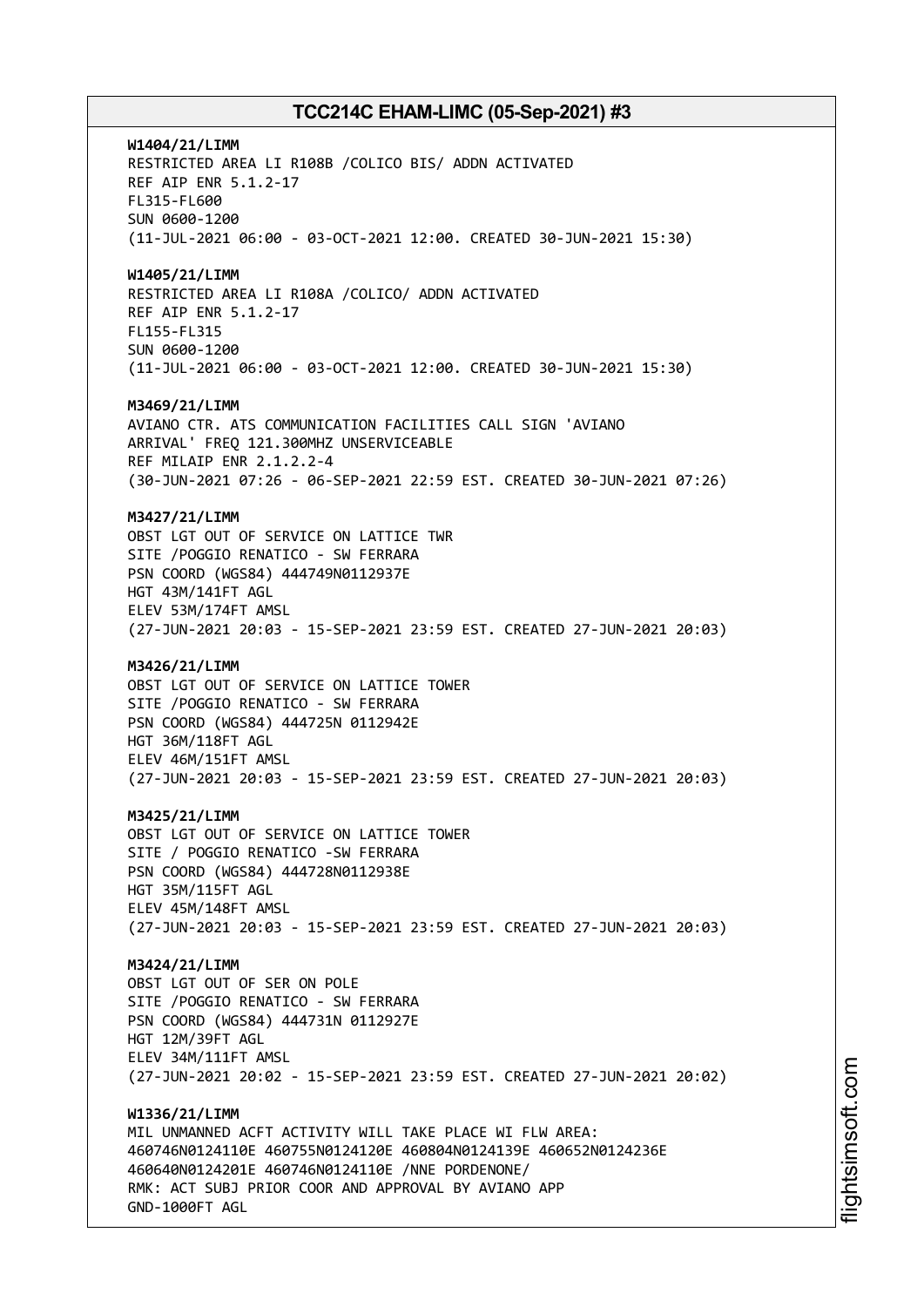MON-FRI 0700-1500 (01-JUL-2021 07:00 - 28-SEP-2021 15:00. CREATED 24-JUN-2021 07:34) **W1326/21/LIMM** MILITARY FIRING AREA /CAVE DOBBIACO-N BELLUNO/ ACTIVATED WITH UPPER LIMIT LOWERED TO 6500FT AMSL. REF AIP ENR 5.2.1.2-1 SFC-6500FT AMSL MON-THU 0600-2200 (01-JUL-2021 06:00 - 28-SEP-2021 22:00. CREATED 23-JUN-2021 11:32) **W1319/21/LIMM** MILITARY FIRING AREA /CANDELO MASAZZA-NW VERCELLI/ ACTIVATED REF AIP ENR 5.2.1.1-1 SFC-1500FT AGL TUE WED 0600-1600 AND THU 0600-2200 (06-JUL-2021 06:00 - 30-SEP-2021 22:00. CREATED 22-JUN-2021 14:05) **W1316/21/LIMM** FIRING ACTIVITY WILL TAKE PLACE WI AREA 1.5NM RADIUS OF 440327N0094937E /MUZZERONE - S LA SPEZIA/ SFC-5000FT AGL MON-FRI 0600-2200 (05-JUL-2021 06:00 - 30-SEP-2021 22:00. CREATED 22-JUN-2021 13:42) **A4062/21/LIMM** ISTRANA ATZ. ATS COMMUNICATION FACILITY 'ISTRANA TWR' OPR HR ARE NOW: MON-THU 0630-1430 FRI 0630-1000 RMK: SAT, SUN, AND JUN 24 SERVICE NOT AVAILABLE REF AIP ENR 2.1.3-7 (21-JUN-2021 06:00 - 17-SEP-2021 23:59 EST. CREATED 18-JUN-2021 12:24) **A3964/21/LIMM** AIR CARRIERS AND PILOTS IN COMMAND ARE REQUESTED TO EXERCISE ENHANCED CAUTION WHEN OVERFLYING OR OPERATING FLIGHTS TO ISRAEL (FIR LLLL - TEL AVIV). IT IS REQUESTED TO FOLLOW INSTRUCTIONS FROM ISRAELI AUTHORITIES PROVIDING AIR TRAFFIC MANAGEMENT, AND TO PAY PARTICULAR ATTENTION TO RESTRICTIONS OR INTERDICTIONS PUBLISHED BY NOTAM WITH VERY SHORT NOTICE, DUE TO A POTENTIALLY FAST EVOLVING SITUATION. (16-JUN-2021 10:58 - 13-SEP-2021 23:59 EST. CREATED 16-JUN-2021 10:58) **A3939/21/LIMM** REF AIP ENR 5.4.1.20-1 REGION 'VENETO' DISTRICT 'VERONA' TOWN 'VERONA' SITE 'VIA BELLUZZO' NEW OBSTACLE ERECTED LATTICE TOWER PSN COORD (WGS84) 452617N 0110302E MAX ELEV AGL 149M/489FT MAX ELEV AMSL 210M/689FT ICAO SIGNAL UNPROVIDED (15-JUN-2021 11:13 - PERM. CREATED 15-JUN-2021 11:13) **A3853/21/LIMM** REF AIP ENR 4.1.2-1 'MILITARY RADIO AIDS NOT INCLUDED IN AD SECTION'

REFERRING TO PIACENZA TACAN 'PIA' CH 121X

COLUMN 6 'ANTENNA SITE COORDINATES (WGS84)' CHG TO READ: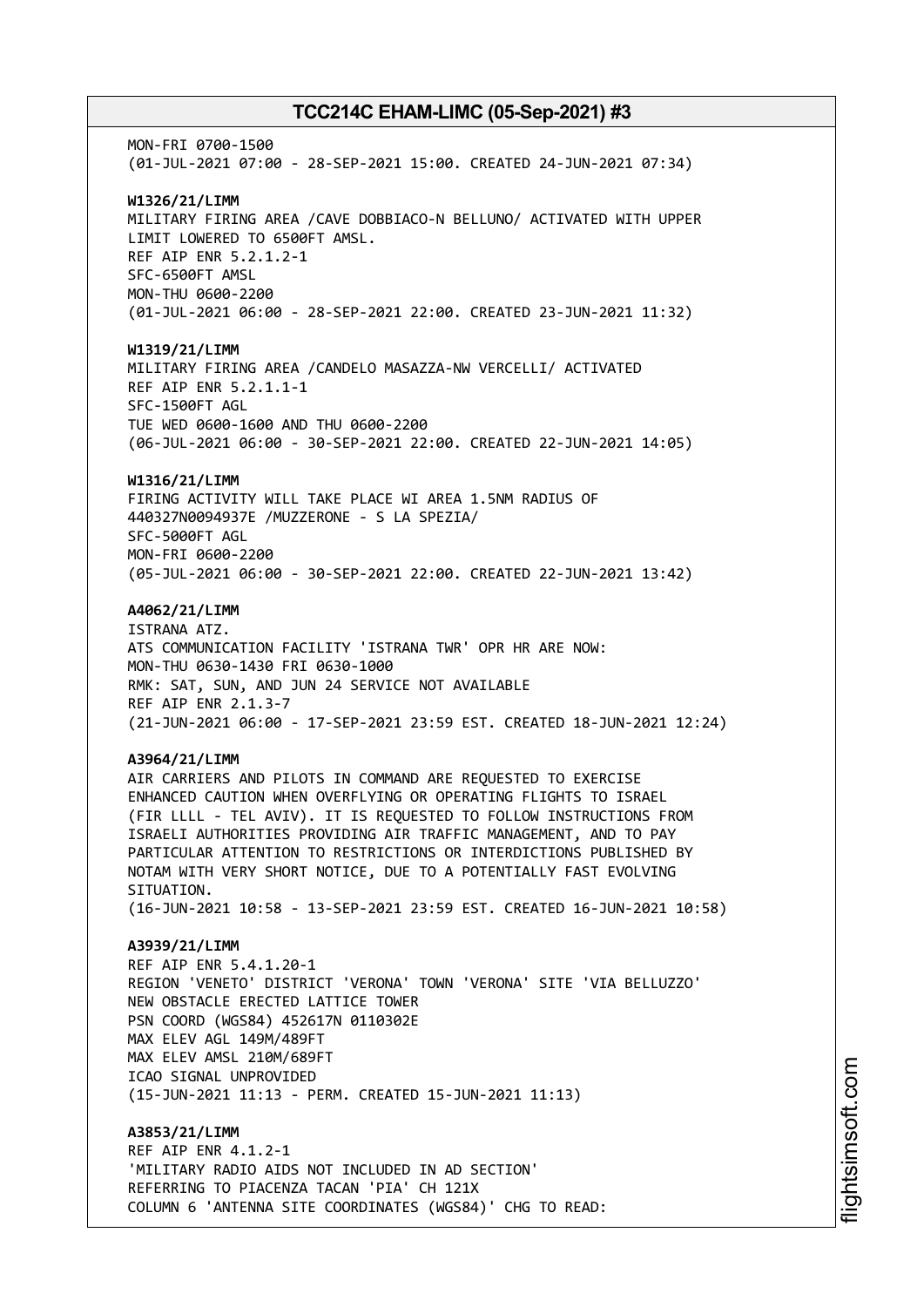445504N0094315E (11-JUN-2021 16:29 - PERM. CREATED 11-JUN-2021 16:29) **A3839/21/LIMM** OBSTACLE LIGHT UNSERVICEABLE ON LATTICE TOWER DISTRICT 'GENOVA', TOWN 'PORTOFINO', SITE 'PORTOFINO', IDENT 'T000737' COORD 441956N 0091016E ELEV AGL 130M/427FT, ELEV AMSL 550M/1804FT REF AIP ENR 5.4.1.8-1 (11-JUN-2021 07:26 - 08-SEP-2021 23:59 EST. CREATED 11-JUN-2021 07:26) **M3022/21/LIMM** REF MILAIP GEN 2.5-1 ITEM GEN 2.5 'LIST OF MILITARY RADIO/RADAR AIDS' ADD INFORMATION TO LOCATION 'CAMERI' AS FLW: ICAO INDICATOR: LIMN NOTAM SERIES: M FACILITY: TACAN CALL OR IDENTIFICATION: CAS PURPOSE: A (08-JUN-2021 07:39 - PERM. CREATED 08-JUN-2021 07:39) **A2551/21/LIMM** REF AIP ENR5 'NAVIGATION WARNINGS', PARAGRAPH 5.6.1-1 'NATURAL PARKS AND AREAS SUBJECT TO NATURAL FAUNA PROTECTION', PAGE 5.6.1.8-1 REGION 'LIGURIA', REFERRING TO: 'BRACCO MESCO CINQUE TERRE', AREA COMPLETELY WITHDRAWN SFC-1500FT AGL (27-APR-2021 11:31 - PERM. CREATED 27-APR-2021 11:31) **A2451/21/LIMM** REF AIP ENR 5.4.1.8-1 REGION 'LIGURIA' DISTRICT 'GENOVA' TOWN 'GENOVA' SITE 'SESTRI PONENTE' NEW OBSTACLE ERECTED CRANE - PSN COORD (WGS84) 442510N0085032E MAX ELEV AGL 107M/351FT MAX ELEV AMSL 111M/364FT ROTATING JIB 86M, ICAO SIGNAL PROVIDED. - PSN COORD (WGS84) 442518N0085035E MAX ELEV AGL 107M/351FT MAX ELEV AMSL 111M/364FT ROTATING JIB 86M, ICAO SIGNAL PROVIDED. - PSN COORD (WGS84) 442514N0085034E MAX ELEV AGL 107M/351FT MAX ELEV AMSL 111M/364FT ROTATING JIB 86M, ICAO SIGNAL PROVIDED. RMK: SAME OBSTACLE OPERATING ALONG THE TRACK (25-APR-2021 00:00 - PERM. CREATED 22-APR-2021 14:40) **A2284/21/LIMM** REF AIP ENR 5.4.1.6-1 REGION FRIULI VENEZIA GIULIA - DISTRICT GORIZIA - TOWN MONFALCONE - SITE CANTIERE NAVALE FINCANTIERI NEW OBSTACLE ERECTED CRANE - PSN COORD (WGS84) 454738N0133237E MAX ELEV AGL 136M/446FT MAX ELEV AMSL 139M/456FT ROTATING JIB 86M ICAO SIGNAL PROVIDED - PSN COORD (WGS84) 454725N0133253E MAX ELEV AGL 136M/446FT MAX ELEV AMSL 139M/456FT ROTATING JIB 86M ICAO SIGNAL PROVIDED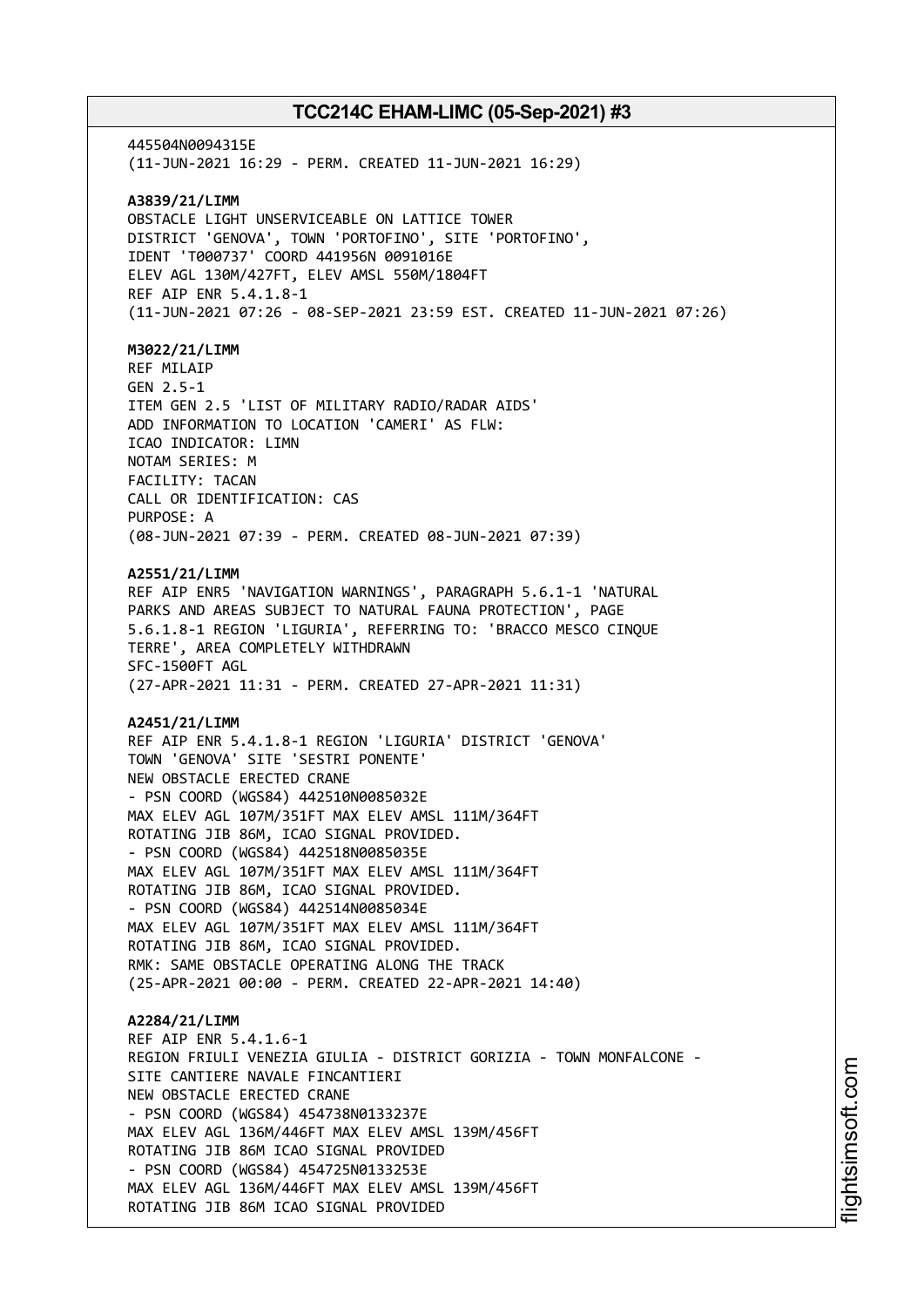- PSN COORD (WGS84) 454732N0133245E MAX ELEV AGL 136M/446FT MAX ELEV AMSL 139M/456FT ROTATING JIB 86M ICAO SIGNAL PROVIDED RMK: SAME OBSTACLE OPERATING ALONG THE TRACK (17-APR-2021 00:00 - PERM. CREATED 15-APR-2021 11:12)

**A2125/21/LIMM** REF AIP ENR 5.4.1.9-3 REGION LOMBARDIA - DISTRICT MILANO TOWN MILANO - SITE VIA MELCHIORRE GIOIA NR 22 - TYPE CRANE IDENT T004471 COORD 452907N 0091151E ELEV AGL 170M/558FT ELEV AMSL 279M/915FT IDENT T004472 COORD 452906N 0091148E ELEV AGL 151M/495FT ELEV AMSL 261M/856FT COMPLETELY WITHDRAWN (08-APR-2021 12:15 - PERM. CREATED 08-APR-2021 12:15)

#### **A2116/21/LIMM**

REF AIP ENR 5.4.1.9-1 REGION LOMBARDIA - DISTRICT PAVIA - TOWN PARONA - SITE NIL NEW OBST ERECTED CRANE PSN COORD (WGS84) 451709N0084709E MAX ELEV AGL 120M/394FT MAX ELEV AMSL 232M/761FT ROTATING JIB 30M ICAO SIGNAL PROVIDED (10-APR-2021 00:00 - PERM. CREATED 08-APR-2021 06:26)

#### **A8409/20/LIMM**

REF AIP ENR 2.1.2.30-1 'PARMA CTR' ITEM 7 'SPECIAL RULES FOR VFR TRAFFIC' ADD THE FLW: PILOTS OF VFR FLT OPERATING IN CLASS 'G' AIRSPACES INTENDING TO ENTER PARMA CTR IF UNABLE TO ESTABLISH BILATERAL RADIO COMMUNICATION WITH 'PARMA APP' ATS UNIT SHALL CONTACT 'MILANO FIC' TO RELAY THE REQUEST AND WAIT FOR INSTRUCTIONS BEFORE PROCEEDING (31-DEC-2020 16:33 - PERM. CREATED 31-DEC-2020 16:33)

#### **A8407/20/LIMM**

REF AIP ENR 2.1.2.3-1 'ANCONA CTR' ITEM 7 'SPECIAL RULES FOR VFR TRAFFIC' ADD THE FLW: PILOTS OF VFR FLT OPERATING IN CLASS 'G' AIRSPACES INTENDING TO ENTER ANCONA CTR IF UNABLE TO ESTABLISH BILATERAL RADIO COMMUNICATION WITH 'ANCONA APP' ATS UNIT SHALL CONTACT 'PADOVA FIC' TO RELAY THE REQUEST AND WAIT FOR INSTRUCTIONS BEFORE PROCEEDING (31-DEC-2020 16:27 - PERM. CREATED 31-DEC-2020 16:27)

┌──────────────────────────────────────────────────────────────────────────────┐

└──────────────────────────────────────────────────────────────────────────────┘

#### │**LSAS (SWITZERLAND FIR)** │

**W1849/21/LSAS** TEMPO R-AREA ESTABLISHED DUE TO LASER TESTS CENTRED AT SANTIS RADIUS 5.0 KM (471457N0092032E RADIUS 2.7 NM). ENTRY PROHIBITED WHEN ACT EXC ACFT INVOLVED IN TEST MISSIONS AND HEL EMERG MEDICAL SER (HEMS). HEMS CTC +41 77 493 28 40. 8000FT AMSL-FL660 (06-SEP-2021 13:00 - 07-SEP-2021 02:00. CREATED 05-SEP-2021 08:37)

**W1846/21/LSAS**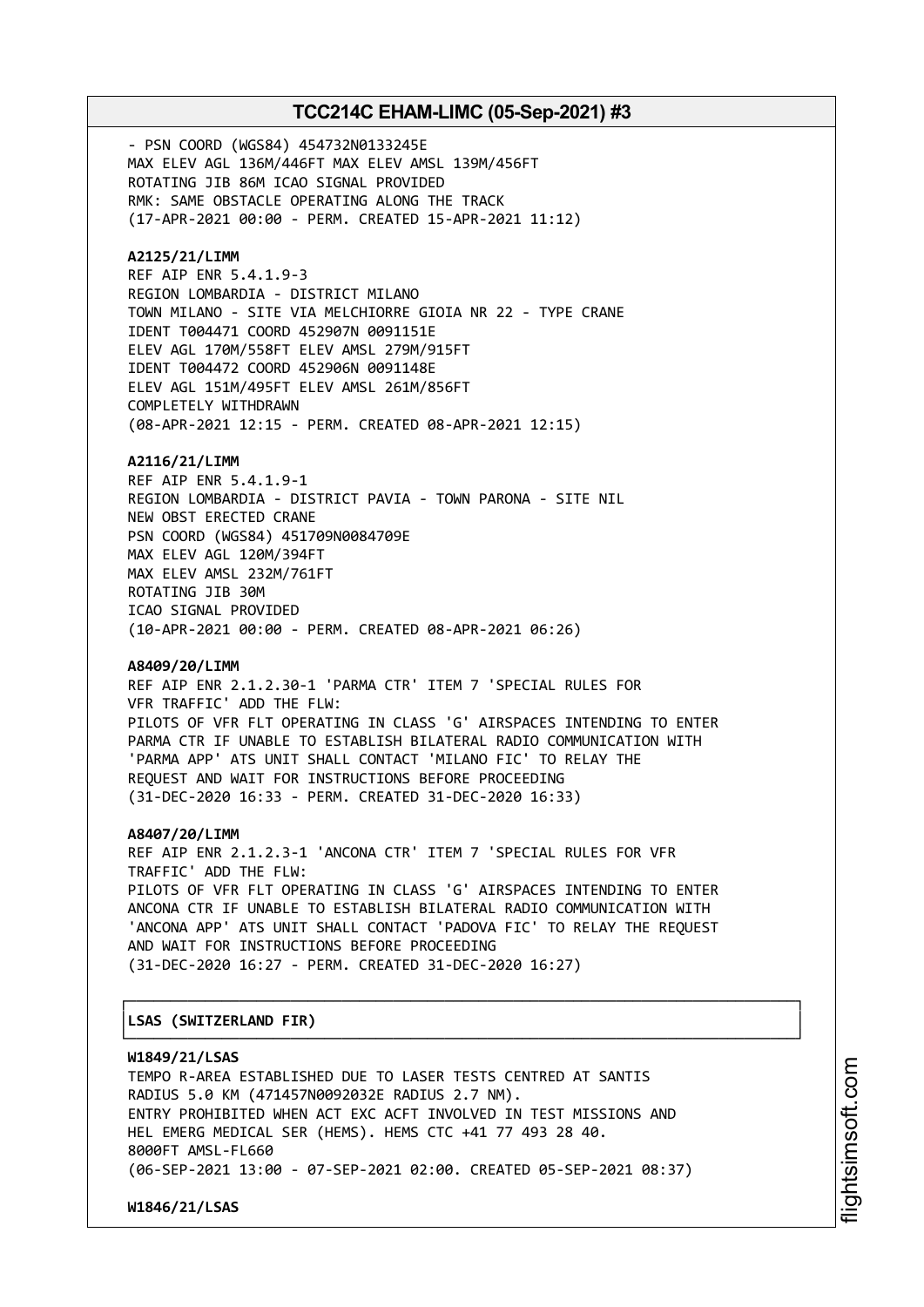TEMPO R-AREA ESTABLISHED DUE TO LASER TESTS CENTRED AT SANTIS RADIUS 5.0 KM (471457N0092032E RADIUS 2.7 NM). ENTRY PROHIBITED WHEN ACT EXC ACFT INVOLVED IN TEST MISSIONS AND HEL EMERG MEDICAL SER (HEMS). HEMS CTC +41 77 493 28 40. 8000FT AMSL-FL660 (05-SEP-2021 10:00 - 06-SEP-2021 04:00. CREATED 04-SEP-2021 09:51) **W1844/21/LSAS** FRNG WILL TAKE PLACE AREA 6.8 KM SW ELM, 465503N0090450E 465340N0090757E 465214N0090638E 465229N0090355E 465317N0090244E 465424N0090227E 465503N0090450E (465353N0090509E RADIUS 1.9 NM). REF DABS FRNG NR 3502 AVBL AT WWW.SKYBRIEFING.COM. GND-14800FT AMSL 03 0600-1500, 07-09 0700-2100 (03-SEP-2021 12:13 - 09-SEP-2021 21:00. CREATED 03-SEP-2021 12:13) **W1842/21/LSAS** R-AREA LS-R3 SPEER ACT. FL100-FL130 (06-SEP-2021 11:40 - 06-SEP-2021 12:20. CREATED 03-SEP-2021 10:17) **W1841/21/LSAS** FRNG WILL TAKE PLACE AREA 4.9 KM NNW LE SEPEY, 462535N0070619E 462505N0070619E 462319N0070336E 462219N0070007E 462154N0065754E 462251N0065705E 462526N0070016E 462549N0070303E 462535N0070619E (462409N0070144E RADIUS 3.5 NM). REF DABS FRNG NR 3503 AVBL AT WWW.SKYBRIEFING.COM. GND-14800FT AMSL 06 13 21 27 0800-2100, 07 0630-2100, 14-16 22-23 0530-2100, 17 24 0530-1400 (06-SEP-2021 08:00 - 27-SEP-2021 21:00. CREATED 03-SEP-2021 10:03) **W1839/21/LSAS** FRNG WILL TAKE PLACE AREA 6.5 KM WSW HINTERRHEIN, 463152N0090730E 463113N0091107E 462926N0090956E 462823N0090453E 462913N0090405E 463152N0090730E (463013N0090736E RADIUS 2.6 NM). REF DABS FRNG NR 3902 AVBL AT WWW.SKYBRIEFING.COM. GND-14800FT AMSL 01 0500-1500, 04 0700-2000, 05-07 12-14 19-21 0600-2000, 08 0600-1500, 11 0600-1600, 15 0600-1400, 18 0800-2000 (01-OCT-2021 05:00 - 21-OCT-2021 20:00. CREATED 03-SEP-2021 07:59) **W1838/21/LSAS** R-AREA LS-R39C STOOS ACT. LOWER LIMIT 9000FT AMSL OR 2000FT GND WHICHEVER IS HIGHER. 9000FT AMSL-FL130 (06-SEP-2021 08:00 - 06-SEP-2021 10:00. CREATED 03-SEP-2021 06:35) **W1837/21/LSAS** R-AREA LS-R39B BRISEN ACT. LOWER LIMIT 9000FT AMSL OR 2000FT GND WHICHEVER IS HIGHER. 9000FT AMSL-FL130 (06-SEP-2021 08:00 - 06-SEP-2021 10:00. CREATED 03-SEP-2021 06:34) **W1836/21/LSAS** R-AREA LS-R39A HEITLI ACT. LOWER LIMIT 9000FT AMSL OR 2000FT GND WHICHEVER IS HIGHER. 9000FT AMSL-FL130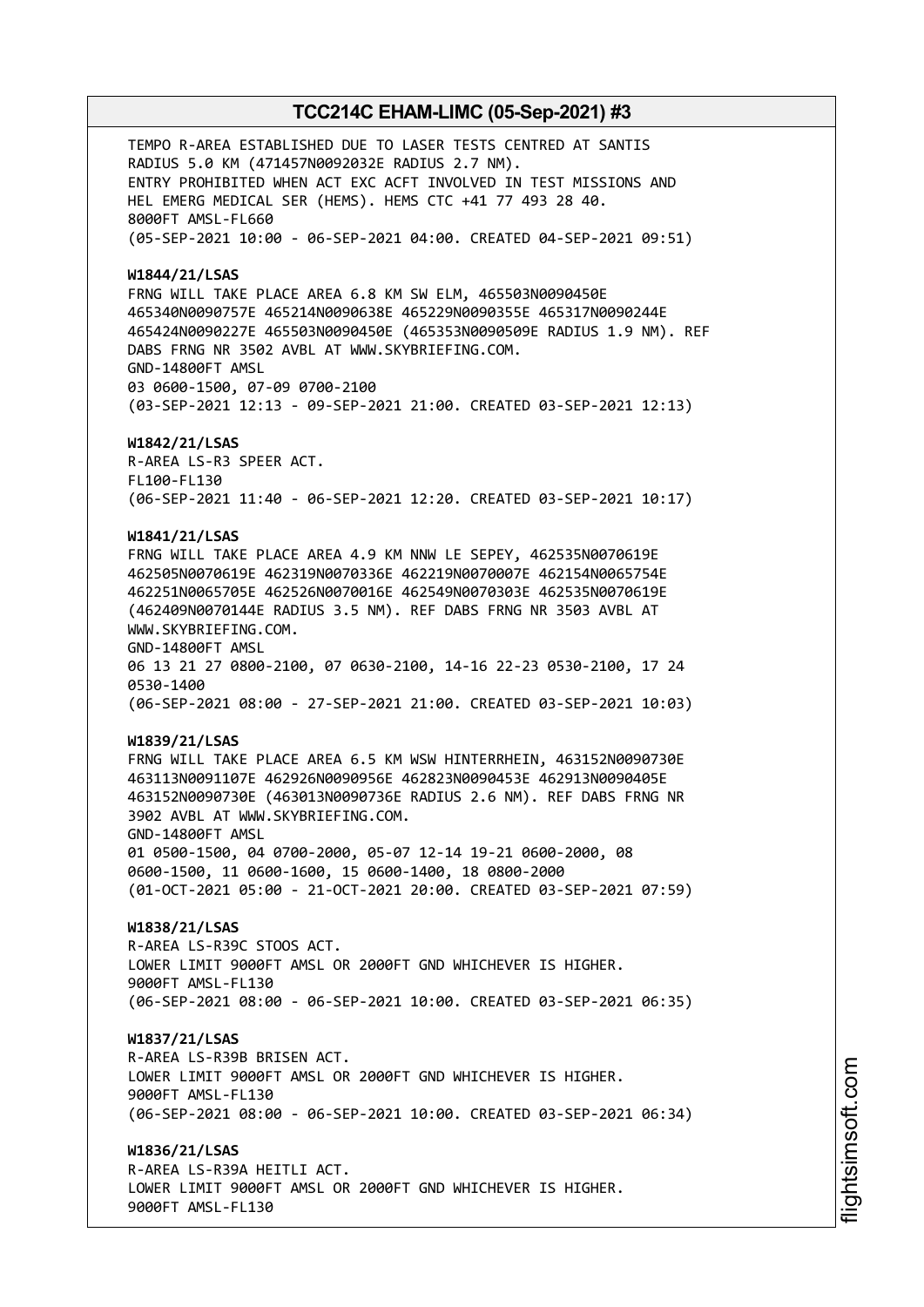| (06-SEP-2021 08:00 - 06-SEP-2021 10:00. CREATED 03-SEP-2021 06:34)                                                                                                                                                                                                                                                                                  |
|-----------------------------------------------------------------------------------------------------------------------------------------------------------------------------------------------------------------------------------------------------------------------------------------------------------------------------------------------------|
| W1826/21/LSAS<br>FRNG WILL TAKE PLACE AREA 6.5 KM WSW HINTERRHEIN, 463152N0090730E<br>463152N0090730E (463013N0090736E RADIUS 2.6 NM). REF DABS FRNG NR<br>3501 AVBL AT WWW.SKYBRIEFING.COM.<br>GND-14800FT AMSL<br>23 0700-1830, 24 0630-1500, 27 0730-1930, 28-30 0600-2000<br>(23-SEP-2021 07:00 - 30-SEP-2021 20:00. CREATED 02-SEP-2021 08:25) |
| W1820/21/LSAS<br>FRNG WILL TAKE PLACE AREA 6.0 KM ENE FLUEHLI, 465433N0080308E<br>DABS FRNG NR 3601 AVBL AT WWW.SKYBRIEFING.COM.<br>GND-10200FT AMSL<br>09 17 0600-1900, 10 0600-1400, 15-16 20-23 0600-2100, 27-29<br>0500-2100<br>(09-SEP-2021 06:00 - 29-SEP-2021 21:00. CREATED 01-SEP-2021 09:34)                                              |
| W1817/21/LSAS<br>TEMPO D-AREA ESTABLISHED 4.7 KM SW TAEGERWILEN DUE TO PARAGLIDER<br>TOWING, RADIUS 0.6 KM (473745N0090519E RADIUS 0.3 NM). HEL EMERG<br>MEDICAL SER (HEMS) AND SWISS AIR FORCE CTC PHONE +41 79 568 13 51.<br>GND-3300FT AMSL<br>1000-1600<br>(02-SEP-2021 10:00 - 05-SEP-2021 16:00. CREATED 01-SEP-2021 08:03)                   |
| W1818/21/LSAS<br>TEMPO D-AREA ESTABLISHED 1.2 KM SSE UNTERSTAMMHEIM DUE TO<br>PARAGLIDER TOWING, RADIUS 0.6 KM (473730N0084731E RADIUS 0.3 NM).<br>HEL EMERG MEDICAL SER (HEMS) AND SWISS AIR FORCE<br>CTC TEL +41 79 568 13 51.<br>GND-2800FT AMSL<br>1000-1600<br>(02-SEP-2021 10:00 - 05-SEP-2021 16:00. CREATED 01-SEP-2021 08:03)              |
| W1816/21/LSAS<br>TEMPO D-AREA ESTABLISHED 6.6 KM WNW FRAUENFELD DUE TO PARAGLIDER<br>TOWING, RADIUS 0.6 KM (473426N0084841E RADIUS 0.3 NM). HEL EMERG<br>MEDICAL SER (HEMS) AND SWISS AIR FORCE CTC PHONE +41 79 568 13 51.<br>GND-2650FT AMSL<br>1000-1600<br>(02-SEP-2021 10:00 - 05-SEP-2021 16:00. CREATED 01-SEP-2021 08:02)                   |
| W1813/21/LSAS<br>D-AREA LS-D19 BIERE ACT.<br>GND-5950FT AMSL<br>06 09 0600-1500, 08 1100-1900, 10 0800-1600<br>(06-SEP-2021 06:00 - 10-SEP-2021 16:00. CREATED 01-SEP-2021 06:21)                                                                                                                                                                   |
| A0524/21/LSAS<br><b>CHECKLIST</b><br>YEAR=2021 0381 0412 0469 0481 0482 0489 0491 0503 0504 0505 0506<br>0507 0508 0509 0510 0511 0513 0514 0515 0516 0517 0519 0520 0521<br>LATEST PUBLICATIONS:                                                                                                                                                   |
|                                                                                                                                                                                                                                                                                                                                                     |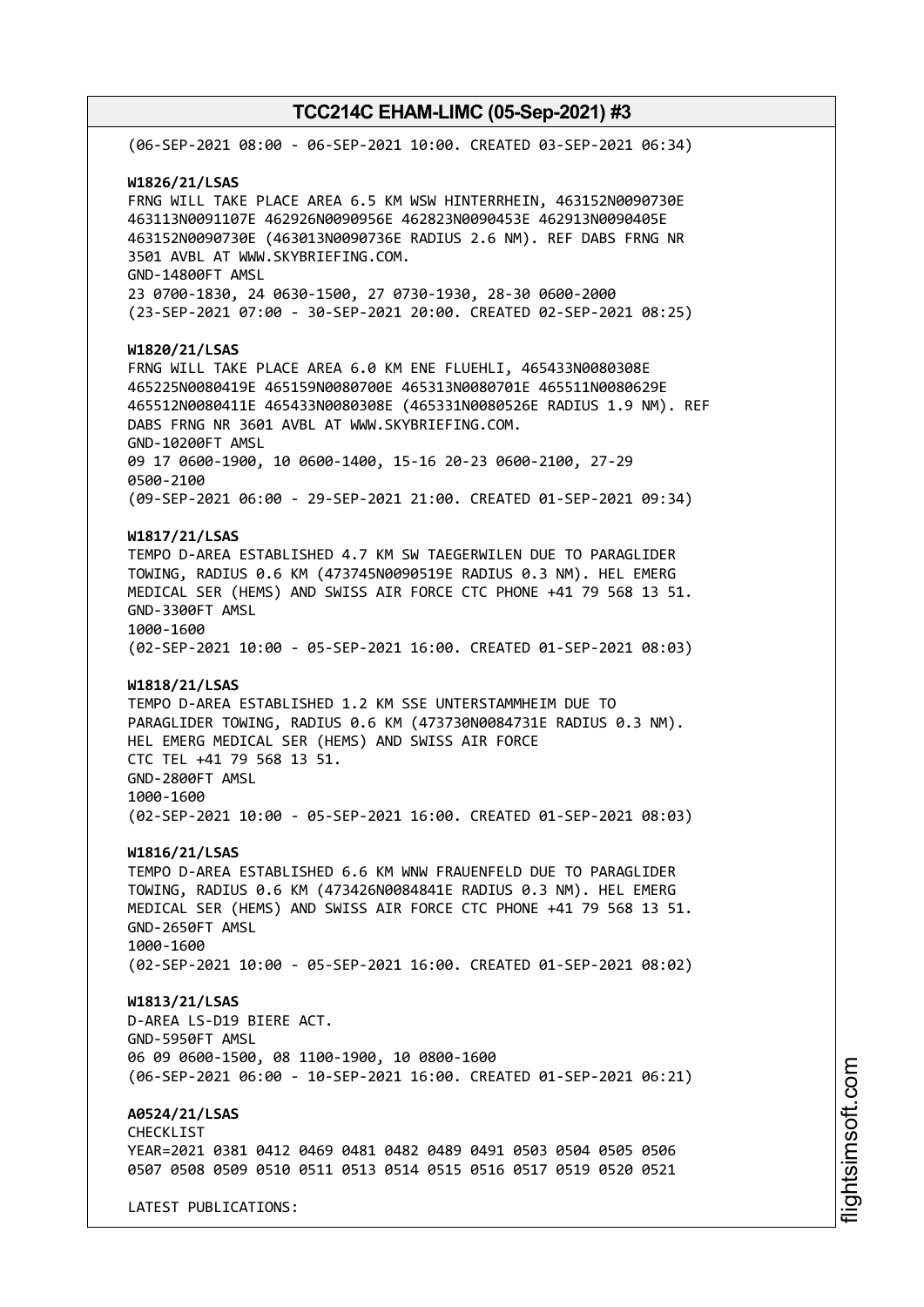AIRAC AIP AMDT 09/21 EFFECTIVE 07 OCT 2021 AIRAC AIP SUP 01/21 EFFECTIVE 17 JUN 2021 AIP AMDT 08/21 VFR MANUAL AMDT 08/21 AIP SUP 03/19 VFR MANUAL SUP 01/21 AIC A 04/21 VALID AIP SUPPLEMENTS AIRAC SUP: NIL AIP SUP: 07/18 09/18 VFR MANUAL SUP: 05/16 03/18 05/18 04/19 01/20 VALID AIC SERIES A 02/17 08/17 02/20 02/21 03/21 04/21 (01-SEP-2021 06:10 - 01-OCT-2021 23:59 EST. CREATED 01-SEP-2021 06:10) **B1103/21/LSAS** CHECKLIST YEAR=2021 0670 0740 0753 0811 0819 0820 0821 0828 0836 0843 0844 0860 0906 0920 0925 0927 0930 0932 0935 0939 0941 0942 0948 0964 0973 0974 0976 0992 1000 1001 1043 1044 1050 1051 1052 1053 1054 1057 1058 1063 1065 1067 1068 1069 1073 1074 1078 1081 1082 1083 1086 1087 1088 1089 1090 1091 1092 1095 1096 1097 1098 1099 1100 (01-SEP-2021 06:10 - 01-OCT-2021 23:59 EST. CREATED 01-SEP-2021 06:10) **W1812/21/LSAS** CHECKLIST YEAR=2020 2105 2106 2112 YEAR=2021 0063 0064 0067 0131 0133 0457 0458 0695 0717 1297 1301 1490 1498 1500 1503 1504 1505 1539 1540 1545 1546 1637 1644 1649 1650 1677 1688 1701 1717 1740 1741 1742 1754 1755 1756 1757 1758 1759 1763 1768 1771 1773 1783 1792 1795 1796 1807 1811 (01-SEP-2021 06:10 - 01-OCT-2021 23:59 EST. CREATED 01-SEP-2021 06:10) **W1795/21/LSAS** D-AREA LS-D15 CHUR ACT. GND-5950FT AMSL 06-10 13-17 0700-1000 1100-1600 (06-SEP-2021 07:00 - 17-SEP-2021 16:00. CREATED 30-AUG-2021 08:02) **W1792/21/LSAS** FRNG WILL TAKE PLACE AREA 5.0 KM SSE OBERALPPASS, 463930N0084037E 463432N0084017E 463451N0084221E 463608N0084235E 463930N0084037E (463700N0084035E RADIUS 2.5 NM). REF DABS FRNG NR 3701 AVBL AT WWW.SKYBRIEFING.COM. GND-12800FT AMSL 13 1600-2100, 14-15 0500-0700 1600-2100 (13-SEP-2021 16:00 - 15-SEP-2021 21:00. CREATED 30-AUG-2021 06:31) **B1090/21/LSAS** BUOCHS/ALPNACH/EMMEN INFO 134.130 U/S DUE TO MAINT. CTC ZURICH INFO 124.700 FOR STS OF BUOCHS/ALPNACH/EMMEN CTR AND EMMEN TMA. (16-SEP-2021 11:00 - 16-SEP-2021 12:15. CREATED 30-AUG-2021 05:40) **A0511/21/LSAS**

COVID-19: PAX RESTRICTIONS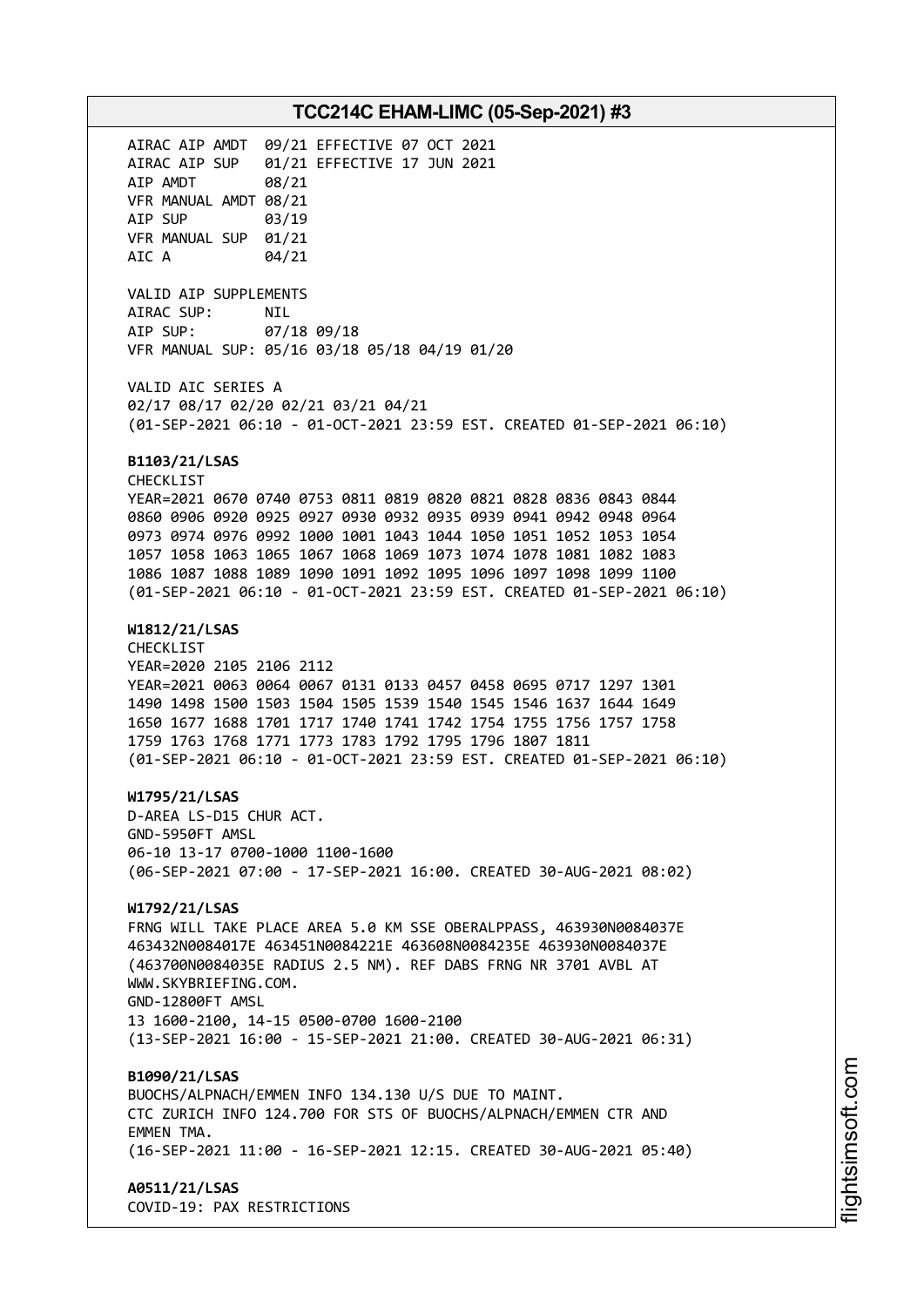EXCEPTIONS FM PRESENTATION OF MEDICAL CERTIFICATE WITH A NEG CORONAVIRUS (COVID-19) TEST: AIRLINES MAY CARRY FLW PAX WO THESE PAX BEING REQUIRED TO PRODUCE NEG TEST RESULT: A. CHILDREN UNDER SIXTEEN YEARS OF AGE B. PERSONS WHO CAN PROVIDE A MEDICAL CERTIFICATE TO PROVE THAT THEY MUST BE TRANSPORTED TO SWITZERLAND AS A MATTER OF URGENCY ON MEDICAL GROUNDS C. PERSONS WHO HAVE SWISS CITIZENSHIP OR HOLD A RESIDENCE PERMIT ISSUED BY SWITZERLAND AND WHO ARE UNA TO BE TESTED FOR SARS-COV-2 WI A REASONABLE TIME OR AT REASONABLE EXPENSE, THE PERSONS CONCERNED MUST SIGN A DECLARATION CONFIRMING THE LACK OF OPPORTUNITY D. PERSONS WHO ARE USING A SWISS AP WHILE IN TRANSIT WO LVE THAT AP BFR CONTINUING THEIR JOURNEY E. PERSONS PROVIDING EVIDENCE THAT THEY HAVE BEEN VACCINATED AGAINST SARS-COV-2 OR ARE CONSIDERED TO HAVE RECOVERED FM SARS-COV-2 (REGULATED IN ANNEX 2 OF COVID-19 ORDINANCE ON INTL PAX TRANSPORT MEASURES). RULE NOT APPLICABLE TO PERSONS ARR FM COUNTRIES AND REGIONS ACCORDING ANNEX 1 NR 1 OF COVID-19 ORDINANCE ON INTL TRANSPORT MEASURES. F. PERSONS WHO CAN PROVIDE A MEDICAL CERTIFICATE TO PROVE THAT THEY ARE UNA ON MEDICAL GROUNDS TO PROVIDE THE NASOPHARYNGEAL SWAB REQUIRED FOR THE SARS-COV-2 TEST. REF WWW.BAG.ADMIN.CH/ENTRY (27-AUG-2021 11:34 - 30-NOV-2021 23:59 EST. CREATED 27-AUG-2021 11:34) **A0510/21/LSAS** COVID-19: PAX RESTRICTIONS ALL ARRIVAL PAX (EXC CHILDREN UNDER THE AGE OF SIXTEEN) MUST HAVE A MEDICAL CERTIFICATE WITH A NEGATIVE CORONAVIRUS (COVID-19) PCR TEST RESULT WHICH IS NOT OLDER THAN 72 HOURS OR A RAPID IMMUNOLOGICAL TEST WHICH IS NOT OLDER THAN 24 HOURS BFR DEP. PAX ENTERING SWITZERLAND FROM A COUNTRY, CONSIDERED A STATE OR REGION MENTIONED IN ANNEX 1, HAVE TO GO INTO QUARANTINE DESPITE A NEGATIVE CORONAVIRUS (COVID-19) PCR OR RAPID IMMUNOLOGICAL TEST RESULT. ALL PAX MUST PROVIDE THE CONTACT DETAILS, EITHER ELECTRONICALLY VIA THE PLATFORM PROVIDED BY THE FEDERAL OFFICE OF PUBLIC HEALTH (FOPH) FOR THE COLLECTION OF CONTACT DATA FOR TRAVELERS (SWISSPLF.ADMIN.CH) OR ON THE CONTACT CARDS PROVIDED BY THE FOPH IN PAPER FORM. MORE DETAILS AND INFORMATION ON EXEMPTIONS OF QUARANTINE AND TEST REQUIREMENTS CAN BE FOUND IN THE CORRESPONDING ORDONNANCE: WWW.BAG.ADMIN.CH/ENTRY FOR EXCEPTIONS FROM THE PRESENTATION OF A MEDICAL CERTIFICATE WITH A NEGATIVE CORONAVIRUS (COVID-19) TEST AND FROM THE OBLIGATION TO PROVIDE CONTACT DETAILS REFER TO SEPARATELY PUBLISHED NOTAM. (27-AUG-2021 11:34 - 30-NOV-2021 23:59 EST. CREATED 27-AUG-2021 11:34) **A0509/21/LSAS** COVID-19: FLIGHT RESTRICTIONS CONTINUATION FROM NOTAM A0508/21 7. PAX WITH D VISA ISSUED BY SWITZERLAND.

- 8. PAX WITH SCHENGEN C VISA ISSUED BY SWITZERLAND AFT 16 MAR 2020.
- 9. PAX WHO CAN PROVE THAT THEY HAVE BEEN FULLY VACCINATED AGAINST COVID-19 WITHIN THE LAST 12 MONTHS WITH A VACCINE APPROVED BY SWITZERLAND, BY THE EUROPEAN MEDICINES AGENCY OR ACCORDING TO THE WHO EMERGENCY USE LISTING.
- 10. UNVACCINATED PAX YOUNGER THAN 18 YEARS IF THEY ARE TRAVELLING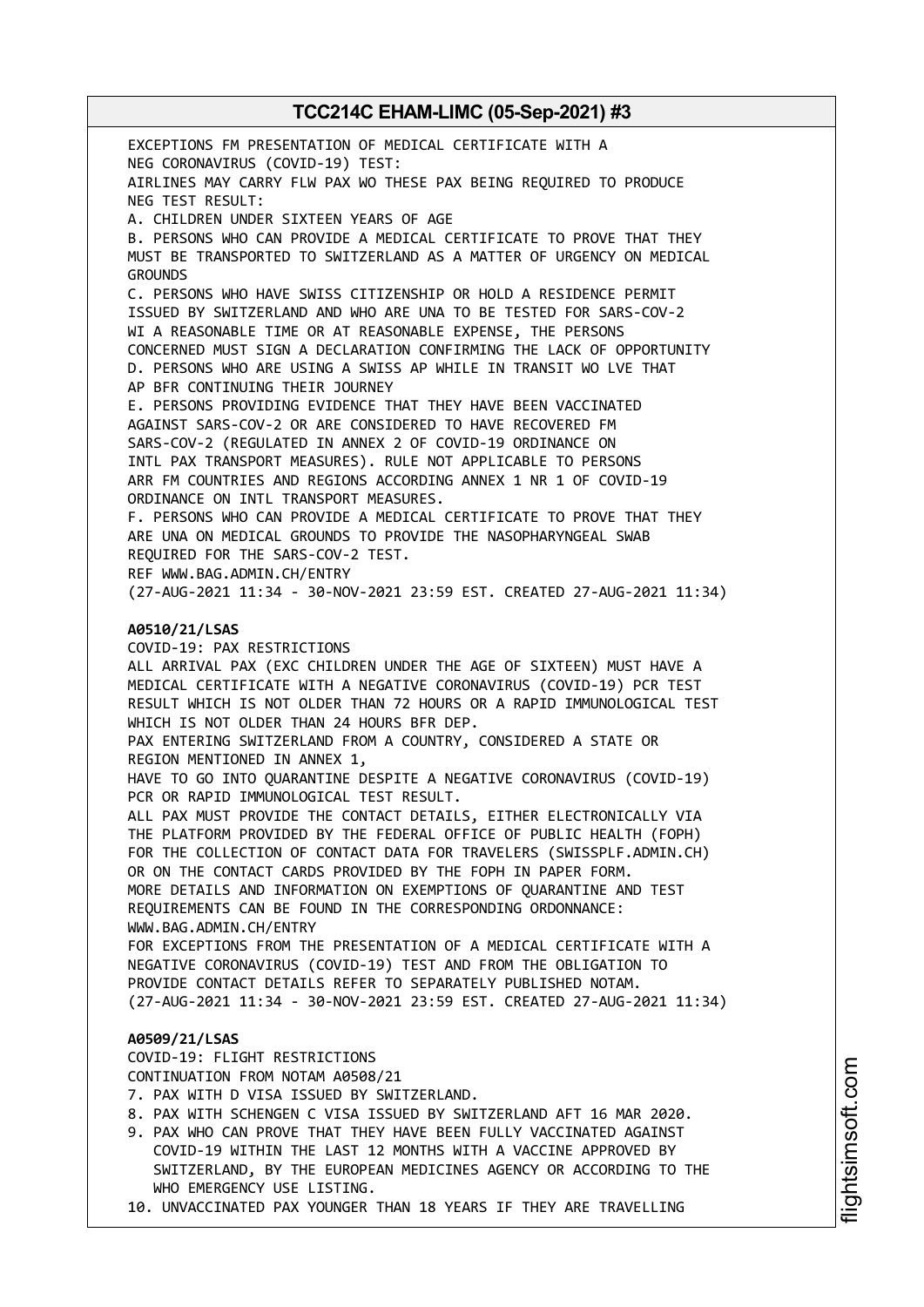| WITH THEIR FULLY VACCINATED GUARDIANS.<br>11. PAX WHO REPRESENT JUSTIFIED INDIVIDUAL CASE OF HARDSHIP, IN CASE<br>OF PERSONS EXEMPTED FM VISA ROMNTS, SWISS REPRESENTATIONS ABROAD<br>MAY CERTIFY EXISTENCE OF JUSTIFIED INDIVIDUAL CASE OF HARDSHIP.<br>12. ALL CREW AND MNM SUPPORT STAFF REQUIRED TO CARRY OUT CARGO AND<br>PAX FLT.                                                                                                                                                                                                                                                                                                                                                                                                                                                                                                                                             |
|-------------------------------------------------------------------------------------------------------------------------------------------------------------------------------------------------------------------------------------------------------------------------------------------------------------------------------------------------------------------------------------------------------------------------------------------------------------------------------------------------------------------------------------------------------------------------------------------------------------------------------------------------------------------------------------------------------------------------------------------------------------------------------------------------------------------------------------------------------------------------------------|
| (27-AUG-2021 08:45 - 30-NOV-2021 23:59 EST. CREATED 27-AUG-2021 08:45)                                                                                                                                                                                                                                                                                                                                                                                                                                                                                                                                                                                                                                                                                                                                                                                                              |
| A0508/21/LSAS<br>COVID-19: FLIGHT RESTRICTIONS<br>AS PRESCRIBED BY THE SWISS FEDERAL COUNCIL, ENTRY INTO SWITZERLAND<br>REFUSED TO ALL FOREIGN NATIONALS WHO WISH TO ENTER SWITZERLAND<br>EXCEPTIONS:<br>1. NATIONALS OF EEA MEMBER STATES AND SWITZERLAND.<br>2. PAX ARR FM SCHENGEN MEMBER STATES.<br>3. PAX ARR DIRECTLY (OR INDIRECTLY VIA ONE OR MORE TRANSIT AIRPORTS<br>- GIVEN THAT THEY DO NOT LEAVE INTL TRANSIT ZONE OF THE AIRPORT)<br>FM ALBANIA, ANDORRA, ARMENIA, AUSTRALIA, AZERBAIJAN, BOSNIA AND<br>HERZEGOVINA, BRUNEI, BULGARIA, CANADA, CROATIA, CYPRUS, HONG KONG,<br>IRELAND (REP.), ISRAEL, JAPAN, JORDAN, KOREA (REP.), KOSOVO,<br>LEBANON, MACAU, MOLDOVA, MONACO, MONTENEGRO, NEW ZEALAND,<br>NORTH MACEDONIA, QATAR, ROMANIA, SAN MARINO, SAUDI ARABIA,<br>SERBIA, SINGAPORE, TAIWAN, UKRAINE, UNITED STATES OF AMERICA AND<br>VATICAN CITY (HOLY SEE). |
| 4A. FAMILY MEMBERS OF NATIONALS OF EEA MEMBER STATES. THEY MUST<br>PRESENT PROOF OF THEIR RELATIONSHIP.<br>4B. FAMILY MEMBERS OF NATIONALS OF CITIZENS OF THE UNITED KINGDOM OF<br>GREAT BRITAIN AND NORTHERN IRELAND HOLDING A SWISS RESIDENCE<br>PERMIT ISSUED BEFORE THE 1ST OF JANUARY 2021 OR CONTAINS A<br>REFERENCE TO THE CH-UK AGREEMENT FROM 25.02.2019. THEY MUST<br>PRESENT PROOF OF THEIR RELATIONSHIP.<br>5. RESIDENTS OF LIECHTENSTEIN AND SWITZERLAND.<br>6. RESIDENTS OF SCHENGEN MEMBER STATES RETURN DIRECTLY VIA<br>SWITZERLAND TO THEIR COUNTRY OF RESIDENCE.<br>TO BE CONTINUED IN NOTAM A0509/21<br>(27-AUG-2021 08:45 - 30-NOV-2021 23:59 EST. CREATED 27-AUG-2021 08:45)                                                                                                                                                                                   |
| A0507/21/LSAS<br>SWISS AIR CARRIERS AND COMMANDERS OF AIRCRAFT IN CHARGE OF AIR<br>SERVICE MANAGED BY CARRIERS HOLDERS OF OPERATING LICENCE ISSUED BY<br>SWITZERLAND, WHETHER THEY ARE CONTRACTUAL CARRIERS AND/OR DE FACTO<br>CARRIERS, OR PERFORMING AIR SERVICE WITH COMMERCIAL CHARTER AGREEMENT<br>OR WITH CODE SHARING AND TO ALL FLIGHT PERFORMED WITH SWISS AIRCRAFT<br>REGISTRATION, ARE REQUESTED TO CONSULT EASA SIB-2021-10 AND ARE<br>REQUESTED TO AVOID MINSK FIR (UMMV).<br>FOREIGN AIR CARRIERS INBOUND SWITZERLAND ARE RECOMMENDED TO AVOID<br>MINSK FIR (UMMV).<br>(27-AUG-2021 08:21 - 30-SEP-2021 23:59 EST. CREATED 27-AUG-2021 08:21)                                                                                                                                                                                                                         |
| A0505/21/LSAS<br>TRIGGER NOTAM - PERM AIRAC AMDT 009/2021:<br>ENR HLDG BERSU AND MOSIT INBD TR CHANGED.<br>(07-OCT-2021 00:00 - 21-OCT-2021 23:59. CREATED 26-AUG-2021 06:00)                                                                                                                                                                                                                                                                                                                                                                                                                                                                                                                                                                                                                                                                                                       |
| W1768/21/LSAS<br>D-AREA LS-D7 GRANDVILLARD ACT.<br>GND-9000FT AMSL<br>11 13 0630-0930 1130-1430, 12 0630-0930 1130-1430 1730-1900                                                                                                                                                                                                                                                                                                                                                                                                                                                                                                                                                                                                                                                                                                                                                   |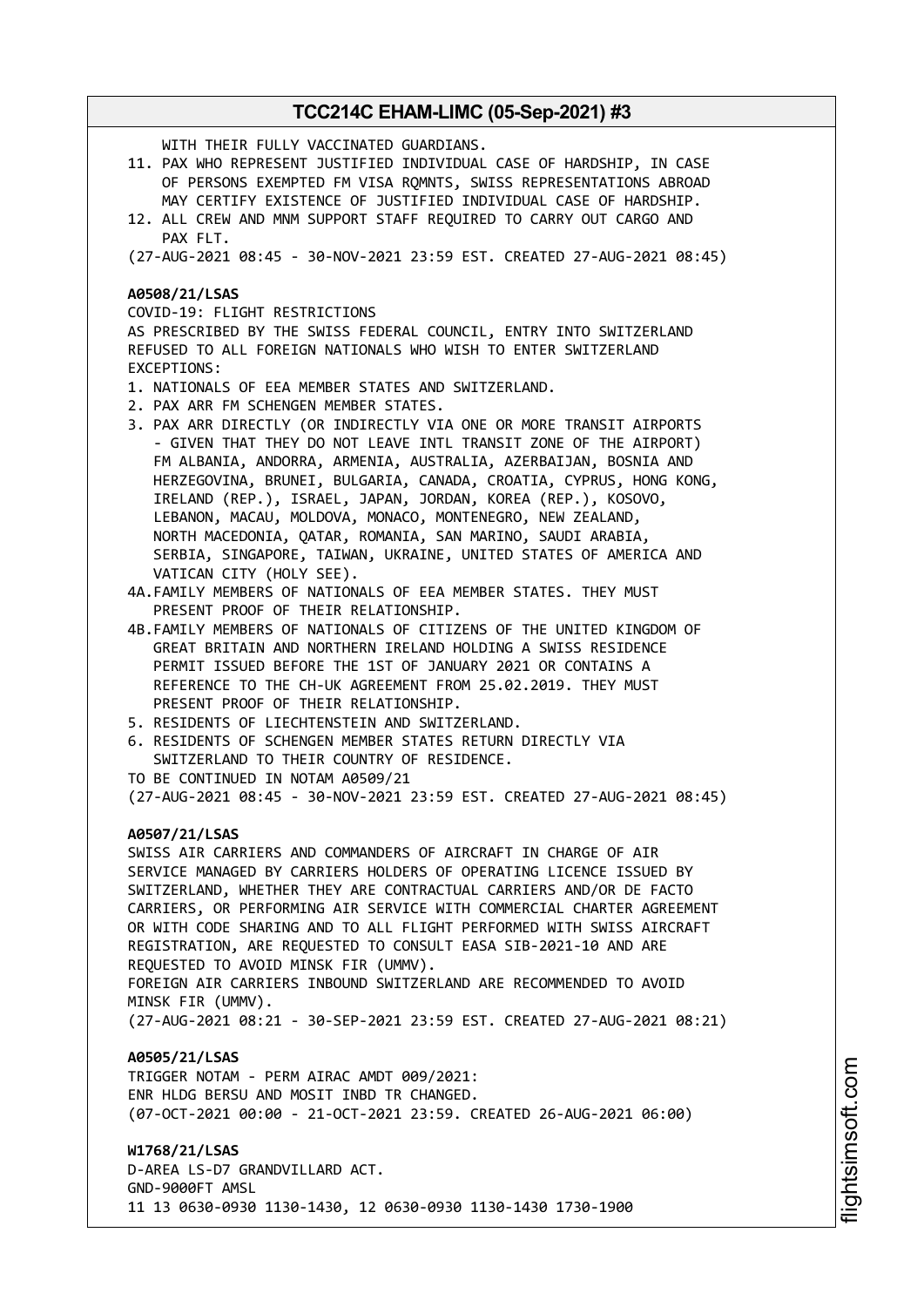(11-OCT-2021 06:30 - 13-OCT-2021 14:30. CREATED 26-AUG-2021 05:33) **W1759/21/LSAS** FRNG WILL TAKE PLACE AREA 3.2 KM SSW BEDRETTO, 462939N0082940E 462940N0083024E 462904N0083051E 462839N0083103E 462800N0083100E 462754N0082935E 462803N0082909E 462827N0082841E 462845N0082843E 462917N0082906E 462939N0082940E (462844N0083002E RADIUS 1.0 NM). REF DABS FRNG NR 4002 AVBL AT WWW.SKYBRIEFING.COM. GND-14800FT AMSL 07 15 0700-1500, 08 0700-1400, 18-20 0700-2000 (07-OCT-2021 07:00 - 20-OCT-2021 20:00. CREATED 25-AUG-2021 10:01) **W1758/21/LSAS** FRNG WILL TAKE PLACE AREA 3.7 KM WNW S. BERNARDINO, 462932N0091009E 462925N0090810E 462845N0090640E 462756N0090814E 462747N0091005E 462823N0091055E 462859N0091009E 462932N0091009E (462834N0090848E RADIUS 1.5 NM). REF DABS FRNG NR 4101 AVBL AT WWW.SKYBRIEFING.COM. GND-16450FT AMSL 11 21 0600-1600, 12-14 19-20 0600-2000, 15 0600-1400, 18 0800-2000 (11-OCT-2021 06:00 - 21-OCT-2021 16:00. CREATED 25-AUG-2021 09:47) **B1073/21/LSAS** CABLES 3.3KM NNW ALPNACH, MARKED, LEN 2865M, 465807N0081544E, 231.0M / 757.9FT AGL, 2092.0M / 6863.6FT AMSL. (25-AUG-2021 05:39 - PERM. CREATED 25-AUG-2021 05:39) **W1742/21/LSAS** D-AREA LS-D12 SIHLTAL ACT. GND-9850FT AMSL 10 17 0700-1100 1200-1700, 14-16 0700-1100 1200-2100 (10-DEC-2021 07:00 - 17-DEC-2021 17:00. CREATED 24-AUG-2021 11:51) **W1741/21/LSAS** D-AREA LS-D12 SIHLTAL ACT. GND-9850FT AMSL NOV 16-18 0700-1100 1200-2100, 19 0700-1100 1200-1700, 23-25 0700-1100 1200-2100, 26 0700-1100 1200-1700, 30-DEC 02 0700-1100 1200-2100, 03 0700-1100 1200-1700, 07 09 0700-1100 1200-2100 (16-NOV-2021 07:00 - 09-DEC-2021 21:00. CREATED 24-AUG-2021 11:42) **W1740/21/LSAS** D-AREA LS-D12 SIHLTAL ACT. GND-9850FT AMSL OCT 19-21 25-28 0600-1000 1100-2100, NOV 02-04 08-11 0700-1100 1200-2100 (19-OCT-2021 06:00 - 11-NOV-2021 21:00. CREATED 24-AUG-2021 11:34) **W1717/21/LSAS** MIL ON: UPPER LIMIT AIRSPACE ECHO OVER ALPS FL130. FL130-FL150 AUG 26 0530-2000, 27 30-SEP 03 06-08 0530-1600, 09 0530-1505 (26-AUG-2021 05:30 - 09-SEP-2021 15:05. CREATED 20-AUG-2021 11:02) **B1052/21/LSAS** OBST RED LGT U/S AT ANTENNA BRAMBRUESCH 4.7 KM E DOMAT (464946N0093055E), 192.6 FT AGL / 5447.7 FT AMSL. OBST NR 247-GR-30142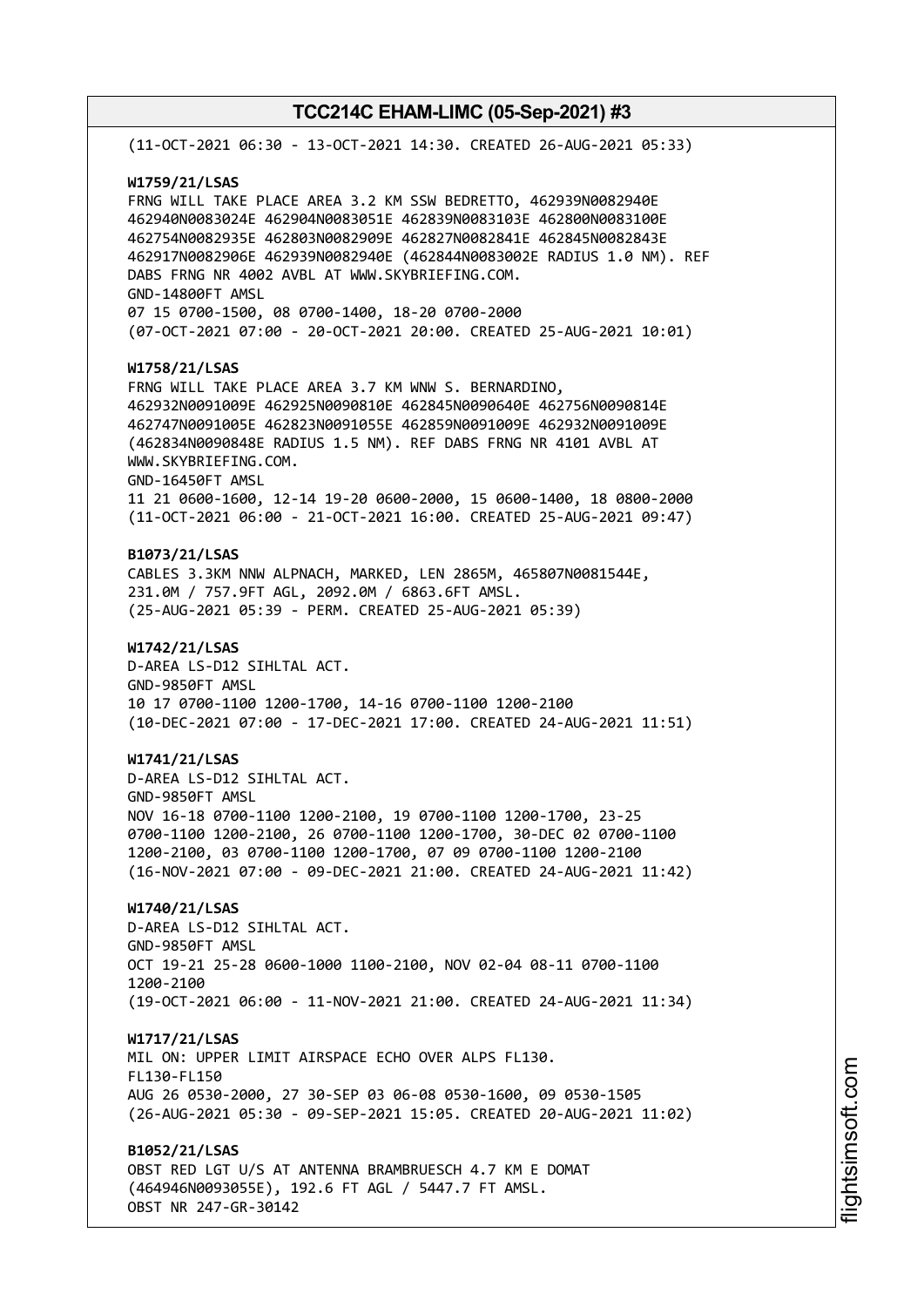| (20-AUG-2021 09:47 - 31-OCT-2021 18:00 EST. CREATED 20-AUG-2021 09:47)                                                                                                                                                                                                                                                                                       |
|--------------------------------------------------------------------------------------------------------------------------------------------------------------------------------------------------------------------------------------------------------------------------------------------------------------------------------------------------------------|
| W1688/21/LSAS<br>FRNG WILL TAKE PLACE AREA 4.9 KM NNW LE SEPEY, 462535N0070619E<br>(462409N0070144E RADIUS 3.5 NM). REF DABS FRNG NR 3901 AVBL AT<br>WWW.SKYBRIEFING.COM.<br>GND-14800FT AMSL<br>SEP 28-30 0530-2100, OCT 01 0530-1400<br>(28-SEP-2021 05:30 - 01-OCT-2021 14:00. CREATED 17-AUG-2021 12:28)                                                 |
| W1650/21/LSAS<br>FRNG WILL TAKE PLACE AREA 4.5 KM E ISONE, 460844N0090002E<br>460844N0090002E (460741N0090213E RADIUS 1.9 NM). REF DABS FRNG NR<br>4001 AVBL AT WWW.SKYBRIEFING.COM.<br>GND-9500FT AMSL<br>07 0600-2100, 08 0500-1600, 13-14 18-21 25-26 0530-2100, 15 22<br>0530-1600<br>(07-OCT-2021 06:00 - 26-OCT-2021 21:00. CREATED 12-AUG-2021 12:31) |
| W1637/21/LSAS<br>D-AREA LS-D12 SIHLTAL ACT.<br>GND-5900FT AMSL<br>AUG 11 16-19 23-26 30-SEP 02 06-09 13-16 20-23 27-30 OCT 04-07<br>11-14 18 0600-1000 1100-2100<br>(11-AUG-2021 06:35 - 18-OCT-2021 21:00. CREATED 11-AUG-2021 06:35)                                                                                                                       |
| A0482/21/LSAS<br>CRANE 5.5KM 128DEG GEO ARP LFSB, MARKED, LIGHTED, 473336N0073512E,<br>64.5M / 211.7FT AGL, 320.4M / 1051.2FT AMSL.<br>(07-AUG-2021 04:32 - 29-AUG-2023 23:59 EST. CREATED 07-AUG-2021 04:32)                                                                                                                                                |
| W1546/21/LSAS<br>R-AREA LS-R8A DAMMASTOCK ACT.<br>9200FT AMSL-FL210<br>OCT 25-29 0650-1430, NOV 02-05 0750-1530<br>(25-OCT-2021 06:50 - 05-NOV-2021 15:30. CREATED 28-JUL-2021 10:11)                                                                                                                                                                        |
| W1545/21/LSAS<br>R-AREA LS-R8 DAMMASTOCK ACT.<br>GND-FL210<br>OCT 25-29 0650-1430, NOV 02-05 0750-1530<br>(25-OCT-2021 06:50 - 05-NOV-2021 15:30. CREATED 28-JUL-2021 10:10)                                                                                                                                                                                 |
| B0948/21/LSAS<br>CRANES 4.5KM N TEUFEN, MARKED, LGTD, 472552N0092316E, 89.0M /<br>292.0FT AGL, 750.0M / 2460.7FT AMSL.<br>(27-JUL-2021 06:45 - PERM. CREATED 27-JUL-2021 06:45)                                                                                                                                                                              |
| B0939/21/LSAS<br>EXP IFR MOV OF HEMS (HEL EMERG MEDICAL SER) BTN ZOFINGEN AND<br>NEUENKIRCH (4.0KM SSE SEMPACH) ALONG BOTH SHORES OF LAKE SEMPACH<br>WI AIRSPACE E AND G GND/6000FT AMSL.<br>(23-JUL-2021 12:24 - 26-OCT-2021 23:59 EST. CREATED 23-JUL-2021 12:24)                                                                                          |
| B0935/21/LSAS                                                                                                                                                                                                                                                                                                                                                |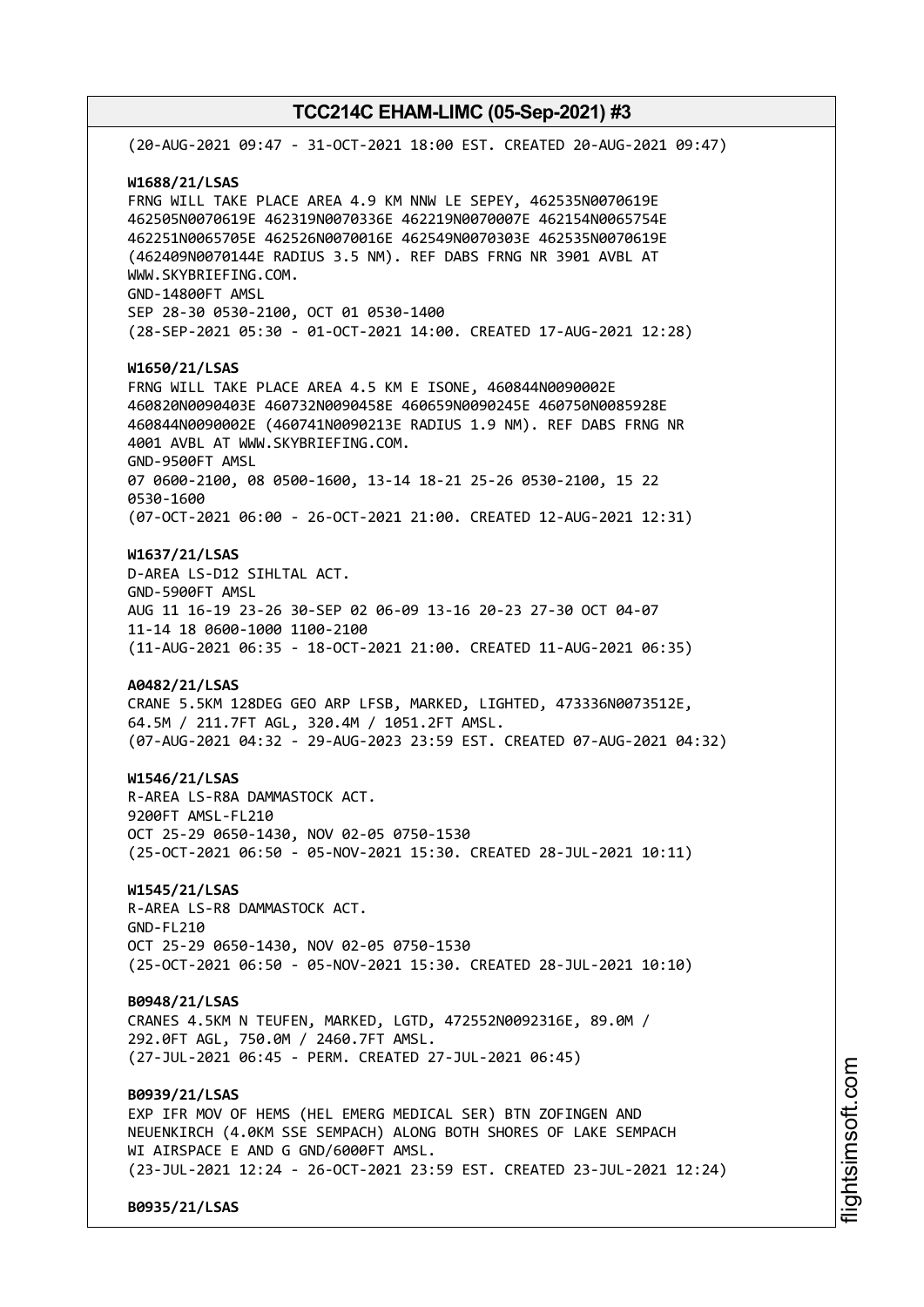CONST POSTS 6.6KM WSW MEGGEN, MARKED, LGTD, 470135N0081806E, 99.0M / 324.9FT AGL, 548.3M / 1798.7FT AMSL. (23-JUL-2021 06:10 - 25-JUL-2023 23:59 EST. CREATED 23-JUL-2021 06:10) **W1505/21/LSAS** R-AREA LS-R6 AXALP ACT. 6000FT AMSL-FL130 0645-1430 (11-OCT-2021 06:45 - 15-OCT-2021 14:30. CREATED 19-JUL-2021 09:44) **W1504/21/LSAS** R-AREA LS-R6 AXALP ACT. 6000FT AMSL-FL130 0645-1430 (04-OCT-2021 06:45 - 08-OCT-2021 14:30. CREATED 19-JUL-2021 09:42) **W1503/21/LSAS** R-AREA LS-R6 AXALP ACT. 6000FT AMSL-FL130 08-12 0745-1100 1230-1530 (08-NOV-2021 07:45 - 12-NOV-2021 15:30. CREATED 19-JUL-2021 09:41) **W1500/21/LSAS** R-AREA LS-R4 LAC DE NEUCHATEL ACT. GND-8900FT AMSL 08-12 0800-1100 1230-1500 (08-NOV-2021 08:00 - 12-NOV-2021 15:00. CREATED 19-JUL-2021 09:40) **W1498/21/LSAS** R-AREA LS-R4A LAC DE NEUCHATEL ACT. 5000FT AMSL-8900FT AMSL 08-12 0800-1100 1230-1500 (08-NOV-2021 08:00 - 12-NOV-2021 15:00. CREATED 19-JUL-2021 09:39) **A0412/21/LSAS** CRANE 4.2KM 161DEG GEO ARP LFSB, MARKED, LGTD, 473316N0073249E, 58.0M / 190.3FT AGL, 334.3M / 1096.6FT AMSL. (07-JUL-2021 06:16 - 28-MAY-2022 23:59 EST. CREATED 07-JUL-2021 06:16) **A0381/21/LSAS** COVID-19: PAX RQMNTS WEARING OF FACE MASKS MANDATORY FOR PAX ON BOARD OF SKED OR CHARTER FLT OPR FM OR TO SWITZERLAND AND AT ALL INTERIORS OF THE AIRPORTS. EXCEPTIONS: A) CHILDREN UNDER THE AGE OF 12 B) PEOPLE WHO CANNOT WEAR A FACE MASK FOR SPECIAL OR MEDICAL REASONS (25-JUN-2021 13:51 - 30-SEP-2021 23:59 EST. CREATED 25-JUN-2021 13:51) **B0820/21/LSAS** EXP IFR MOV OF HEMS (HEL EMERG MEDICAL SER) ALONG RDL 333 TO AND FM KANTONSSPITAL WINTERTHUR, AXIS WINTERTHUR CITY - ANDELFINGEN. GND/5000FT AMSL. (24-JUN-2021 14:42 - 30-SEP-2021 23:59 EST. CREATED 24-JUN-2021 14:42) **B0819/21/LSAS** EXP IFR MOV OF HEMS (HEL EMERG MEDICAL SER) OVER LAKE ZURICH AND ALONG BOTH SHORES BTN LSPV AND ZURICH CITY WI AIRSPACE E AND G. GND/6000FT AMSL. (24-JUN-2021 14:25 - 30-SEP-2021 23:59 EST. CREATED 24-JUN-2021 14:26)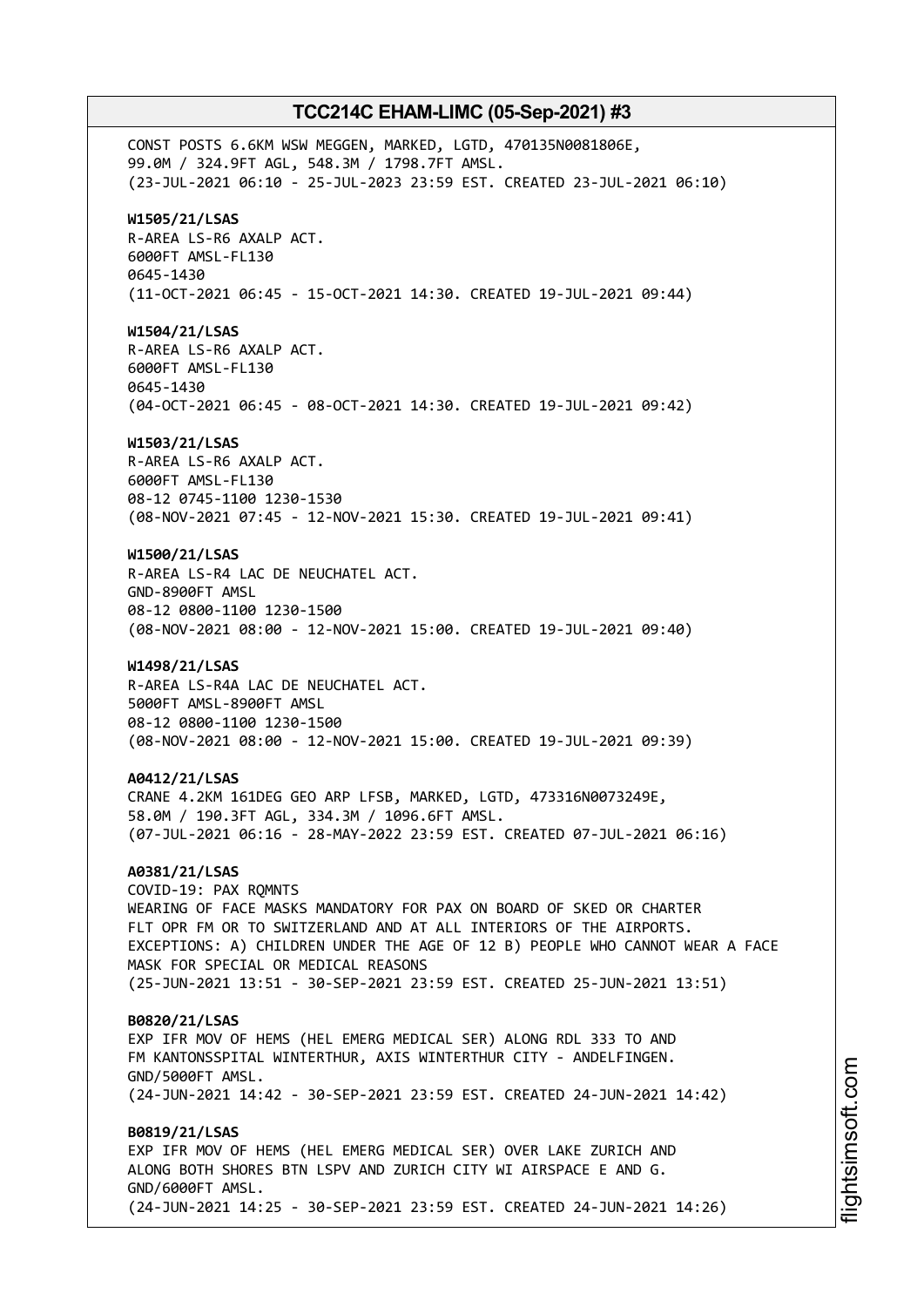**W1301/21/LSAS** INTENSE MIL FLT ACT BY PC7 ACFT WI AREA TICINO AND VALLE MESOLCINA/MISOX (SOUTHERN PART OF SWITZERLAND), RADIUS 37.0 KM CENTERED GIORNICO (4624N00853E RADIUS 20.0 NM) GND-FL130 AUG 16 0630-1000 1115-1500, 17-20 23-27 30-SEP 03 06-10 13-14 0600-1000 1115-1500 (16-AUG-2021 06:30 - 14-SEP-2021 15:00. CREATED 23-JUN-2021 10:50) **W1297/21/LSAS** D-AREA ESTABLISHED AT LODRINO AD DUE TO INTENSE MIL FLT ACT WI: 461500N0085940E 462015N0085650E 462050N0085905E 461535N0090155E 461500N0085940E (461755N0085923E RADIUS 2.9 NM). INFO AVBL ON FREQ 119.625. GND-6000FT AMSL AUG 16 0630-1000 1115-1500, 17-20 23-27 30-SEP 03 06-10 13-14 0600-1000 1115-1500 (16-AUG-2021 06:30 - 14-SEP-2021 15:00. CREATED 23-JUN-2021 08:43) **B0811/21/LSAS** CRANE 7.7KM SSW ESCHENBACH, MARKED, LIGHTED, 470413N0081645E, 66.8M / 219.2FT AGL, 505.3M / 1657.9FT AMSL. (23-JUN-2021 05:26 - 29-NOV-2022 23:59 EST. CREATED 23-JUN-2021 05:26) **W0458/21/LSAS** D-AREA LS-D7 GRANDVILLARD ACT. GND-5500FT AMSL 20-23 28-29 0630-0930 1130-1430 (20-SEP-2021 06:30 - 29-SEP-2021 14:30. CREATED 27-FEB-2021 08:33) **W0133/21/LSAS** TEMPO D-AREA WASSERFALLEN ACT 4.4 KM ENE FLUEHLI, RADIUS 5.0 KM (465410N0080401E RADIUS 2.7 NM), DUE FLARE FRNG. GND-FL100 18-19 0730-1030 1300-1500 (18-NOV-2021 07:30 - 19-NOV-2021 15:00. CREATED 20-JAN-2021 13:57) **W0131/21/LSAS** TEMPO D-AREA WASSERFALLEN ACT 4.4 KM ENE FLUEHLI, RADIUS 5.0 KM (465410N0080401E RADIUS 2.7 NM), DUE FLARE FRNG. GND-FL100 04-05 0730-1030 1300-1500 (04-NOV-2021 07:30 - 05-NOV-2021 15:00. CREATED 20-JAN-2021 13:56) **W0067/21/LSAS** R-AREA LS-R4 LAC DE NEUCHATEL ACT. GND-8900FT AMSL 16-17 0630-0930 1200-1400 (16-SEP-2021 06:30 - 17-SEP-2021 14:00. CREATED 14-JAN-2021 09:33) **W0064/21/LSAS** R-AREA LS-R4 LAC DE NEUCHATEL ACT. GND-8900FT AMSL 18-19 0730-1030 1300-1500 (18-NOV-2021 07:30 - 19-NOV-2021 15:00. CREATED 14-JAN-2021 09:29)